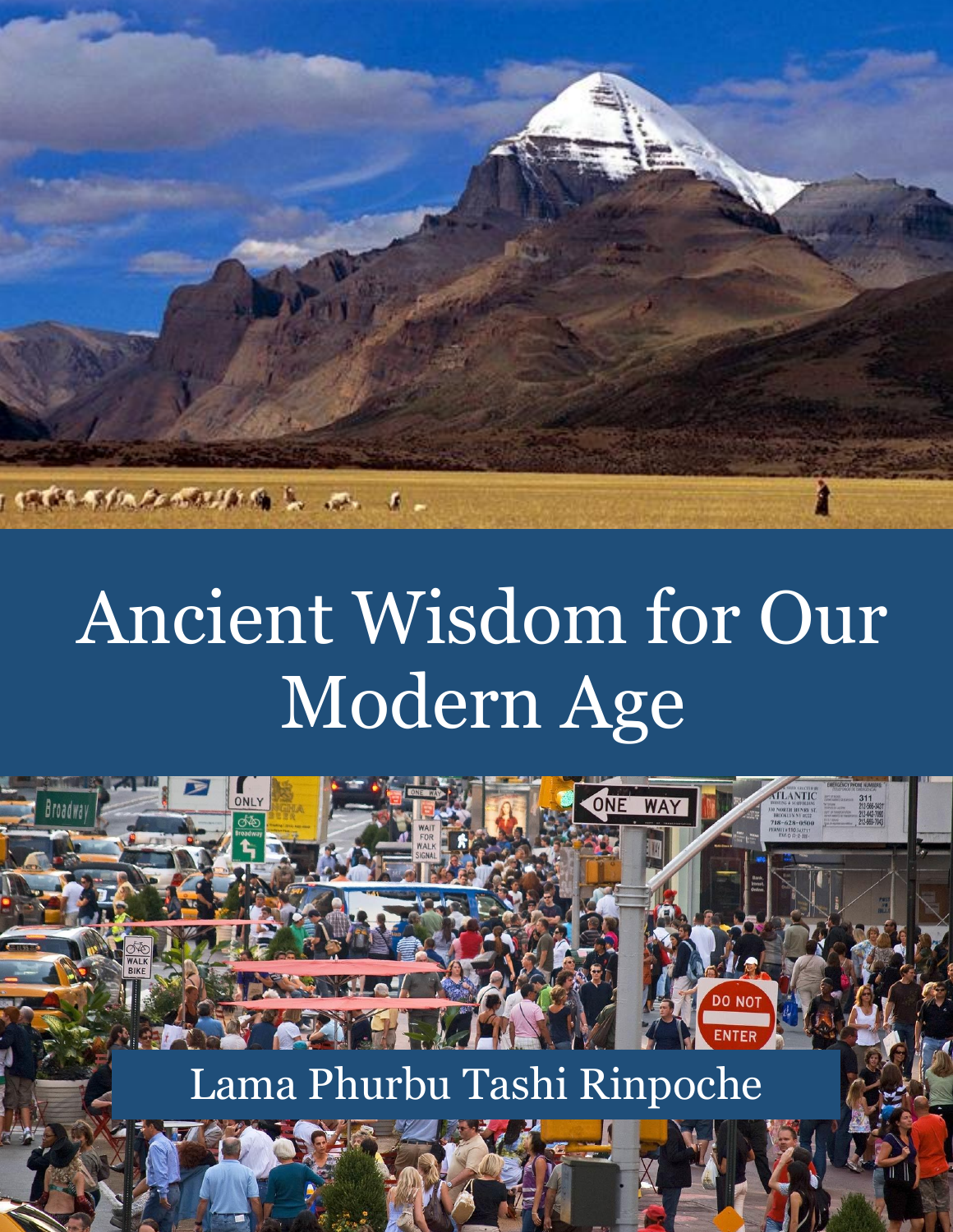## Ancient Wisdom for our Modern Society

*Lama Phurbu Tashi Rinpoche*



Annapolis, MD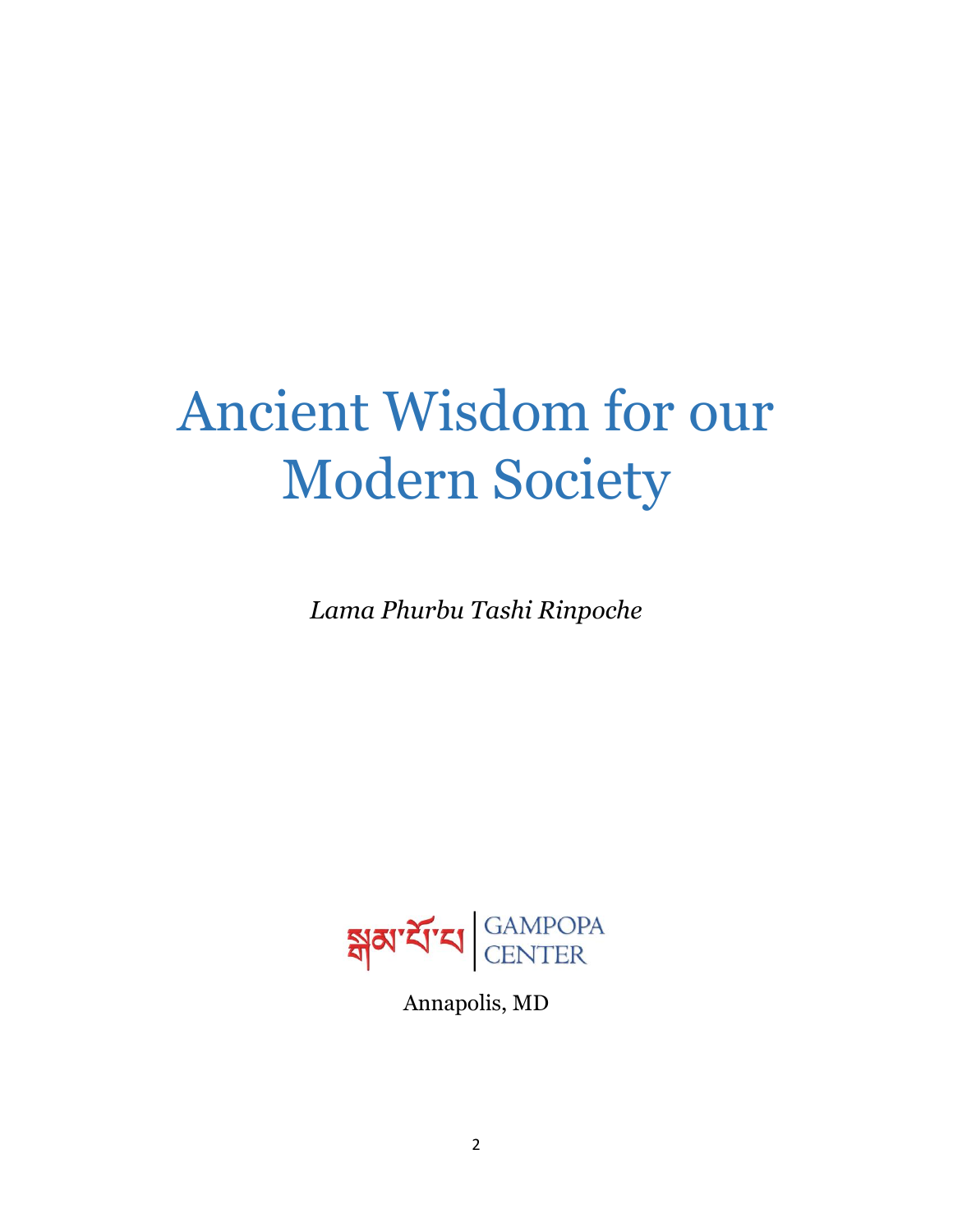#### **Table of Contents**

*One*

## Addicted to Distraction

6

*Two*

## The Magic Word

#### 10

*Three*

## What Makes Me Happy

19

#### *Four*

## Relationships

#### 23

*Five*

## Practice Being Aware of the Present Moment

#### 28

*Six* Being Present in Meditation Level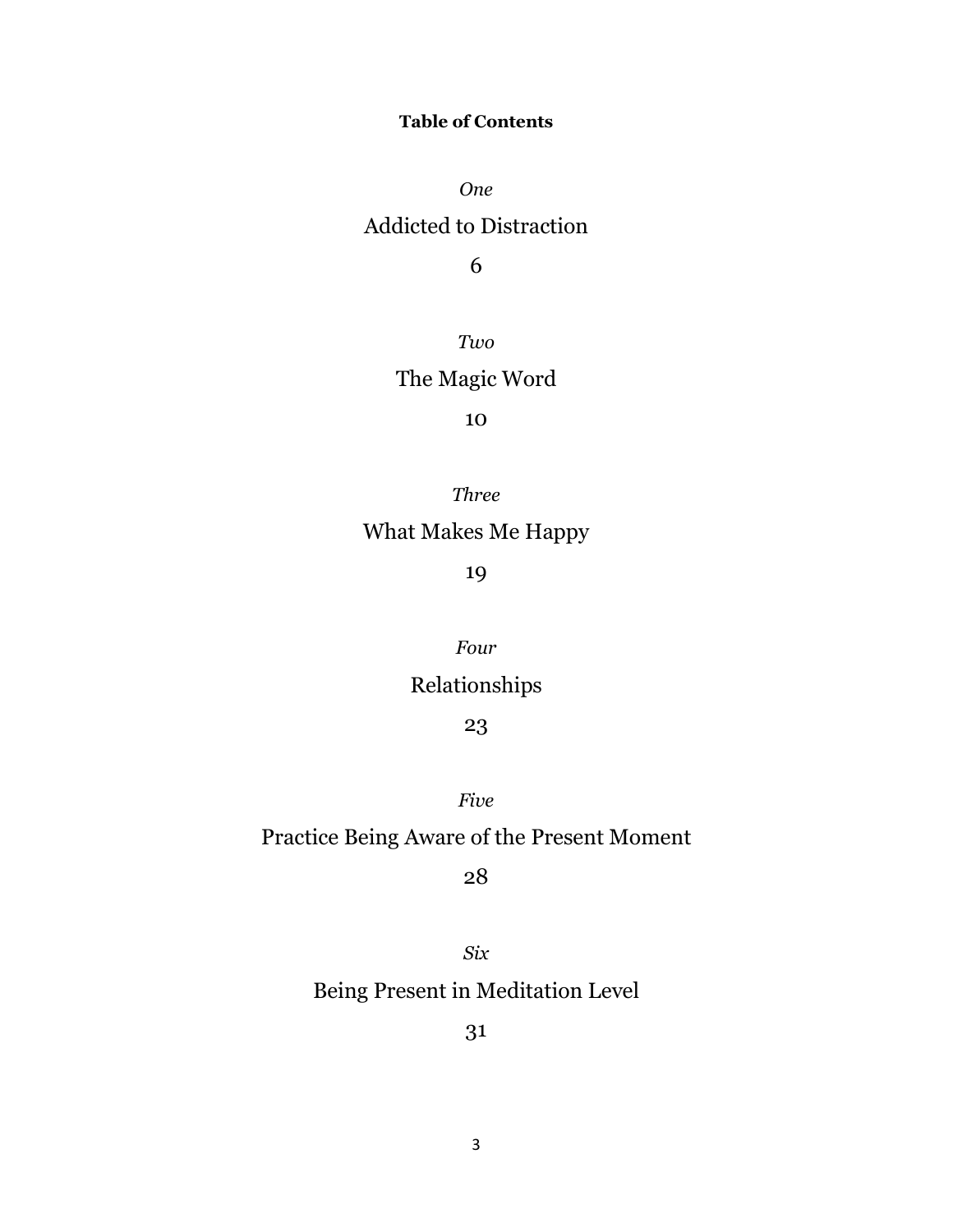*Seven*

## Walking Meditation

## 38

#### *Eight*

## Sleeping Meditation

#### 42

#### *Nine*

## Dreaming Meditation

#### 46

#### *Ten*

## Being Present in the Post Meditation Level

#### 51

#### *Eleven*

## To Have a Peaceful Mind Is Always Possible for Anyone

58

#### *Twelve*

## Criticism and Confusing Karma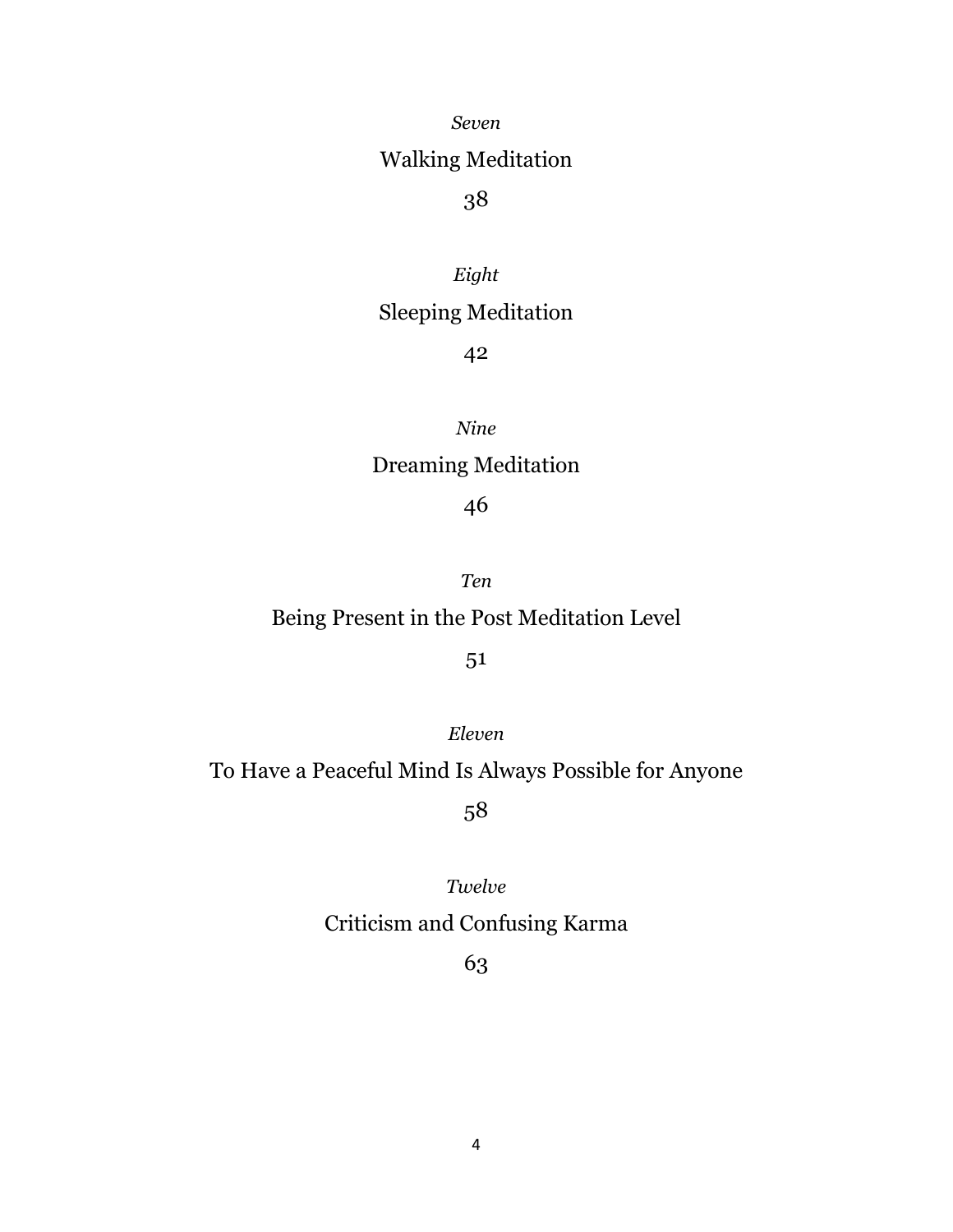*Thirteen*

## Pain Collapsing into Pieces

72

#### *Fourteen*

### The Secret Protection

80

*Fifteen*

## How to Practice the Armor of Love and Compassion

93

*Sixteen*

#### Meditators Are Fearless Warriors

99

*Seventeen*

Mysteries of Tonglen

111

*Eighteen*

## Freedom of Belief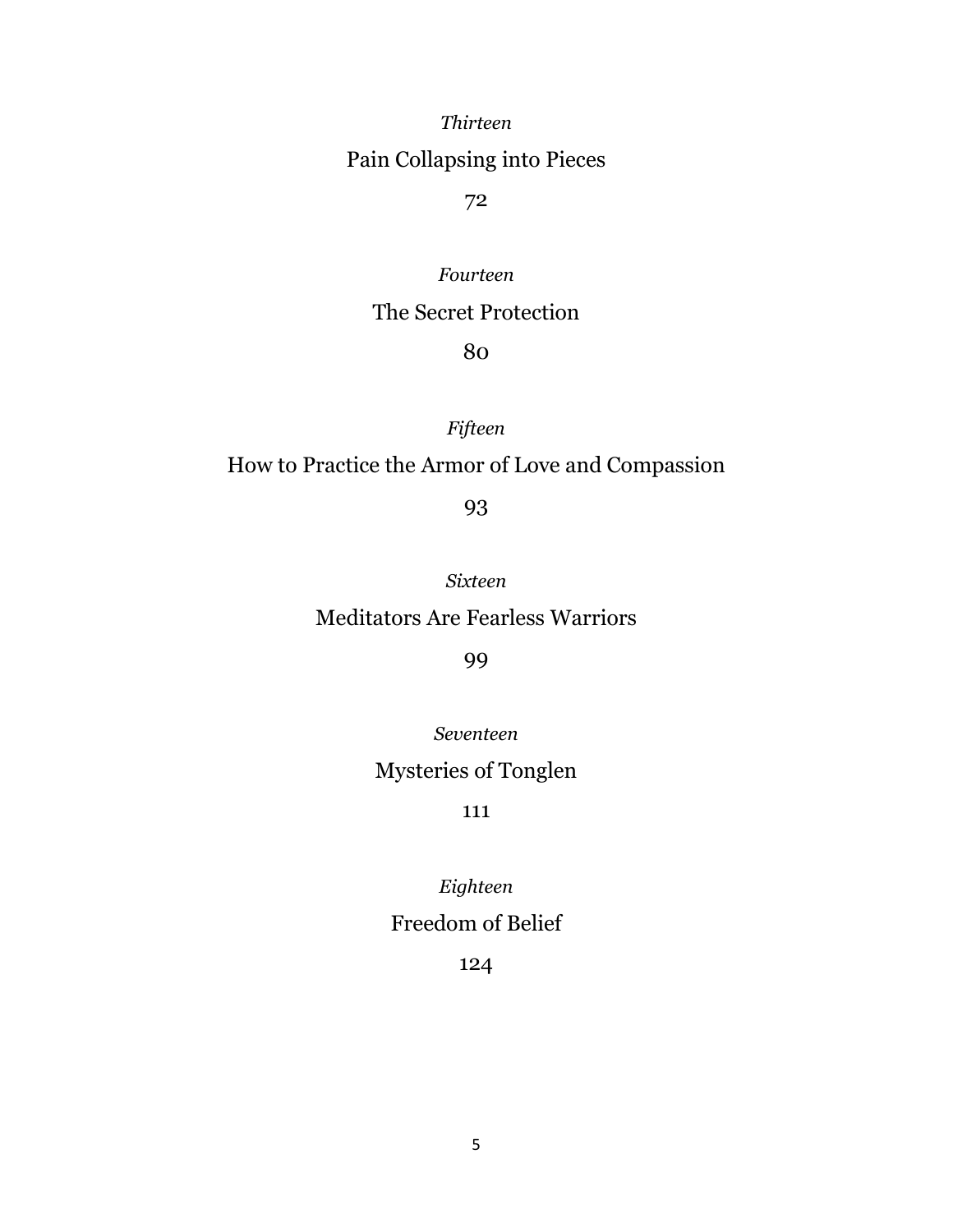*One*

## **Addicted to Distraction**

There's a huge difference between ancient human society and our current modern world. In the old days people had fewer mental afflictions than we do now. There were fewer causes and conditions of mental afflictions in ancient times. Now our society is filled with so much information, competition, fear, obsession, prejudice and so on. These are the causes and conditions of mental afflictions.

It's said that people in the old days were smarter and greater than us. They could achieve great spiritual accomplishment; one person could write hundreds of famous books. While true I can't even imagine how that could be done. Many early scholars as individuals did all sorts of things professionally. They were artists, musicians, poets, translators, physicians, philosophers and highly accomplished yogis and meditators. Good examples are Nagajuna in India, Lodo Thaye in Tibet, and Leonardo da Vinci of Italy.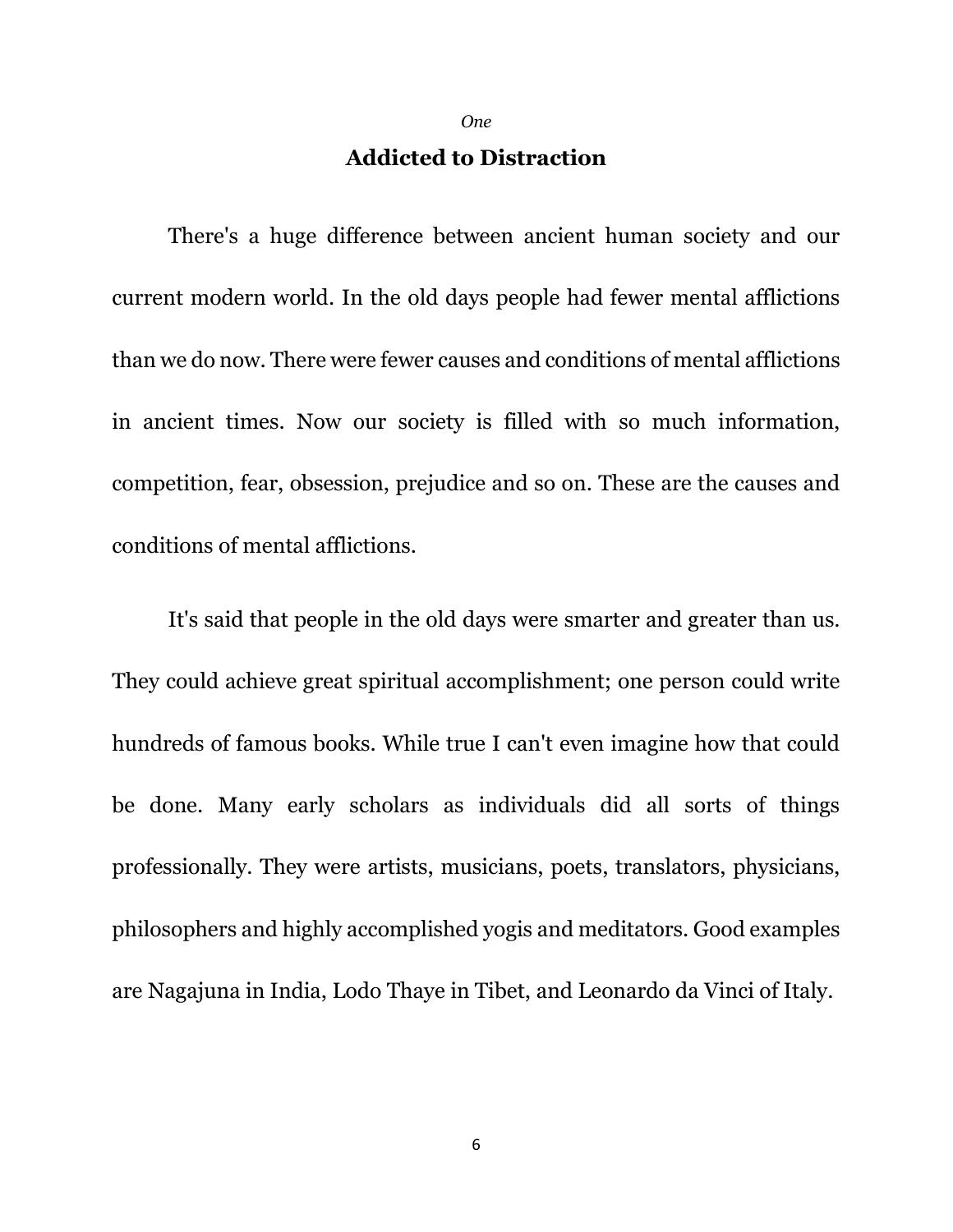I don't think these scholars had more ability or were brighter than people now days. The reason for their accomplishments was fewer chaotic preoccupations and mental afflictions. Even these ancient scholars, strongly recommended that people keep away from chaos and distractions to find peace and sanity. This is also important in modern times. The point is to give some time to ourselves. Give ourselves time to be with a sense of wakefulness, mindfulness and awareness of the present moment. We need this time because our heart, brain, and habits are disrupted by tremendous negative emotions, misinformation and harmful addictions. We need time away from distractions.

Distraction is very tricky and controls us so many different ways. Distraction can cause us to be unable to move forward when we have important tasks to accomplish. Let's say for example that as a student we can't focus on our studies. We don't feel joy in our studies. We don't feel studying is important. Things we memorize aren't recalled later. All this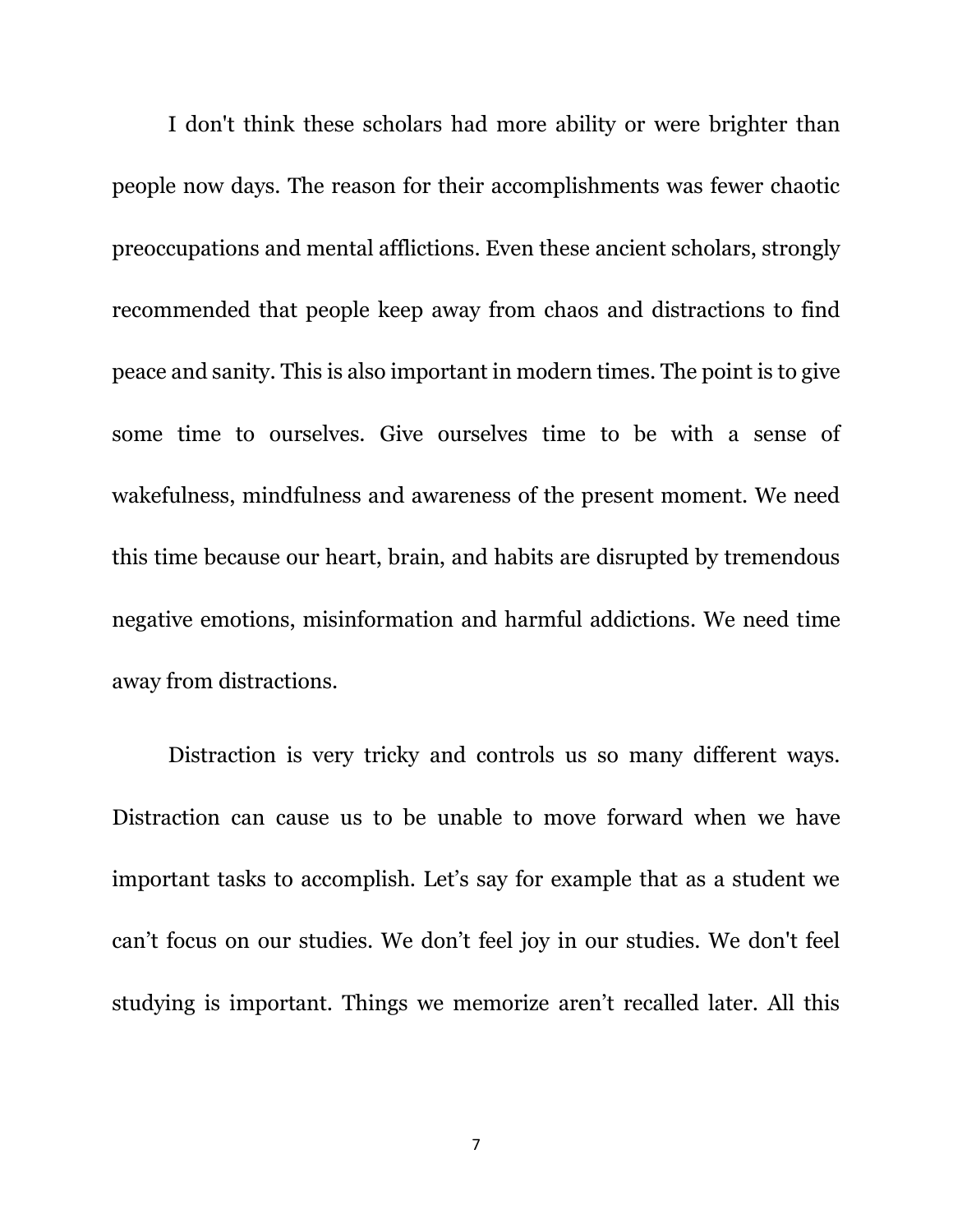happens because we are not in the present or we are not really alive most of the time.

Distraction has an incredibly powerful control on our mind. The amount of distraction allowed to enter the mind weakens and obstructs that same mind by an equal amount.

When the mind lacks awareness of itself and it becomes fully dependent on objects, this is what we call distraction. But in meditation, distraction is something more or deeper than this. In any situation when our mind lacks self-awareness, it is distracted. In this case, the mind is not only depending on the object but also depending on mental projections such as our thoughts and fantasies. It is said that "non-distraction is the body of meditation." We train our mind to not be dependent on distractions and being self-aware is itself the meditation. When our mind is free from distractions and aware of itself, this is called the present moment of freedom or being fully alive. At that time whatever things we see, hear, smell, taste,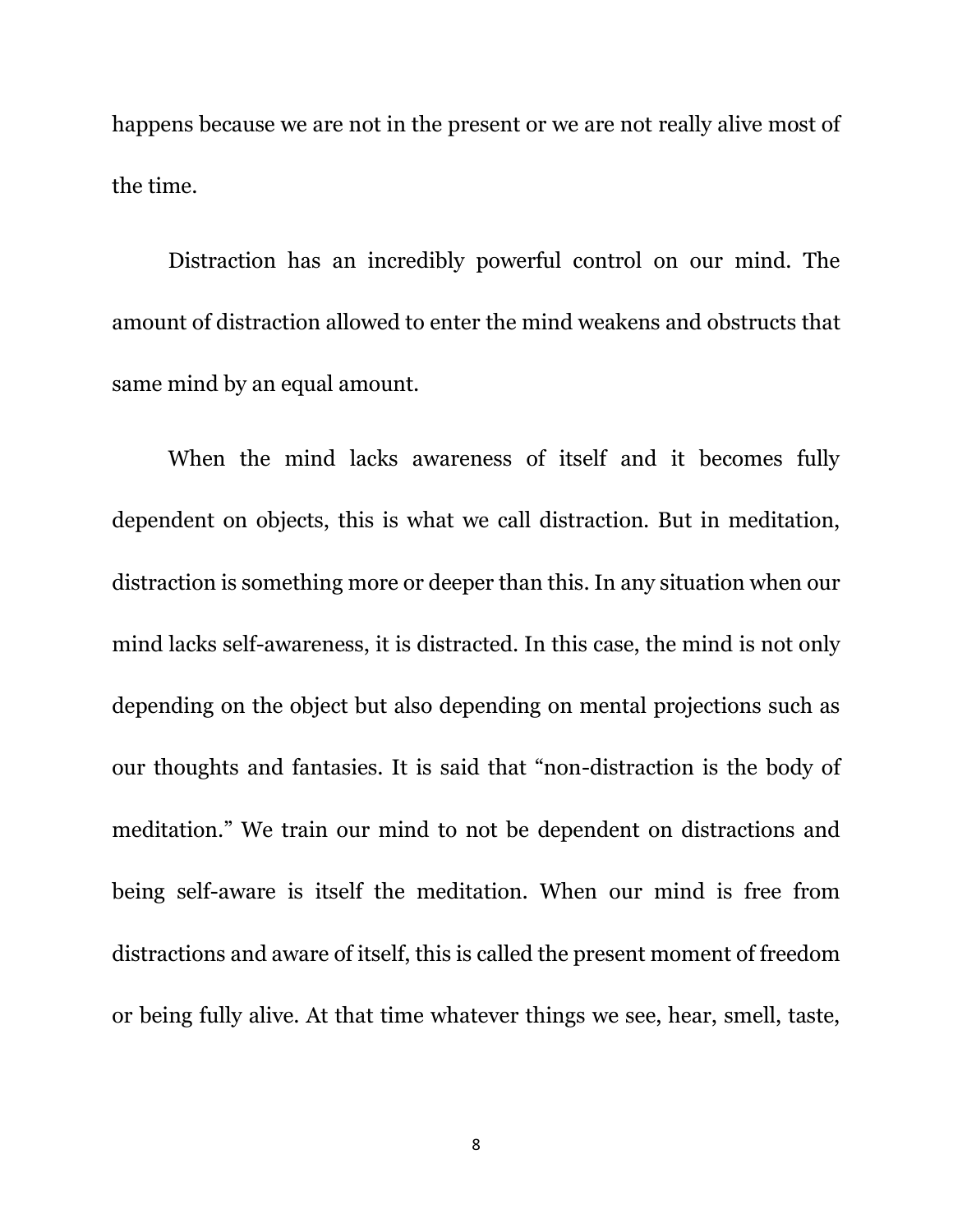feel and think are realistic and natural. As long as our minds are not distracted, we become free of dissatisfaction and negative emotions.

We are very rarely aware of ourselves and rarely in the present. Our mind is so easily distracted and gets addicted to distraction. Deep in our heart we know this distractedness is not really the right thing to do, but we repeatedly do it. Finally all this causes fear, anxiety, and destructive emotions, causing the things we want to achieve to remain as dreams. To have a peaceful, happy and successful life depends on us and we should not be controlled by distraction and destructive addictions. This obviously anyone can understand. It's needless to talk at length about what we should not do.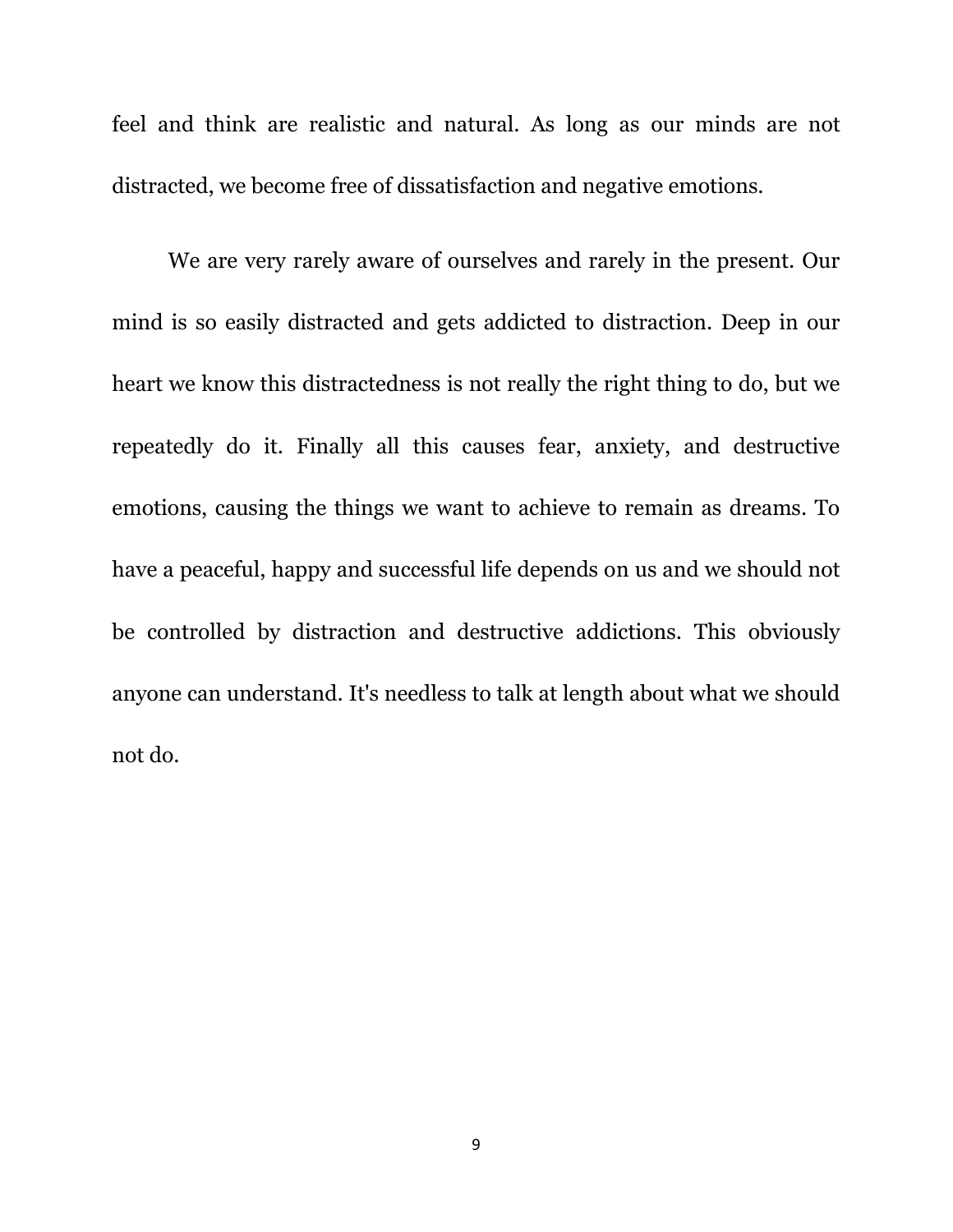*Two*

#### **The Magic Word**

So, now let's talk about what we should do to get rid of these problems. There is an essential point to change our whole situation in a better way. It is an uncomplicated thing and can be expressed in one or two words. But first thing we should know one thing. The Buddha started all his teachings with this sentence. "Listen well and carefully, hold them in your mind, and I will teach you." There are three verbs "listen well, carefully, and hold." It sounds like repeating the same things over again. But it is not repeating the same thing three times. Each of these three words carries separate profound teachings. Think of the analogy of a teapot. The pot cannot have any defects in order to do its job well. The pot must be right side up for the tea to enter. It must be clean so the tea doesn't become poison. It must have no holes in its body to hold the tea properly. Here is how the Buddha's words correspond to this example. The verb ""listen well"" indicates the mind must have an opening for the dharma to enter. The verb "careful" indicates the mind must be careful to understand well. If we understand the wrong way the teachings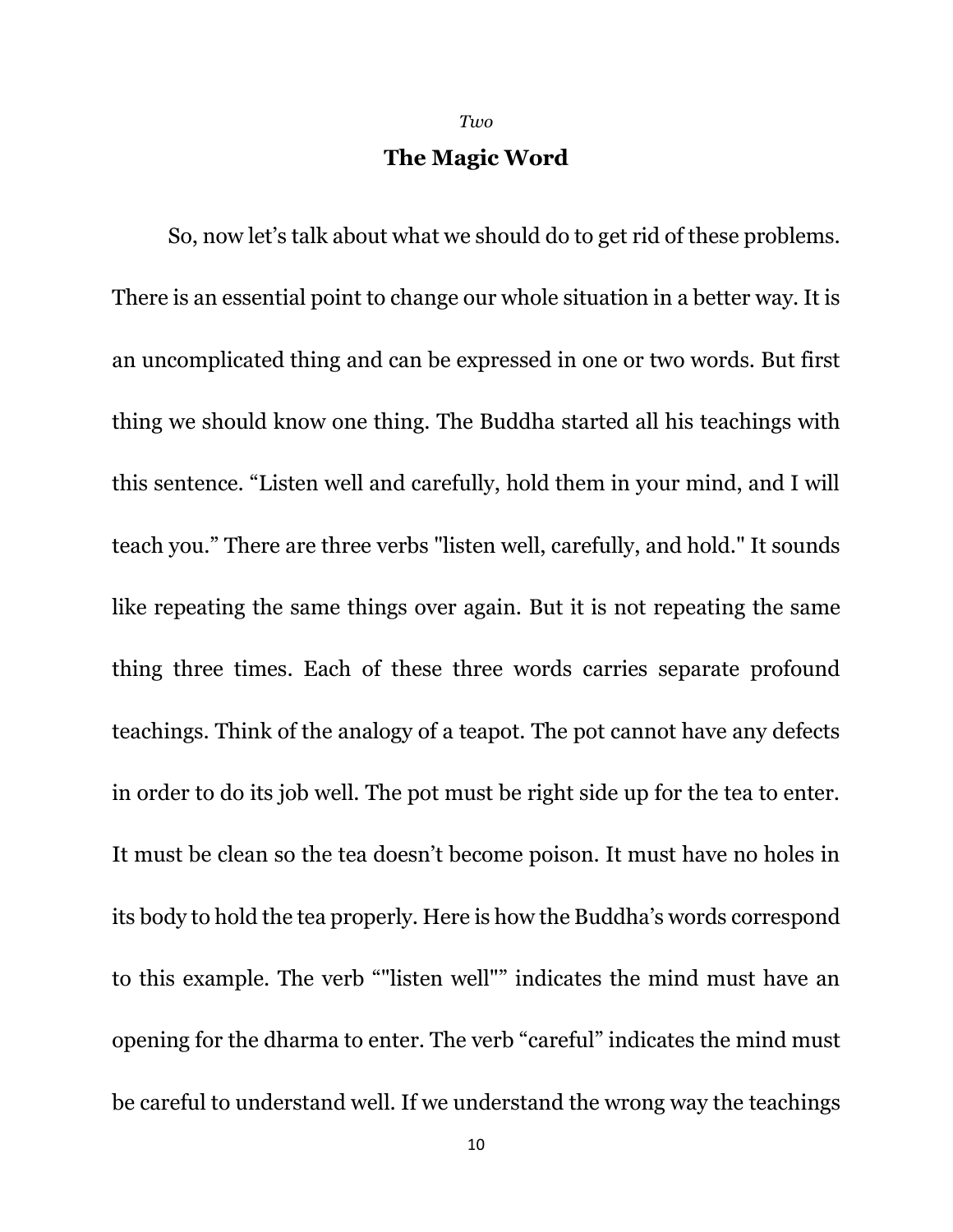become poisonous. To "hold well" indicates the mind must remember the teachings.

It is same thing with this magic word. Listen well and comprehend it clearly and practice it in your daily life. It will change your whole situation in a better way. It will remove your stress, anxiety, fear, dissatisfaction and give you tremendous strength, exhilaration and inspiration. It will bring you peace sanity and smartness. The magic word is "be present" or "be alive." Try your best to bring yourself into the present; be aware of yourself. Being in very moment now rather than being in the stories of the past or fantasies of the future. Living in future and past is the main source of our emotional, psychological or mental problems.

When you are depressed, unhappy, and discouraged to move forward, most of the time you don't even ask, "Why am I miserable?" You continue forward in your misery and you think you know the reason. For example you may give your personal explanation, "I've failed" or "I am a loser". This is not the main reason. The reason you are not happy is because you are living in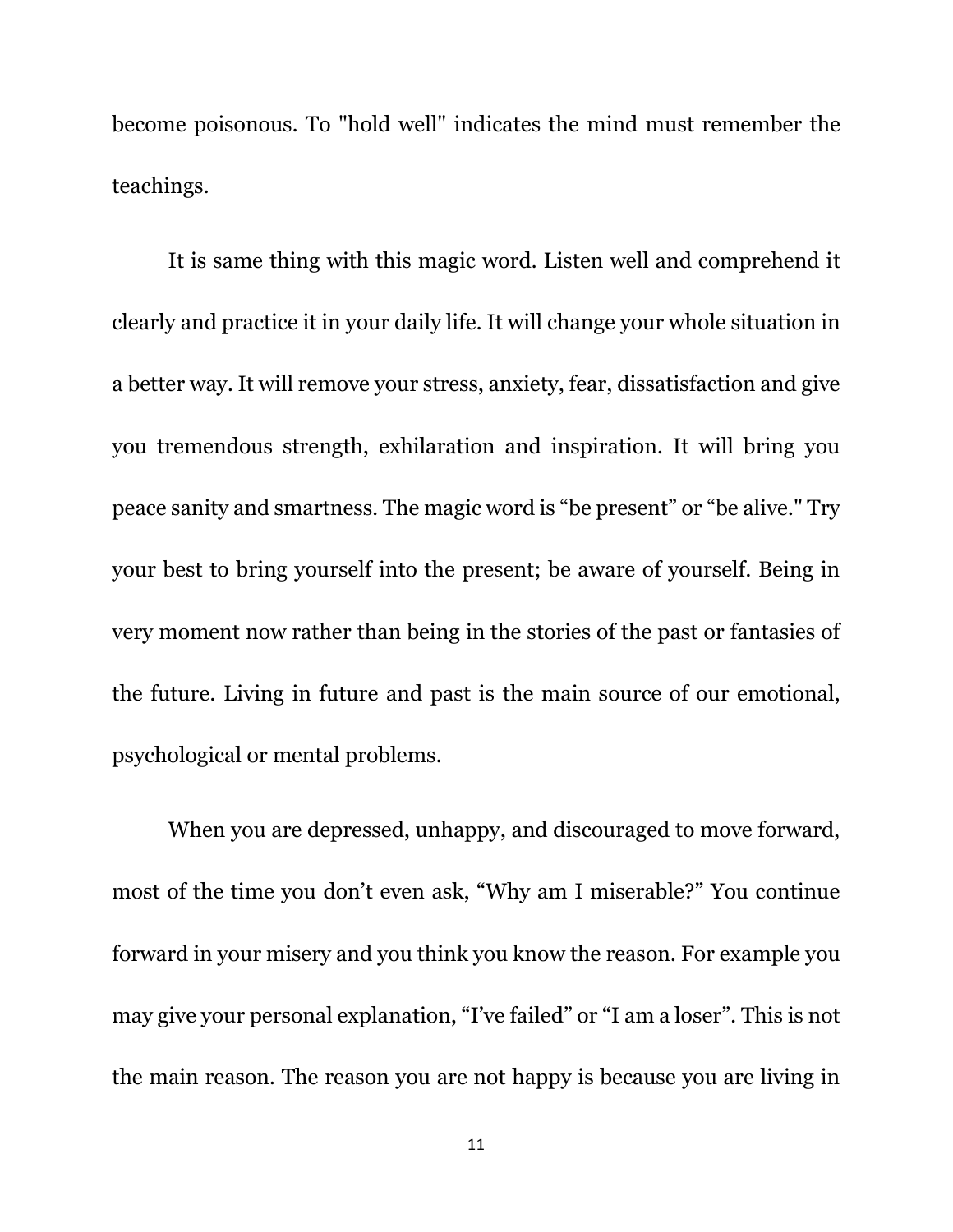the past. Past is past it never comes back and there's nothing you can do to change it. But it certainly causes you tremendous problems and misery in your mind. Maybe that is the reason you failed or you are a loser!

This misery means you have not been aware of the present. Past thoughts are so distracting that they caused this present misery. Instead of thinking about the past, be present with a sense of awareness of this very moment. Here in this very moment you will find inner peace and encouragement to step forward with a clear view.

Another distraction from the present that causes stress, worry and fear is living in the future. I'm sure you have plenty of reasons to think about the future but none of them are real. They are just your fantasies. Your future fully depends on your present moment. Especially in this case it's so important to focus on the present. You may have wonderful fantasies; "I am going to be a superman", "I will be famous, rich!" and so on. This is also not real and not good. You fool yourself. So many people are having this kind of fantasy and not paying attention to the present moment. In the end people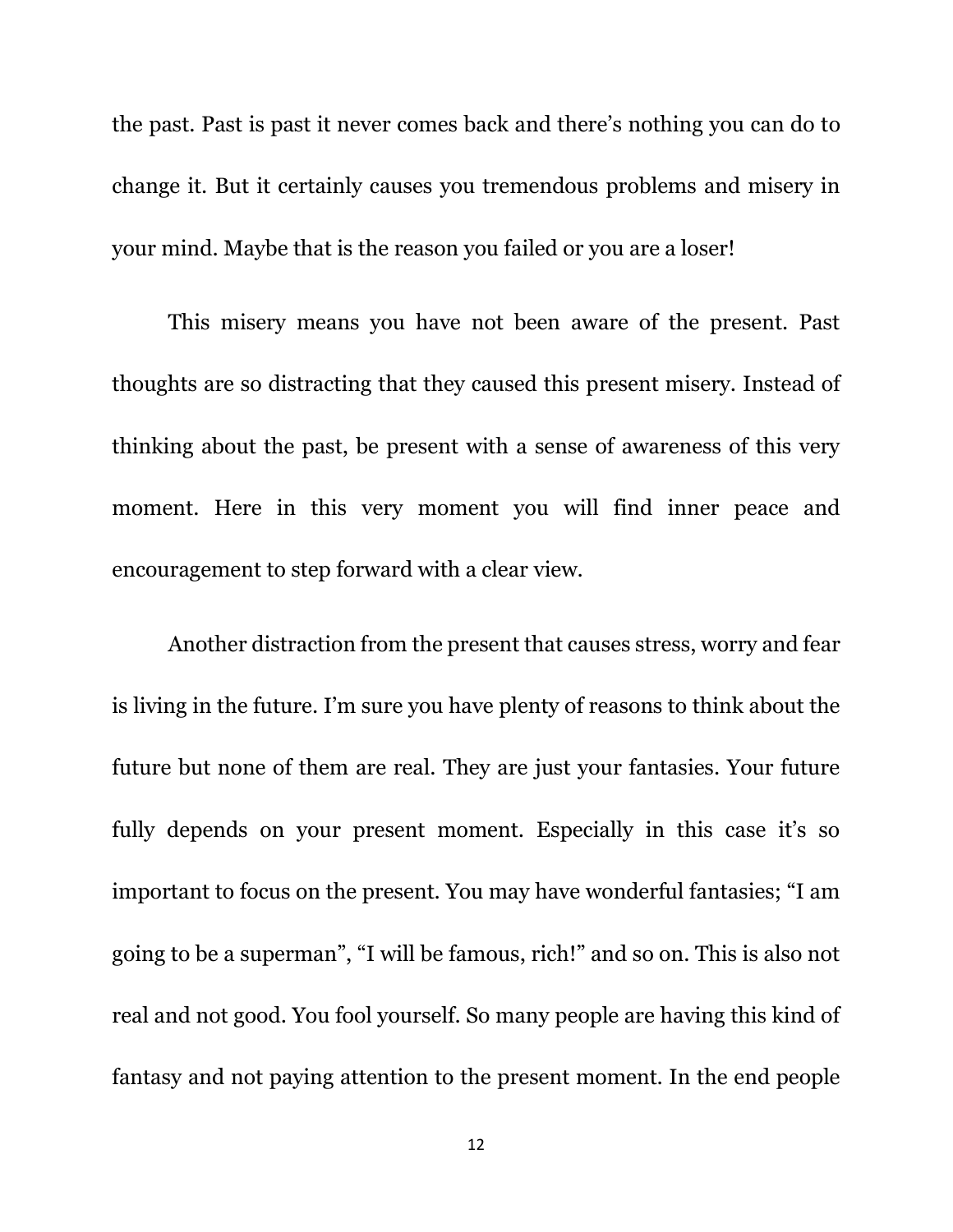end up with nothing. It's like smoking marijuana and never getting anything accomplished. To be a great person requires the coming together of causes and conditions. The actions required for this coalescence are up to you and your present moment. You take the continuation of the present moment into the next moment and the next and so on. Not only thoughts and fantasies but any other distractions are also not good.

Not living in the future doesn't mean we can't make any plans. To have a plan for the future is always a good thing and the plan itself doesn't cause a problem. We have to realize that distractions and preoccupations prevent our inner peace and strength. So the point is to familiarize ourselves completely with our own awareness.

When I was young I had a big problem speaking in front of crowds. It made me nervous and shy. Because of my nervousness my heart beat fast and my voice got shaky. This led to embarrassment and then I could not remember what I was going to say correctly. I tried several ways to get rid myself of this problem. I tried to think that everything is emptiness. "All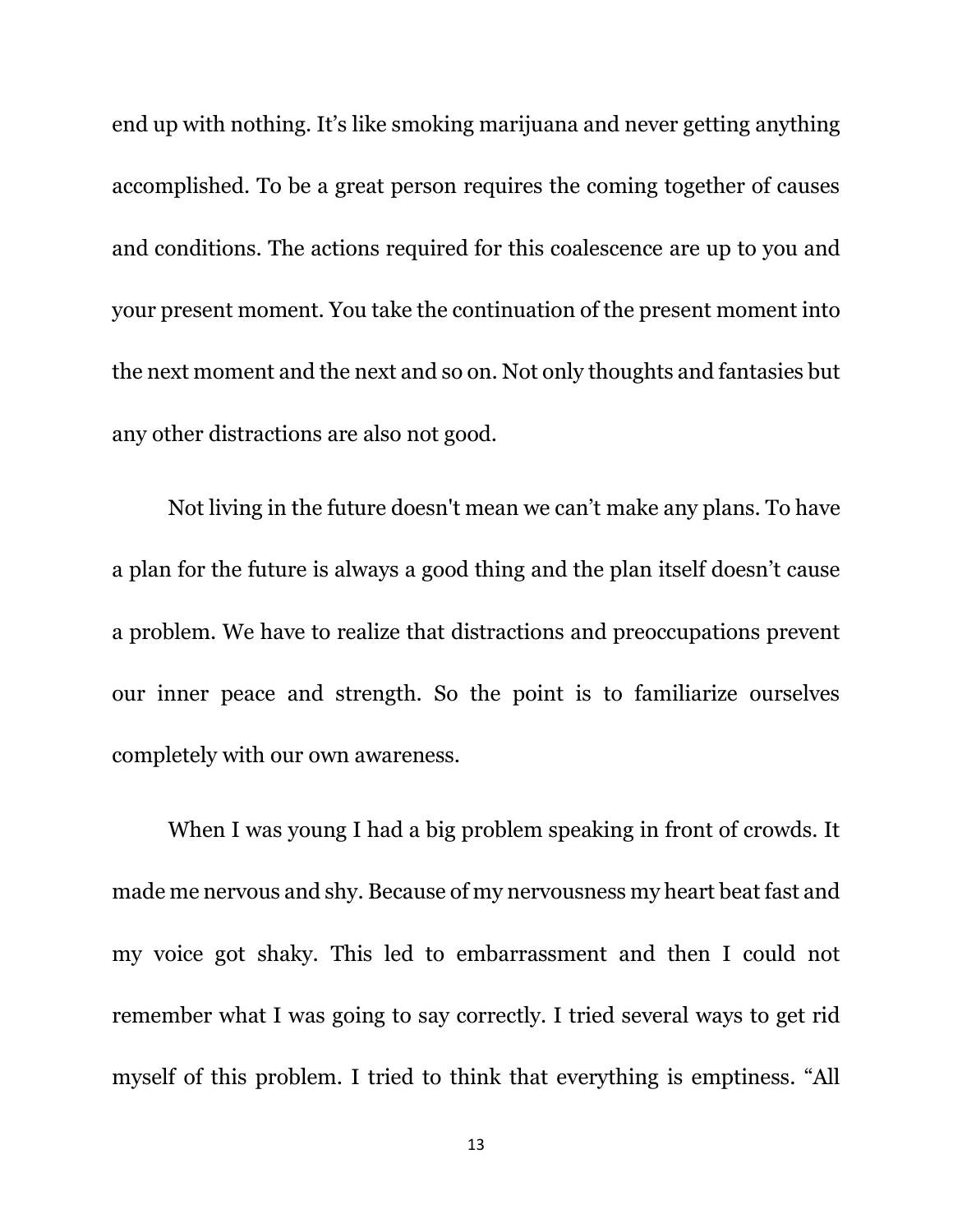these people don't truly exist. So why am I afraid of them?" This method didn't work. One day a teacher suggested imagining the audience as donkeys! Donkeys know nothing. This helped a little bit, but did not solve my problem. I was still nervous with public speaking. I continued to try other methods for relief; nothing totally solved my problem. I started to think why are these methods not working? I discovered it was because I was not being present. I was not being aware of the reality of the moment. The fear and worry caused my nervousness. The fear and worry came from living in the future and distractions about what might happen in the future. My thoughts were on how people might laugh at me and how stupid I might sound. That's what made me depressed and discouraged. That's what caused the fear and worry. Now instead of thinking what other people think or what is going to happen I just keep myself in the present. My mind is in a natural way and focused on what I am doing now.

Once in Singapore I was asked to help a woman. She was expecting to receive some helpful advice from me. So she came to see me with her 12 year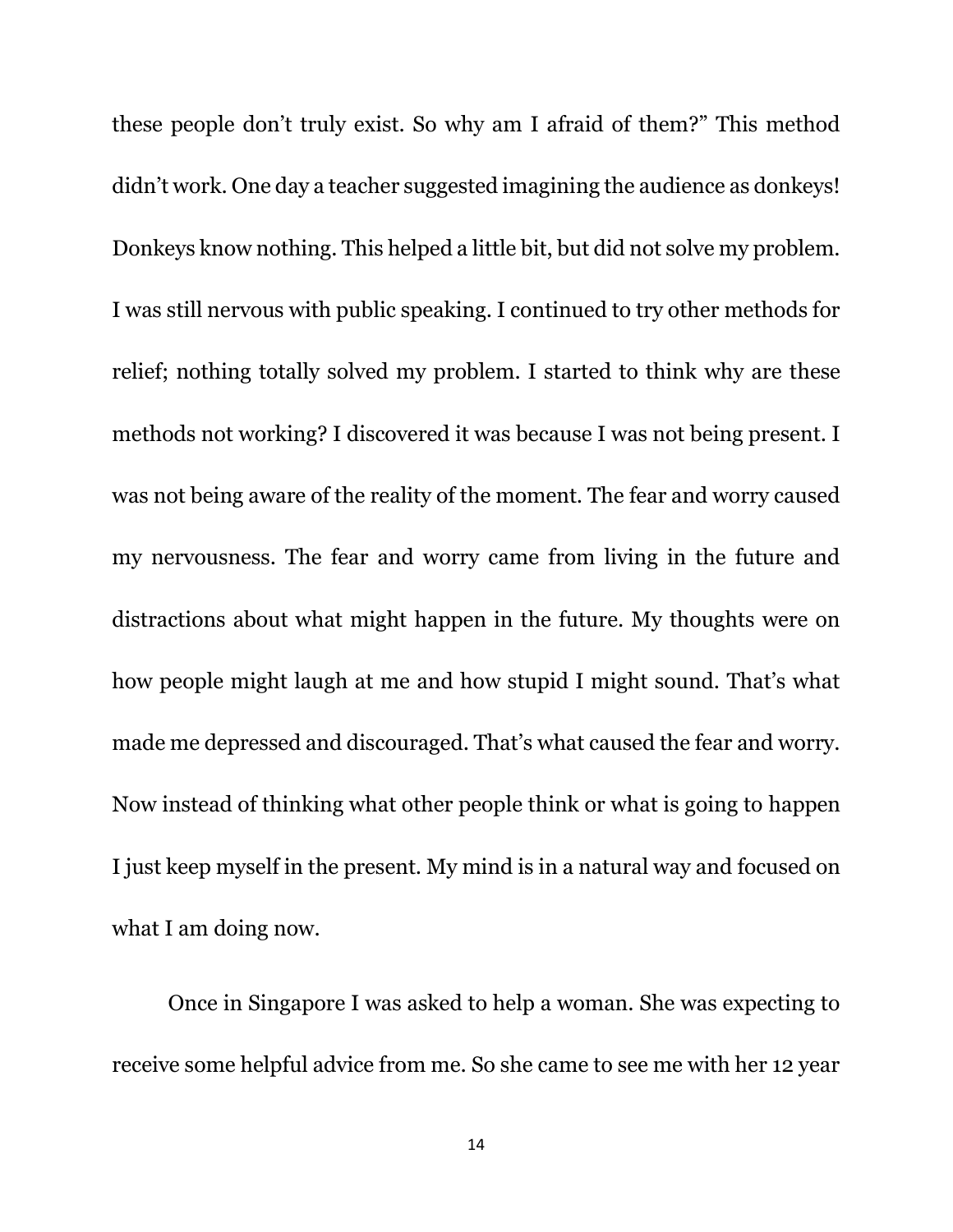old son. She introduced her son and briefly told me about herself. I thought, "She must be happy with her life. She has a nice son, a good job, and looks very healthy." Then with a long breath she changed the subject of conversation. She said, "Several times I've thought about killing myself, but not anymore. I realized that to commit suicide would be a stupid thing. Now I want to drink his blood." With this she burst into tears. I noticed from her expression that she was holding an extremely strong hatred. There was depression and anger inside of her at the same time. "I just want to drink his blood," she said again. I asked, "Who is he and why are you so angry with him?" "He's my ex-boyfriend and for him I left my husband." She then went on about the multitude of problems in her life.

Now I had to take a long breath as well. I told her, "His Holiness the Dalai Lama said, 'Pleasure and pain in a general sense do not arise only from external factors but from internal factors as well. In the absence of the internal response no amount of external stimulation can affect pleasure or pain.' I think it would be helpful if you bring back your mind to yourself and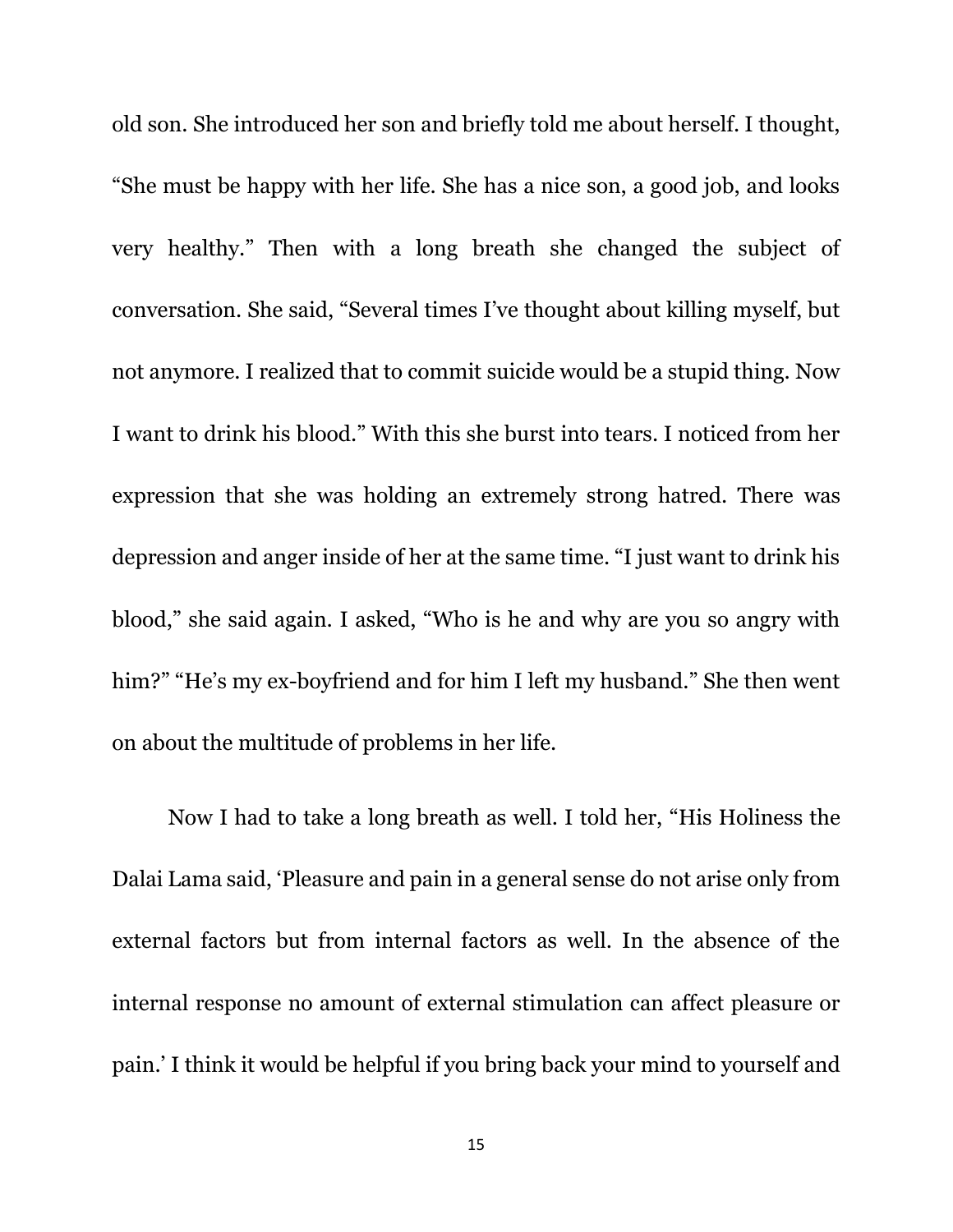focus on the present moment. Be alive in the present with a sense of awareness and reality. Focus on what exists in your life: your son, a good job, good health, fantastic weather, and this wonderful day. This is your reality. The past, future and other distractions are merely a creation of your mind to destroy your happy present moment and your life. Today is your life. Today is the whole existence. And this day is the most important. Every one of us has different todays. Your today is totally different than mine. We see differently, we smell differently, we feel differently, we taste differently and we experience differently. That means you live in your world and I live in my world. You don't know my world and I do not know your world. Even when we look at same object at the same time, one of us may see it as attractive and the other may not."

"We make judgments of others all the time. The reality of these judgements is made from our own assumptions and assumptions mostly take us to negative places. My point is that the idea you want to drink your exboyfriend's blood is not correct. First he loves you; then he hates you because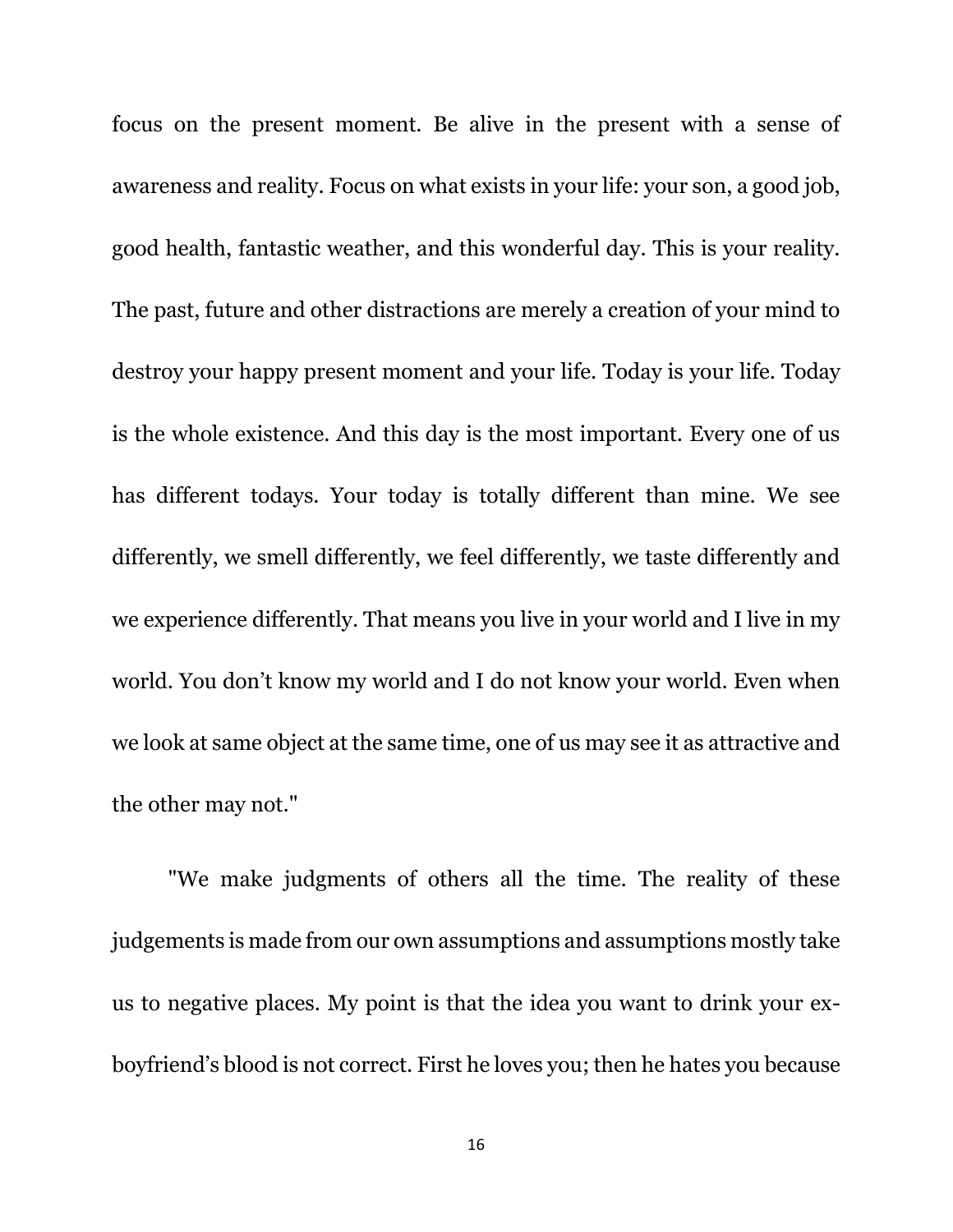he wanted to do this and that and so on. These are your assumptions. His world and your world are totally different. Holding the idea (of drinking his blood) inside of you is punishing yourself. The anger is extremely painful and a disruptive emotion. You carry this anger around with you but the other person may not even know you are angry! On the other hand, with this anger you are supporting your enemy. Your enemy wants you to suffer and you are doing it. No matter how much we think or talk about the past it is only a waste of time. Thinking about the past creates more confusion. Living in the past or future and not being aware of the present moment is like being blind with both eyes working perfectly. You asked me my advice and I'm going to give you my advice briefly."

"Here's that advice. 'Come back to your present. Come back to your existence. Come back to your real life. Maintain the awareness of the present moment. And deal with the reality in front of you.'" When I finished speaking she was weeping with relief. She had an expression of tremendous joy on her face.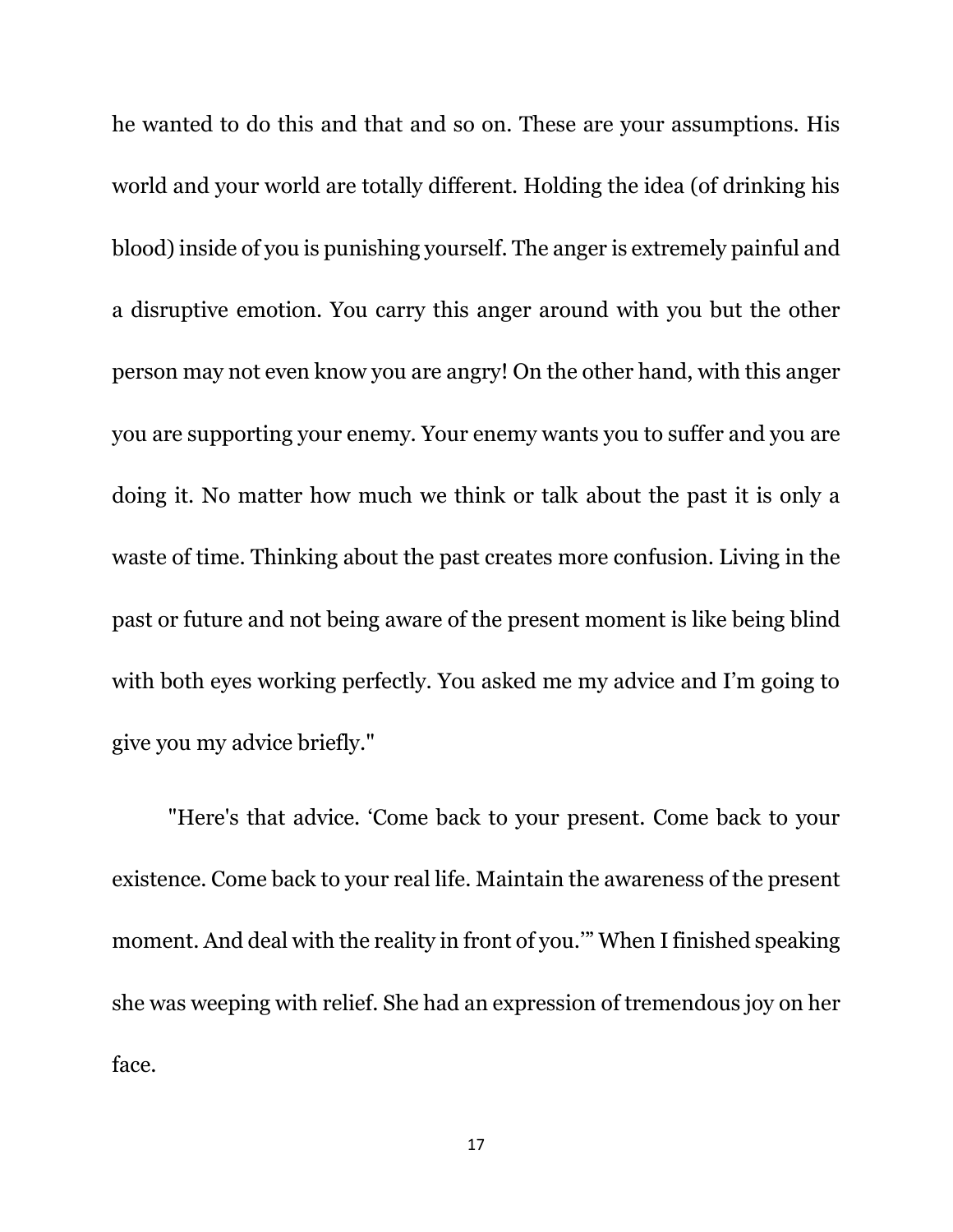Her reply to my advice was, ""Thank you, I had many questions but no more. This answers all my questions, thank you."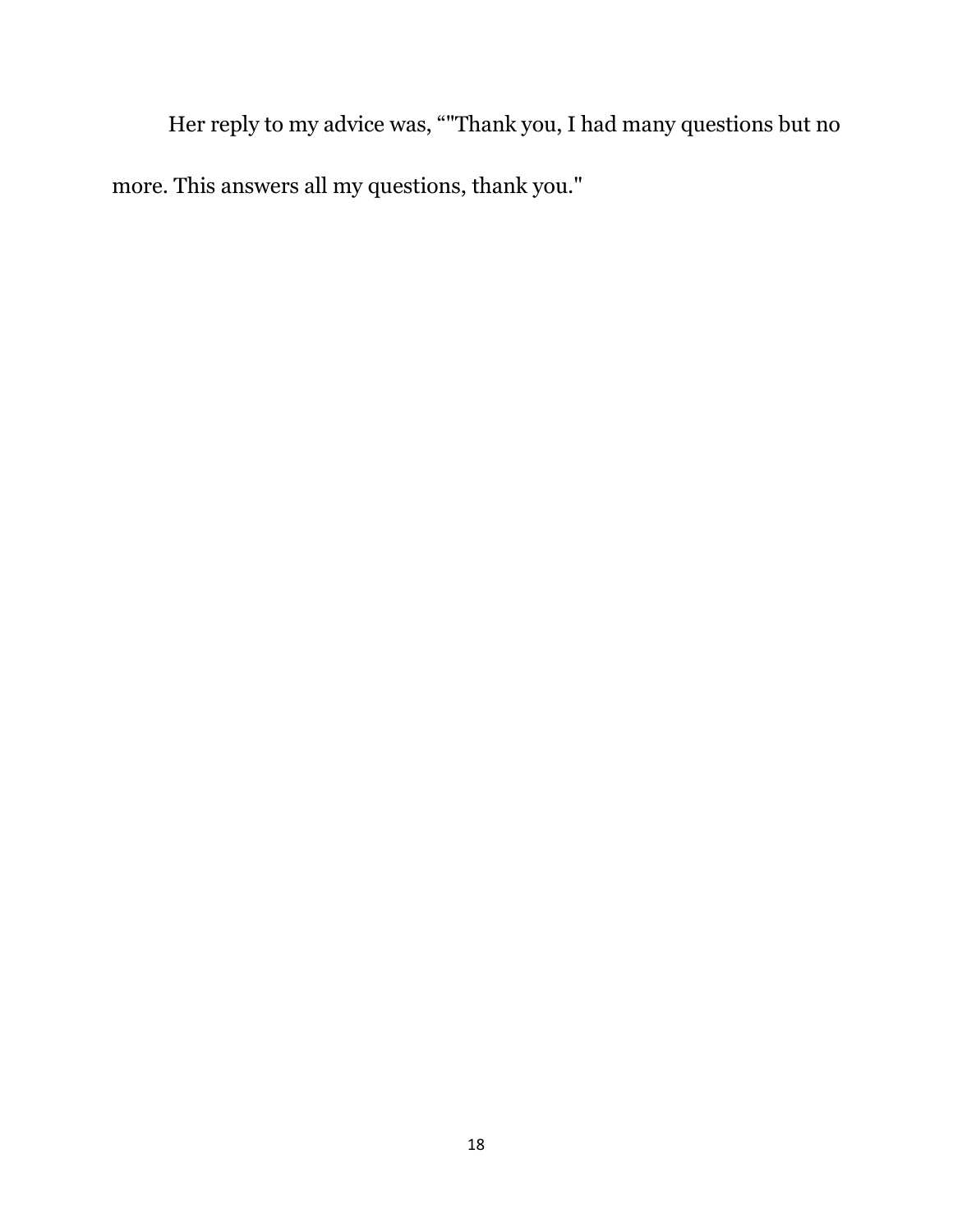*Three*

#### **What Makes Me Happy**

Until our minds are well trained, it is very important to physically keep away from chaotic situations, and mentally keep away from distractions. Well trained individuals can be mindful and take the challenges of distraction. When our minds are well trained they can stay easily in the present moment, and nothing can destroy our inner peace and present moment of freedom. Even when we are facing the worst kind of chaos, we will still have a wonderful inner peace. We realize this inner peace is actually a part of ourselves.

When we are aware of this very moment, we can experience happiness and peace. We can also provide others with happiness and peace. This is because we are closer to our self-nature or true nature, in other words, we are freer of our mental projections. The closer we come to seeing our true nature, the freer we become of mental afflictions. When the mental afflictions are absent, in our mind we will naturally have loving kindness and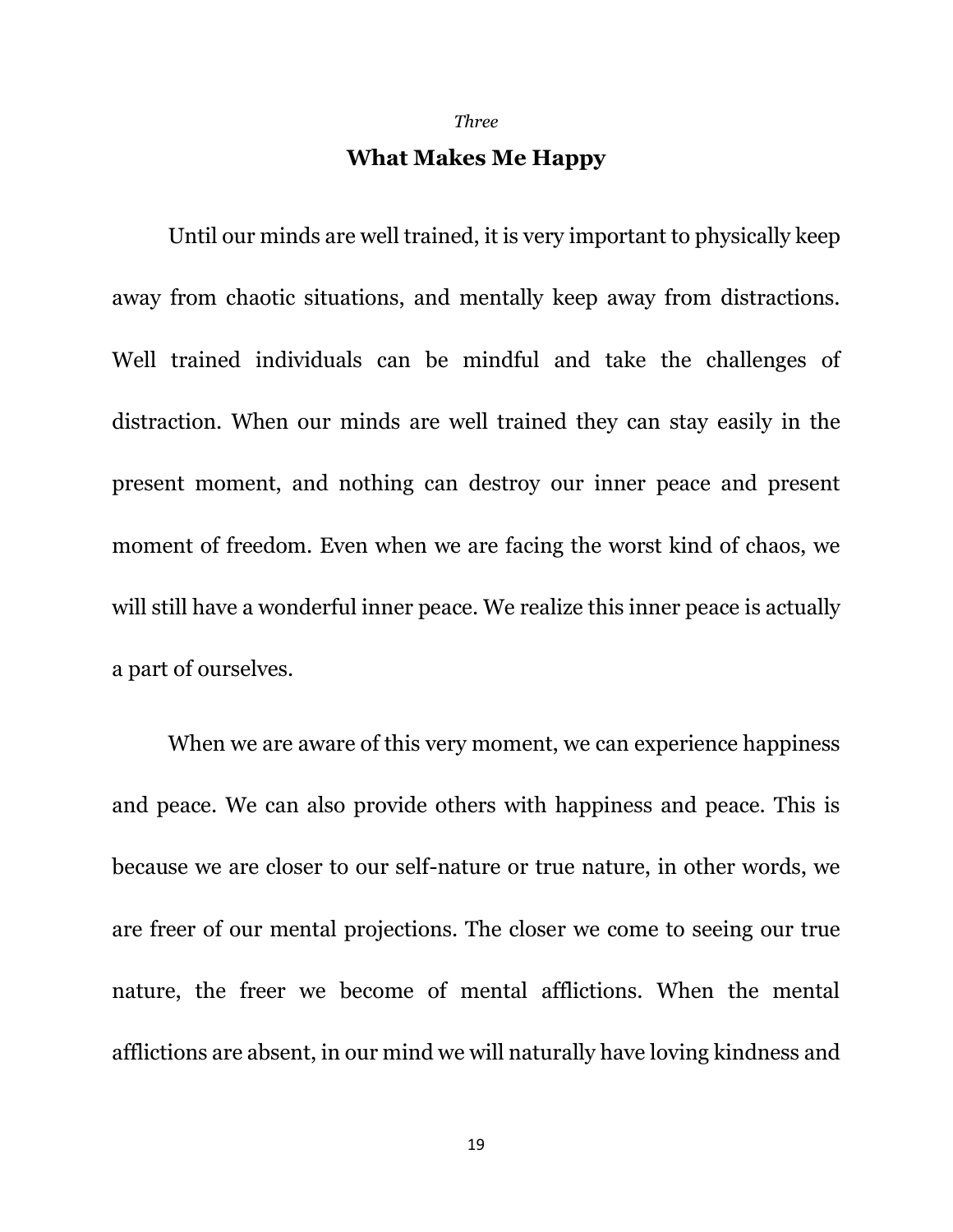compassion. We will care about ourselves and others as well. This sense of caring for ourselves is not the selfish egoistic thing we normally call care of self. This sense of loving oneself and others does not arise from negative emotions. When our mind is occupied by mental afflictions, we become selfish and egoistic; but careless of ourselves and others. For example, when we are angry, we just follow whatever our negative emotions tell us to do. We become careless of ourselves and others. We might just end up wanting to kill both ourselves and others. On the other hand, when we become freer of mental afflictions we become more caring of both ourselves and others. We can see how H.H. The Dalai Lama is willing to provide peace and happiness to himself and everybody else; regardless of who loves him or hates him.

Being free of mental affliction is real happiness. Even being away from the source of mental afflictions makes us happy. Sources like unjust laws and traditions or people full of pride, jealousy and anger. These sources can cause mental afflictions and prevent our peace and happiness.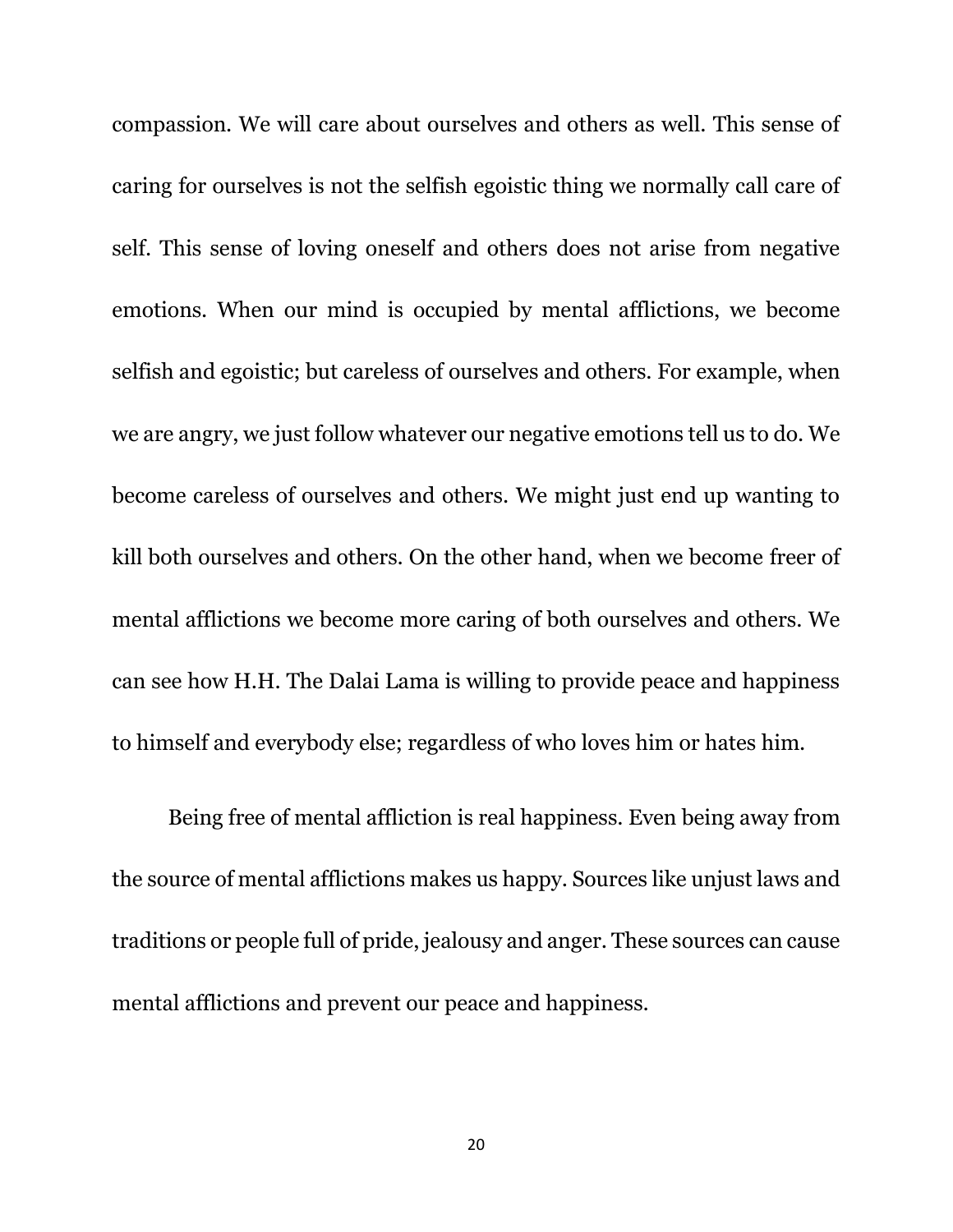In Indonesia group of Dharma practitioners asked me to lead a five day retreat. The schedule during the retreat was a combination of meditation and chanting mantras. At the end of each day we had a question and answer period. The practitioners would ask questions about different traditions of Buddha Dharma; how to be happier, how to provide long term happiness, and how to obtain unconditional happiness. I answered them according to the sutras and what the previous masters said about this.

On the last day of the retreat we did our final question and answer period. Most people had some questions and I answered.

A girl named Julia raised her hand and said, ""I have only one question. I want to know what makes Rinpoche happy."

I said, ""Ok, now we will take a break and I will answer your question after the break!"

During the break I thought deeply to see what makes me happy. I observed for a while what makes me happy and realized nothing makes me happier than being independent and having freedom. We got back together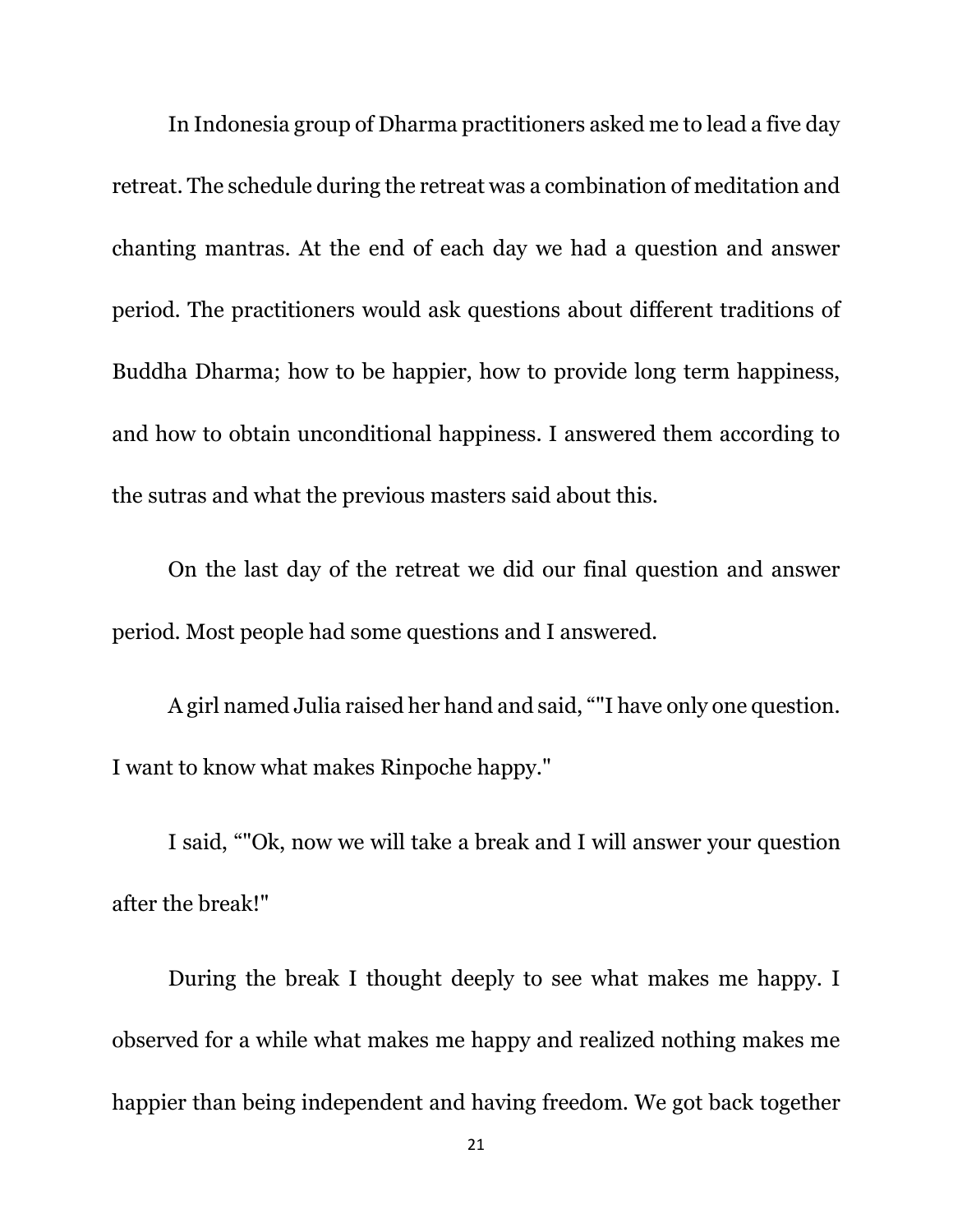in the temple after the break. Everyone anticipated my answer with excitement.

I said, ""My answer to Julia's question is freedom. When I am independent or have my freedom I am happiest."

Julia has a free spirited manner and her reply to my answer reflected this. ""I liked so much Rinpoche's answer. I also experience the same thing. When I have more freedom, I become happier."

From the sounds of the crowd it seemed everyone else also liked the answer. But nobody asked me what I meant by freedom. We didn't discuss it any further. I think everybody might understand the significance of freedom in different ways, according to their different inclinations and conditions. What I meant by freedom was a freedom from negative sources of influence and also being free of negative emotions and distractions. I wasn't speaking about philosophical or political freedoms.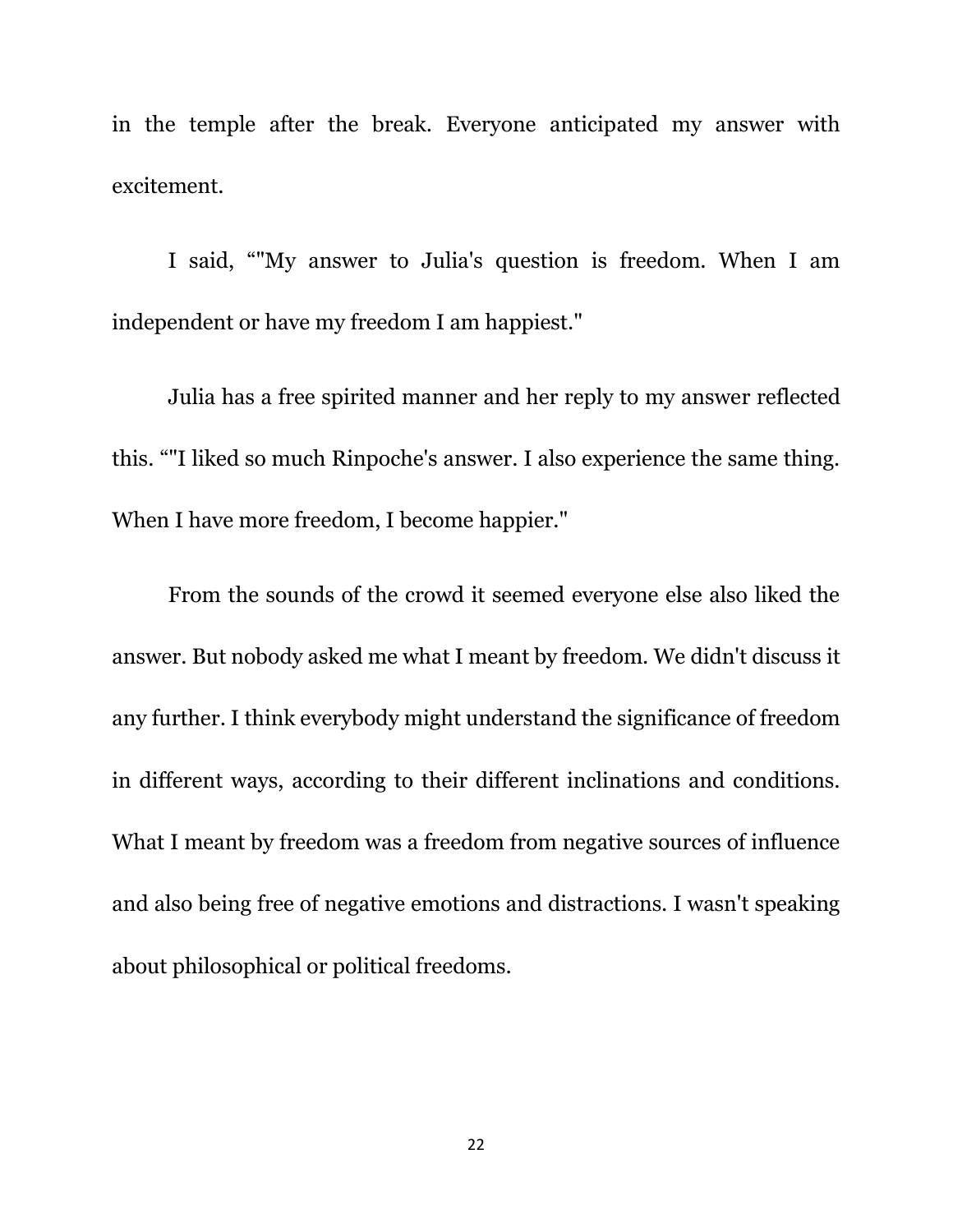*Four*

#### **Relationships**

The connection between the master and disciple is the most beautiful relationship between two persons. It is the purest relationship ever developed in human society. Most of other relationships are somehow involved in negative emotions more or less because the fundamental source of those relationships is the ego grasping.

The master-disciple connection is based on wisdom and compassion, devotion and confidence. In the disciple's vision the master is the embodiment of compassion and wisdom. No matter if the master is male or female, good looking or ugly, far away or close by, it's always the same. The master is the manifestation form of compassion and wisdom.

From the master's vision the disciple is a child of the master's compassion and wisdom. No matter if they are male or female, young or old, poor or rich; he or she is always like a son or daughter of the master's compassion and wisdom.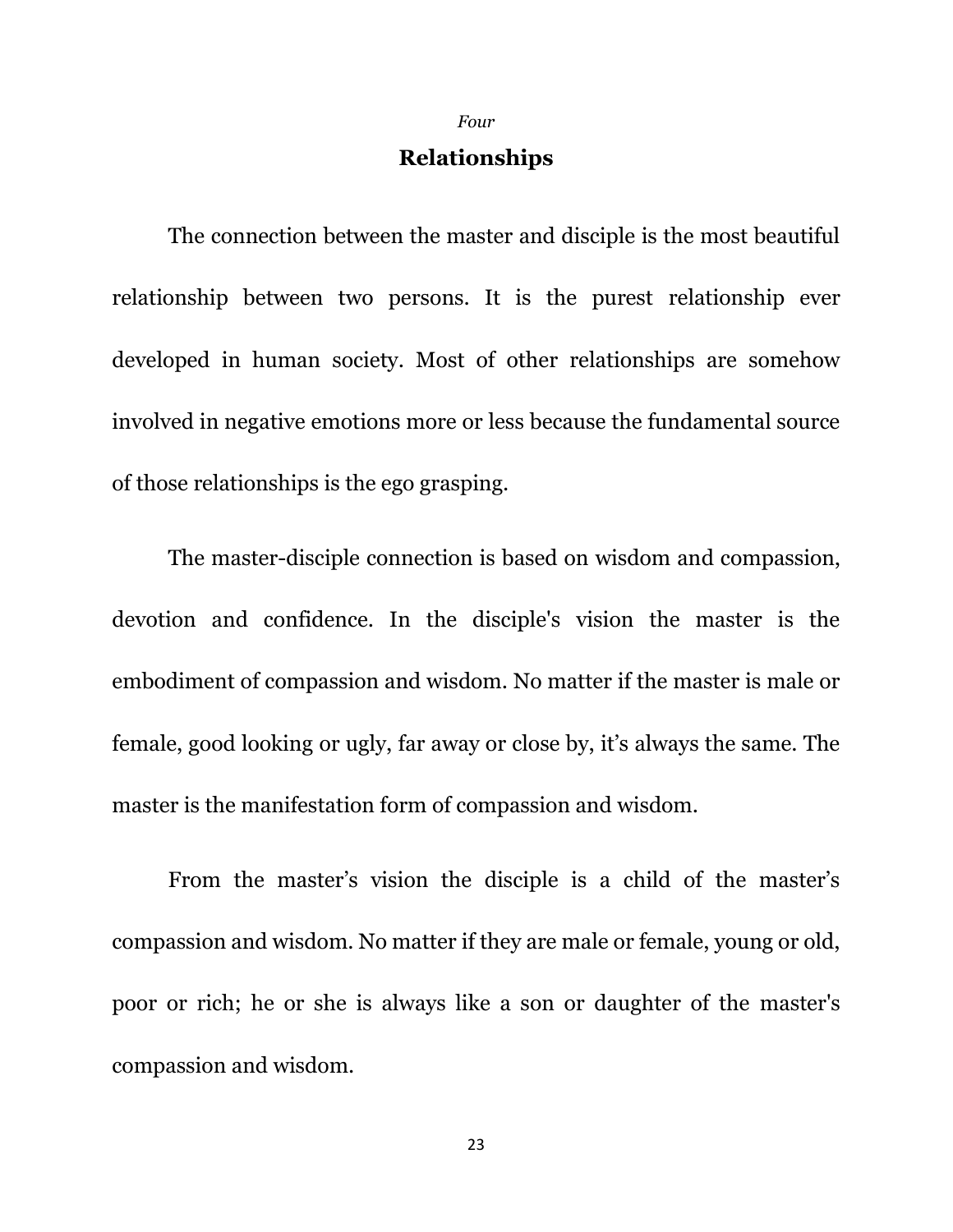In other relationships you always have some expectations of return such as love, kindness, respect and so on. These give rise to attachment, grasping, pride, resentment and finally, even are the cause of hatred if things don't work as you expected them to happen.

By contrast, the relationship of master and disciple is free of negative emotions. It is a direct connection from compassion to devotion, wisdom to confidence.

In fact, all relationships are incredibly beautiful things as long as the negative emotions do not develop in the relationship. It is a wonderful way to share personal experiences, giving love and kindness to each other, being close and taking care of each other. But once negative emotions start to increase, it turns into a problem.

It may seem ironic for people to seek advice about intimate relationships from a dharma teacher as many have no experience with this type of intimacy. Others question the efficacy of asking a Buddhist monk advice about relationship problems or broken hearts. Relationship problems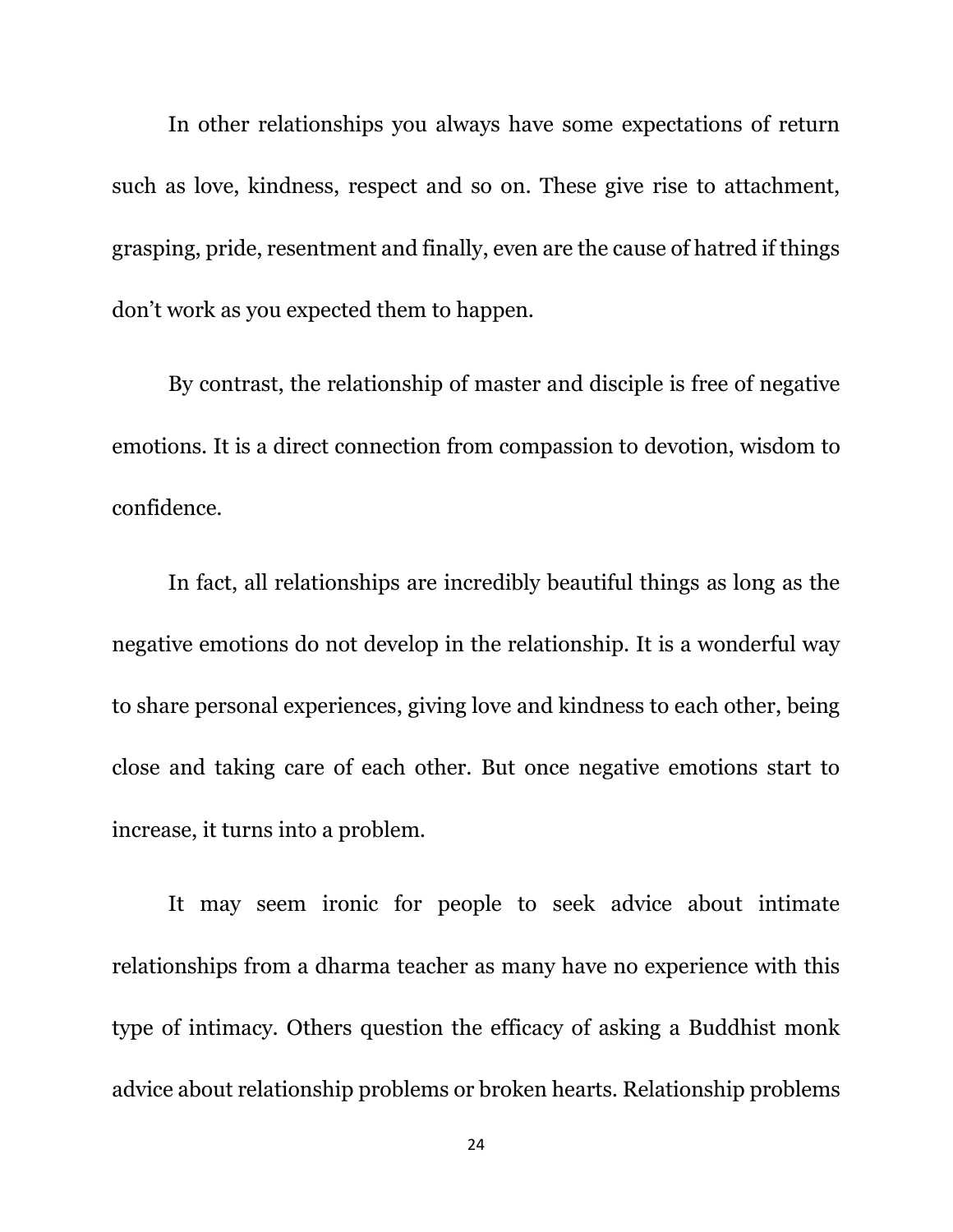are all based on our fundamental human nature regardless of the type of relationship involved. Relationship problems come from mental afflictions and emotional distress. It doesn't matter what kind of relationship is involved. We can benefit from the advice of a Dharma teacher as long as the advisor has the skill to manage mental afflictions and emotional distress. If the advisor has no knowledge in managing these problems they cannot provide help even if the advisor has direct personal experience with intimate relationships. The same holds true with advice from a psychotherapist. Therapists needn't have personal mental afflictions for them to advise their clients successfully. This is acceptable practice as long as the therapist has knowledge and skill in managing emotional distress. If it is a physical matter or sexual dysfunction then, of course, only a physician can help.

Sometimes relationships don't last very long. This can turn into huge problems or mental sickness. The couple struggles hard to work things out nicely. Then often the relationship gets even worse. At the beginning of a relationship everything is wonderful and fresh. Just hearing the person's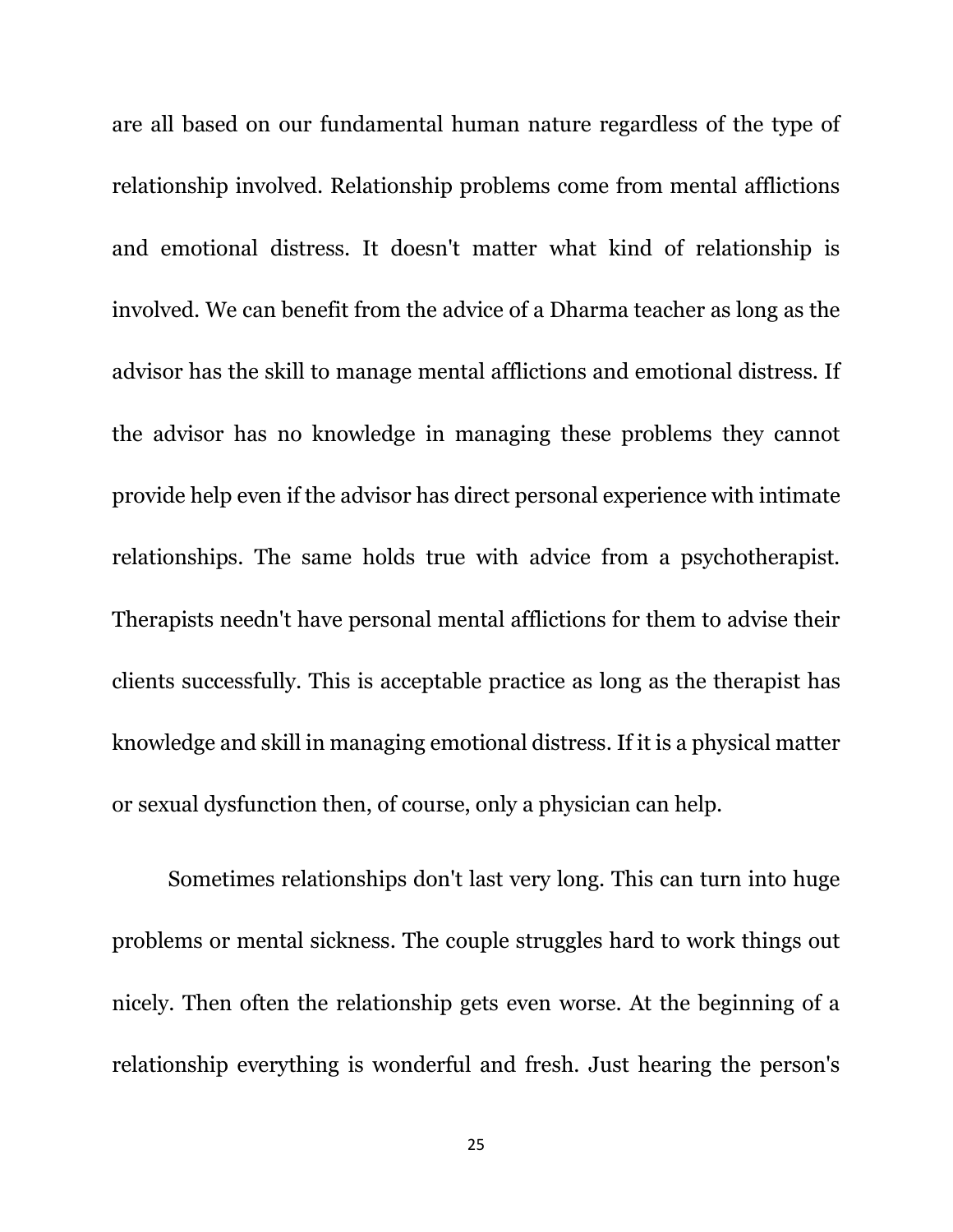name creates happiness. In the end everything turns into problems. When asked, "So where do all these problems come from?" the answer inevitably is, ""Of course, it is because of the other person not me. He or she is the one who has problems and the one who created the problems."

Many times problems begin at the same time the relationship starts. From the beginning we distort the reality by our memories, fantasies, and assumptions. There are so many judgments based on our past memories. These are telling us, 'let's feel this way or that way'. And after that feeling we take some action and that is not realistic behavior. Another common thing that happens between two people when a relationship starts is fantasies; predicting a future that is probably never going to happen. The fantasies/predictions tremendously increase the fear and expectations deeply in our consciousness. Everyone lives their own world; whatever one person thinks may not be the other person's viewpoint. But there are many things we don't want to communicate to each other. Instead, we just assume. All this causes problems.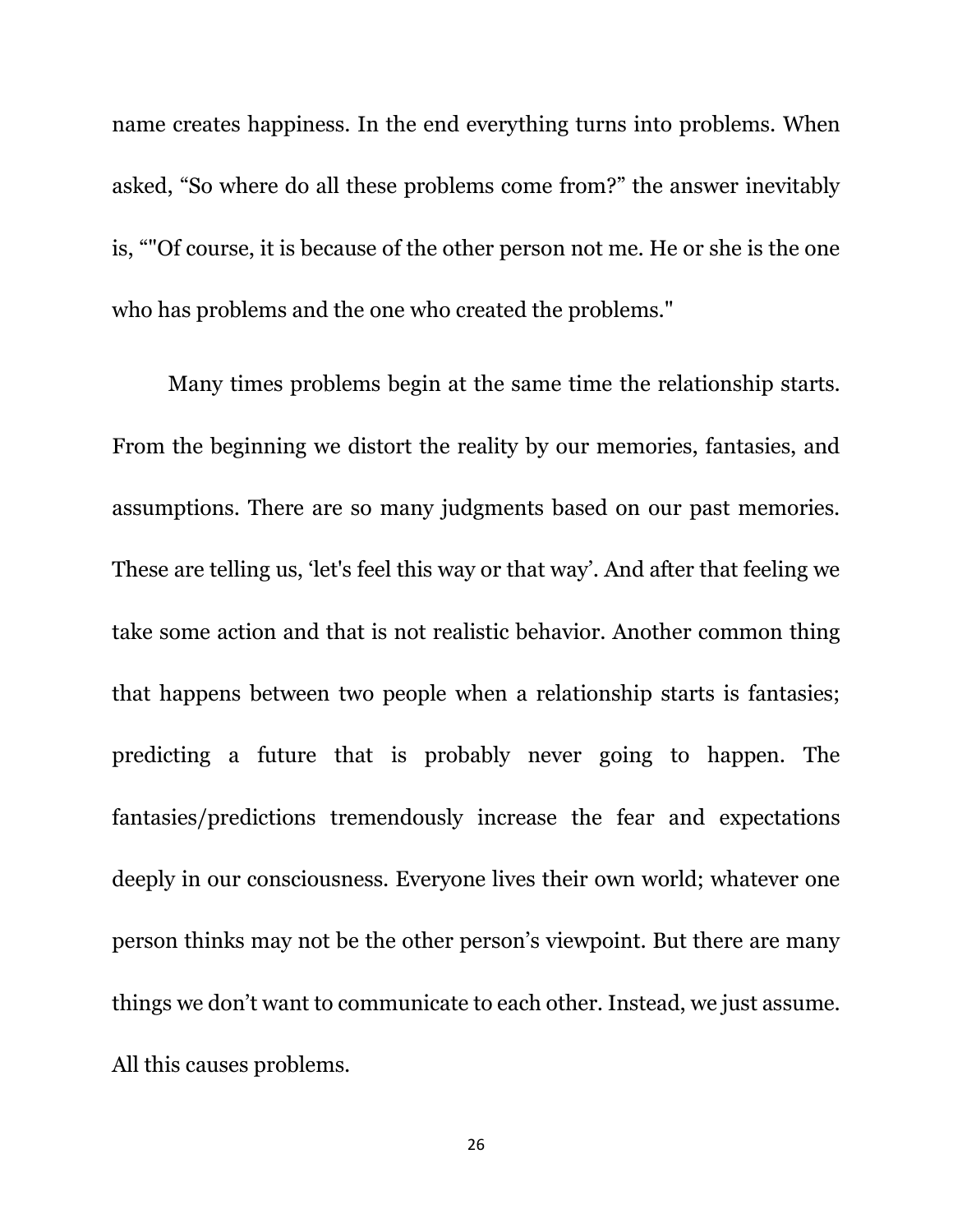We have to give up all these superficial judgments, predictions, and assumptions. Come back to present moment of freedom. Be fully aware of the reality in front of us and manage the situation with an awareness of the present moment. When we say 'don't just assume, communication is important', that doesn't mean we should point out the hundred problems the other person has. The reference is meant to remind us not to react based on our assumptions. Training ourselves to be mindful and aware of the present moment is an effective way to maintain a relationship. It will make us peaceful and happier; and of course if we are peaceful and happy, everyone around us certainly will be happier. Not only our partner, but our whole environment will be more at peace.

Come back to the present, come back to your existence, and come back to your real life. Maintain the awareness of the present moment. Deal with the reality in front of you.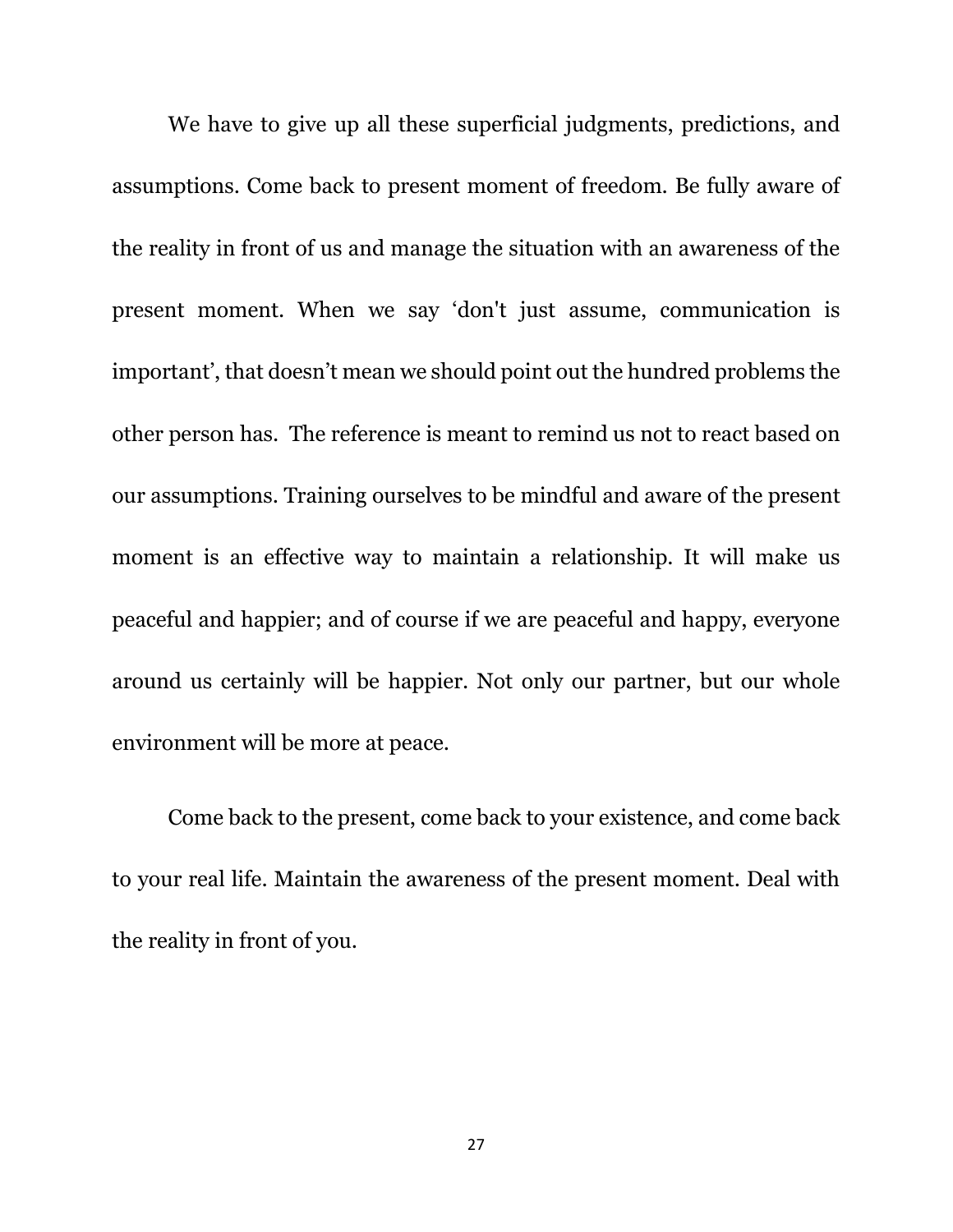#### *Five*

#### **Practice Being Aware of the Present Moment**

Being mindful and aware of the present moment has two aspects. These two aspects are the meditation level and the post meditation level. The meditation level is our mind resting evenly in single pointed concentration and is practiced when we are walking or sitting. This gradually stabilizes our mind and gains insight wisdom. It is called meditation.

When we are not doing meditation, in our daily life experience, we still carry some kind of impulse of meditation continually in our mind. This impulse keeps us more in mindfulness and awareness in every moment of day to day life. This is called post meditation. In other words we could say, meditating time and not meditating time.

There are two aspects of mediation. The first is as a technique used to train our mind for calm and peace. Once we gain some calm and peace in our mind, the second aspect is a technique to gain insight into our mind so we can obtain unconditional happiness.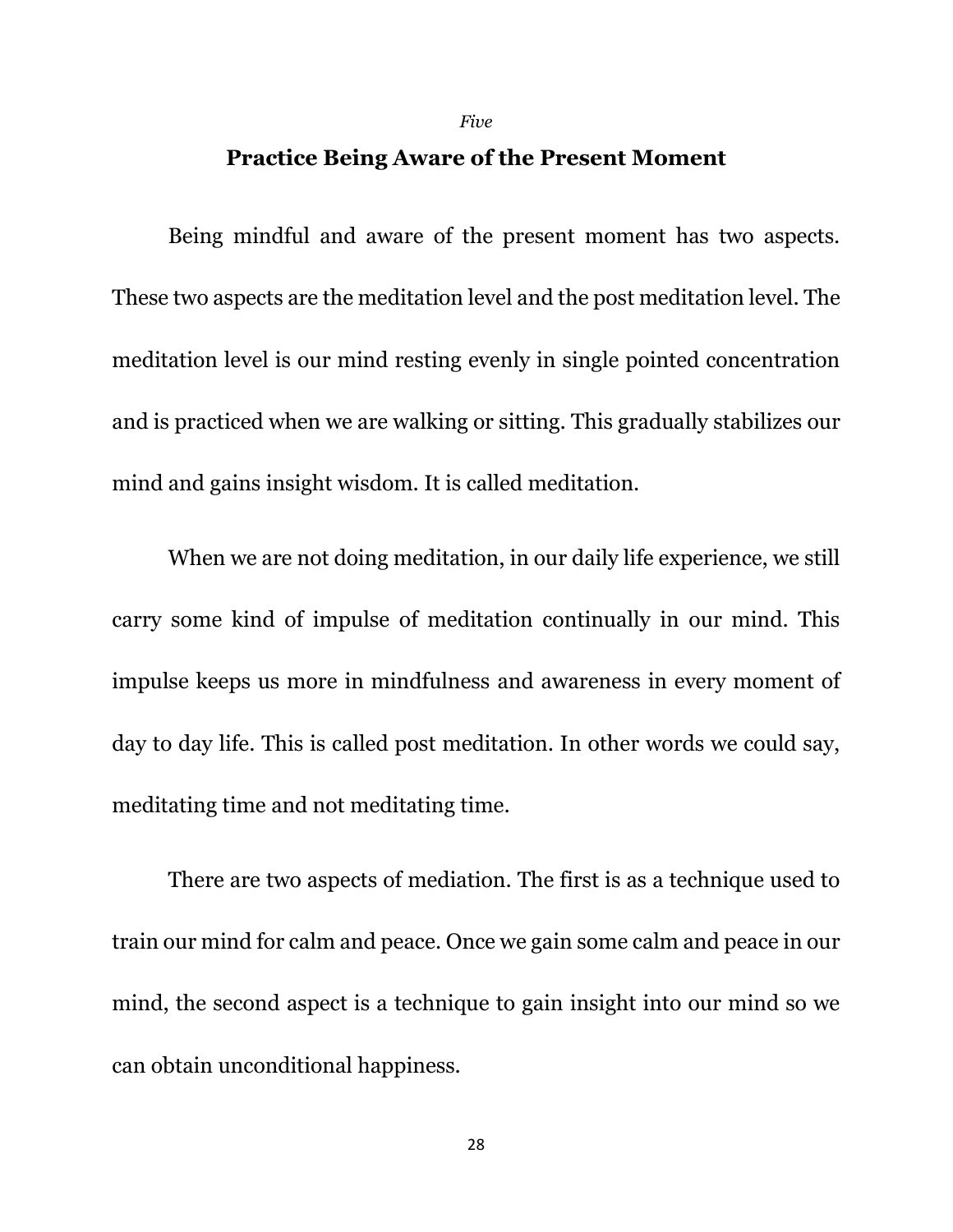Each of these two aspects carries many different means and techniques but one common thing required for all of them is to stabilize our mind in deep concentration. Therefore, it is called meditation. (Tibetan: samten) In order to gain unconditional peace and happiness we have to familiarize our mind to rest in its true nature, therefore it is also called familiarization. (Tibetan: gom)

This meditation system was discovered by the Enlightened One, Buddha, who obtained the most profound insight and unconditional peace and happiness. Ancient yogis and meditators continually practiced this meditation system and it was passed down century by century. These instructions have been taught by master to student, from their own experience, uninterrupted until now.

Even though the instructions are the same, there are some distinctions between how it was practiced in the old days and now. The distinctions are due to different conditions, lifestyle and the way of thinking in modern times. In the old days meditation teachings were not openly available to the public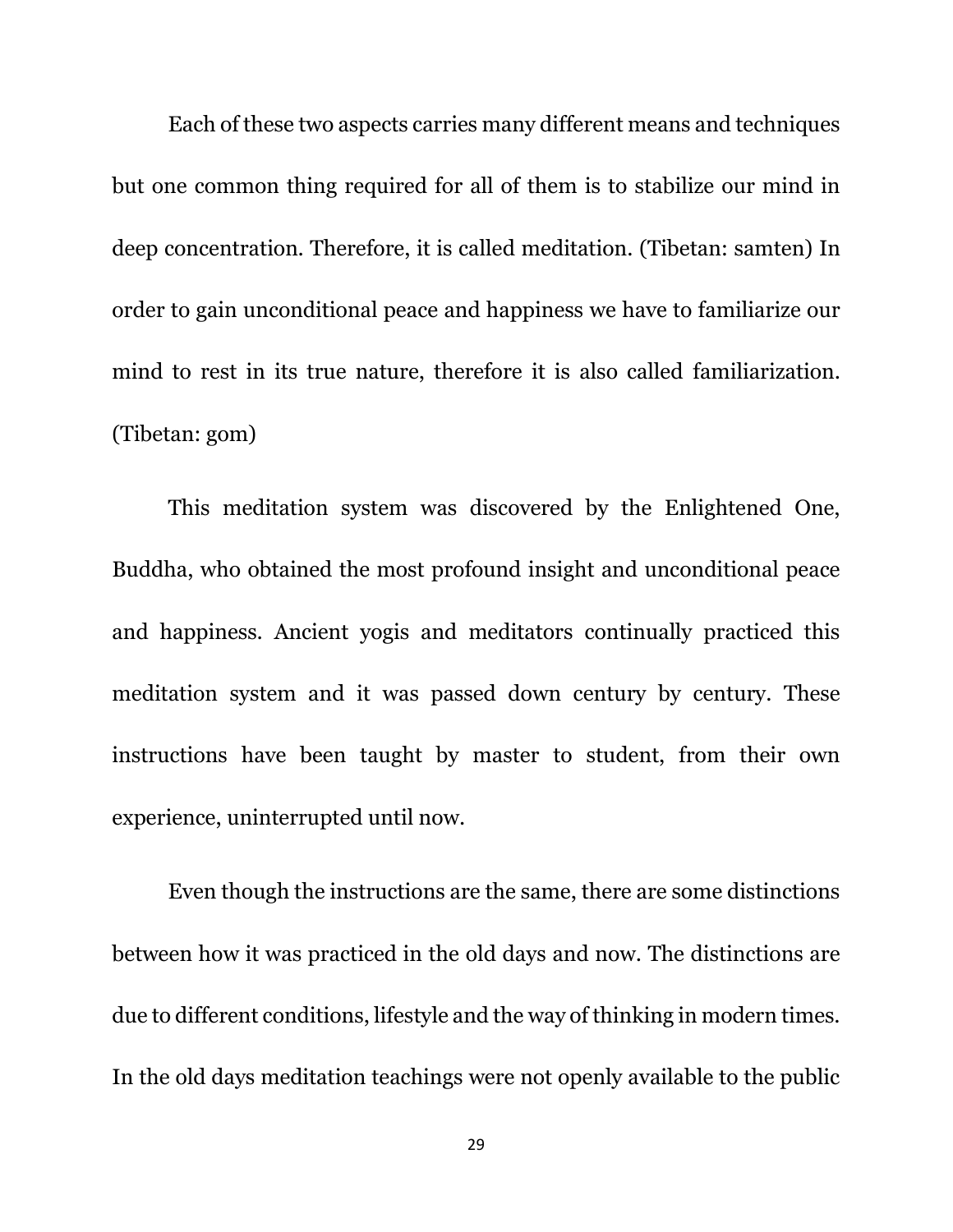and those practitioners practiced it more for spiritual achievements, rather than temporary benefits.

Now these meditation instructions are printed in books, published online, and taught by teachers almost everywhere. Many people practice them more for the temporary benefits. Some of the temporary benefits include being happier and not being depressed or anxious or fearful. Nevertheless, we start by seeking temporary benefits for ourselves and in the long term grow to seeking to benefit others. We start by providing peace and happiness to ourselves and from this start the benefits spread profoundly towards all others. This is how meditation works. Otherwise, if we don't have any beneficial experience through meditation for ourselves, how can we possibly we benefit others?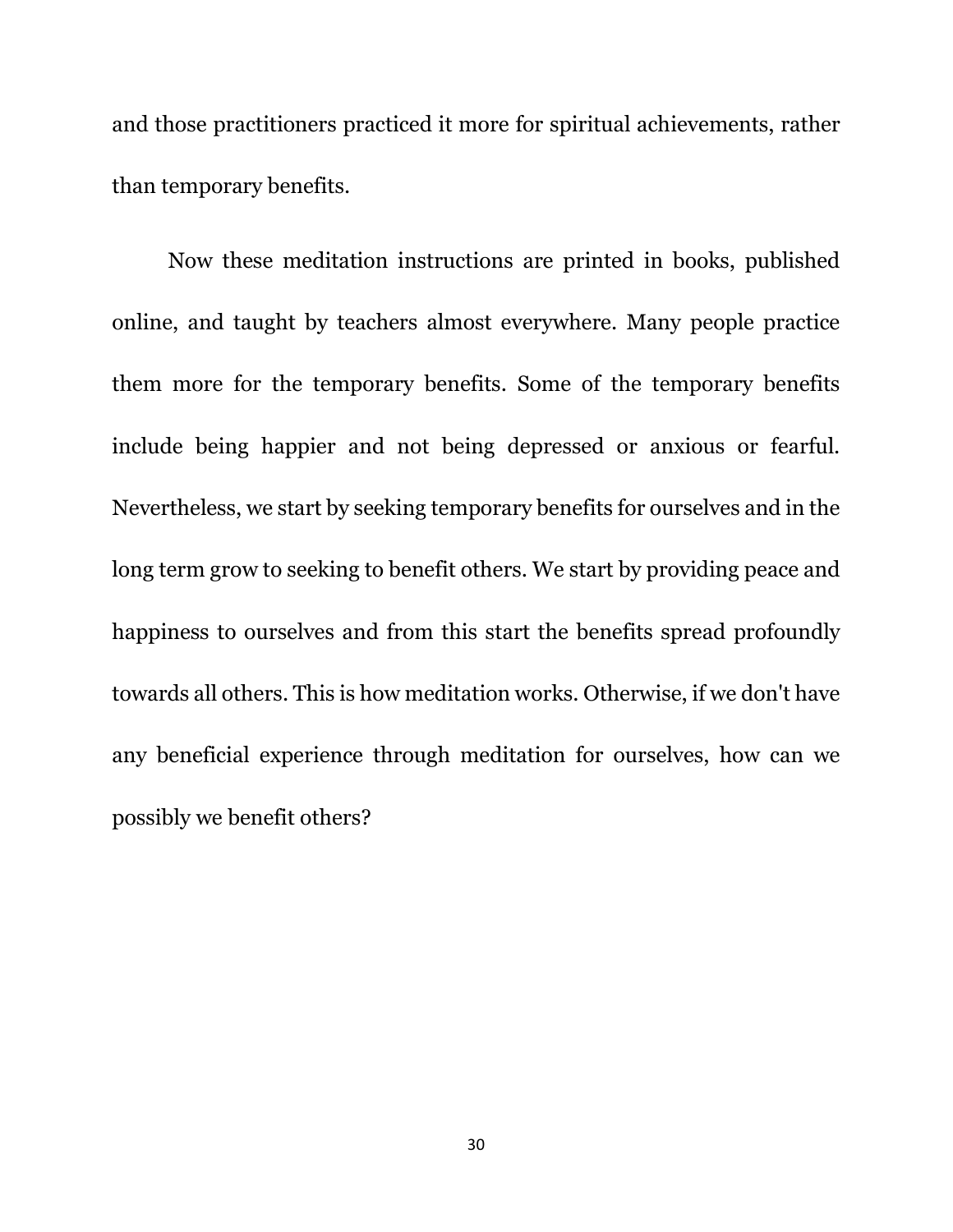#### **Being Present in Meditation Level**

*Six*

In the meditation room or in a quiet place, be seated on the cushion in the correct meditation posture. Begin your meditation with right intention. This is very important. After sitting in a comfortable meditation posture with the right intention, just be in the present moment of freedom. The meditation is just remaining in mindfulness and awareness of this very moment.

The proper physical posture is very important for meditation. When we sit straight, with our body in a correct posture, the channels in our body are also straight and in a good position for the winds run smoothly through them.

When the channels and the winds in our body are set up in the right position, the mind remains more natural and aware. The mental afflictions vanish all by themselves. The main reason for yoga practice is so we can establish this right position.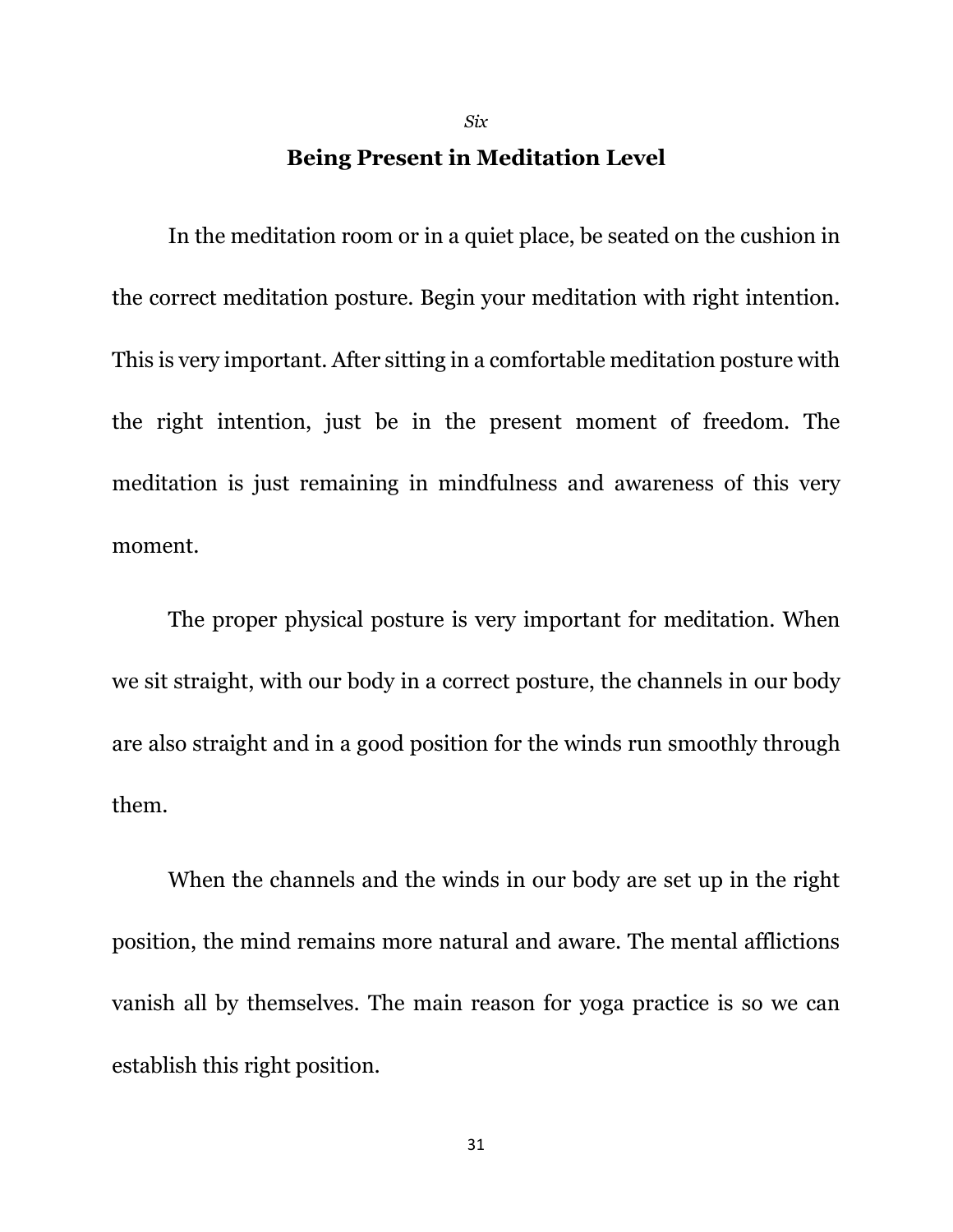The Seven Points of Vairocana comprise the basic physical posture:

- 1. The legs in lotus posture
- 2. The hands in the mudra of meditation
- 3. The shoulders spread in the wings of a vulture
- 4. The neck slightly bent like a hook
- 5. The spine straight as an arrow
- 6. The eyes open resting on a space about four fingers from the tip of the nose
- 7. The lips and teeth naturally relaxed, tongue loose against the palate

If we cannot use this posture due to a health issue, we still can

meditate. The best way to adapt it is to use as many of the seven points as

possible and maintain a comfortable position.

It is said that the benefits of being in the correct body posture are:

- 1. By sitting in the lotus position the downward voiding wind enters into the middle channel and pacifies the mental affliction of jealousy.
- 2. By the right hand sitting on left; both hands resting on the lap at a distance measuring four fingers under the belly button, the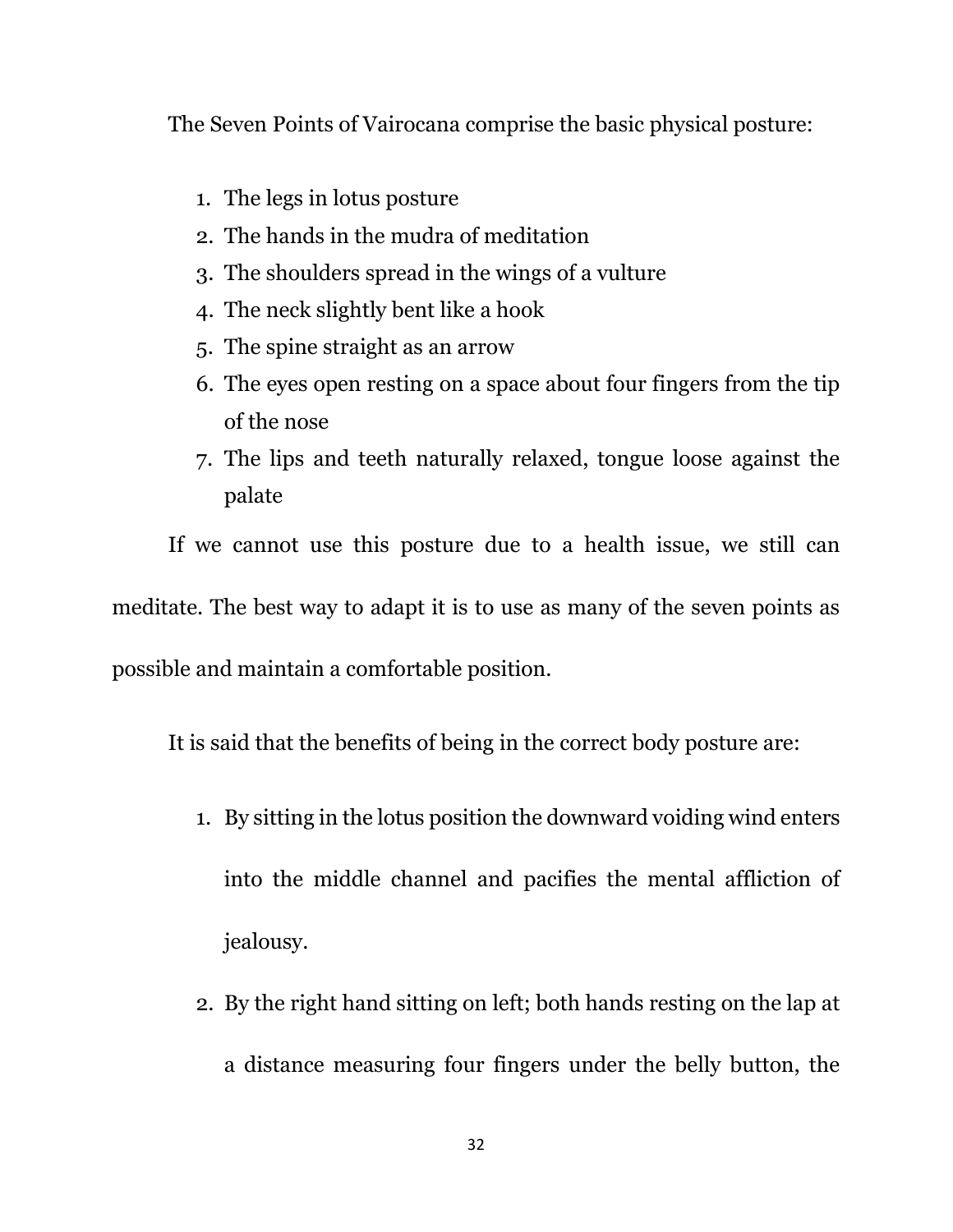water wind enters into the middle channel and pacifies resentment.

- 3. By holding the spine straight up and the shoulders spread, the earth wind enters into the middle channel and pacifies ignorance.
- 4. By bending the neck a little bit, the fire wind enters into the middle channel and pacifies attachment.
- 5. By the eyes gazing onto a space four fingers from the tip of the nose and the tongue resting on the upper palate, the wind of wind enters into the middle channel and pacifies pride.
- 6. The key point is that mind depends on the winds, the winds depend on the channels and the channels depend on the eyes. That is the reason it is important to keep the eyes in the correct position.
- 7. The correct physical posture is important for mental clarity.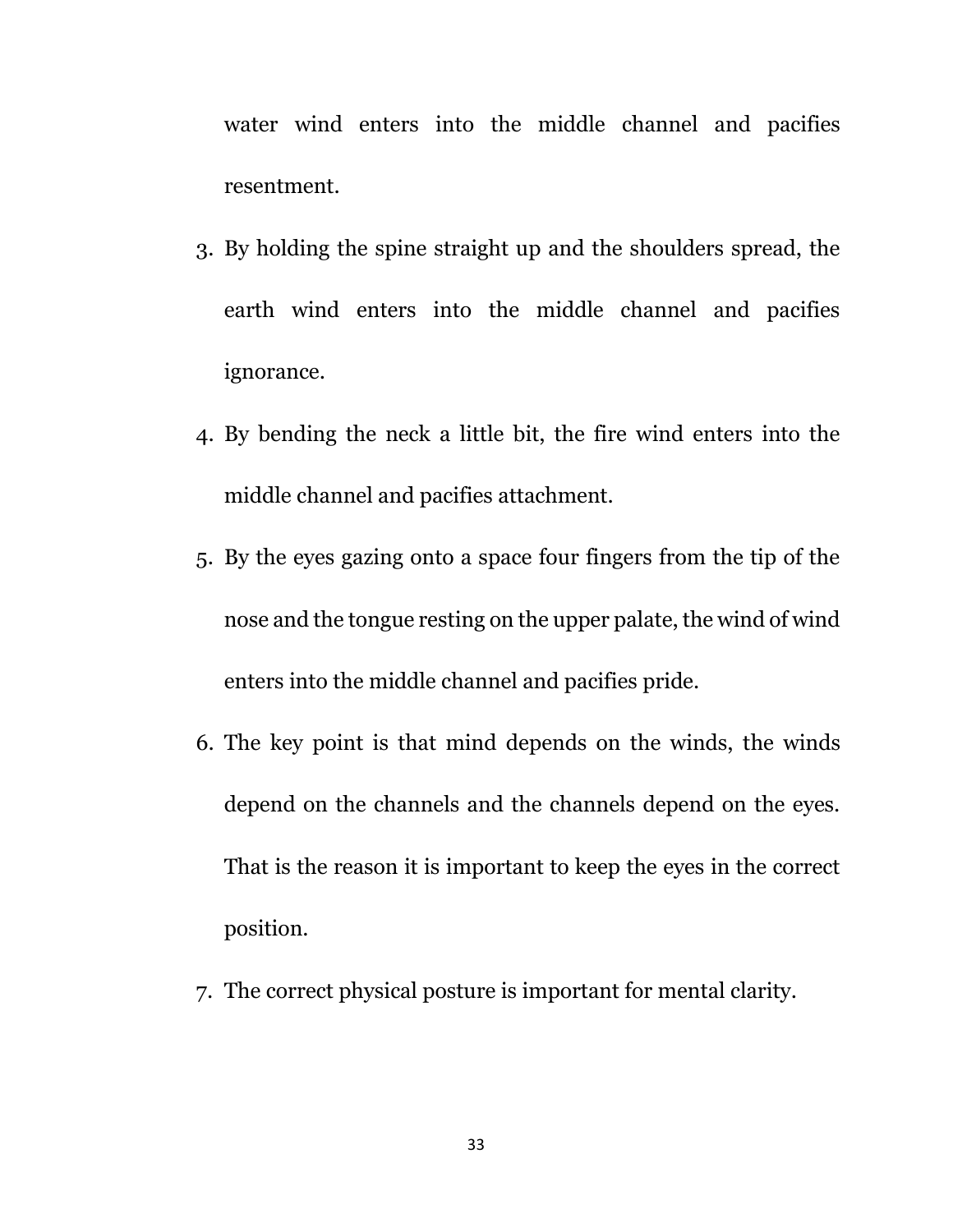When we are doing meditation we often get trapped into past thoughts, future fantasies, present concepts, destructive emotions and other distractions. Suddenly we realize we are meditating. We're not supposed to get involved in all these distractions. And then we attempt to stop thoughts but thoughts increase. We try not to think. Trying to not think itself is thinking. On the other hand, we are looking for insight, wisdom, realization and the nature of mind. We see none of these. Having heard many times that the nature of mind is emptiness or the ultimate truth is selflessness, we try to empty our mind and be in a state of nothingness, but our minds won't stay there. Finally all these thoughts and ideas vanish and we feel tranquil; then we find ourselves waking up from our short nap.

Glorious Gampopa said, "Meditators desire to be free of thoughts but thoughts cannot be stopped. Meditators must be exhausted. Do not reject or prolong thoughts or mental afflictions. Let the mind be an unaltered natural state of itself. The fire grows bigger when there is more firewood. Nondual wisdom grows greater when there are more thoughts."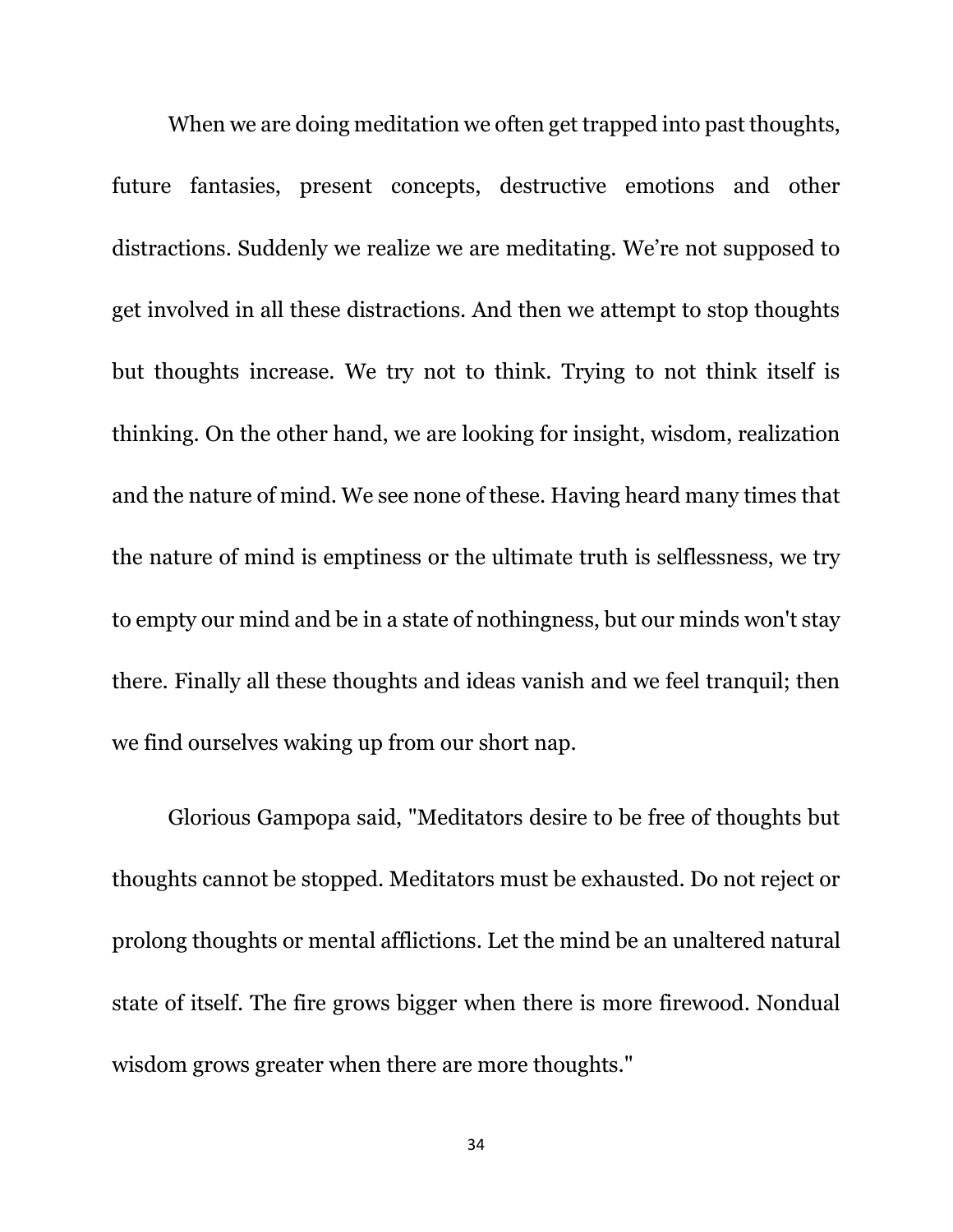The bottom line is we don't have to think or try not to think. Don't expect to be in a wonderful mental state that has never been experienced before. Don't try to see the nature of mind somewhere other than our mind itself, just be in this very moment, fully aware of our mind itself.

Within the context of that physical posture, rest our mind without fabrication or alteration, utterly relaxed. Without fabrication or alteration means that we do not think about the past or prolong the past; we do not think about the future or beckon the future; and we do not conceptualize the present moment of experience. To rest relaxed means to rest in a direct experience of the present moment of cognition without conceptualization. We will realize whatever arises in our mind is just mind itself. And we will realize that the nature of thoughts and mental afflictions are not other than the nature of mind. Milarepa said, "The wave is not other than ocean, it manifests from ocean and dissolves into the ocean. The thoughts are not other than mind; they manifest from mind and dissolve into mind itself".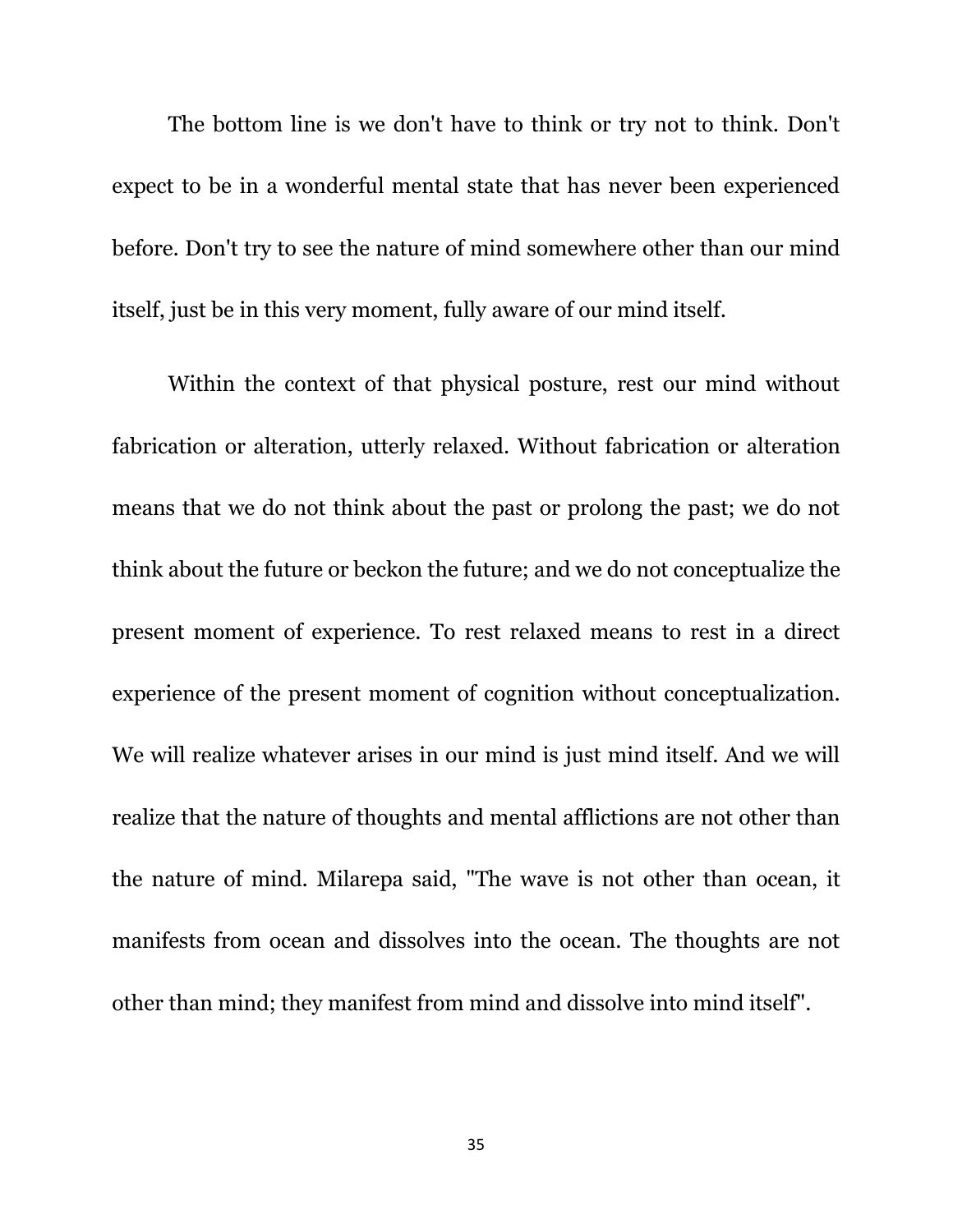Once again, when we do meditation, all we do is just be in this very moment and be fully aware of ourselves or our mind, allowing the mind be in its natural state, effortlessly.

*The clearness of the sun light is everywhere, But the blind sees only darkness. The nature of mind is within everyone, But it is far for the ignorant beings.*

*Ignorance is not a closed darkness thing. It is the thing simply not being aware of the true nature. The suchness is always there with oneself, But our mental projection obstructs to see it.*

*When these three come together; oneself, present moment and awareness,*

*The true nature reveals itself in nakedness in front of us.*

*No one could explain it in words or pointed out by the finger;*

*Nevertheless everyone is seeing it without notice.*

*Once we have established ourselves in the present moment,*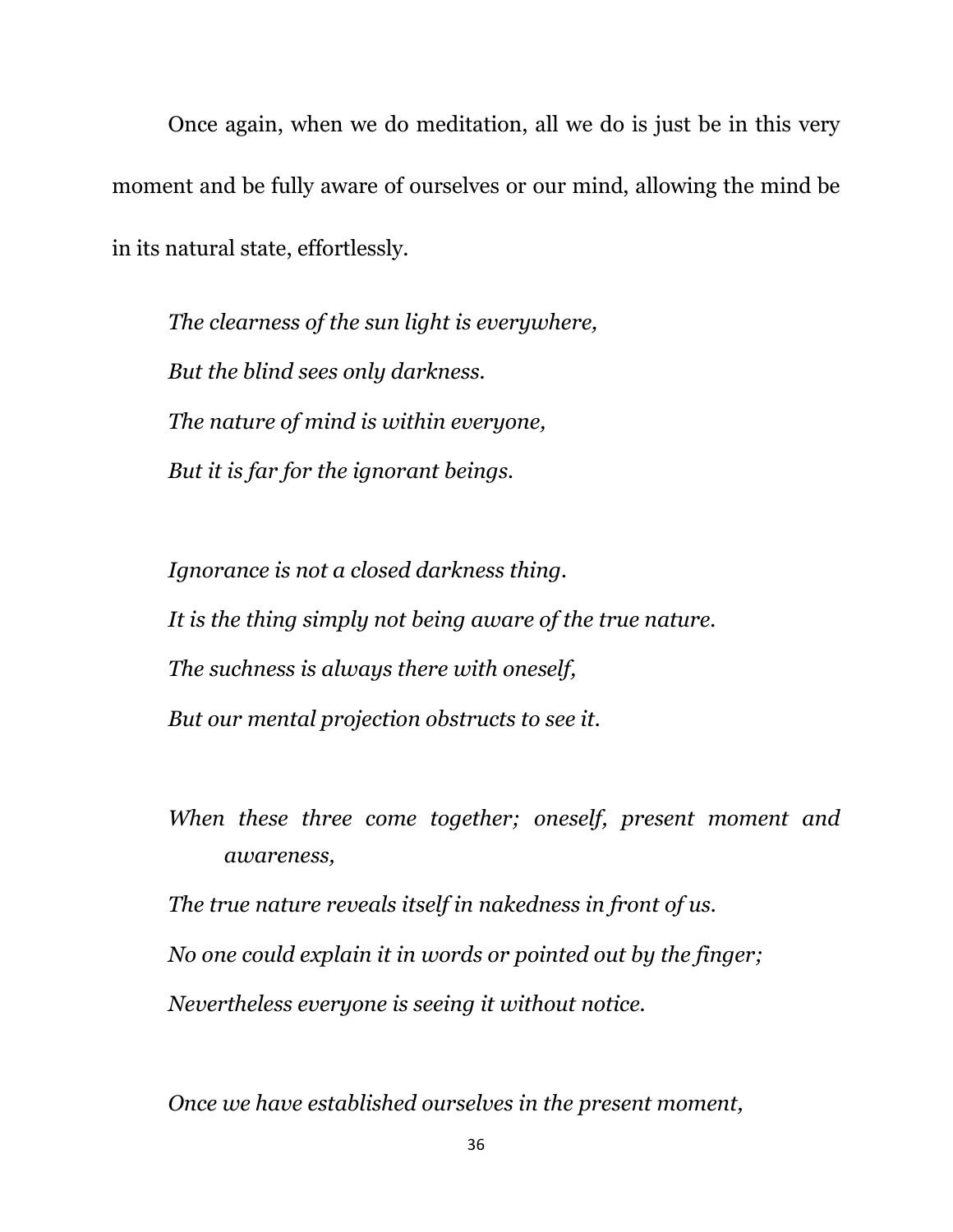- *It is like knocking at the true nature door to enter into freedom land.*
- *Being in the present moment is like embracing the suchness in our arms.*

*It is like all the worries and the fears are being scared and run away.*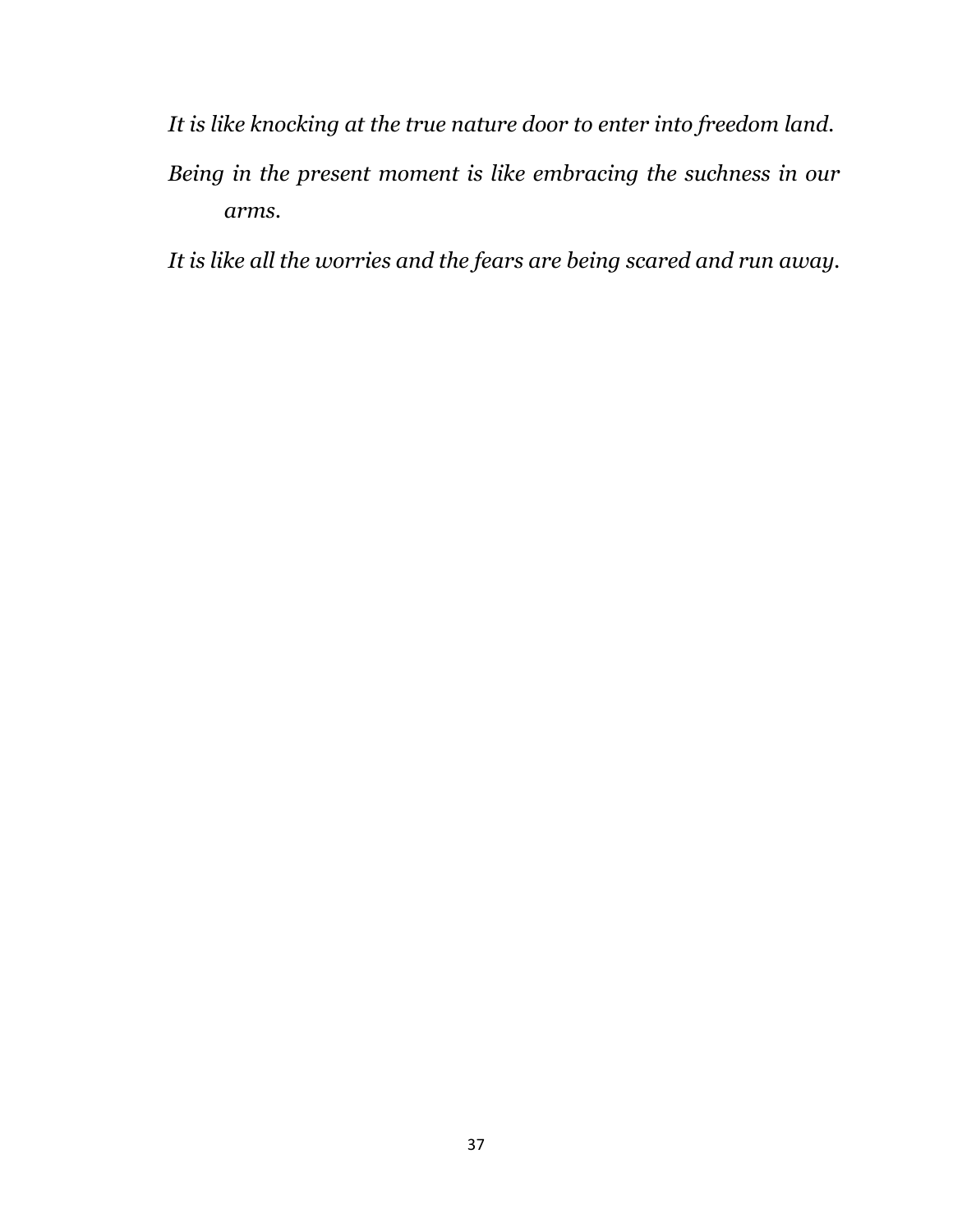*Seven*

# **Walking Meditation**

Walking meditation is when we meditate while we are walking. It utilizes a different physical position to practice meditation. Walking meditation is an effective profound technique. Seated meditation can give rise to struggles with hindrances or obstacles like laziness, drowsiness, or dullness and restlessness. A common problem many people have is loss of focus in meditation, there is no mental clarity. Gradually the meditator becomes more and more drowsy, eventually going to sleep.

When this happens, instead of persisting with sitting meditation, do walking meditation. Start your meditation from right intention. Bring yourself into full awareness of the present moment, and think, "To provide myself and all other sentient beings with greater peace and happiness, I am going to do walking meditation."

You can either say the following out loud or think it in your mind. "May all beings have happiness and the causes of happiness! May they be free of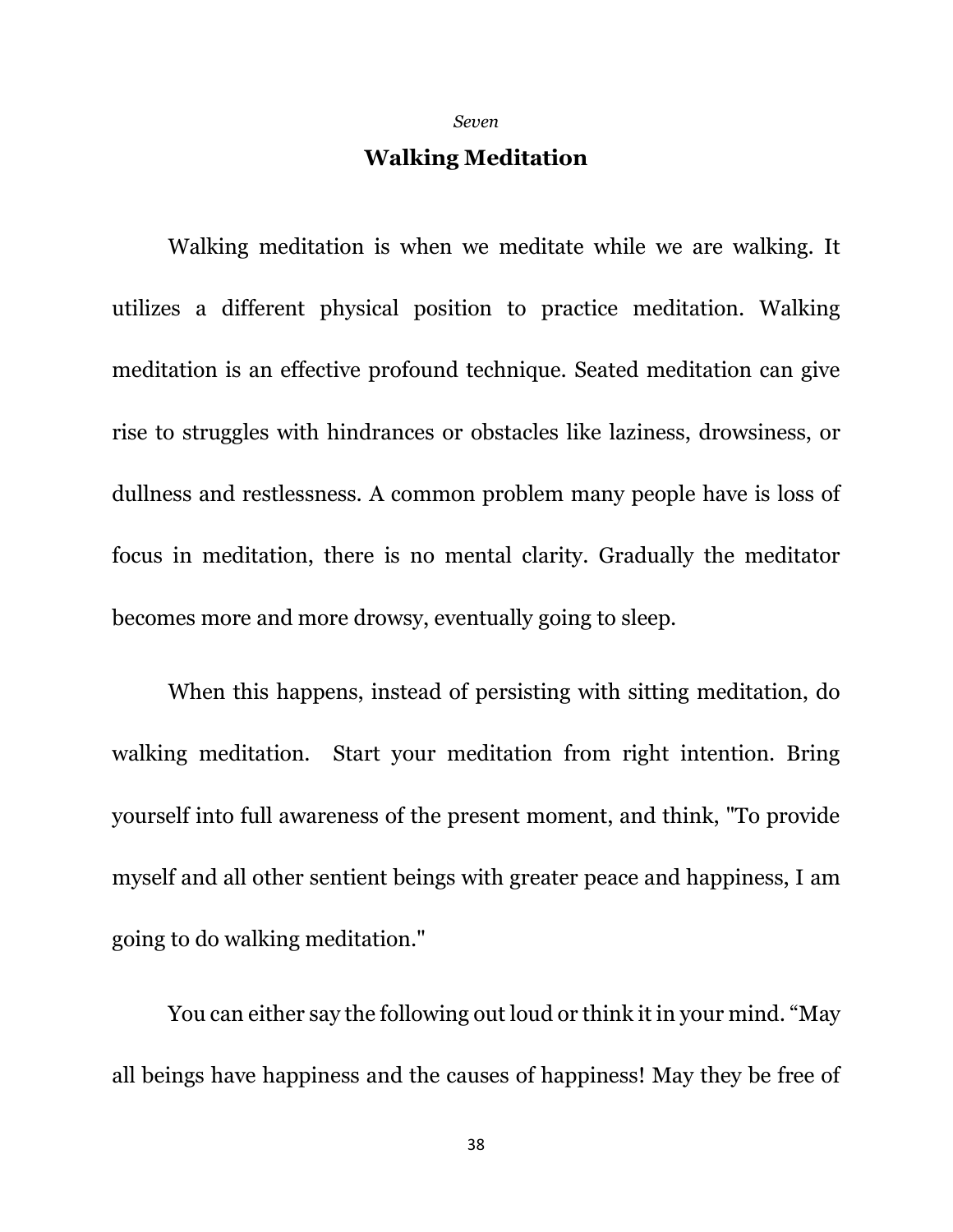suffering and the causes of suffering! May they never be apart from the sacred happiness which is free of suffering! May they dwell in the great equanimity, impartial, free of attachment and aversion."

As you step forward in a gentle manner, keep yourself in full awareness and mindful of your mind, your body, your experience and your whole existence at this very moment in front of you. Sometimes you can also focus on one particular thing, such as your physical movement and being aware of every single movement and your experience of the movement. If you are a Buddhist practitioner, then it is very good to walk clockwise around a stupa or statue of Buddha. Because it says in sutras that "paying homage to a stupa or statue of the Enlightened One and making circumambulation around it purifies your bad karma and obscurations, and accumulates the causes of happiness and peace." Whatever your focus, walk gently, having full awareness and mindfulness of the present moment with a sense of awareness of your self-nature or nature of mind. This is walking meditation.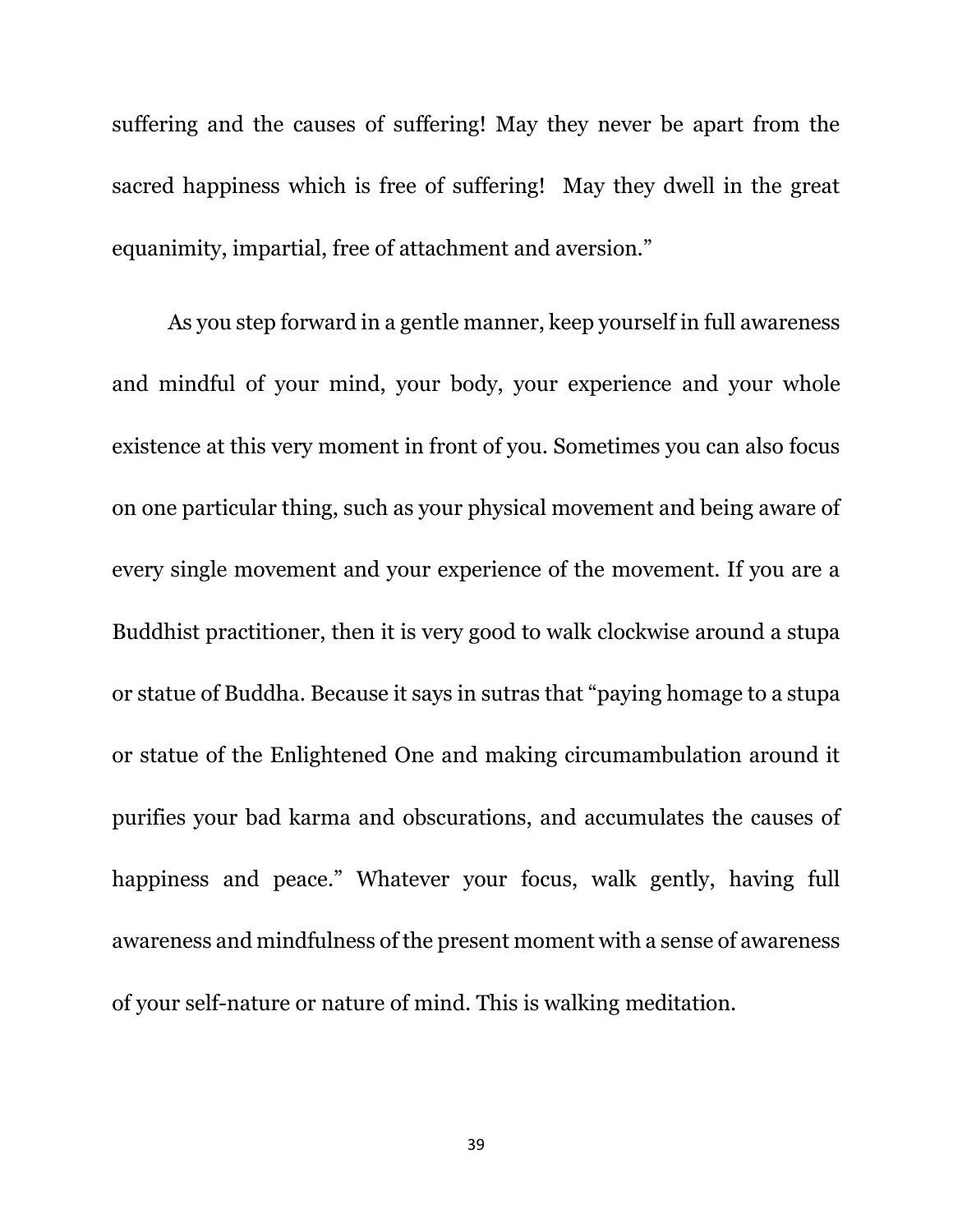Awareness of ourselves or the self-nature brings us to the natural state of mind. Once we establish ourselves in that state we will realize the ultimate truth, or suchness. The true nature is free of mental afflictions and dissatisfactions. Our achievement of unconditional happiness and peace comes from realizing this true nature, or suchness. Just to focus on anything is not what we mean by a meditation which will provide us inner peace and unconditional happiness. For example, the tiger walking in the jungle is very focused on the hunt, the fishermen is mindful of fishing, the thief is acutely aware of stealing undetected and everyone focuses on what they are doing. But these people never gain unconditional happiness and peace. Their insight wisdom doesn't progress by these methods. Instead, they accumulate great amounts of bad karma, the opposite result of meditation.

I know it will make you feel good and proud of yourself and you will like me and my teachings if I say, "Oh that is wonderful, you are a musician and you are focusing on every single note in your music. That's meditation and your enlightenment will come soon." Or if I say, ""That's great, you walk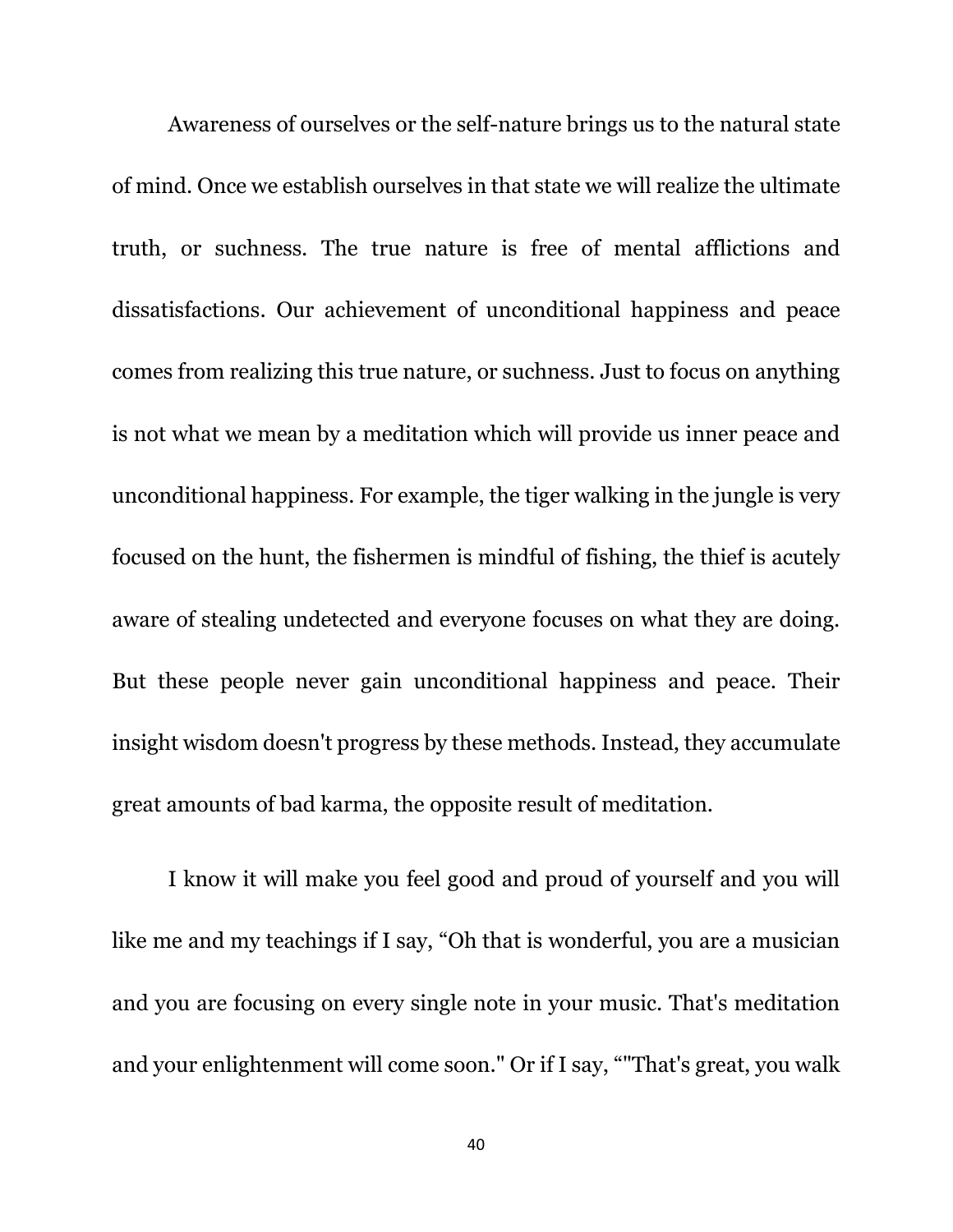with your dog twice a day being mindful of every step. That's meditation and you will achieve unconditional peace and happiness soon." But unfortunately I won't say that because it is not true.

I don't mean that focusing on music and paying attention while on a dog walk are bad things. Of course they are excellent and important things. I just wouldn't call them meditation.

Once in Indonesia I was with a group of Dharma practitioners. We were doing an animal liberation. We released a few thousand fishes and I guided the group through a compassion meditation. A fisherman nearby appeared and said "You guys are doing great. I also like to meditate. I mediate by focusing on fishing and it makes me so restful and not worried." I thought, "How it could be possible, releasing and killing both are meditation?"

41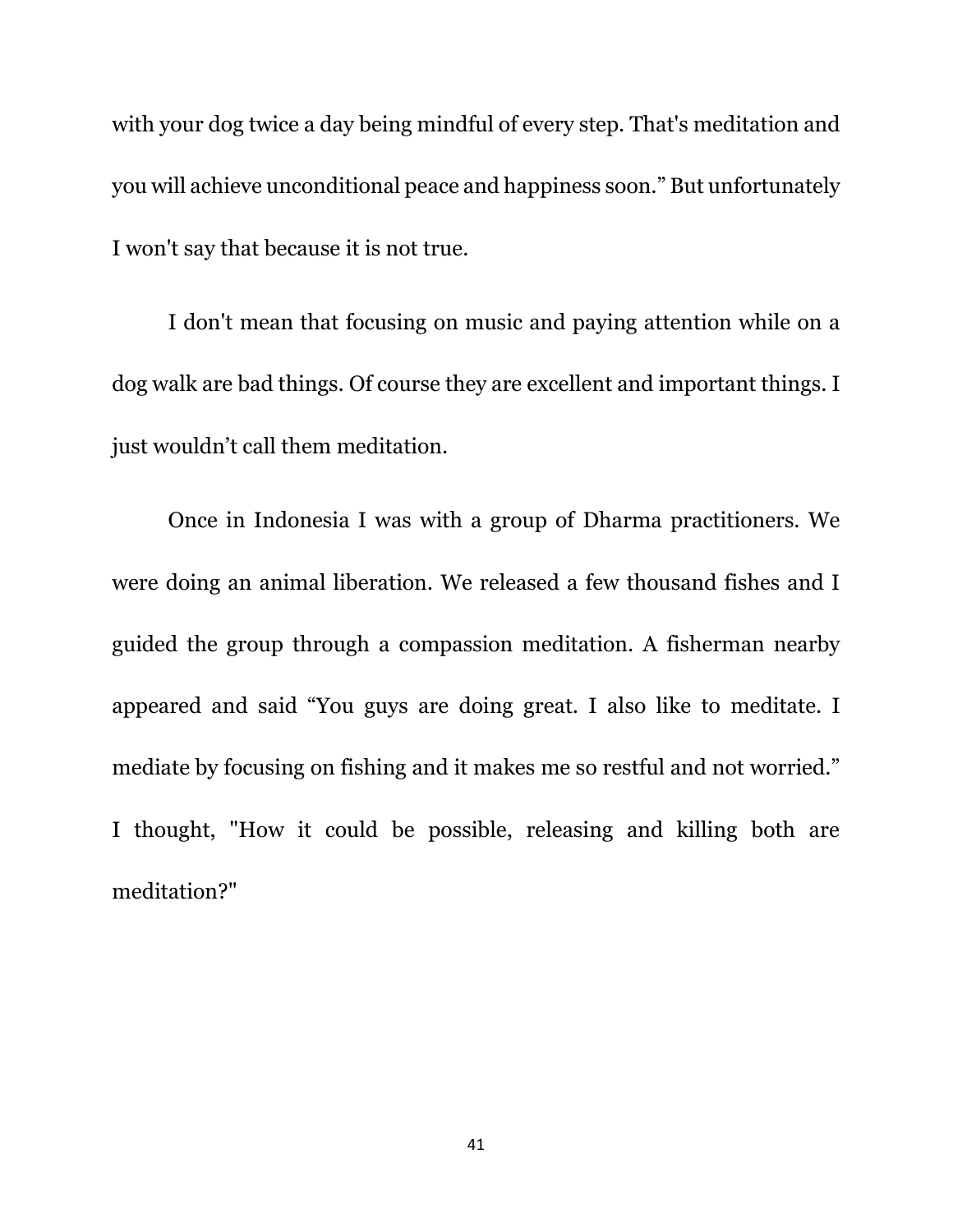*Eight*

# **Sleeping Meditation**

Sleeping meditation according to Yoga and Tantra instructions includes exercises on the subtle channels and energies, as well as meditation on deities. This practice is not open to the public. Yet there is a way we can achieve the crucial point of an ancient yogi's sleeping meditation. This way is far more effective than all other methods and is so simple that anybody can do it.

As mentioned before, maintain the awareness of mind itself. Be in this very moment during seated and walking meditation. We should do this same thing when we are going to sleep. Many people go to bed and read a book to fall asleep. Some are addicted to having fantasies soon after their head hits the pillow.

However, with sleeping meditation, we practice carrying the sense of self recognition and being aware of the nature of our mind into the sleeping period, instead of being just ignorant in our sleep. But by the time we are in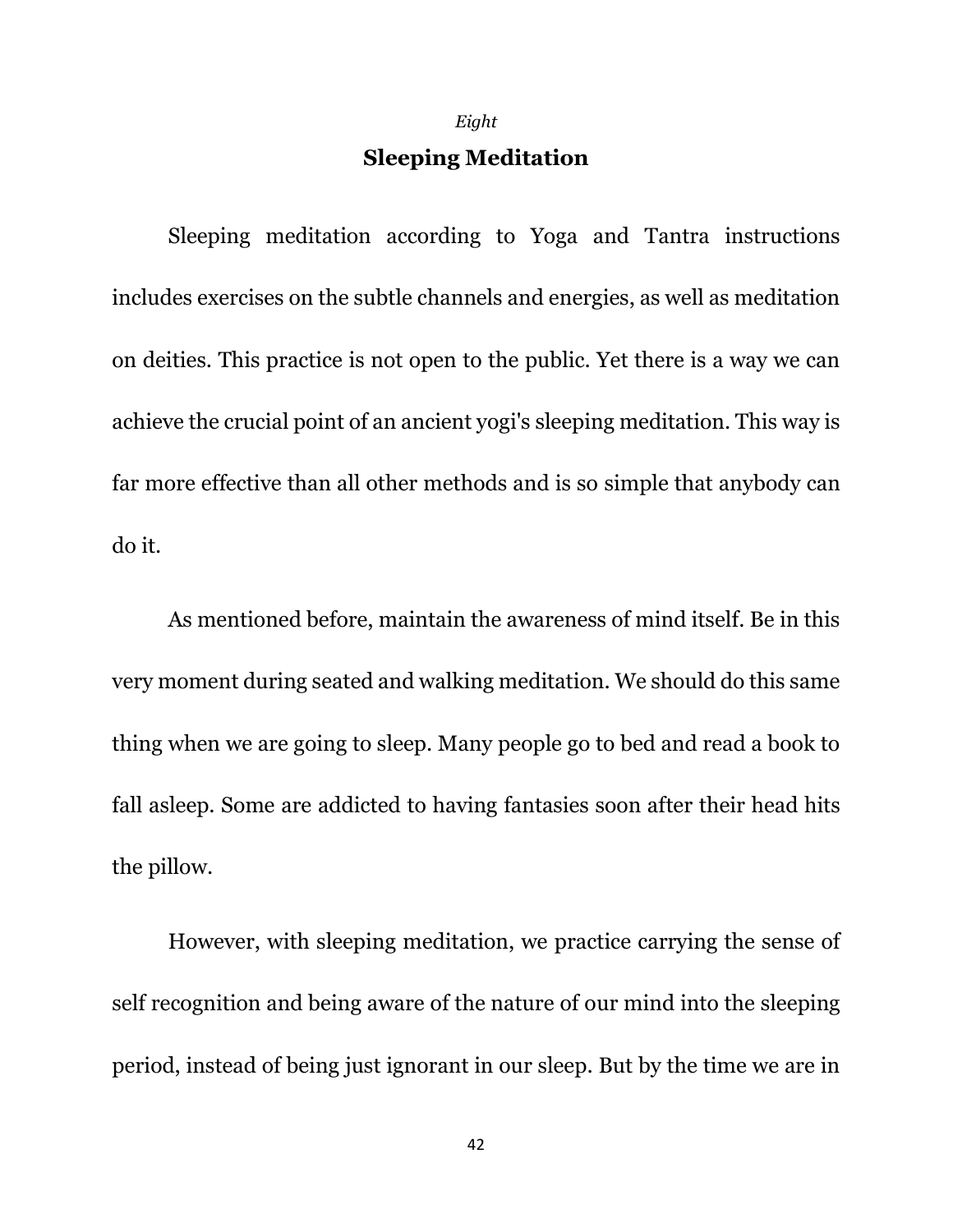deep sleep, there is nothing we can do to recognize self-nature or the nature of our mind. Sleeping meditation is contingent on preliminaries to our sleep. It also relies on our daytime practice of being awareness and mindfulness.

The preliminary period to sleep starts when we retire to bed putting our head on the pillow, until we fall asleep or the moment before we fall asleep. For physical position, we can just sleep in our normal manner. There is a better way, though. This is to lay on the right side of your body using the right hand as a pillow under your cheek. This posture is called the "Manner of a Lion's Sleep."

After the preliminaries we simply maintain a sense of bare awareness without thinking about anything or forcing the mind into a concentrated state. We keep our mind aware of mind itself utterly relaxed and let the mind be itself with fully luminous awareness and clarity until the last wakeful moment. That sense of luminous awareness or the recognition of nature of mind itself continues into our sleep. We are in a state of deep sleep but we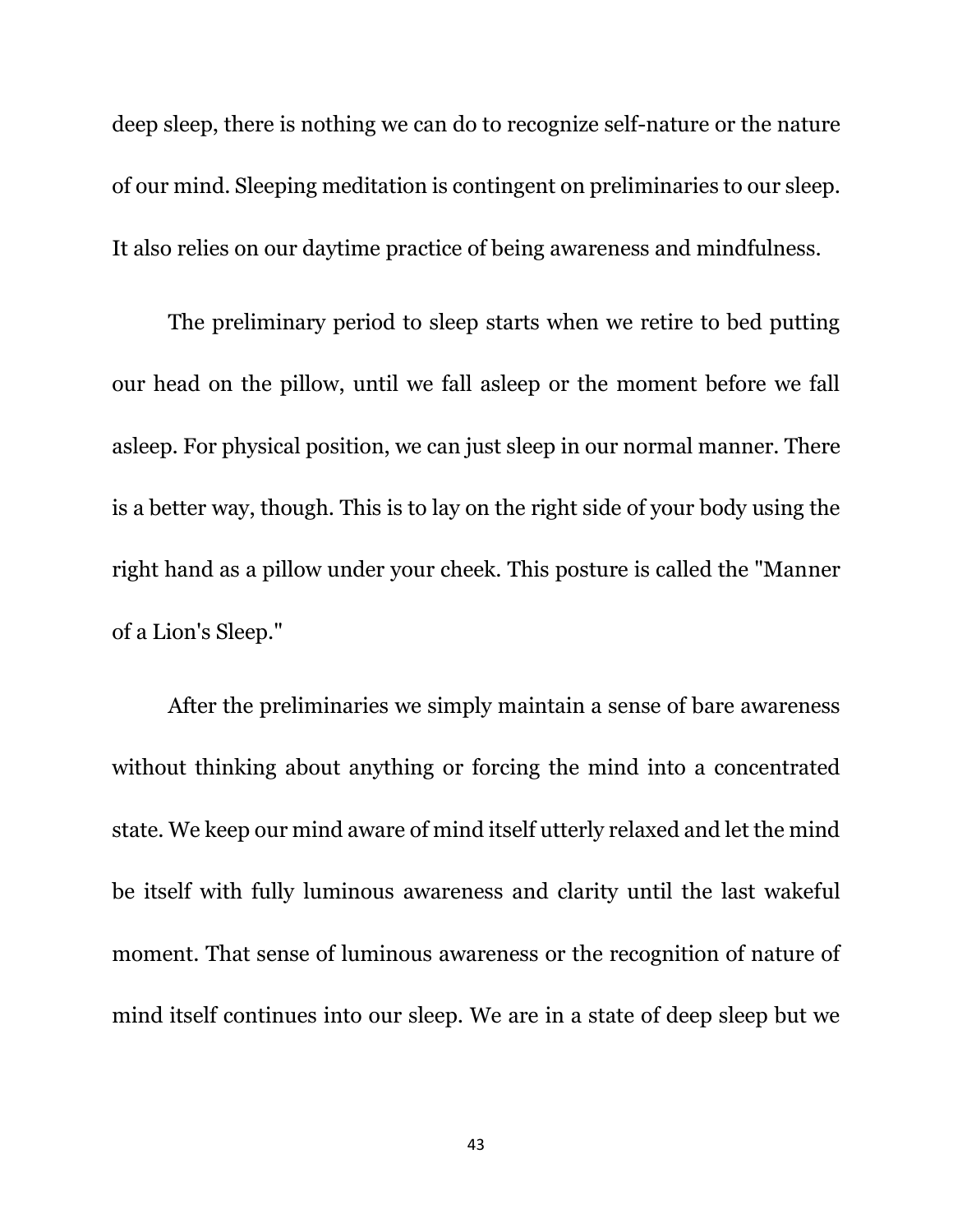still have a sense of knowing ourselves (nature of our mind). That is what we call clear light.

That clear light is the insight wisdom which purifies our ignorance, obscurations and the bad karma we have accumulated in our past. We can find great benefits from this special practice when we are dying. The final phase of everyone's death process reaches to fundamental innate mind of clear light, but because of ignorance we don't recognize it and we take our next rebirth due to our karma. If we are able to recognize the nature of mind, then the clear light of death transforms into a fully qualified spiritual consciousness and we become free of birth and death.

When we are awake, we possess eight forms of consciousness; there are five sense consciousnesses as well as a sixth consciousness, which is the seat of reflexive awareness, the center of our rational thought processes. Then we have a seventh, "egoistic" consciousness, which is the seat of our perception, for whatever we perceive here becomes incorporated into our self-identity. Finally, there is the basic consciousness, which contains traces of all the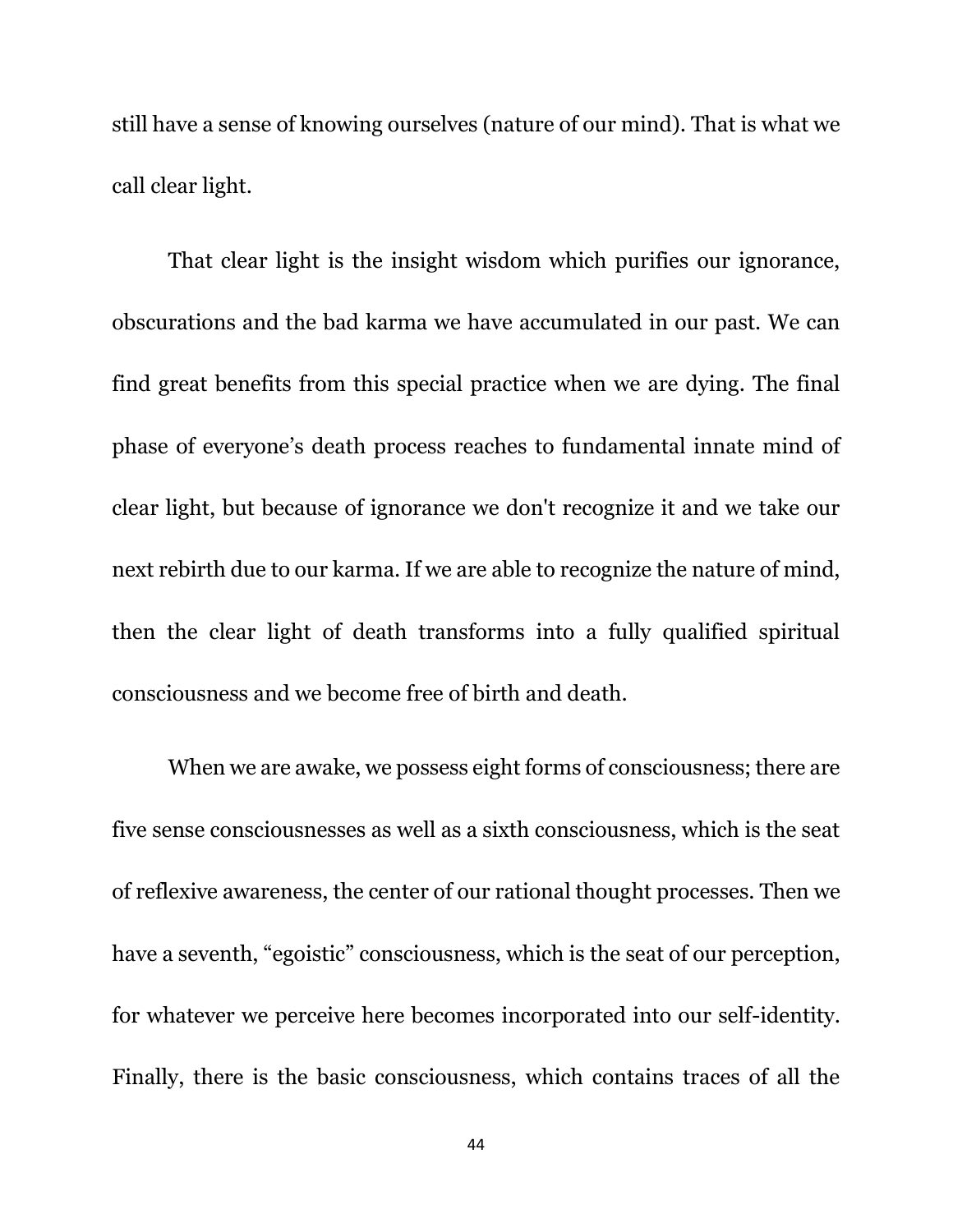memories, habitual tendencies, emotional reactions, self-perceptions, and apperceptions that have been processed by other levels of consciousness.

The five sense consciousnesses are the gross level, the sixth and seventh consciousness are the subtle level and the eighth one, the basic consciousness, is the very subtle level. When we are in deep sleep, (sleep without dreams) the first seven forms of consciousnesses are resting in our basic consciousness and we possess only one consciousness, which is normally in darkness and ignorant. But when our mind successfully recognizes its own face or its nature while we are in deep sleep; that is the clear light.

Recognizing or comprehending the clear light in our sleep is absolutely unpredictable. It depends on our meditation practice. Nevertheless, sleeping meditation makes our sleep smoother. It's beneficial for both our mental and physical health. Once we become well trained, it is not a practice anymore; it's just the way we sleep.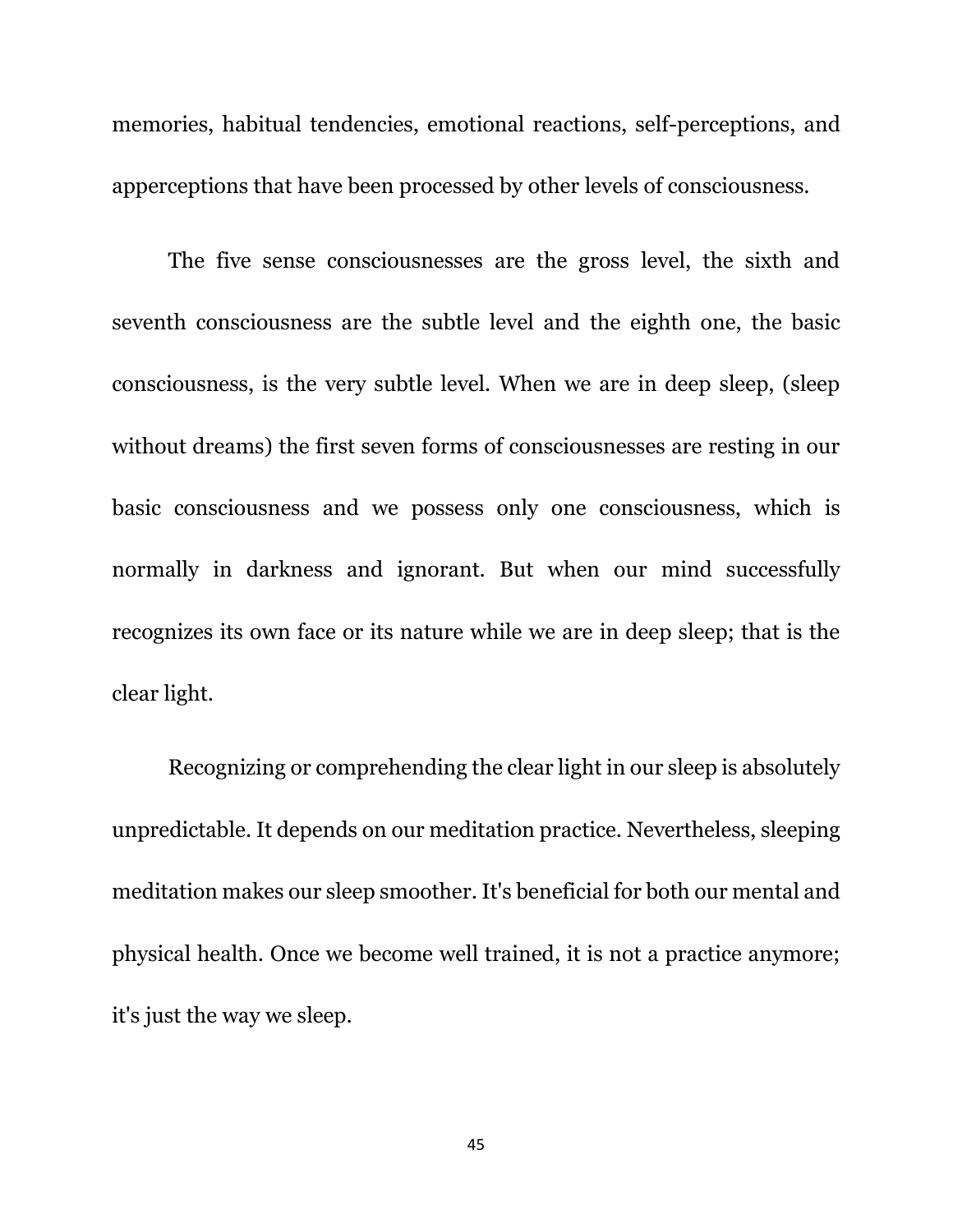*Nine*

# **Dreaming Meditation**

Dreaming meditation has a few different levels. The first is to comprehend the dream, which means knowing that it is a dream while we are dreaming. Once we comprehend we are dreaming, then we can transform and increase our dreams. Both dreaming and sleeping meditation are done mainly to realize the ultimate nature of our mind. According to secret tantra teachings, there are many different techniques to achieve dream meditation but these are traditionally not taught to the public. Dream meditation techniques require certain prerequisite levels of spiritual practice to be done before starting the dream meditation.

However, the most profound technique used by great ancient yogis to achieve dream meditation is what we are going to discuss here. We previously discussed the eight different consciousnesses we possess when we are awake and the fact that in deep sleep we have only the basic consciousness. Since the basic consciousness contains all the karmic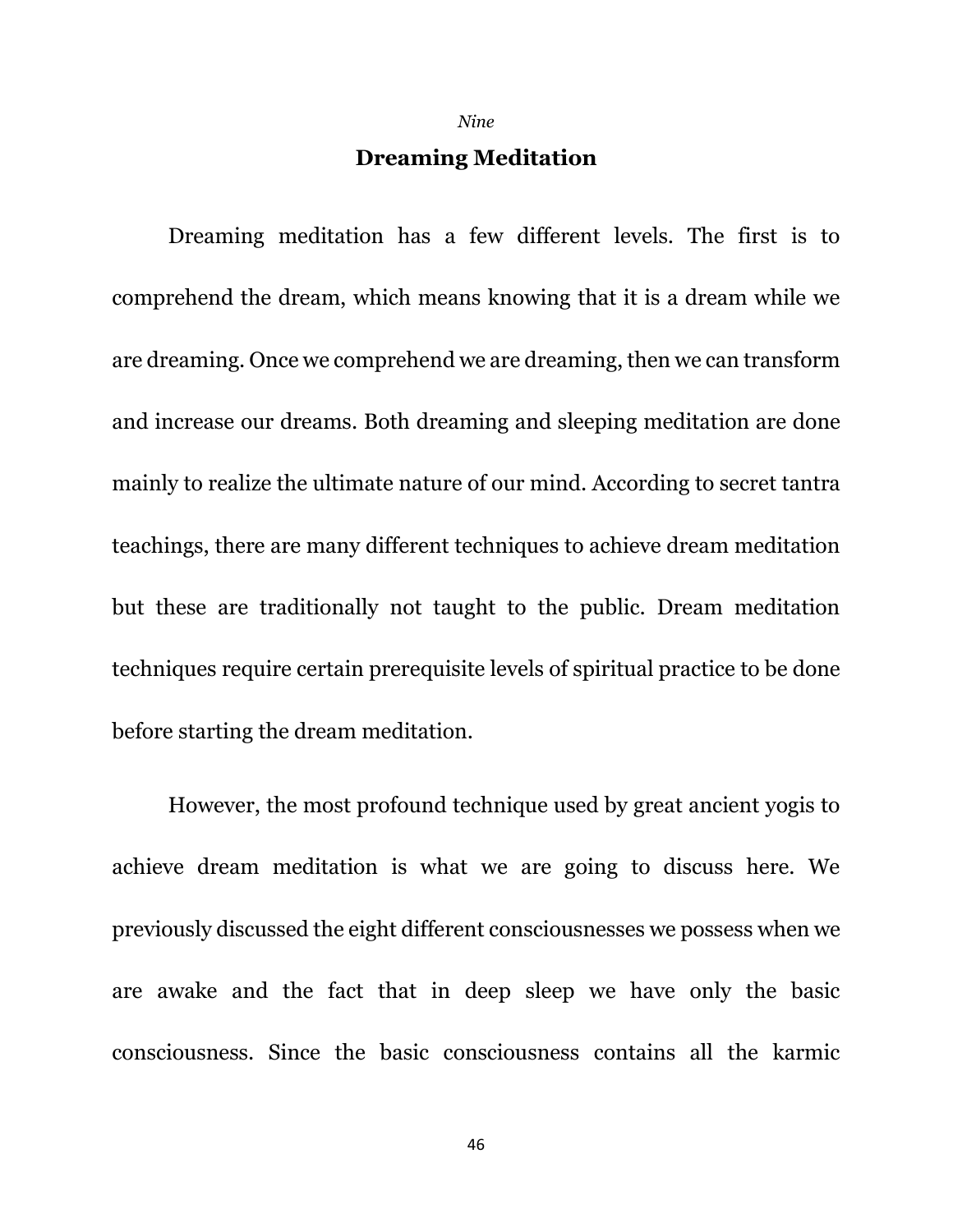imprints, traces of all the memories, habitual tendencies, emotional reactions, self-perceptions and apperceptions that have been processed by other levels of consciousness, very subtle parts of the sixth and seventh consciousness arises as a screen that shows the records of basic consciousness. This is what we call a dream.

If the dream is arising from our karmic imprints then it could indicate something about our past or future. We can use it as a sign to understand who we were in the past or what will happen in the future. Dreams arising from our habitual tendencies, emotional reactions and physical matters don't indicate any special meaning or sign.

Dream meditation is not for understanding the meaning of dreams. It is to realize the nature of dreams by being in the present moment and aware of self-nature in the dream state. Dreams themselves are an illusion, because we grasp them as real while we are dreaming. When we realize the dream is unreal while we are in dream state, that is what we call comprehending the dream.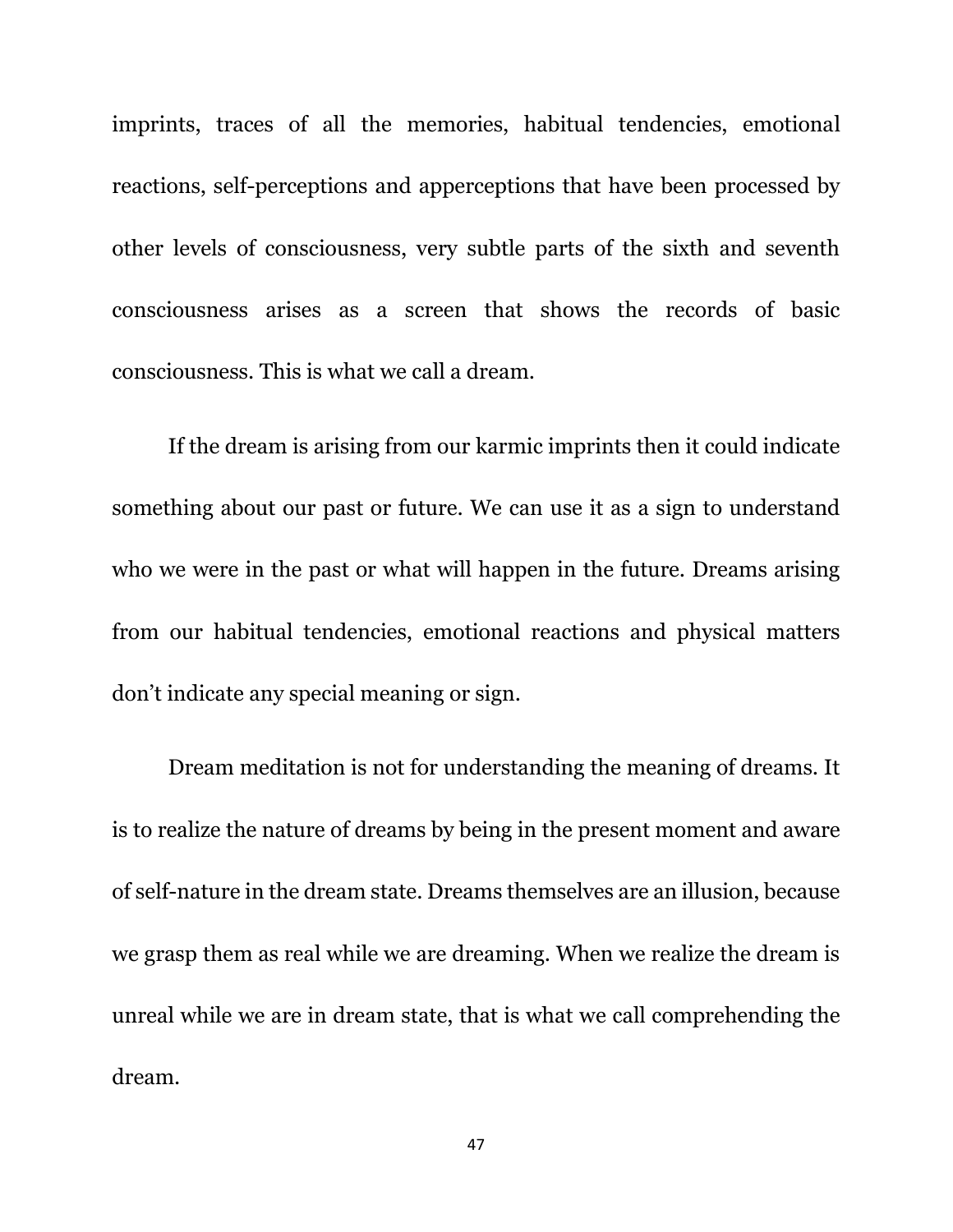By that all the problems in the dream are solved. There is no difference between good and bad, living and dying, pain and pleasure, everything is just the dream. We can fall off from a hundred story tower without any fear. We can travel thousands of miles in a second. Because we know all these are not real, they are just our dream and manifestations of our own mind.

There are many stories in Tibet about the accomplished practitioners intentionally visiting places in their dream state. There was a Tibetan statue maker who was an accomplished dream meditator. He didn't know how to apply gold to a statue. During his dream he went to Nepal and observed how they applied gold to their statues. And afterwards he was able to use that technique.

After we achieve the first level, we can practice transforming fire in our dream into water and do the same with everything else, we can change anything into something else. We also can practice turning one thing in our dream into many and turning many into one.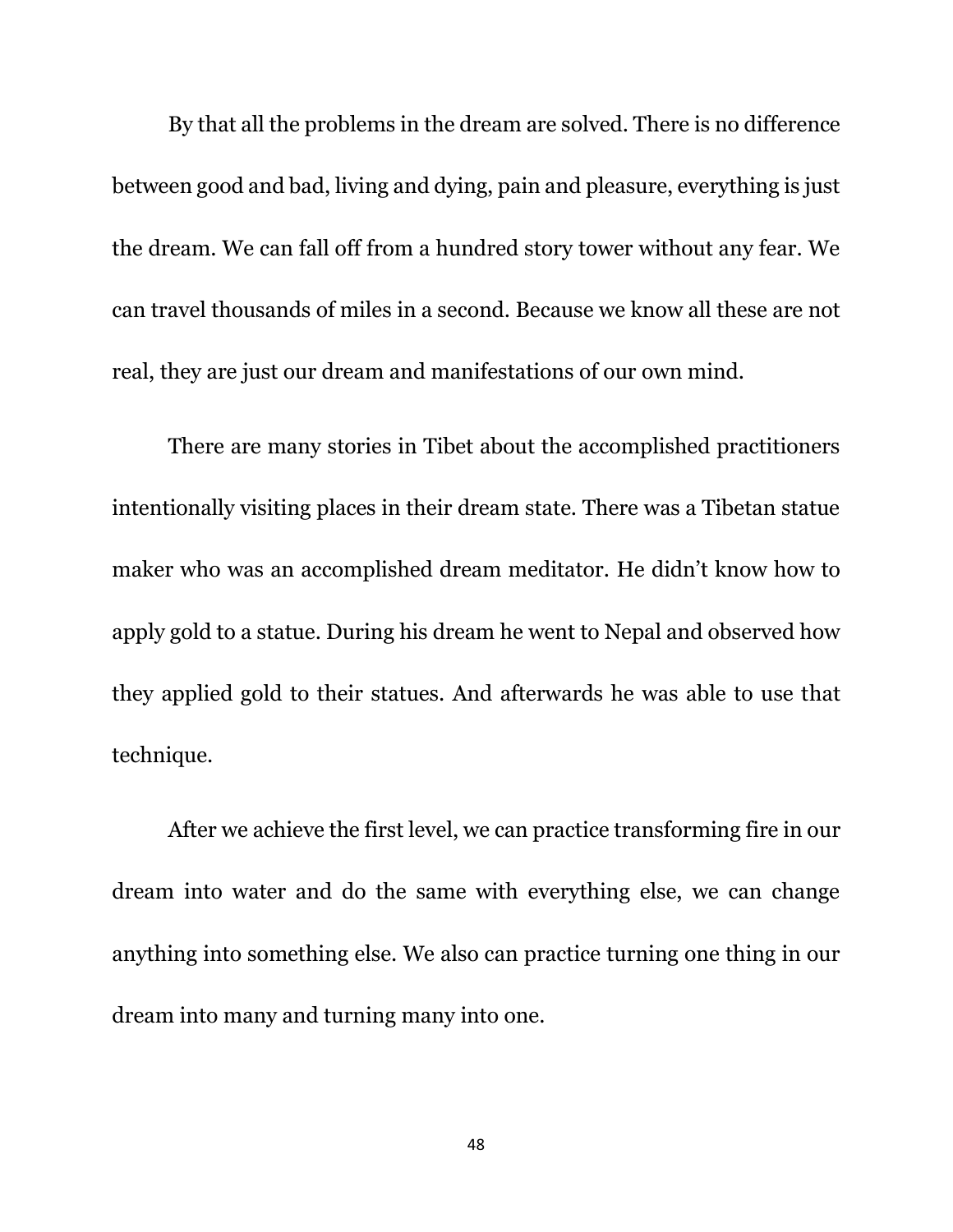The physical position for the dreaming meditation is same as for sleeping meditation. We sleep in the 'Manner of a Lion's Sleep' or in our usual way. The important point is to maintain awareness and mindfulness until we fall asleep. A very important part of the practice is to give strong impetus or motivation to oneself. In the daytime and especially just before going to bed we think; "I am going to recognize my dreams in my dream state. Tonight I will definitely recognize the dream as dream, I will be aware of the nature of dream which is unreal." Then we simply maintain a sense of bare awareness without thinking about anything or forcing the mind into a concentrated state. We keep our mind aware of mind itself utterly relaxed and let the mind itself be fully luminously aware and clear until the last moment before sleep. In other words just be in the present moment until we fall sleep.

About twenty percent of our life is spent dreaming, and during the dream we experience everything in it as real. The happiness, sadness, pleasure, peace and fear in the dream all are real. Dream experiences don't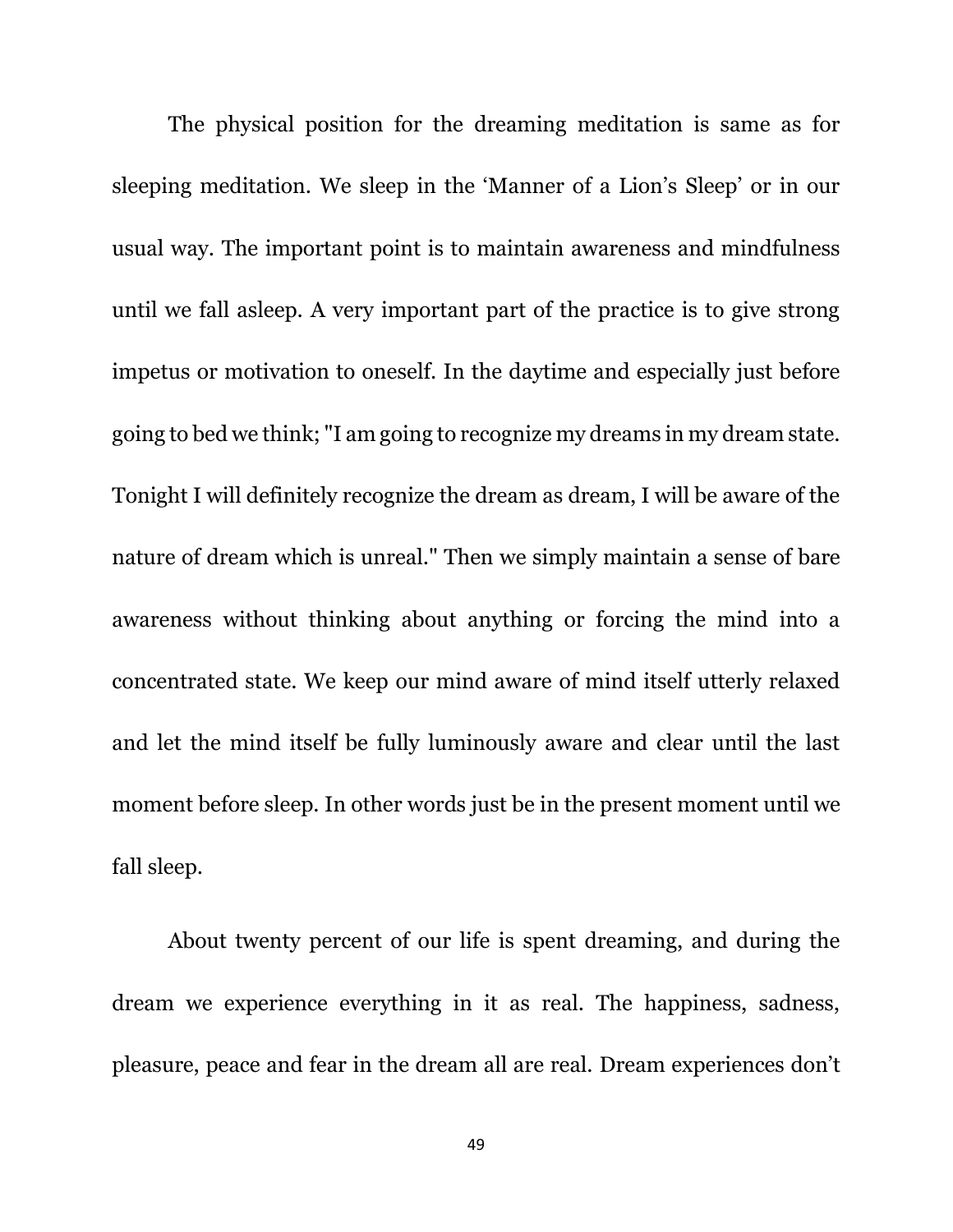have much impact on us because we see they are not real to us when we wake up.

Real life experiences are important to us and impact us greatly, because we think they are real. Actually, both experiences are almost the same. Both waking and dreaming we perceive as real when we experience them. Once they pass, both are not real, just like a dream. The only thing left behind from both waking and dreaming are some memories. When we become fully aware of reality in the dream, all the experiences in our dream transform into peace, happiness and fearlessness, and that becomes an ideal for our waking life.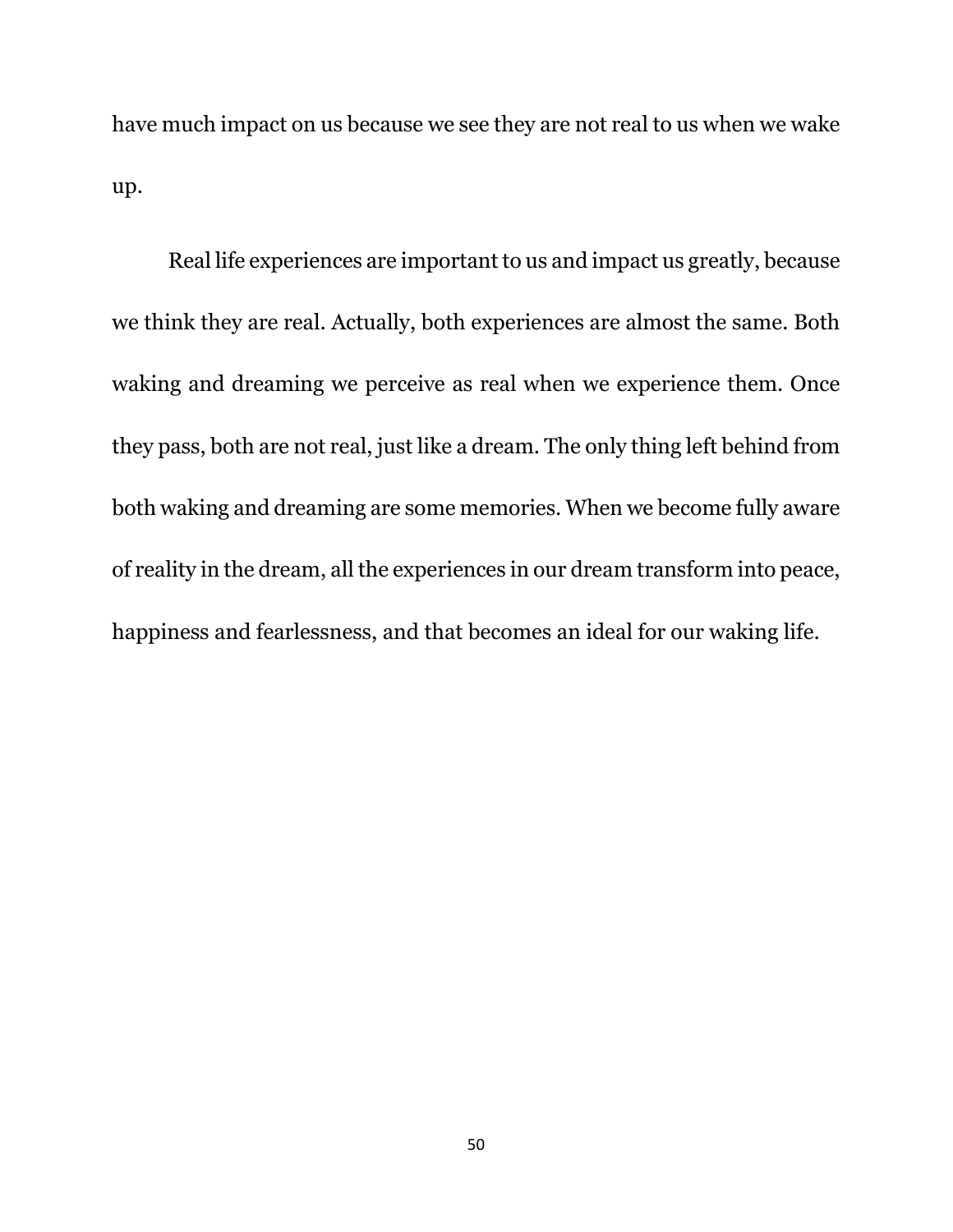### **Being Present in the Post-Meditation Level**

*Ten*

The momentum of practicing meditation enables us to be comfortable in any situation as we engage in our daily life. When attractive people or desirable things come into our sensory experience, we can enjoy their beauty but not let them control our mind. We won't obsess or lose sleep over it, because our mind can be aware of itself and recognize that attachment is dissatisfactory and unfulfilling. Our mind does not have to be attracted by the superficial appearance of a desirable person or object. It can be aware of its nature of impermanence and interdependence.

We enjoy the senses as normal when we are in the present moment, but do not create so many mental projections. We aren't so easily overpowered by objects. Similarly, when we are in unpleasant situations or meeting a person we dislike, our discomfort diminishes and we don't easily become overpowered by anger or anxiety. In any situation being in the present moment is the greatest gift we can give ourselves. I once explained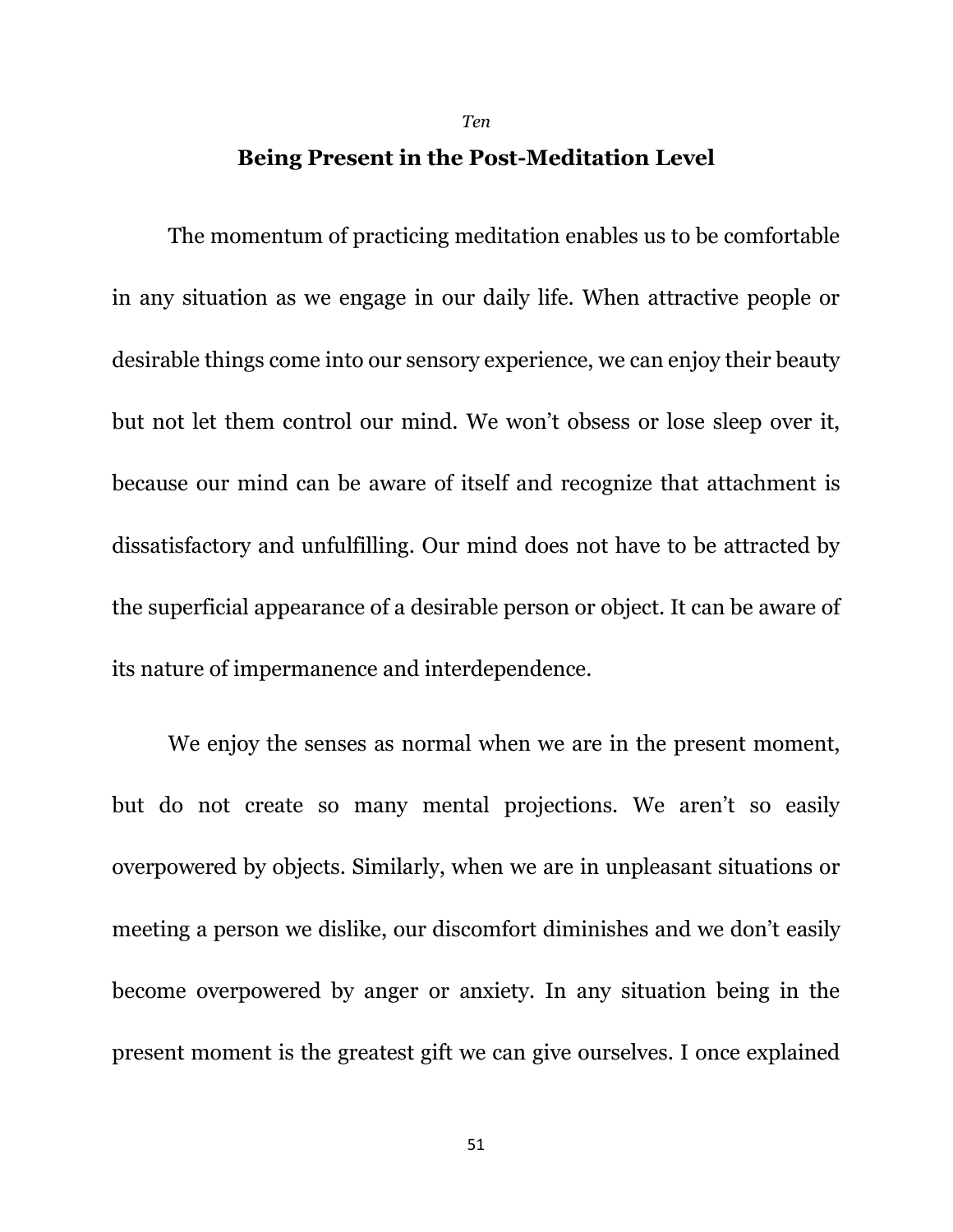about being in the present moment during our Monday meditation class. Dr Jill asked, "How do I bring myself into present moment?" I told her, "Just shake your head! Whenever you are worried, depressed and frustrated, you have been living in the past or future. So just shake your head and bring yourself back into present moment of freedom!" Meditation is not all about sitting quietly but it also many ways benefits in our daily life.

We wake up in the morning like the sunrise. The sun comes up from behind the mountain full of brightness and clarity. We wake up with full awareness and the excitement of starting the day and an appreciation of being alive. We don't have to wake up and fly directly from the land of sleep into the past or future world. Normally in the morning we just jump out of bed and our minds are distracted by our emotions, worries, and fears. I found deep meaning and helpful advice, when I heard this story of my friend. "During the bombing of Pearl Harbor, Uncle Alex survived the sinking of the USS Arizona. From that day forward he woke up every morning whistling! He woke up with no problems, feeling great appreciation for being alive." It's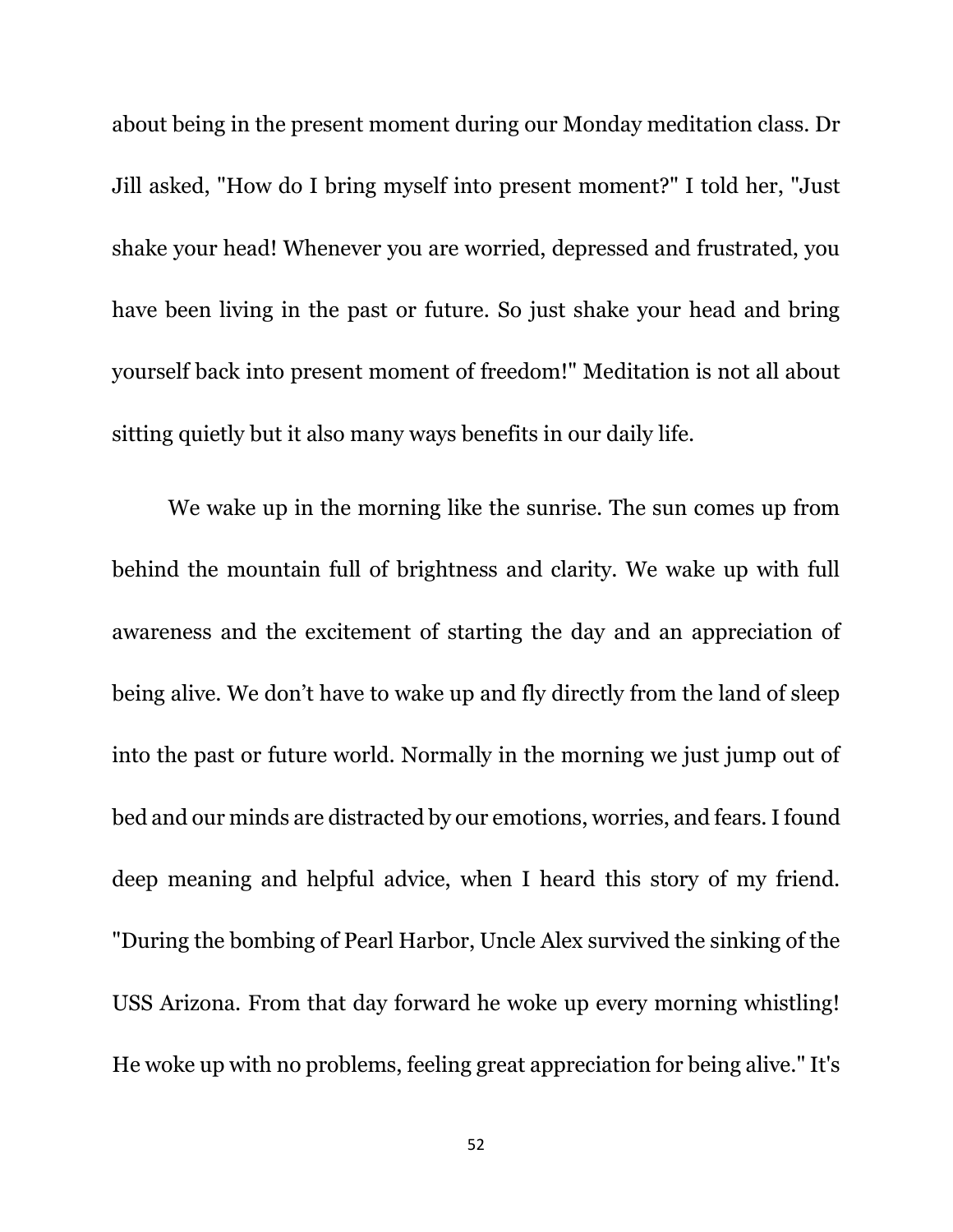healthier to start our day by thinking that today we will make our day happy and meaningful.

The important thing is to be happy today. We can never predict the future. What seems good today, tomorrow may turn into problems. We should try to keep our mind in a happy state and not be distracted by negative emotions. If we can be happy today we can probably be happy every day. If we cannot, we may never be happy. If we spend today doing something good for ourselves and others, that will make our day meaningful. Start our day's schedule with this intention and recall this motivation during the day. We continue our day like the sun. The sun shines everywhere and sees everything, but never loses its brightness and clarity.

Our mind should be aware of what we are doing and experiencing but not lose the awareness of mind itself. Always keep the mind in the present moment. When the mind carries a sense of awareness of mind itself, the negative emotions will come to visit us and then leave. They won't stay to control us or our mind. It is like snow on a hot stone. When a snowflake lands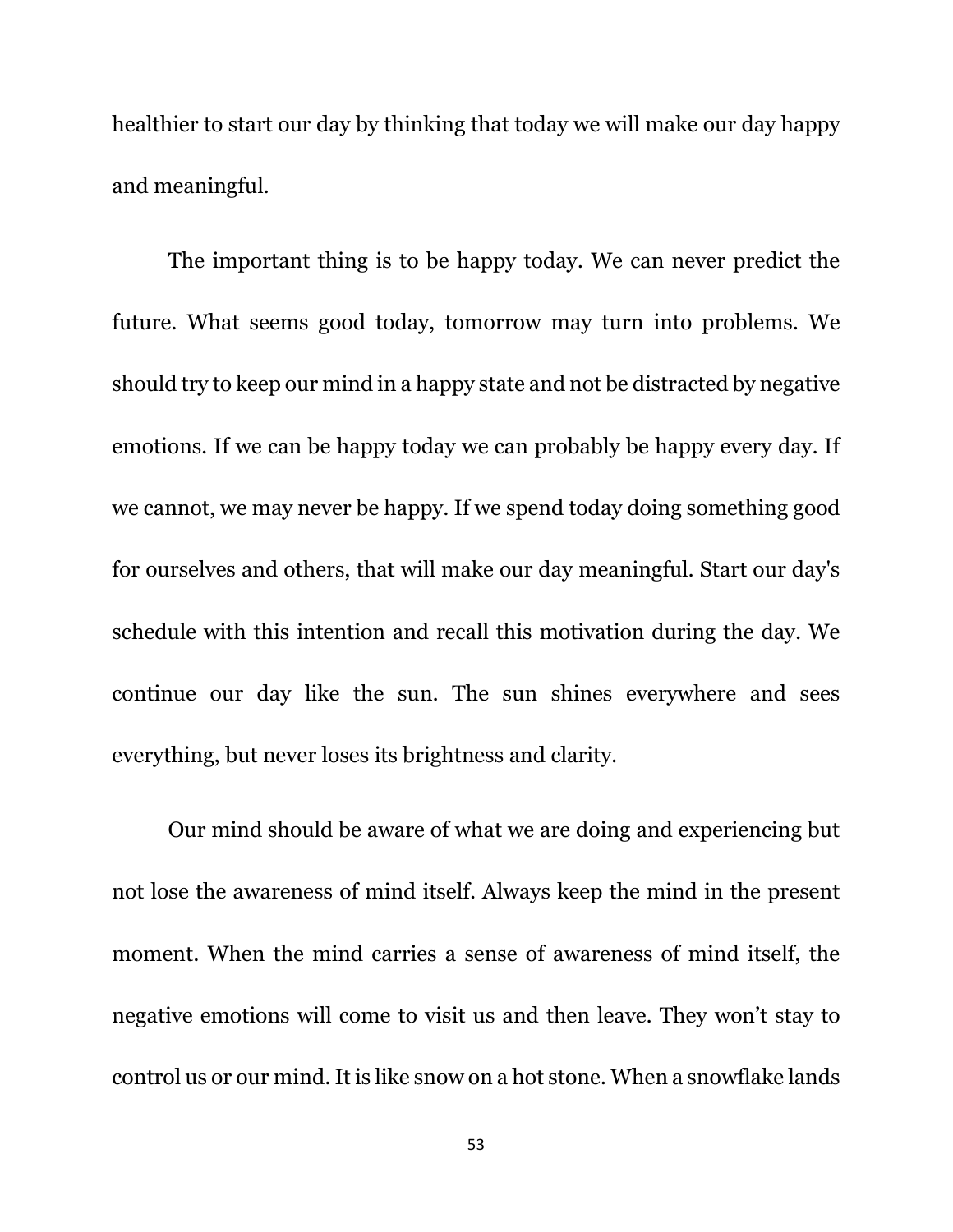on a hot stone it melts instantly. When negative emotions come into our aware mind they will melt into awareness instantly. If we are not aware of our mind or our mind is not mindful of itself, then the negative emotions will take up permanent residence and control us like we are slaves. They will live rent free in our head.

At the end of the day, before we go to bed, think back on how our day went. Did we carry out the intention we made that morning or not? If we find your day was not happy and meaningful, it is helpful to admit that to ourselves. Think, "Although my day today was not meaningful and happy, tomorrow I will try my best, and I will not let it happen again." If when we look back on our day, we think that our day was spent in a meaningful and happy way, rejoice in that and think that tomorrow we will try to do the same.

To nourish and take care of our minds is just as important as nourishing and taking care of our bodies. Each morning we brush our teeth, take a shower, eat a healthy breakfast, and put on clean clothes. During the day we try to keep ourselves as clean and healthy as possible. If we get dirty,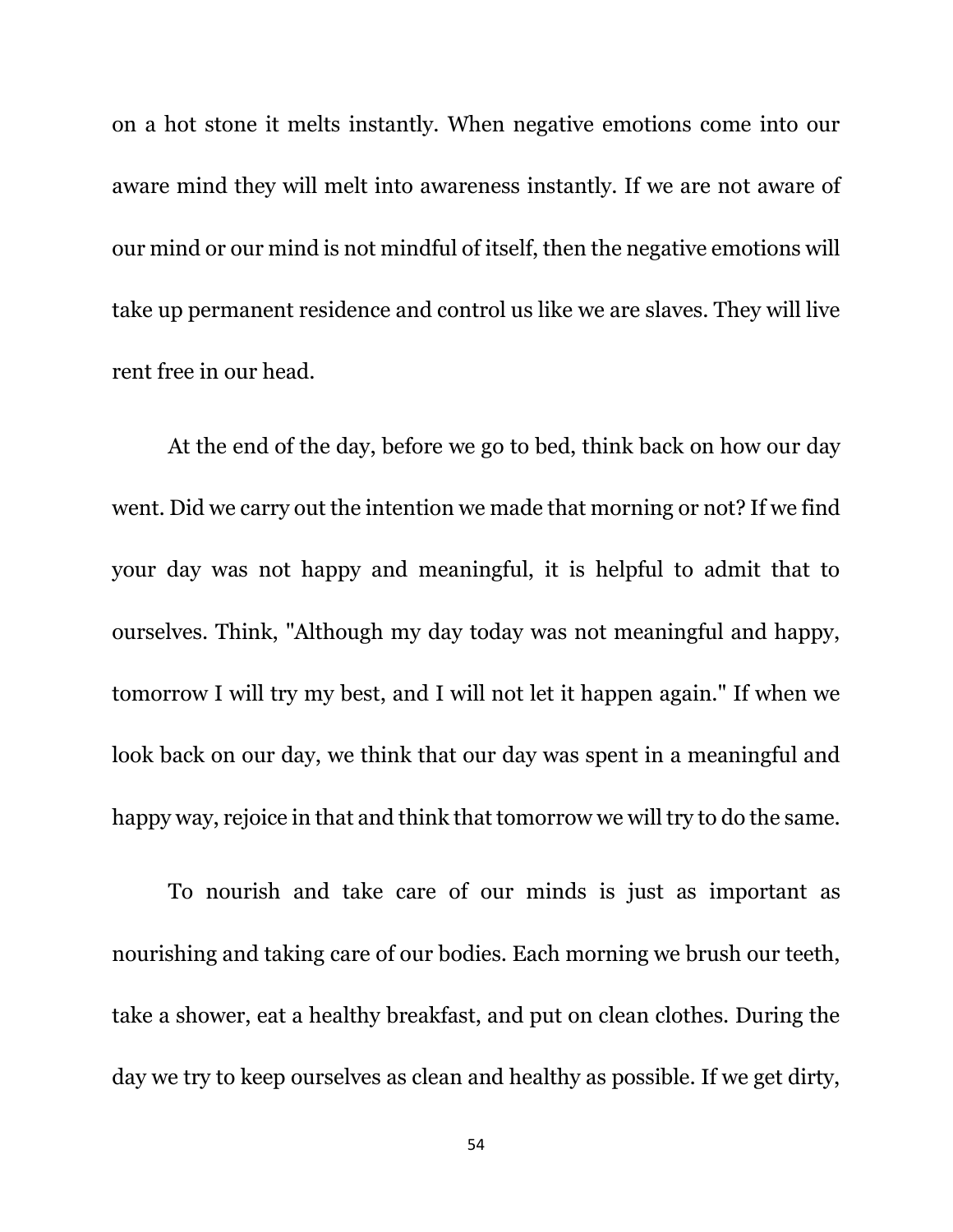we will wash and if our clothes get dirty, we will take them off and put on clean ones. At the end of the day, we take off our dirty clothes and take care of our bodies and do our best to make our bodies comfortable.

It is equally important to care for our minds in the same way we take care of our bodies, but usually we don't do this. In the morning we should nourish our minds' clarify and free our minds of the contamination of negative emotions through meditation and recollecting the helpful instructions we have received. We should then maintain mindfulness during the day. If our mind takes up destructive emotions then it's good to bring our mind back by doing a brief meditation to clean up the destructive emotions. At the end of the day we should go to sleep with a clean and healthy mind.

Most of the time we take up our harmful thoughts and emotions when we wake up, continue reflecting on them through the day, and go to sleep with them. It is similar to never cleaning our body and not taking care of it. It is not a healthy way to live.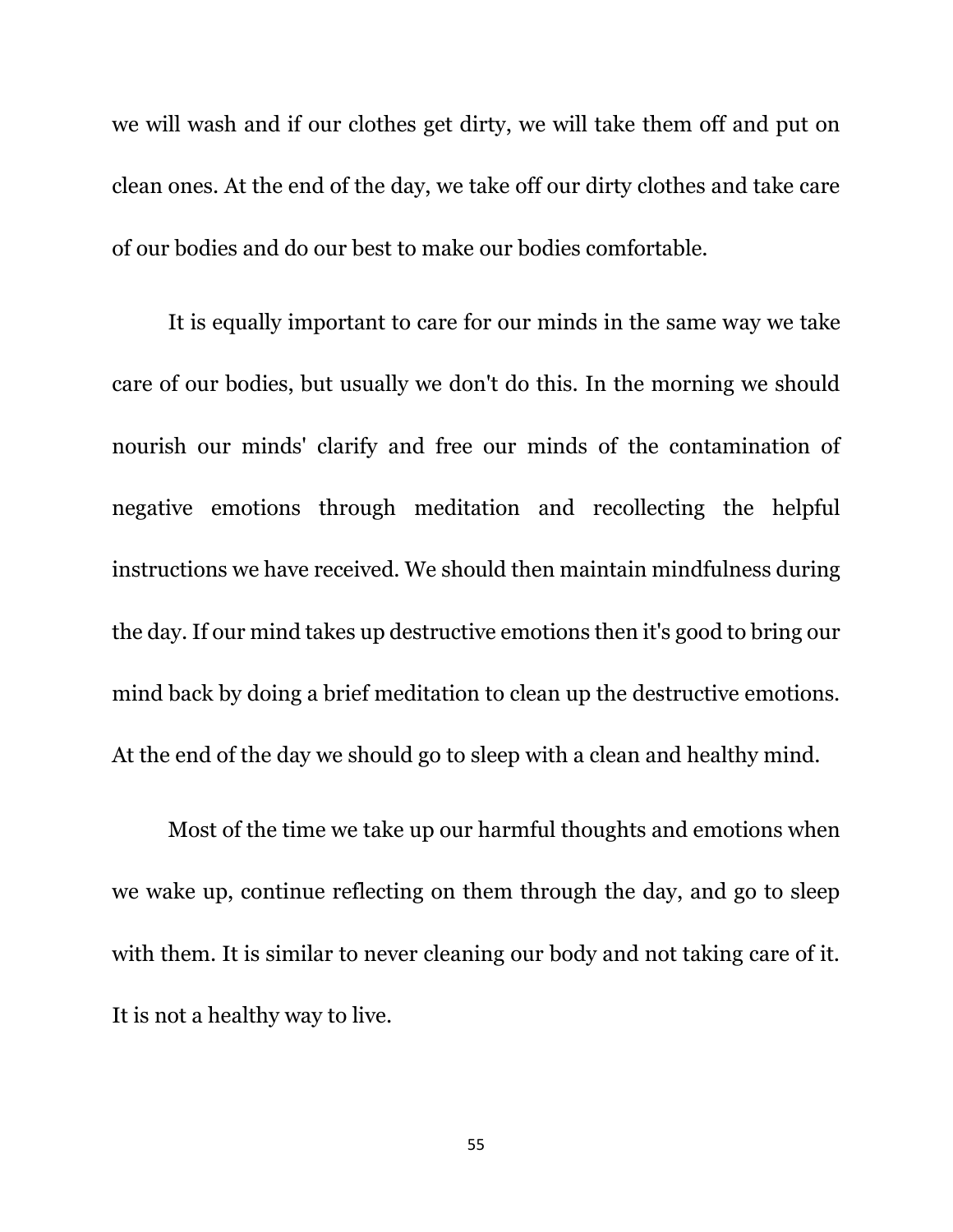Another way to look up how to take care of our mind is like how we take care of our computer. We use an antivrus program to make sure our computer does not become infected by viruses. We don't open harmful programs and strange mail attachments and we don't download unknown files. When there is a werning and our computer might be at risk. we find out the problem and clean it up, because unless we do, our computer will soon be unusable. Mindfulness is like an antivrus program that keeps our mind from being infected by the virus of negative emotions. If we are not mindful, a single thought of anger will grow until we become obsessed with it. But with mindfulness, we recognize the harmful emotion and cut it off. This is similar to how an antivirus program warns us of an infected file with a popup message. When we have an infected file, we should delete it. And when a negative emotion arises in our mind, we should not continue it, but cut it off.

When we are not mindful, destructive emotions run free in our mind. If you don't use an antivirus program or neglect to update it your computer will become infected, bog down, and crash. Similarly if we are not mindful,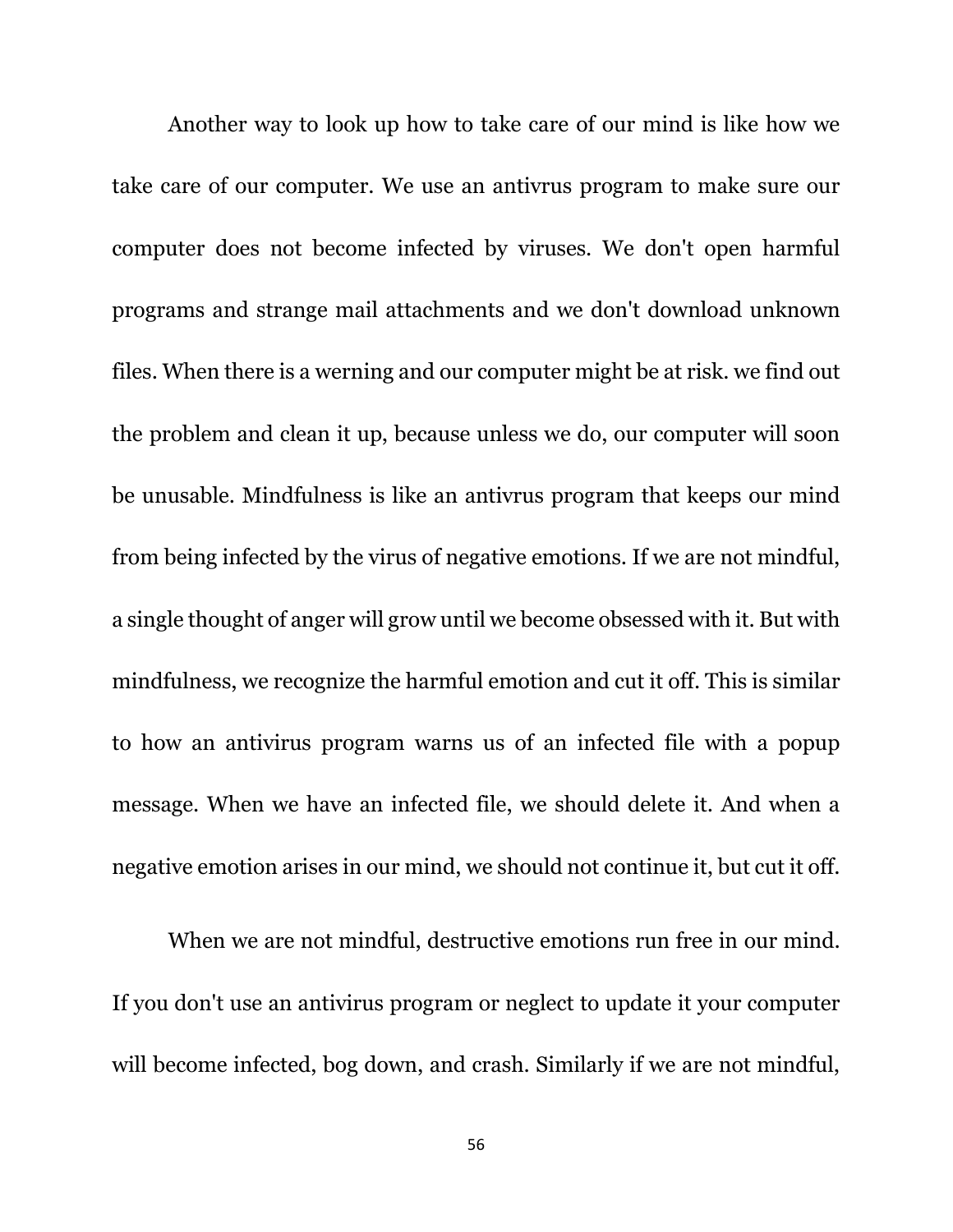our mind will become unhealthy. Mindfulness protects us from becoming involved with negative emotions, just like an antivrus warns of infected attachments, so we can delete them and send them to the trash. To have an open mind with mindfulness is like having a good network connection with antivirus. If our mind is closed, it's like not having a network connection, you can't do very much. An open mind connects with everything, but because of mindfulness, it is not harmed by what is negative. It is not harmed by negative emotions, just as an antivirus program keeps our computer from being harmed.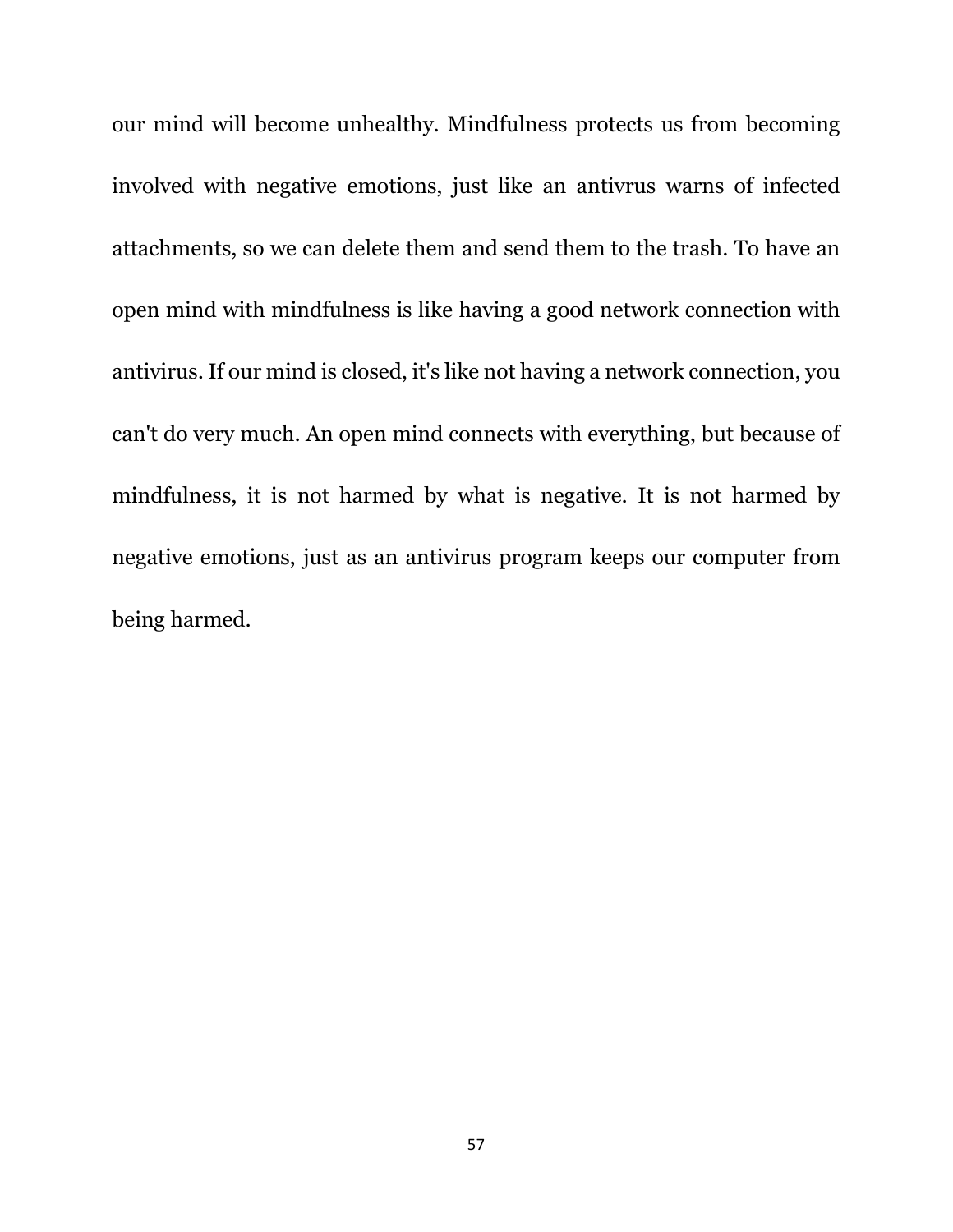#### *Eleven*

### **To Have a Peaceful Mind Is Always Possible for Anyone**

*When the mind is alert to itself, Mental projections turn to peace on their own. Waves and hurricanes stir the ocean, But the nature of ocean is stillness. Depressions and conflicts stir the mind, But the nature of mind is peace.*

To have a peaceful mind is always possible for anyone. It is something we innately possess. We say, "I will be in peace when I get these things done. I will be happy and peaceful when I am rich enough. There is no peace in this place; if I could move somewhere else, I would be at peace." And so forth.

Peace is nonviolent and free of conflicting emotions. We can be violent in different ways: physically, verbally, and emotionally. Physical and verbal violence arise as a result of emotional violence, or conflicting emotions. Actions are motivated by our mind and if we turn our mind to peace then both our emotions and behaviors will become peaceful. When we talk about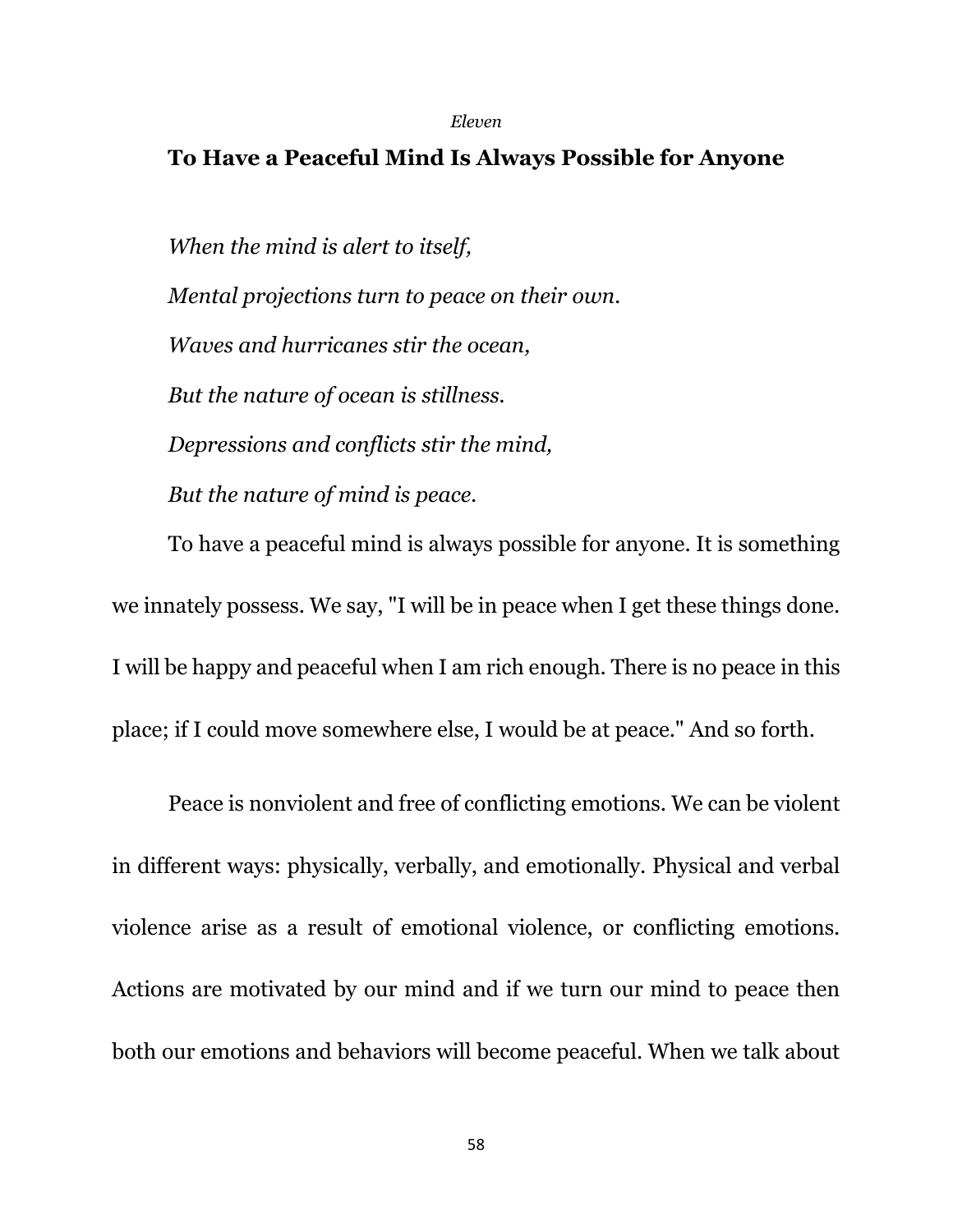inner peace, this does not mean being in a quiet place. Freedom from conflicting emotions and absence of inner conflict is real peace. Any situation can destroy our peace when we don't control our inner conflicts.

Even things and situations we expect to make us happy and peaceful can turn on us and leave us sad and dissatisfied. That's why we often hear people saying, "I used to be a happy and peaceful person before I got this promotion." Or, "We were much happier when we were not rich."

When traveling to different countries I often get invited to visit very wealthy families. There is a sense of irony to these visits. How can I do something for them since they already have everything they want? Typically my visit would begin full of a sense of surprise, wonder and excitement. But by the end I would be depressed and feeling some compassion. Since I wasn't raised in wealth, of course it's eye-opening to see a beautiful family living with wonderful things, living like paradise on earth. Initially I wished that everyone on Earth possessed these same great conditions.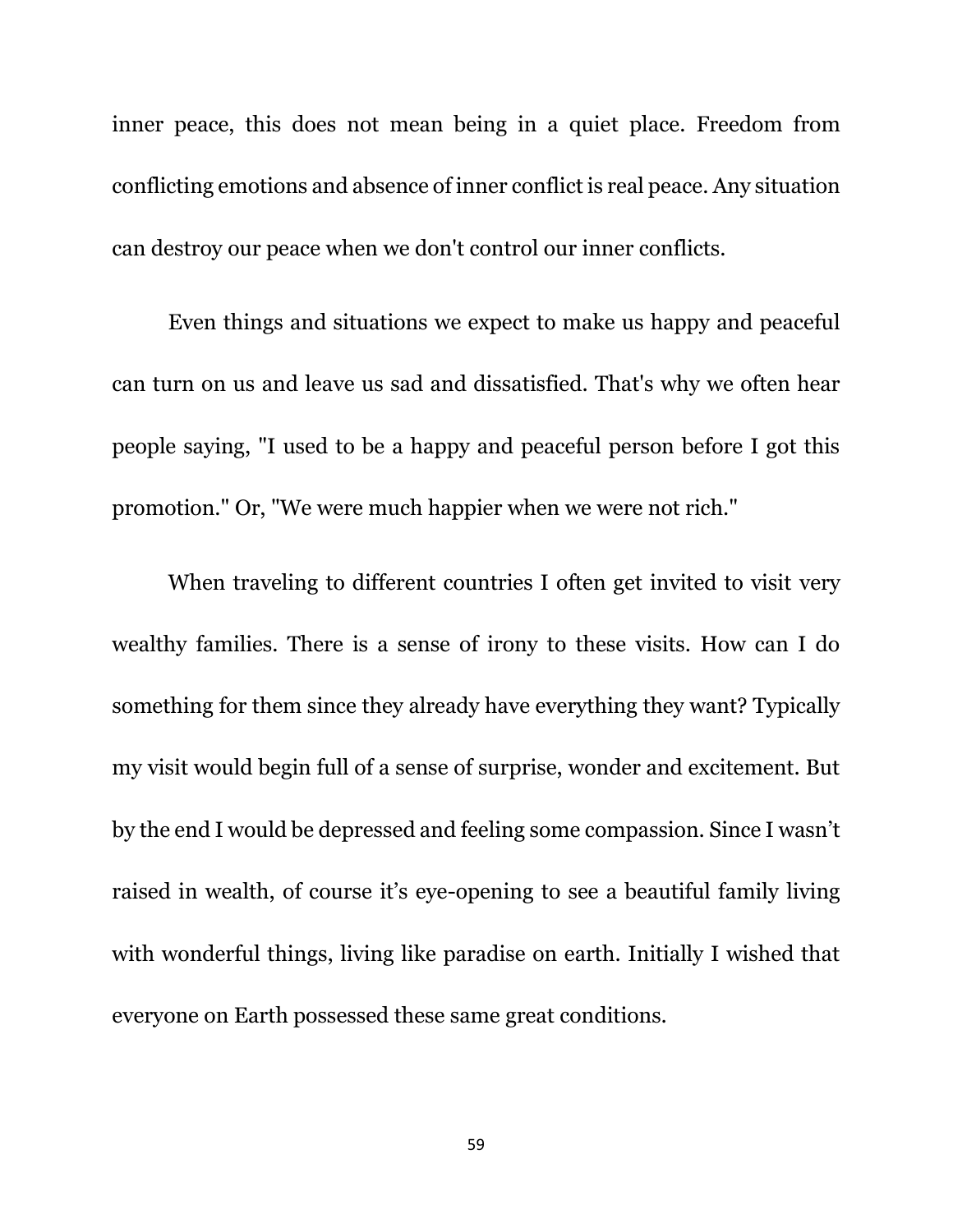During the visit I'd be excited to understand their feelings and I'd wonder how much happiness and peace they felt. If everything was so wonderful there then there would be no need for my visit. But before offering them dharma teachings and doing recitations and ritual performances for the family they would tell me their family problems. They would tell tales of hard work, competition, paranoia over potential loss of possessions, desire to have more, and so on. Eventually what seemed a paradise turns into an object of compassion. I felt lucky not to be born in a wealthy family.

Of course, that doesn't mean being poor brings peace. Being poor is another problem since our inner world is not in peace. Our mind is a steering wheel we use to turn ourselves onto peaceful or a conflicting way. Sometimes we find our mind is peaceful and happy during difficult situations, at other times we are not happy even when we are in a perfect situation.

We assume peace comes from perfect conditions and seek our happiness from products, positions, and relationships. Again, products are fine when utilized in the proper way. They offer great benefits and comfort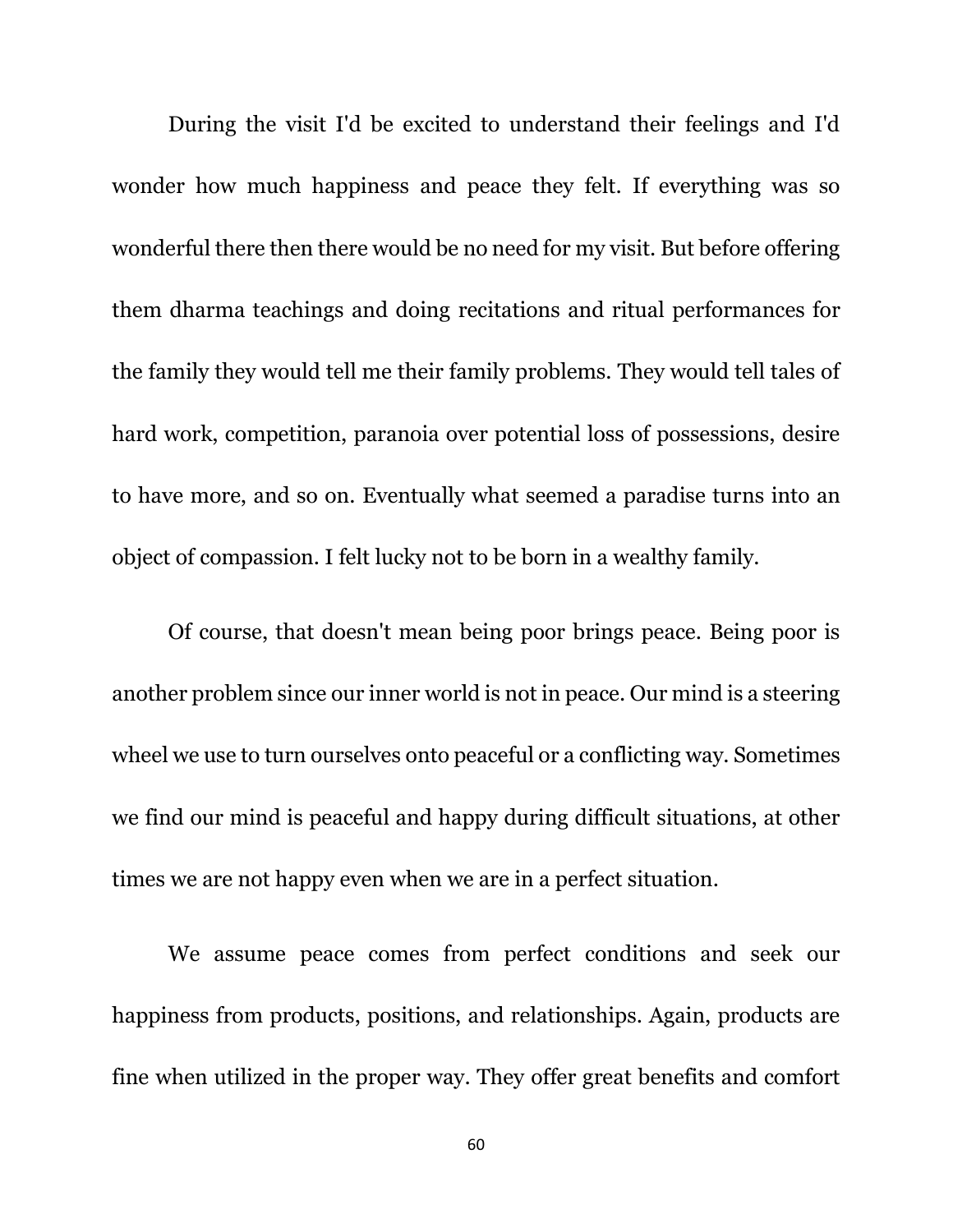for our life. The problem is we let these things take all our strength away from us. In other words, part of our mind becomes deeply attached to things and this makes us feeble. Once we lose these things (and we will, as they are all subject to change at any time) our strength goes with them. The mind is left injured or in state of hurt and disarray.

It is like putting a bumper sticker on the wall. Both the wall and the sticker are fine as long as they remain together, but remove the sticker, and part of wall comes off. The wall is damaged. Damage to the wall depends on the size and strength of the sticker; the bigger the sticker, the greater the damage to the wall. Now this doesn't mean we should not put images on the wall. Simply use the proper means to hang the image in an appropriate way. Attach the image to the wall in a way that doesn't harm the wall when the image is removed.

This same analogy works with our mind. Our positions, relationships, and material needs are important. We can have them while remaining alert and not allowing them to become fixated in our mind. We should not give all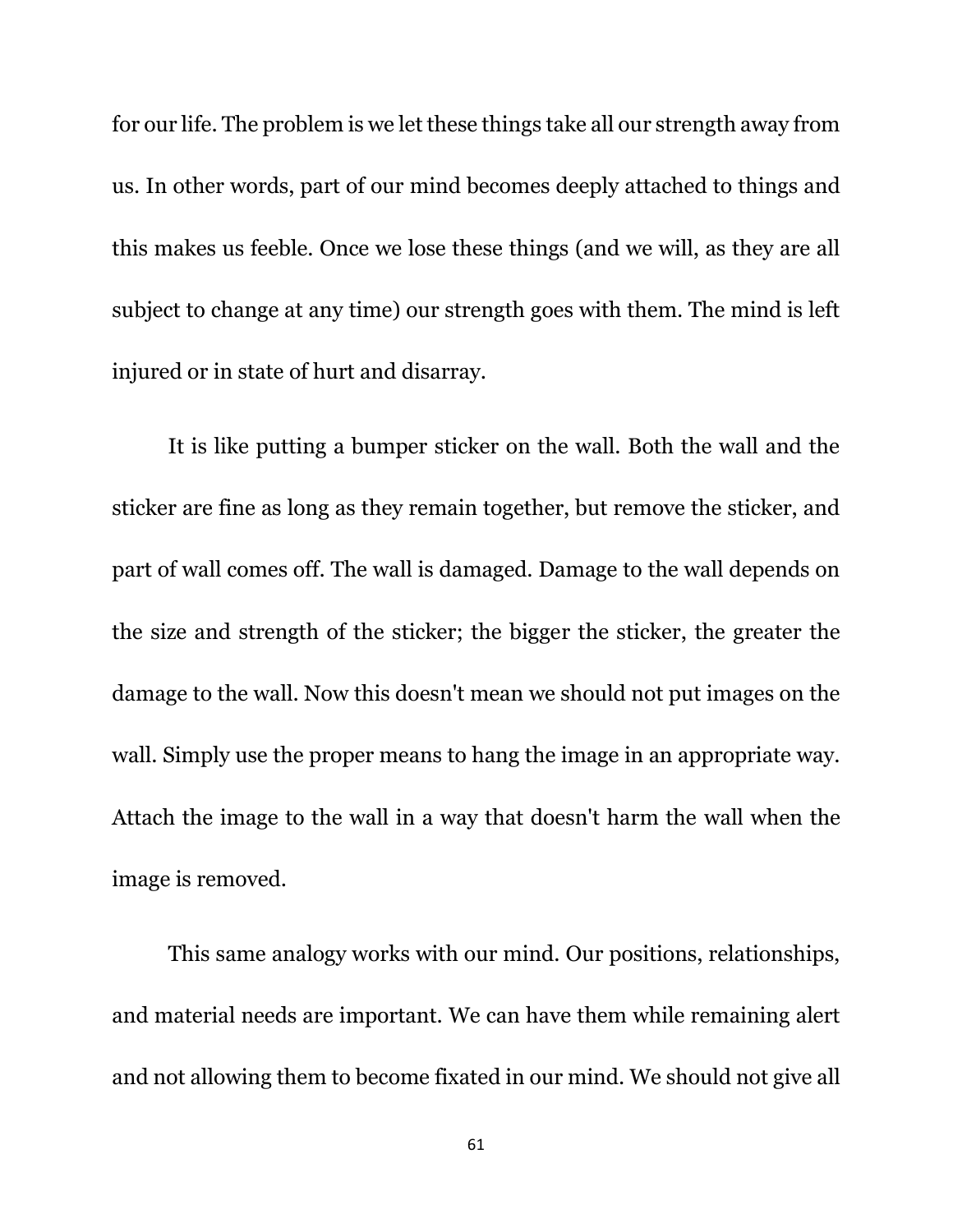our strength to unreliable impermanent things. In this way we will able to enjoy the having them and lessen the pain of losing them. Once we lose them we will still maintain our strength and inner peace. Most of our depression, anxiety, and emotional pain are our own mental creation, but inner peace is not a mental creation, it is the nature of mind and is within us all the time.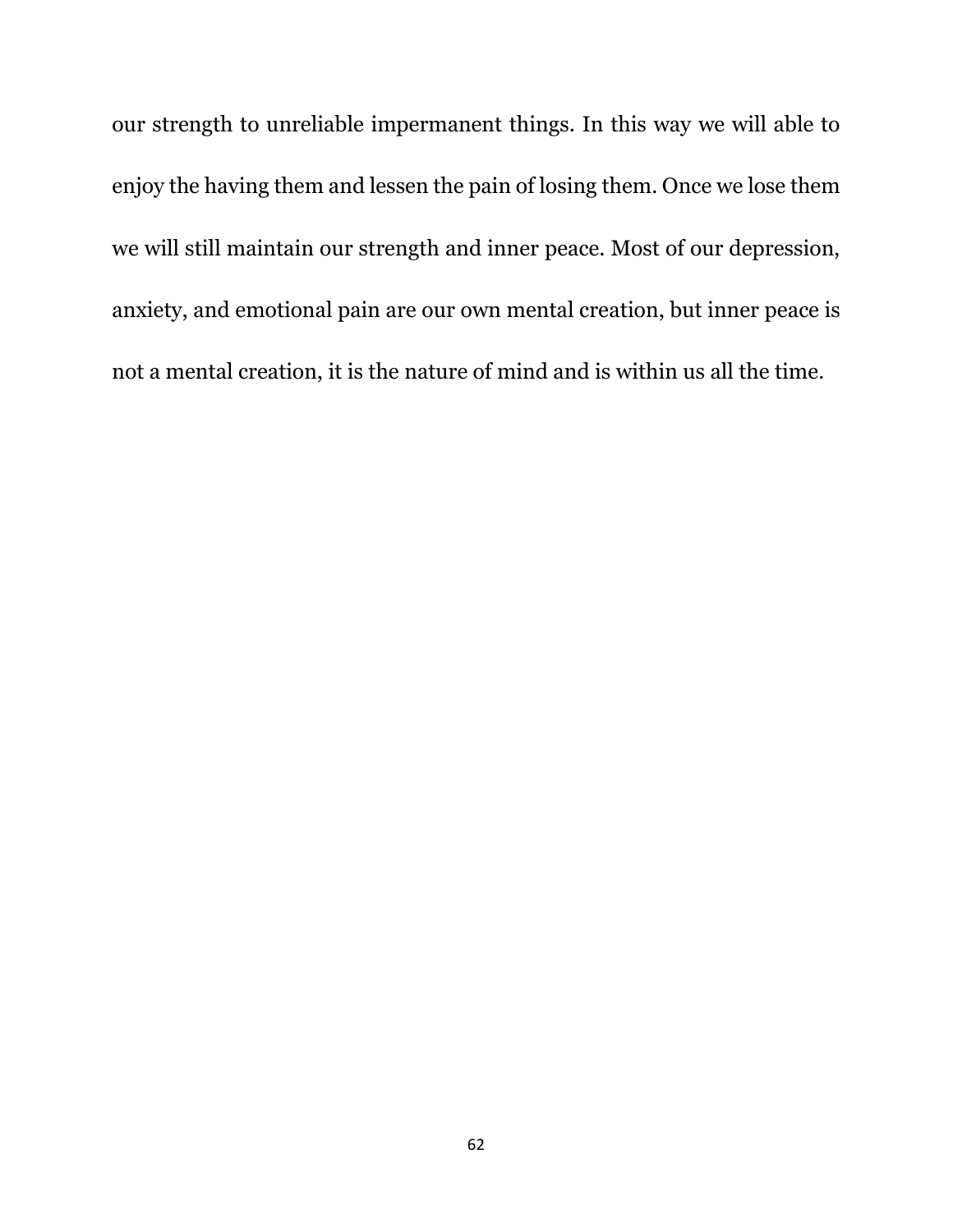#### *Twelve*

### **Criticism and Confusing Karma**

The Buddha's teachings are a message of truth, a message of freedom, and a message of love and compassion. These messages are delivered and taught by countless accomplished masters in different places, at different periods and under different circumstances. Because different people received these teachings they also took different forms to benefit us all. There are different traditions practicing these teachings in different ways, but still the essence of the teachings is the same. They are the path to realize the truth, the way to be free of suffering. They teach us how to cultivate love and compassion.

Now we are in a time when science and technology are developed and the whole world is connected. This may cause us to practice the teachings in a different way to accommodate to our life style. It is important to look at the result; to see if our practice improves our love and compassion; to see if we become freer of negative emotions. To see if our practice leads us to a correct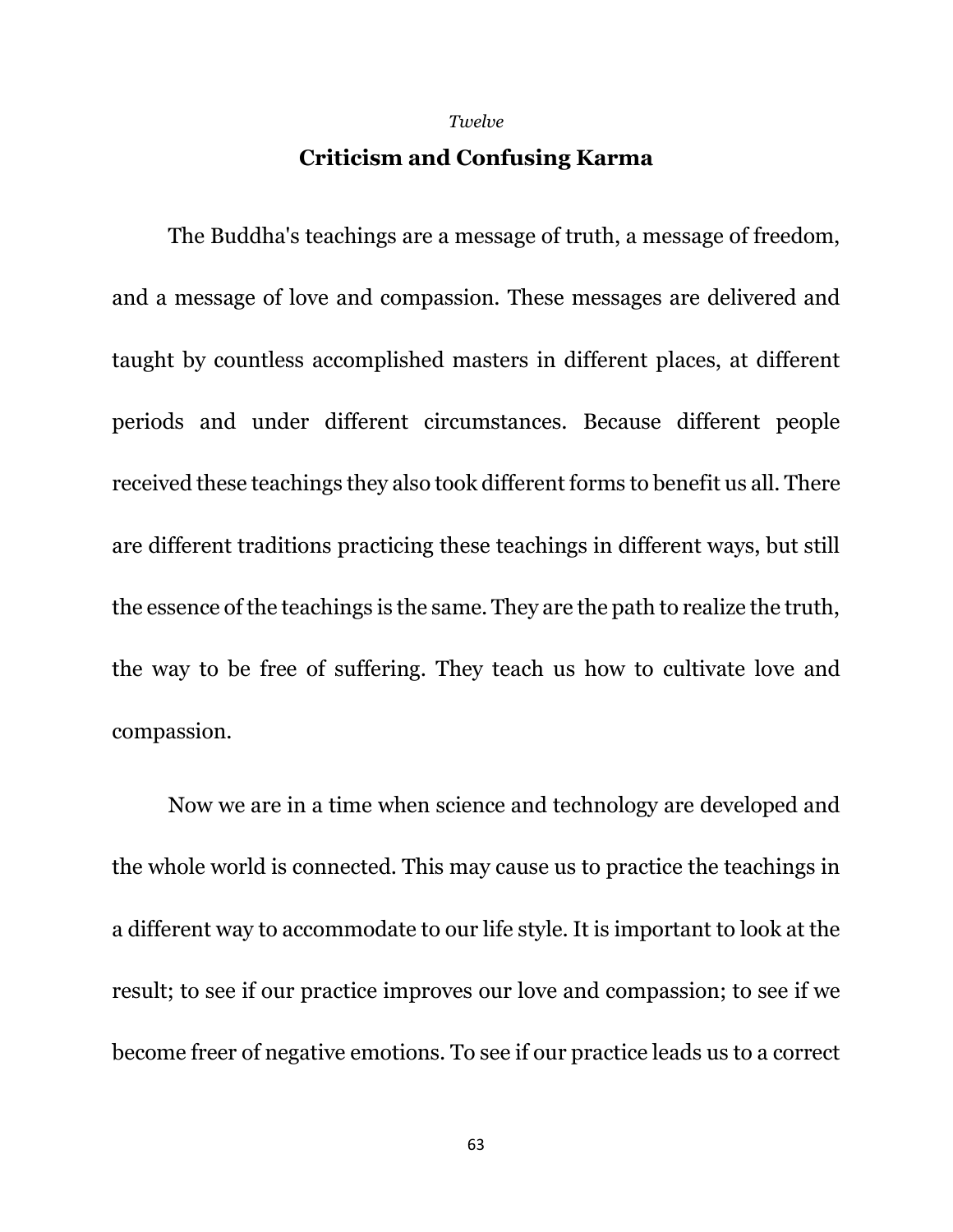understanding of true insight. If it does than we are practicing Buddha's teachings.

Milarepa left this statement for us when his disciples asked him for final advice:

*If it harms others and increases self-centeredness and negative emotions then you should give it up even if it is a form of virtuous activity. If it prevents the five poisons- greed, hatred, delusion, pride and jealousy and benefits others then it should be practiced even if it is a form of non-virtuous action.*

Now days there are different forms of Buddha's teachings in the same town and people argue about whose tradition is superior. There is no such thing as a best or worst part of Buddha's teachings. If there were than why wouldn't Buddha teach the best to everyone? What makes the difference is not the teachings but us. Some of the teachings are suitable for us and it may not be time to practice some others. All the teachings are equally important and meaningful, they don't contradict each other. When we see a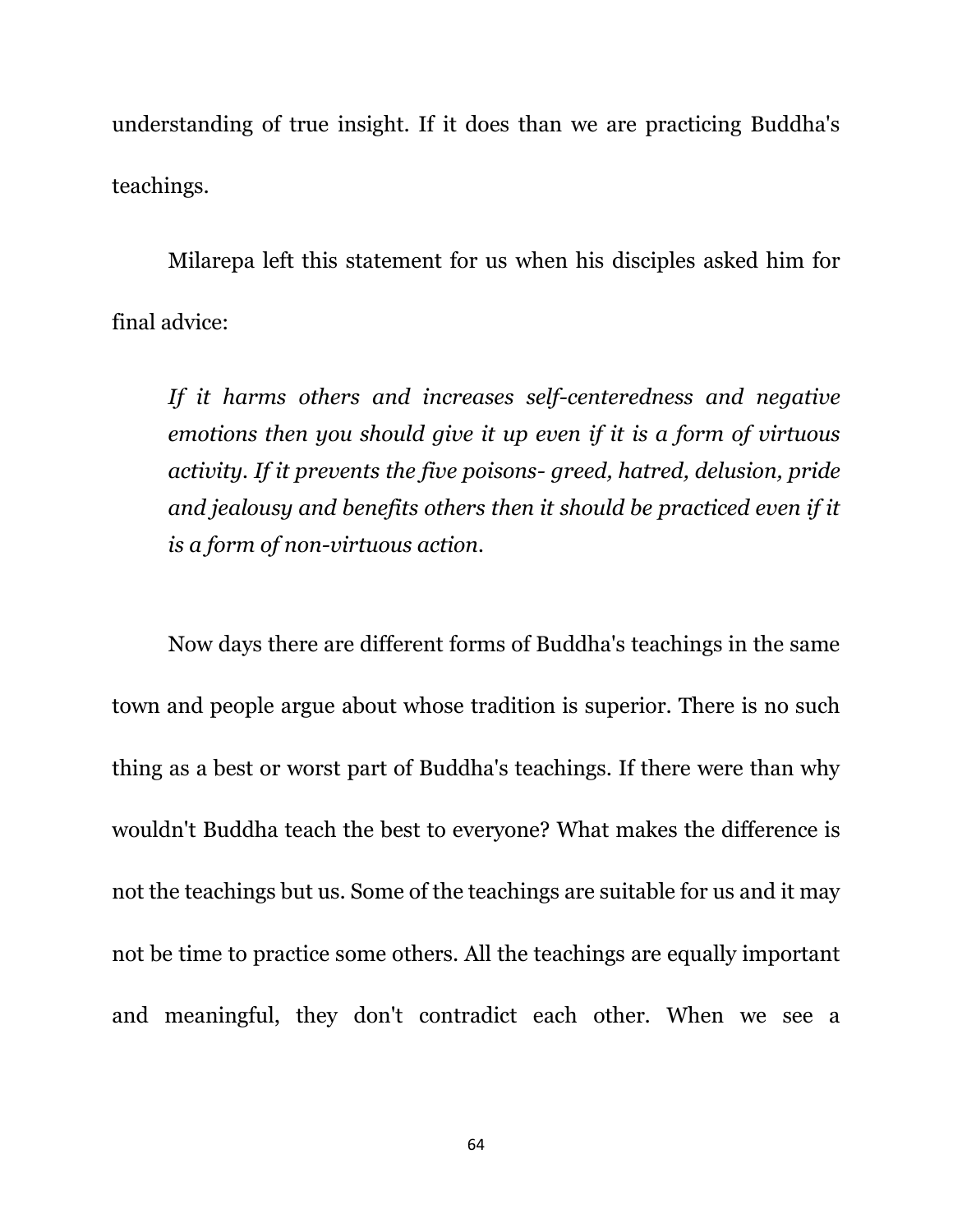contradiction in Buddha's teachings, it means we need to learn more. We criticize other traditions through misunderstanding.

Pawo Tsuklak Trengwa clarified that:

*The genuine Dharma is virtuous in the beginning, virtuous in the middle and virtuous in the end. In the beginning one definitely needs to abandon certain actions. It is not possible that later one would need to practice contrary to that.*

In the beginning the compassionate teacher skilled in means taught in a coarse way about action and result, abandoning wrong doing, embracing virtue and presented the result of the peaceful path. Elaborating on these, the teachings gradually become more subtle and profound. Finally, he teaches that all of these completely fall under the nature of emptiness and compassion. Confident faith comes from our knowledge and experiences of practicing these teachings; that is unshakeable faith and devotion. Just saying "I am Buddhist" doesn't make much difference in our life but practicing Buddha's teachings daily really makes our life much easier.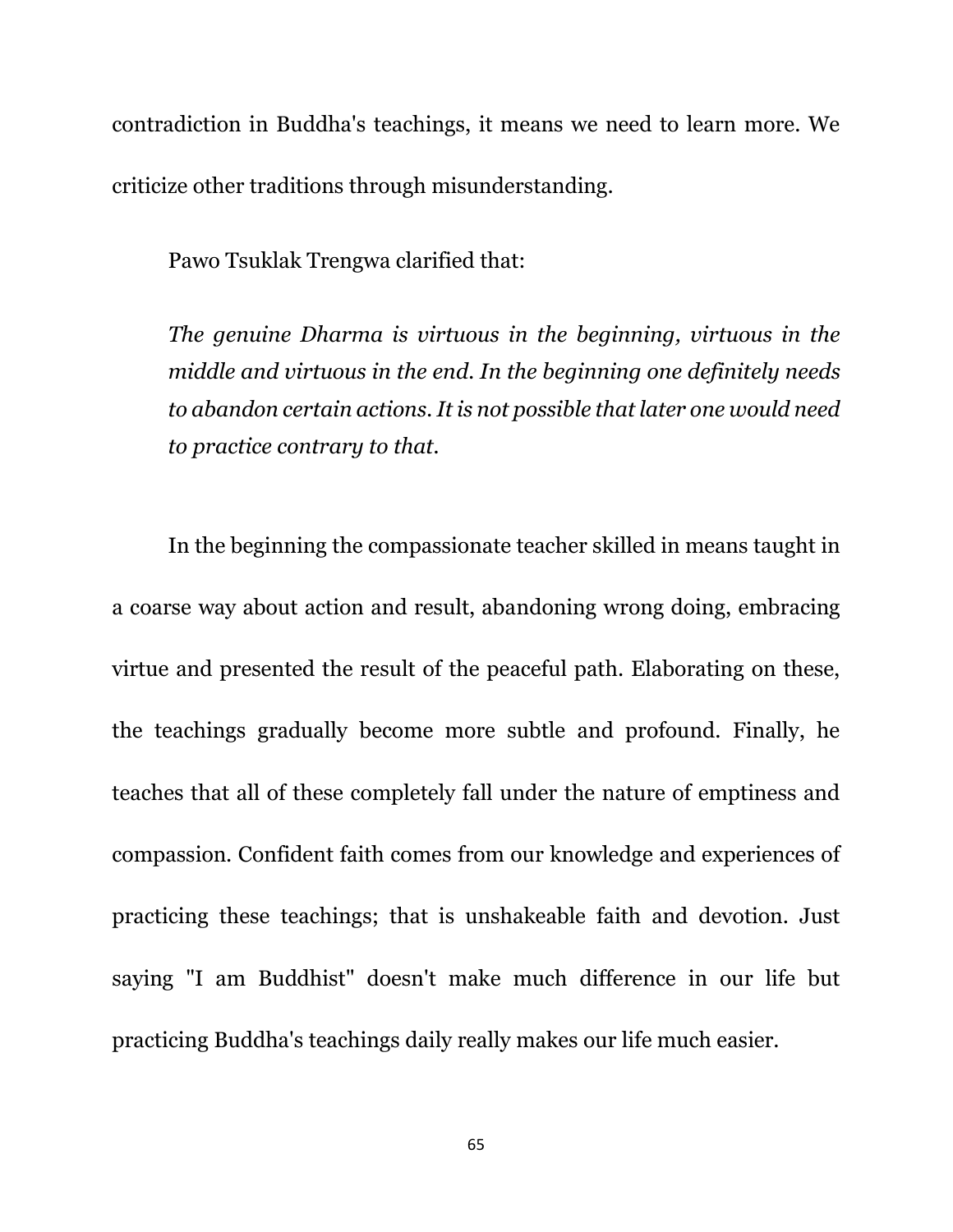Buddha is not the one in charge of our happiness and problems. It is our own karma which causes all the joyful and painful experiences in our life. We follow the Buddha because he shows us how to create good karma and purify bad karma. Karma is a vast topic in Buddha's doctrine. Knowing the detailed aspects of the workings of karma is said to be limited to an omniscient mind. It is beyond our ordinary perception to fully grasp the subtle mechanics of karma.

When we observe karma, the law of cause and effect working in people's lives it makes sense to us. People reap what they sow. But sometimes results are confusing. For example, when we see a good man suffering extensively and a bad man gaining wealth and power, or when you have struggled to do the right thing but the situation becomes painful and falls apart. These are times that shake our faith in karma. This is because our narrow vision only sees short term effects. The story between karma and us is not something started in this lifetime. It began countless lifetimes ago, and we have accumulated immeasurable good karma and bad karma.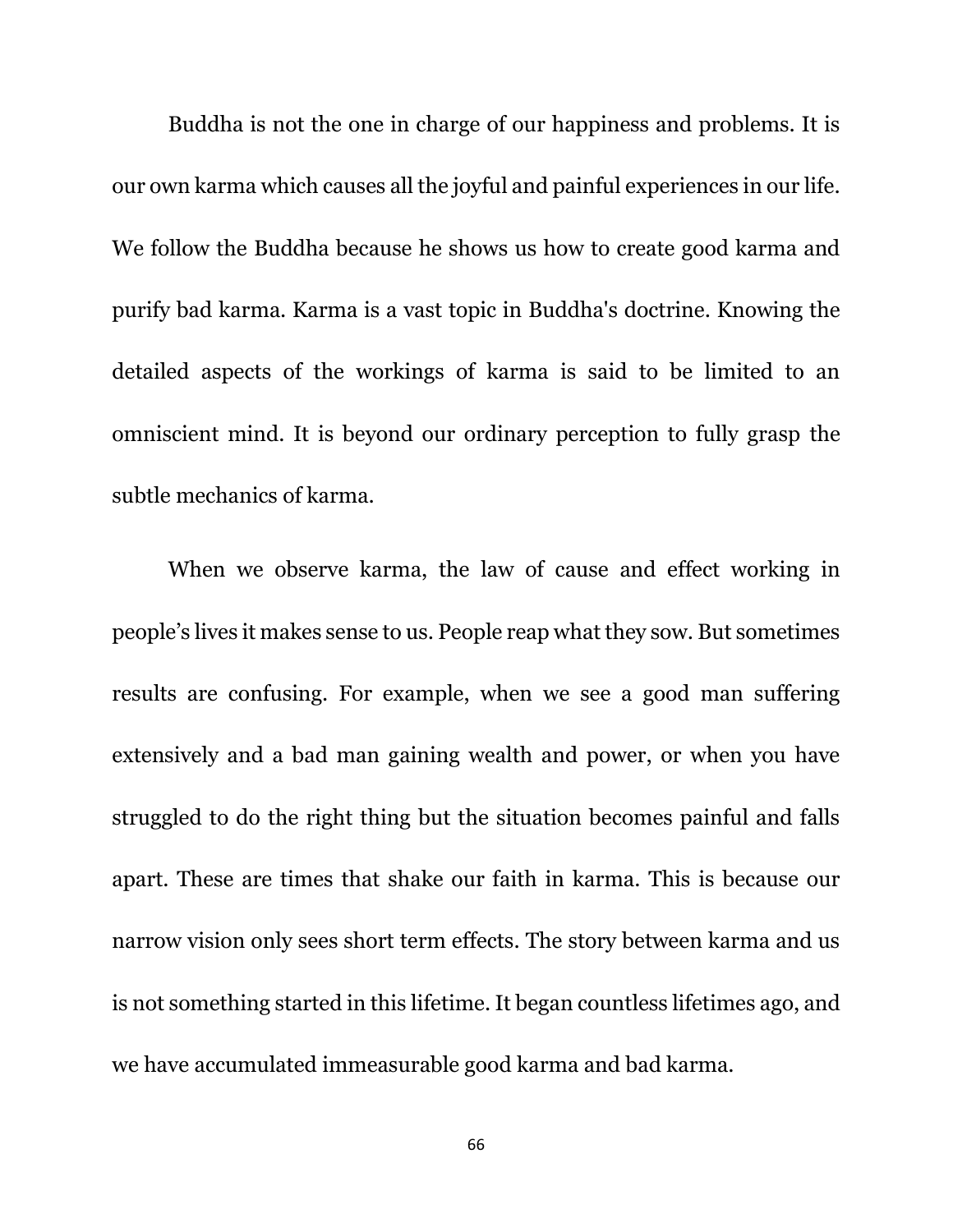The good man may have accumulated bad karma in his previous life and the bad man may have been a model citizen. Indeed the good man's suffering is more meaningful than the bad man's pleasure. What we fail to understand is how karma works. When you are practicing positive karma, you are concurrently burning away bad karma. The accumulation of your bad karma purifies and ripens quickly to small effect. It is like experiencing a tooth ache instead of dying of cancer. Then in the end you have no negative karma whatsoever. All that's left is completely pure.

The reverse of this is the bad man who spends this life indulging in negative actions and who doesn't practice virtue but experiences a wonderful life. The actual effect is that the bad man's past accumulation of positive karma is burning up in this lifetime. All he is left with at the end is negative karma. This can be very deceiving but it is the truth about the law of karma.

However, we never know, the things we consider as good may not be so and the things we thought as disasters can bring beneficial events. The Mani man's story teaches us an important lesson: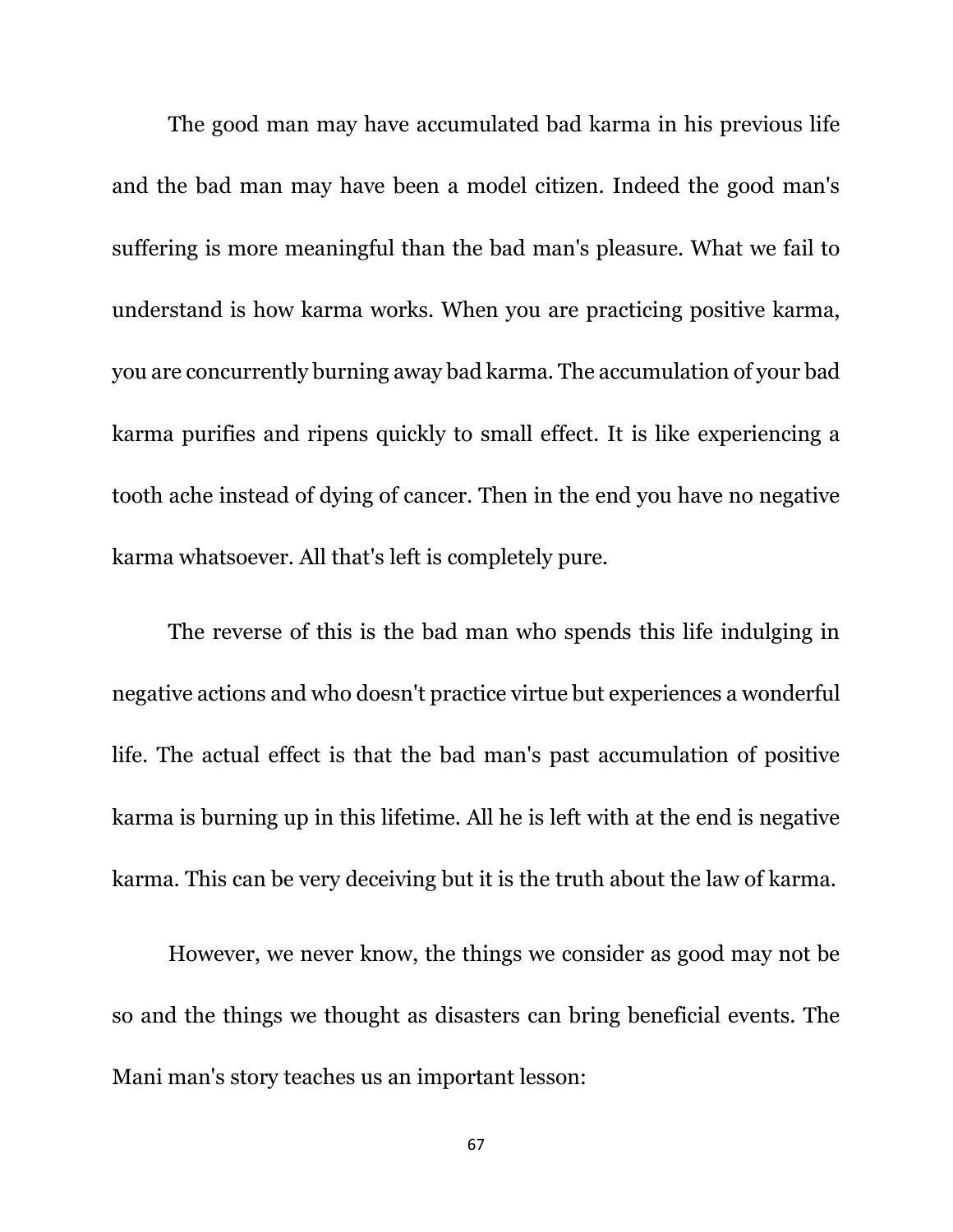There was an old man in far eastern Kham known as the Mani man because, day and night, he could always be found devotedly spinning his small homemade prayer wheel. The wheel was filled with the mantras of Great Compassion, "Om mani Padme Hung." The Mani Man lived with his son and their one fine horse. The son was the joy of the Mani Man's life, the boy's pride and the joy was the horse.

The man's wife, after long life of virtue and service, had long since departed for more fortunate rebirths. Father and son lived, free from excessive wants or needs, in one of several rough stone houses near a river on the edge of the flat plains.

One day their steed disappeared. The neighbors bewailed the loss of the old man's sole material asset, but the stoic old man just kept turning his prayer wheel, reciting "Om mani Padme Hung," Tibet's national mantra. To whoever inquired or expressed condolences, he simply said, "Give thanks for everything. Who can say what is good or bad? We'll see."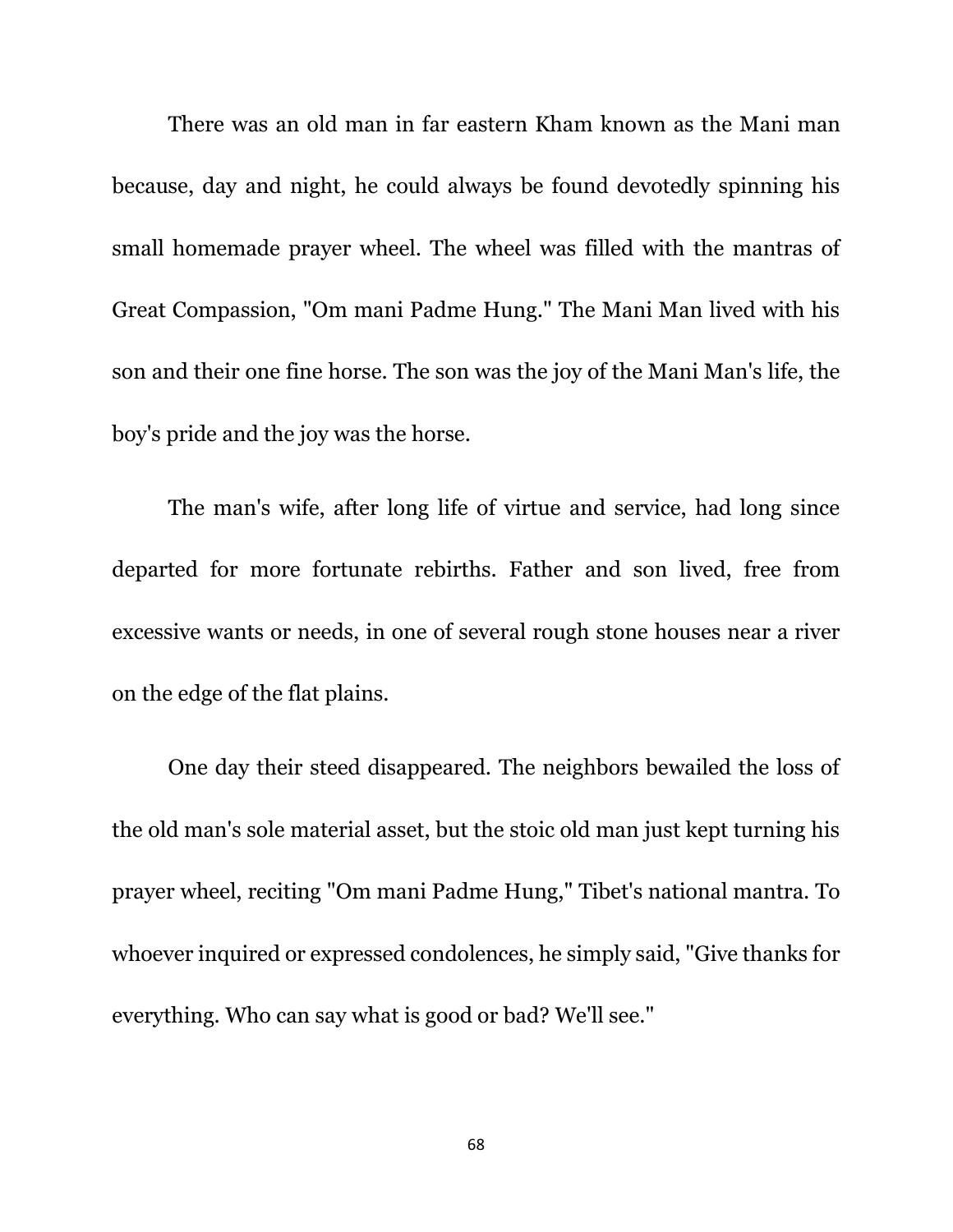After several days the splendid creature returned, followed by a pair of wild mustangs. These the old man and his son swiftly trained. Then everyone sang songs of celebration and congratulated the old man on his unexpected good fortune. The man simply smiled over his prayer wheel and said, "I am grateful but who knows? We shall see."

Then, while racing one of the mustangs, the boy fell and shattered his leg. Some neighbors carried him home, cursing the wild horse and bemoaning the boy's fate. But the old man, sitting at his beloved son's bedside, just kept turning his prayer wheel around and around while softly muttering gentle Lord Chenrezig's mantra of great compassion. He neither complained nor answered their protestations to fate, but simply nodded his head affably, reiterating what he said before. "The Buddha is beneficent; I am grateful for my son's life. We shall see."

The next week military officers appeared, seeking young conscripts for an ongoing border war. All the local boys were immediately taken away, except for the bedridden son of the Mani man. Then the neighbors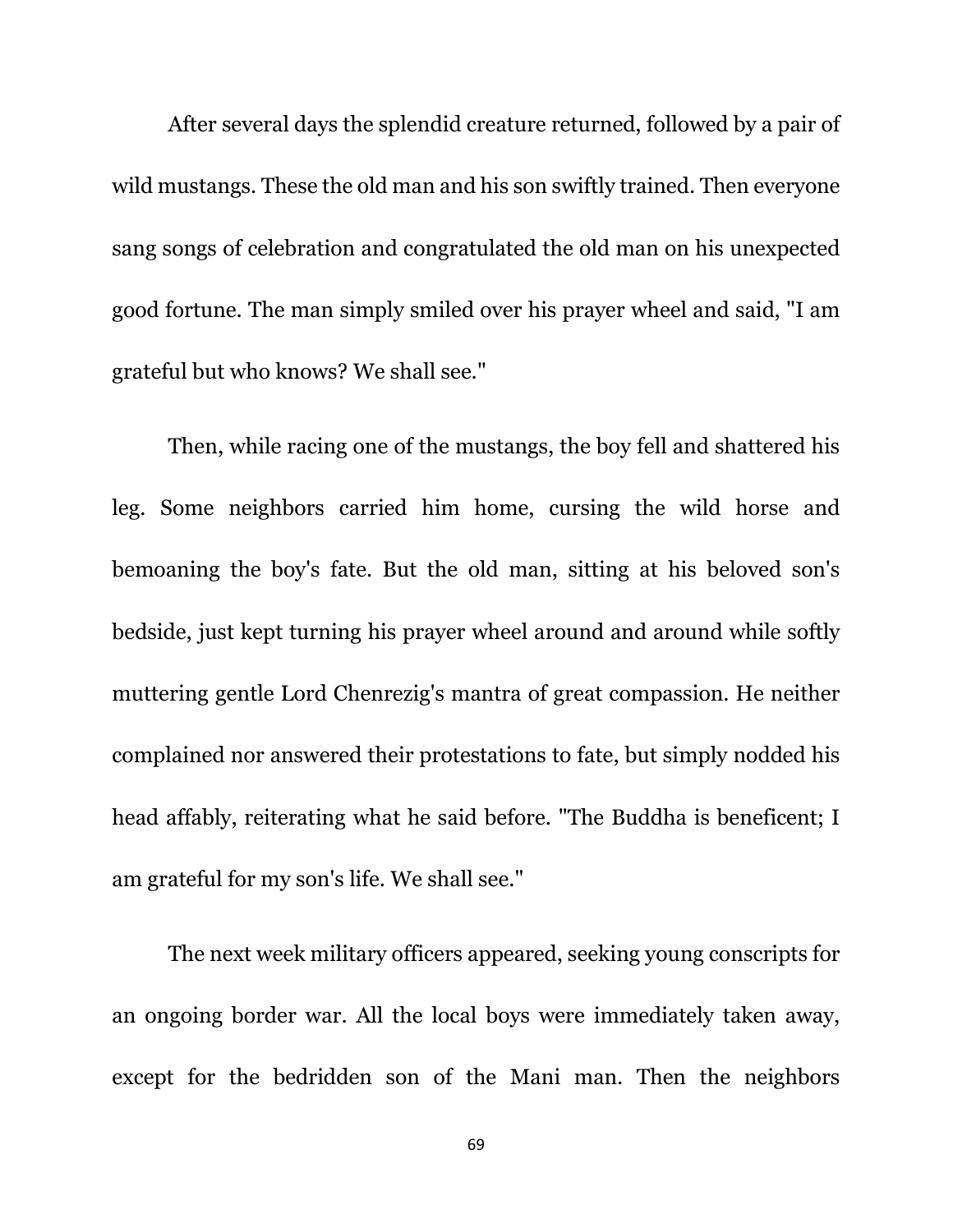congratulated the old man on his great good fortune, attributing such luck to the good karma accumulated by the old man's incessantly spinning prayer wheel and the constant mantra on his cracked lips. He smiled and said nothing. One day the boy and his father were watching their fine horses graze on the prairie grass, the taciturn old man suddenly began to sing:

*No one knows what karma awaits us, but what we sow now will be reaped in lives to come; that is certain. So be kind to one and all and don't be biased, based upon illusion regarding gain and loss.*

*Have neither hope nor fear, expectation nor anxiety;*

*Give thanks for everything whatever your lot may be.*

*Accept everything; accept everyone; and follow the Buddha's infallible Law.*

*Be simple and carefree, remaining naturally at ease and in peace.*

*You can shoot arrows at the sky if you like,*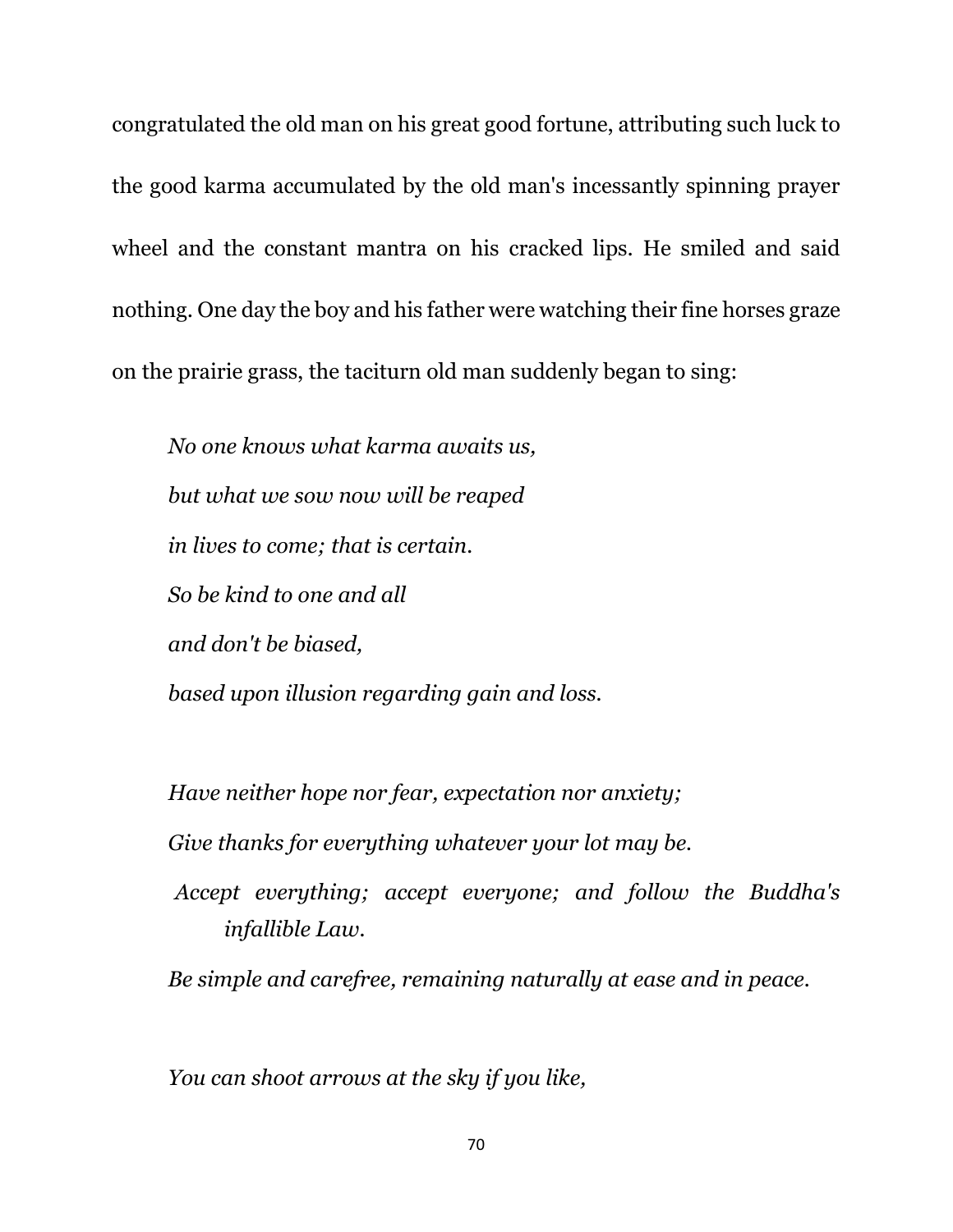*My son, but they'll inevitably fall back to earth.*

As he sang, the prayer flags flittered overhead, and the ancient mani wheel, filled with hundred thousands of handwriting mantras, just kept turning. Then the old man was silent.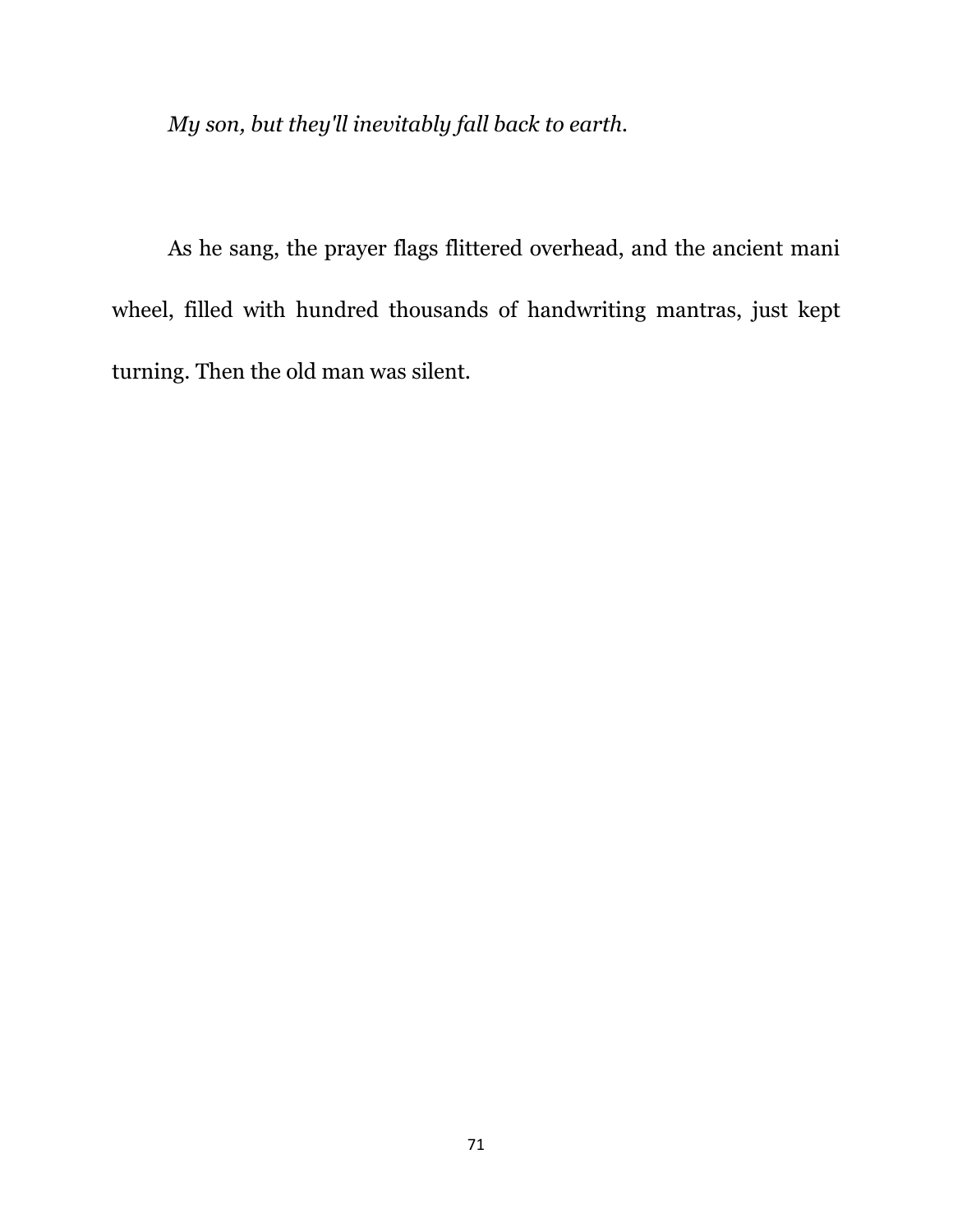#### *Thirteen*

# **Pain Collapsing into Pieces**

Excessive concern for the Eight Worldly Dharmas makes things in life more difficult, every small thing turns into a big deal and we become very sensitive and fragile.

The Eight Worldly Dharmas, or the Eight Worldly Concerns, are grouped into four pairs of opposites: pleasure and pain; praise and blame; fame and disgrace; gain and loss. Each pair contains one thing we like and wish to obtain, and it's opposite which we don't like and wish to avoid. The Buddha said the Eight Worldly Dharmas contain all worldly motivations and only lead to further worldly engagement and should be renounced.

Buddha is not saying to rid ourselves of pleasure, praise, fame and gain. He is simply saying, "Don't get yourself trapped by temporary things. Don't discomfort your family and others just because you want more pleasure, praise, fame and wealth. Don't move away from the path to unconditional peace and happiness in order to obtain these fleeting goals. Don't barter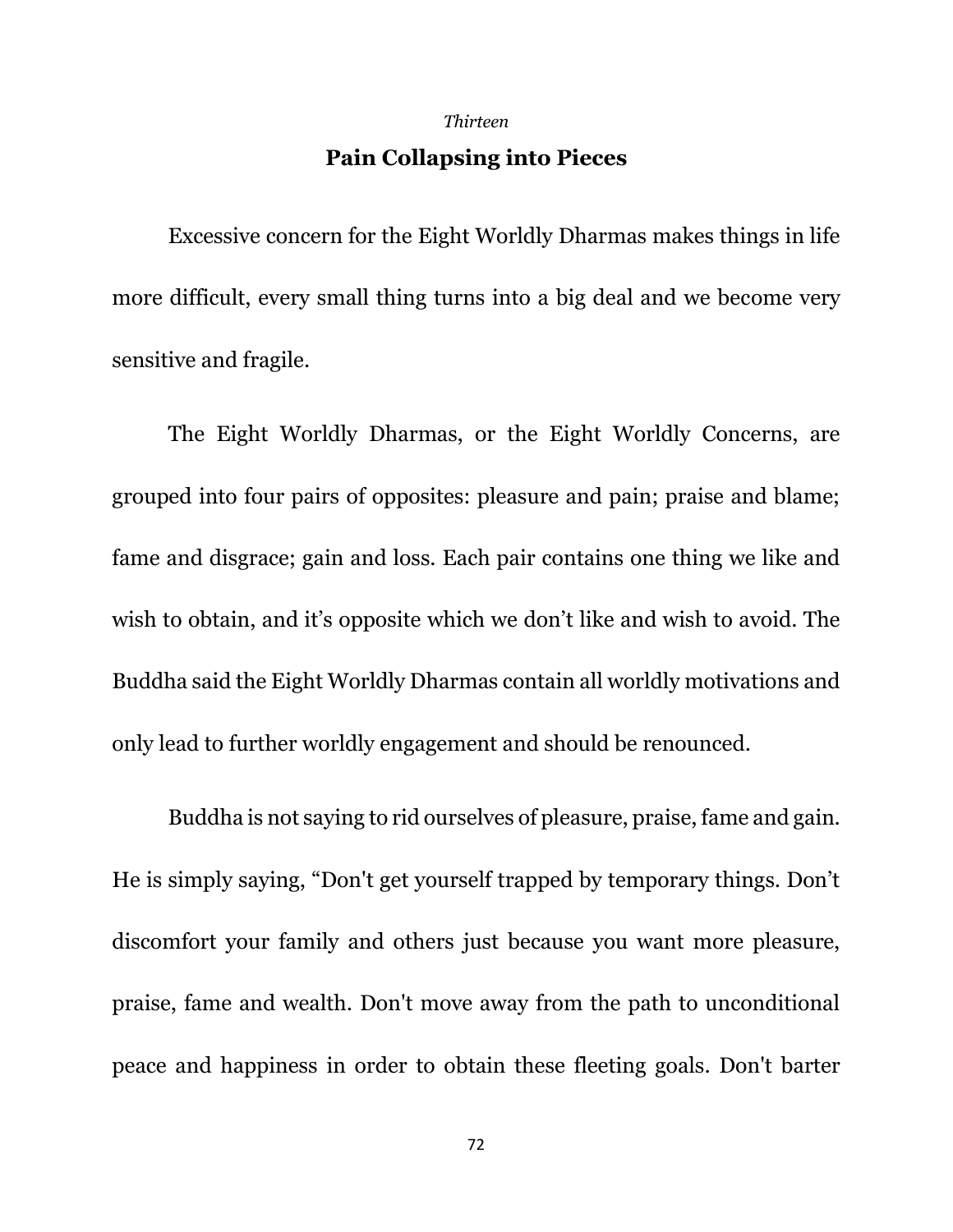innate happiness for shallow enjoyment. Don't forget to enjoy being in the present moment of freedom by looking for that freedom somewhere else. Buddha is also not saying that we should not avoid pain, blame, disgrace and loss. He clearly teaches us how to decrease problems. He says that the fear and dread of pain itself is another pain, don't create that extra pain. Blame and disgrace are just someone's opinions and words; don't be so sensitive and fragile. Every gain ends with loss; that is the nature of impermanence. Don't lose your strength and inner peace, because that is an additional loss.

There is nothing wrong with having pleasure, praise, fame and gain but too much concern for these things destroys them. There is nothing wrong with avoiding pain, blame, disgrace and loss but too much concern for these things brings them. No matter how wealthy, smart and famous we are there will be no peace and happiness if we are strongly trapped by the Eight Worldly Concerns.

During my escape from Tibet to India there were eleven of us, we walked fifteen days to pass the Himalaya Mountains and had very little food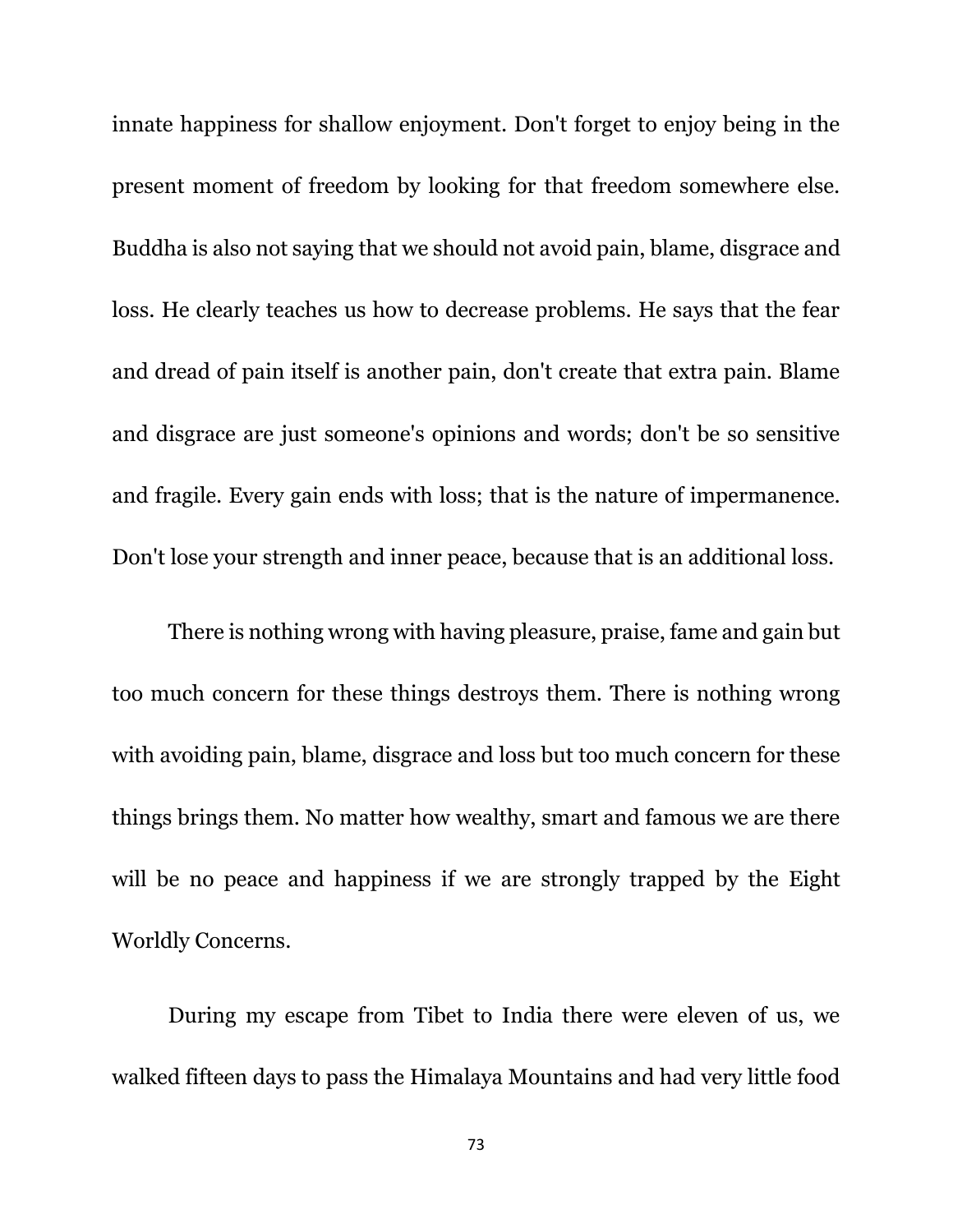to eat. All I needed at that moment was food. I thought, 'I will be the one of happiest people in the world when I reach India and have enough food to eat.' Once I arrived in India I enjoyed two or three days just having a full stomach, but then I wanted nice clothes, and then nice accommodations, and then grace, respect, fame and so on. I completely forgot about being the happiest person in the world with a full stomach.

Finally, I sometimes get a really deep sense of inner peace from difficult conditions. Let's say I am stuck in a terrible situation and there is nothing I can do to solve the problems coming at me. Suddenly the situation itself opens my eyes and I can see how the Eight Worldly Concerns govern me and prevent me from seeing reality. I say to Eight Worldly Concerns. "Okay this is enough; I can't listen to you any more. I don't care about you. And I quit working with you." Instantly the difficult conditions and problems lose strength. It doesn't matter how terrible and painful they are, the problems and pain collapse into pieces and I would see the smiling face of relief looking at me.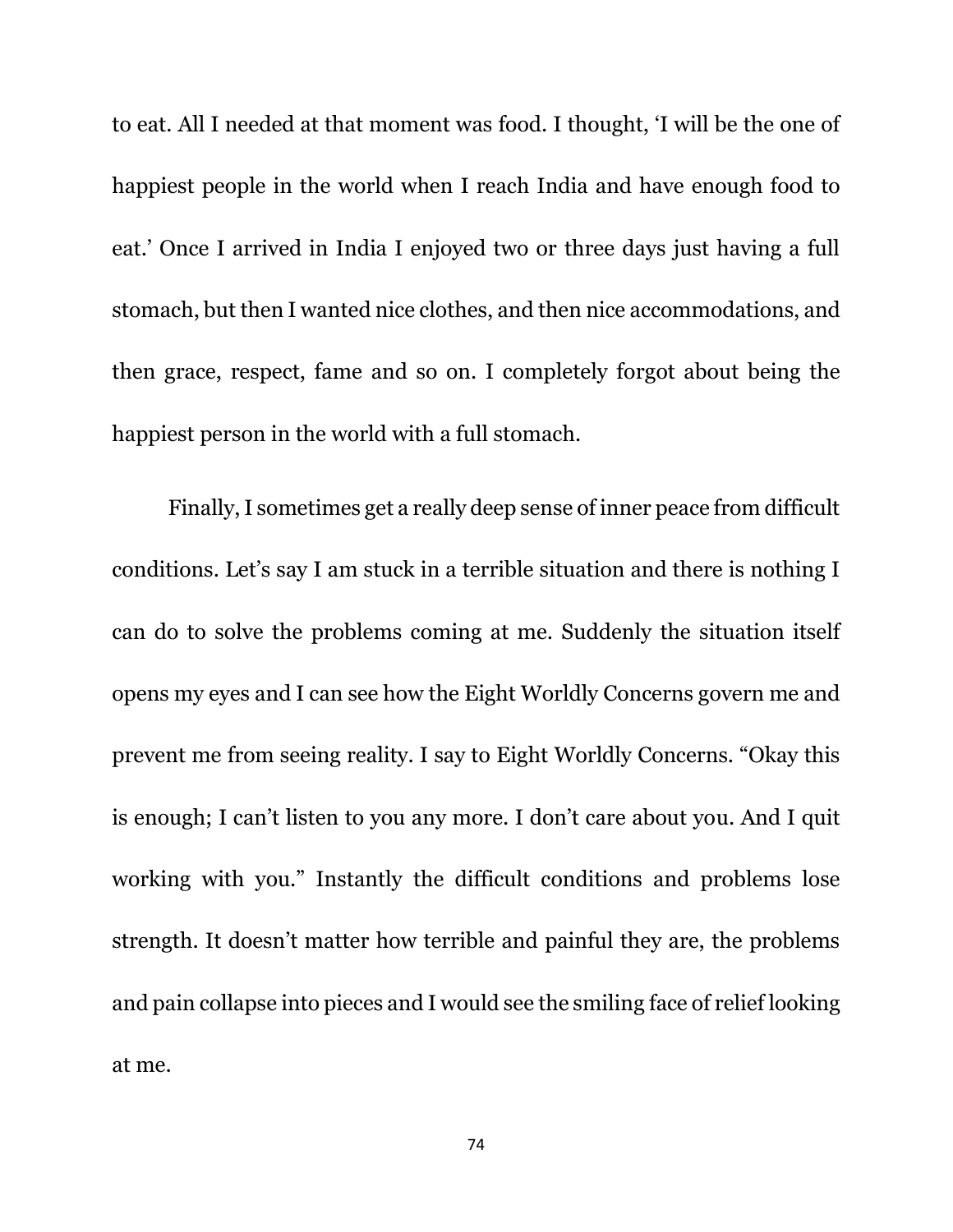We might think that we should somehow abandon the Eight Worldly Dharmas. A more practical way is being aware of them. We should see how deceptive they are, how they govern us and our life, how we get trapped by them. We should notice how they prevent us from remaining within our own nature; which is genuine innate inner peace. Of course, it is a difficult thing to eradicate these concerns but we certainly can diminish them by being aware and mindful of them in our day to day life.

1. Gain—To be attached to having things go your way

Obtaining the things you desire is a wonderful thing, But understand they do not really belong to you, Things thought to be yours only stay with you temporarily Enjoy their benefits, but don't be surprised when you lose them.

2. Loss—To be disturbed by unpleasant things or things not going your way

Be easy about not obtaining what you want. Often the more you possess the more problems you obtain. Acquiring happiness from what you already have is important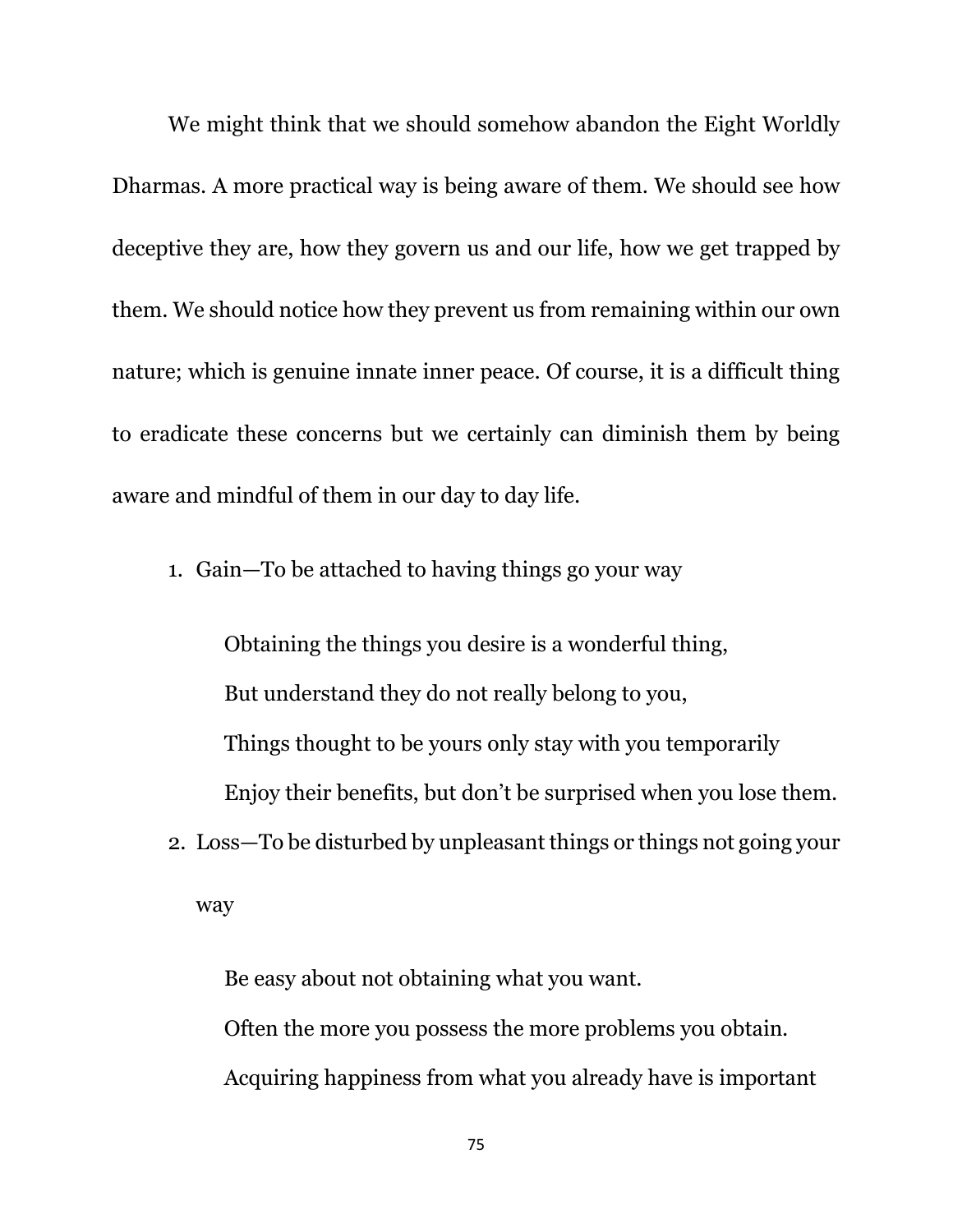Be grateful for both having and not having.

3. Pleasure —To be attached to receiving pleasure

Understand that pleasure and pain follows one other

And many things you consider as pleasure can ruin your happiness.

Attachment to pleasure is a great risk like the moth's attachment to flame.

It is important to be aware and not to put yourself at risk.

4. Pain—To be upset at having pain

Every pain is impermanent, and there is the pleasure after it.

When you accept the way it is, it's easier on you

If you don't consider it as a negative

Most likely it will not be a pain any more.

5. Praise—To be attached to having good words said about you or your actions

Admiration makes no difference in how good or bad you truly are,

But when you are attached to it you become fully dependent on others words.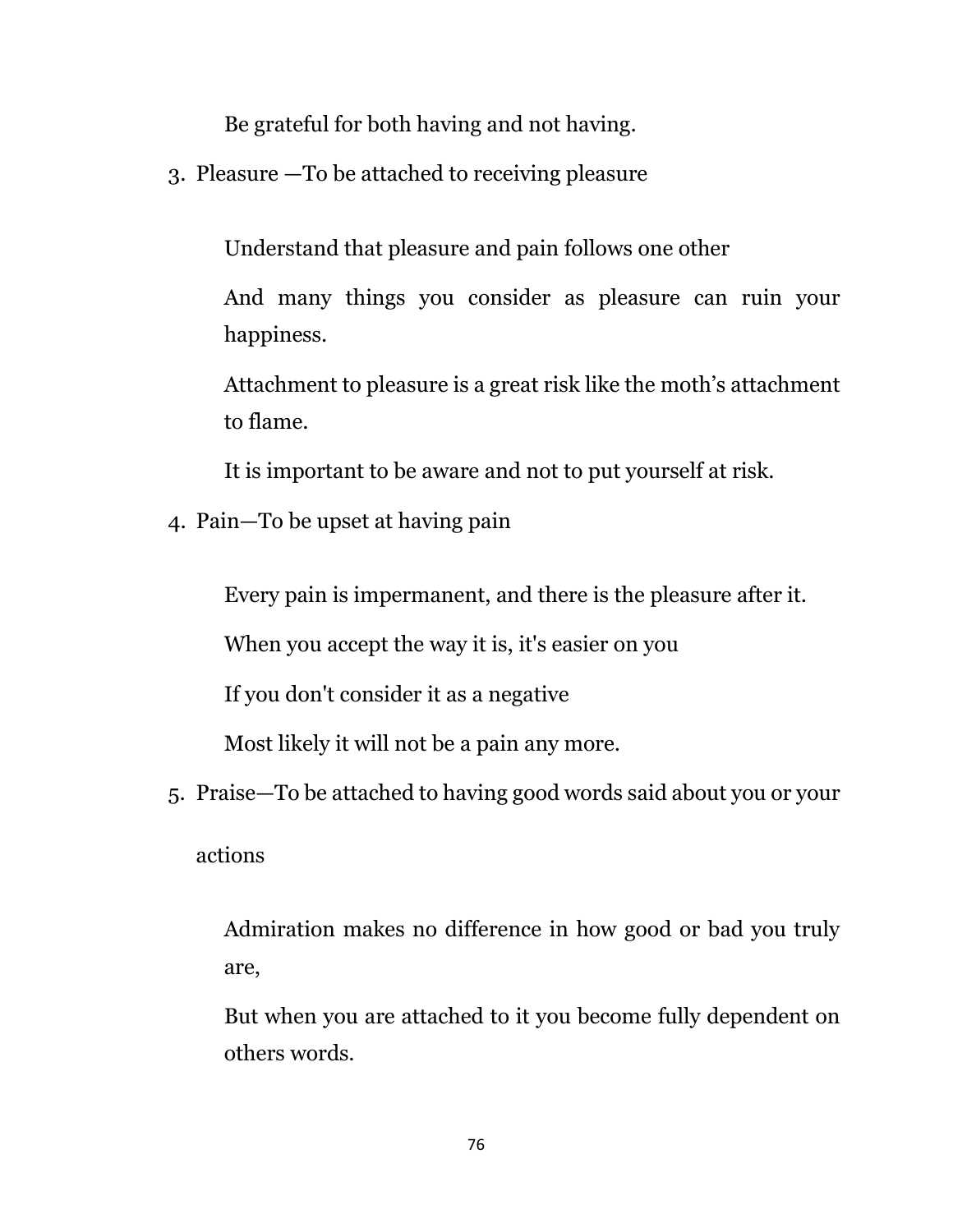It's best is not to concern a great deal what others may think or say,

But be aware of your ego and not increase your troubles.

6. Blame —To be displeased when you are blamed or slandered

Aggressive people are addicted to blaming others all the time, If you take them seriously they can harm you as they wish. Blame sometime can teach you beneficial things, Only your hatred and anger can hurt you but not the blame.

7. Fame— To be attached to having fame

Even though each person more than the next are Busy striving for wealth and celebrity Once achieved they desire still more and more, Finally the departure comes and they leave with nothing.

8. Obscurity— To be displeased about being not well known

Fame can be beneficial in some ways, But it also carries tremendous handicaps. However fame and reputation are not the purpose of your life, To learn how to be happy wherever you are is the Great Life.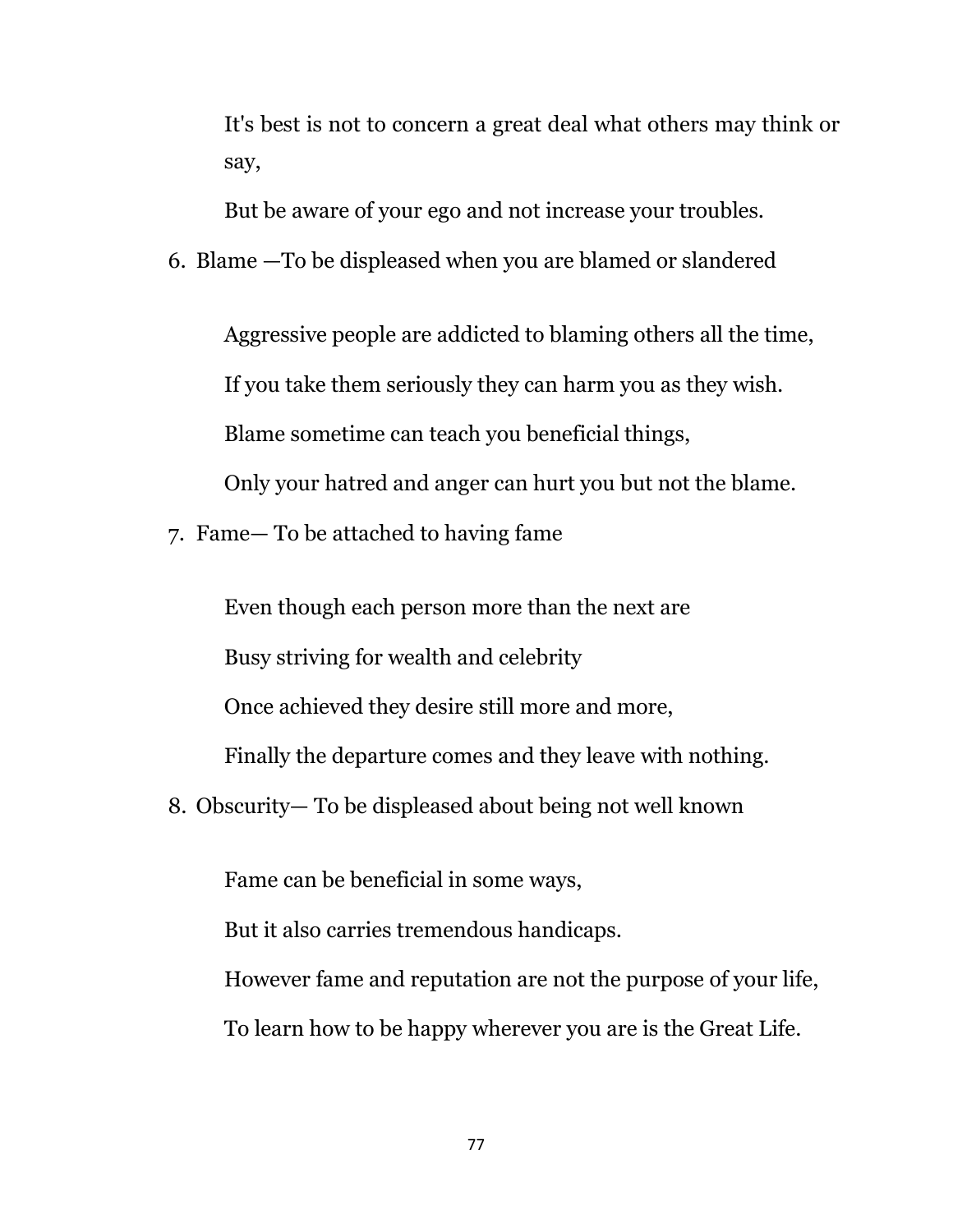The classic Buddhist teachings say, "Renunciation of the Eight Worldly Dharmas is an extremely important part of the path to enlightenment." When we concentrate entirely on the Eight Worldly Dharmas we don't have any time for our spiritual practice. Even if we devote some time and effort to our spiritual practice it becomes only a superficial thing. It is superficial because we are doing practice for the sake of fame, praise, competition and temporary pleasure. That is part of our ego grasping not Dharma practice.

Once a monk was circumambulating the Peltring monastery, Geshe Tonpa, a distinguished old teacher, came upon him and said, "It is nice to circle holy places, but it is much better to practice the sublime Dharma." Humbly, the monk began to study, memorize, and recite the Buddhist sutras. One day Geshe Tonpa came across him in the middle of his studies and devotions. The old abbot told him, "It is worthwhile to study scriptures and accomplish virtuous acts, but far better to practice the noble Dharma."" After serious thought, the monk decided that intensive meditation was the best thing for him to do, and he began to meditate in earnest. Inevitably, Geshe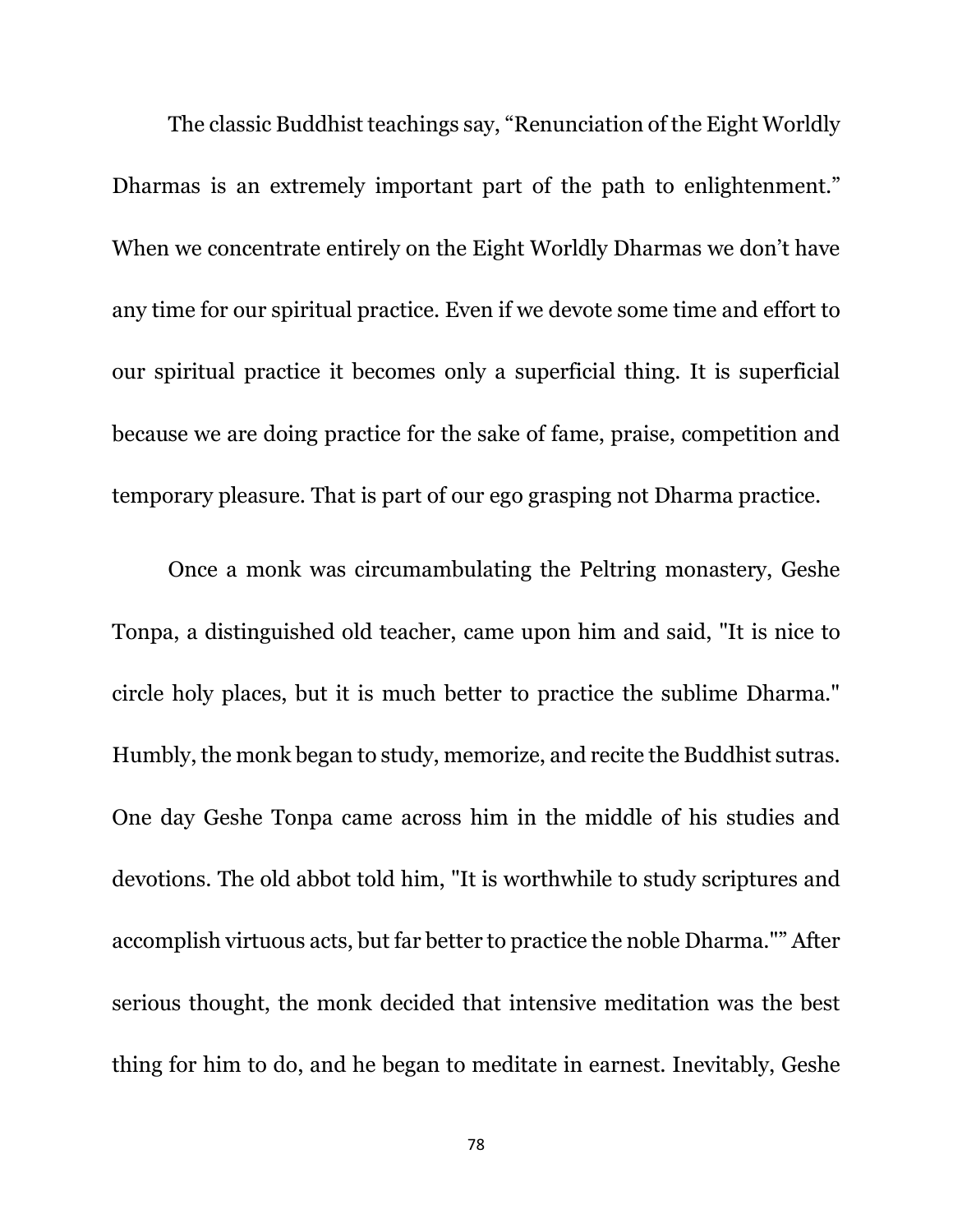Tonpa found him sitting in a corner with a fixed, concentrated stare, "Meditation is fine,"" commented erudite abbot, "but genuine Dharma practice would be even better."

By now, the monk was totally confused. There was nothing he had not tried. Still the venerable teacher disapproved of his efforts. "Most venerable sir, what should I do?" he pleaded" "Simply give up all clinging to worldly concerns," Geshe Tonpa replied. Then he quietly continued on his way.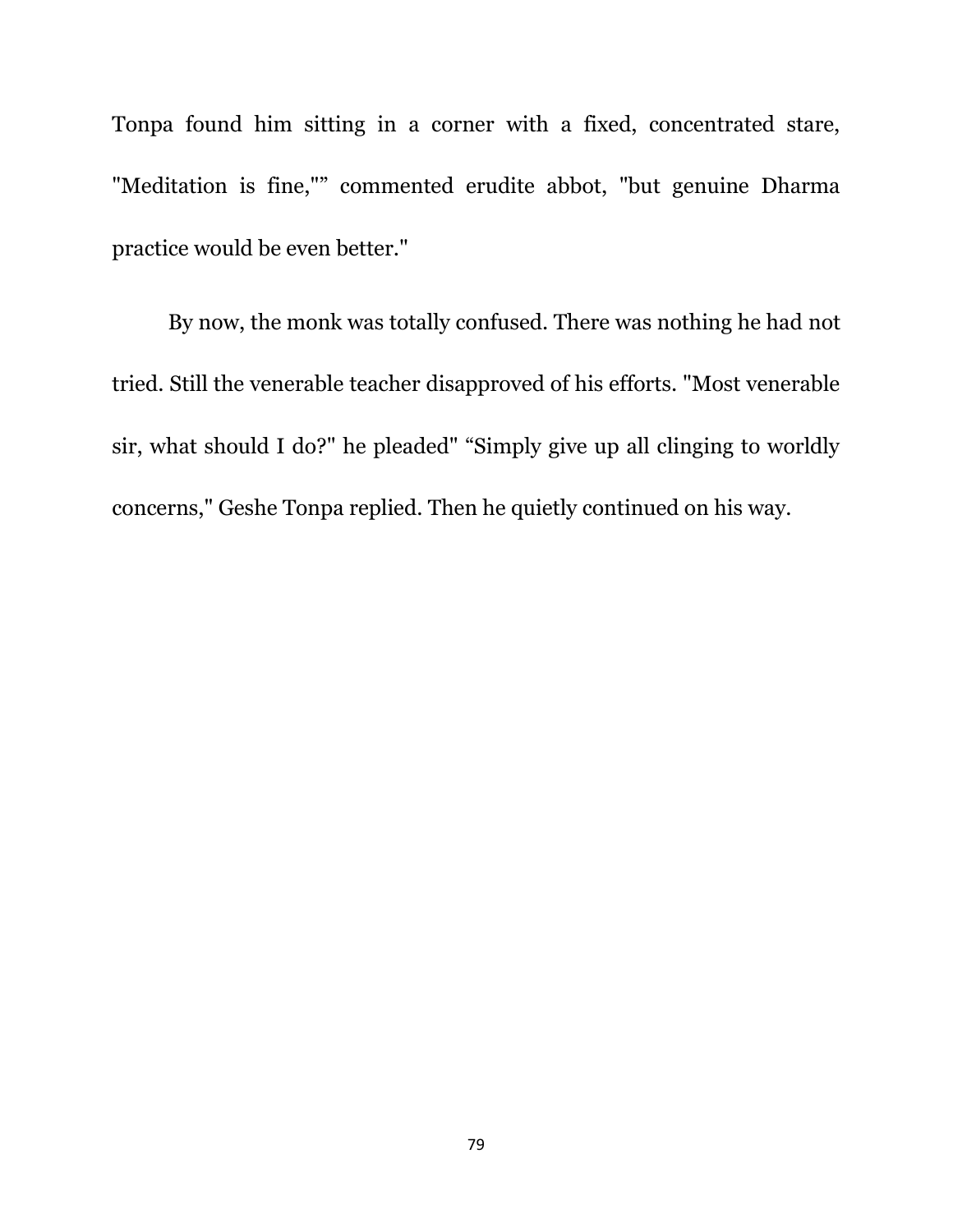#### *Fourteen*

## **The Secret Protection**

Because the world is filled with evil and dangers, we need protection from these dangers. How we can protect ourselves? We can be very careful in every situation to try to escape them. Or keep to a safe place, and employ all kinds of protections: airbags, medicines, a private doctor, or even spiritual protections. All these are good ideas, but unfortunately it still doesn't make much difference. Sometimes the things we take as protection can themselves cause problems.

Just recently, a close friend of my friend had heart surgery. She had good medical insurance and the surgery was done in the best hospital. Unfortunately, the surgery didn't go well and she died. She might have lived a few years more if she hadn't taken that good care. I wonder if thing might have been different if she engaged the in protection that I am going to describe.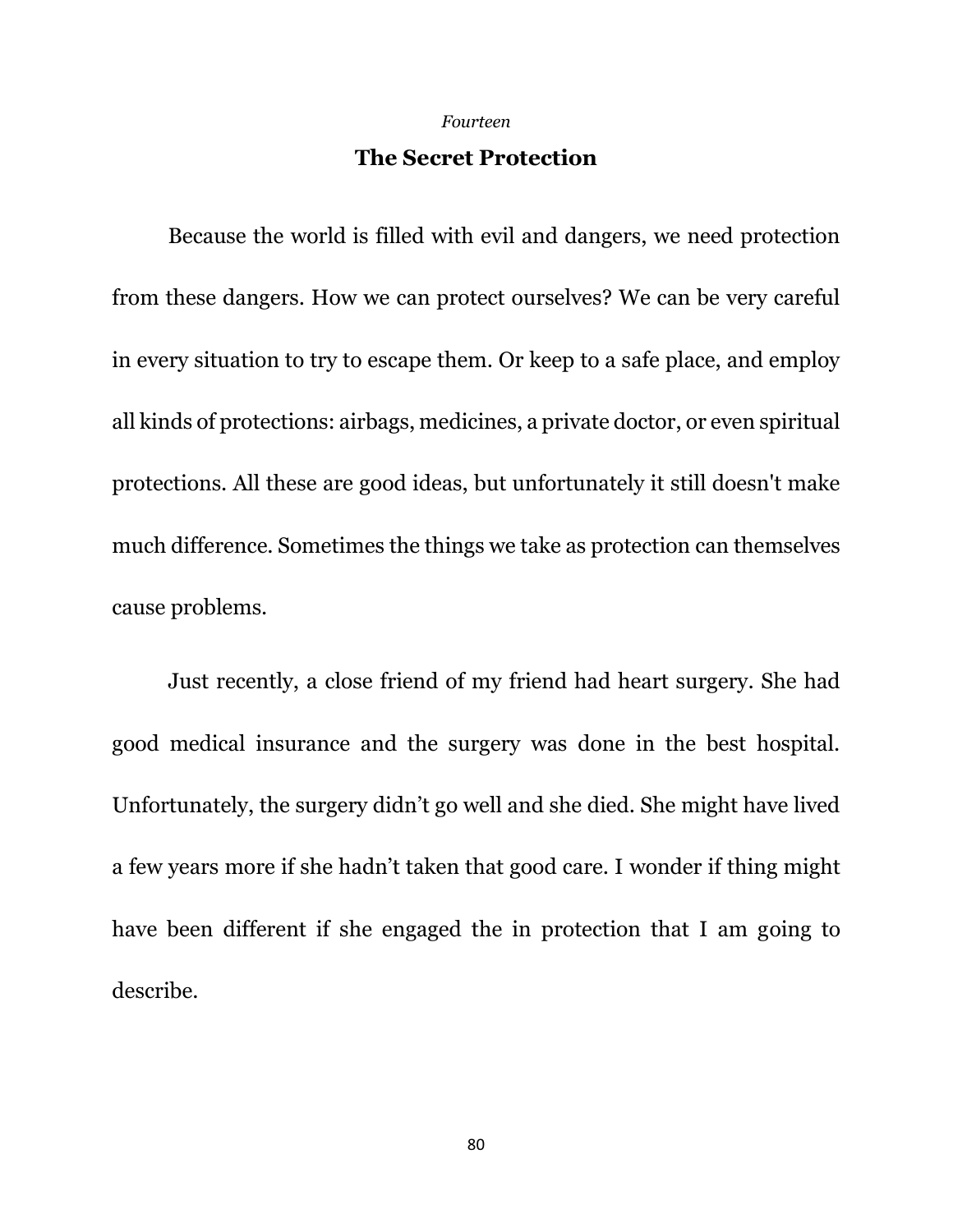Many rich people have good medical care, private security, and all kinds of other protection, yet still have obstacles, disease, and death, often more than those who don't possess those things. Your doctor may kill you, your medicine may act as poison, your weapons may be used your enemies, or your food may sicken you. And most of the time when things go wrong, they happen without any expectation. Whatever we lack, even God or the Buddha can't supply, because if they could, they would have already done it.

So then, what is the best protection from all dangers? It is a secret, because it is not something that others can see and it functions in a secret way. And it is secret because anyone may have it, but most people don't know that it is the best protection from all dangers.

You might assume that the way to protect yourself and others lies in in defeating something or someone out there. But there is a far more effective way to deal with this problem that avoids the dangers of objectifying and demonizing those that you view as the sources of danger for yourself and others, It is called the armor of love and compassion that protects from all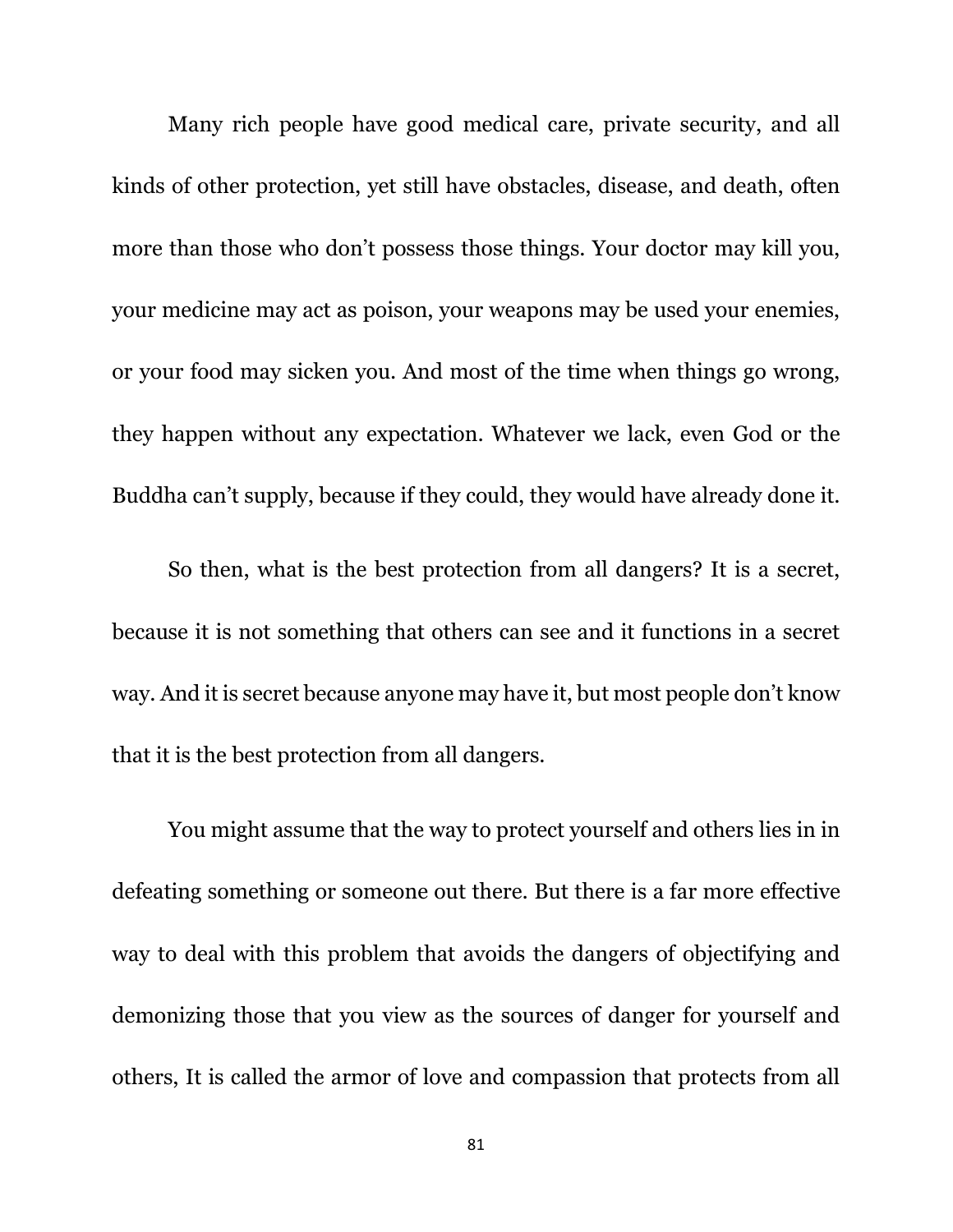dangers, the profound means for protecting and turning back disasters through the power of your soft gentle awaking mind which wishes for the well-being of others.

No matter if you believe it or not, there is a law of nature where you are judged according to your thoughts and actions, there is a reservoir of all our experiences, whether they are pleasant, unpleasant, or neutral. It is called karma, the law of nature, God's will, and so on. Whatever you may call it, it still functions the same way: causes and conditions give rise to effects. All of existence works this way, when causes and conditions are complete, the result will appear.

Although usually we work with conditions to achieve happiness and avoid suffering, the most important thing to achieve our happiness is to cultivate the cause. An analogy is a flower, which is produced from its set of causes and conditions: the seed, earth, appropriate temperature, and water. In the same way happiness arises when the cause, positive actions, are performed either physically or mentally, and the proper conditions are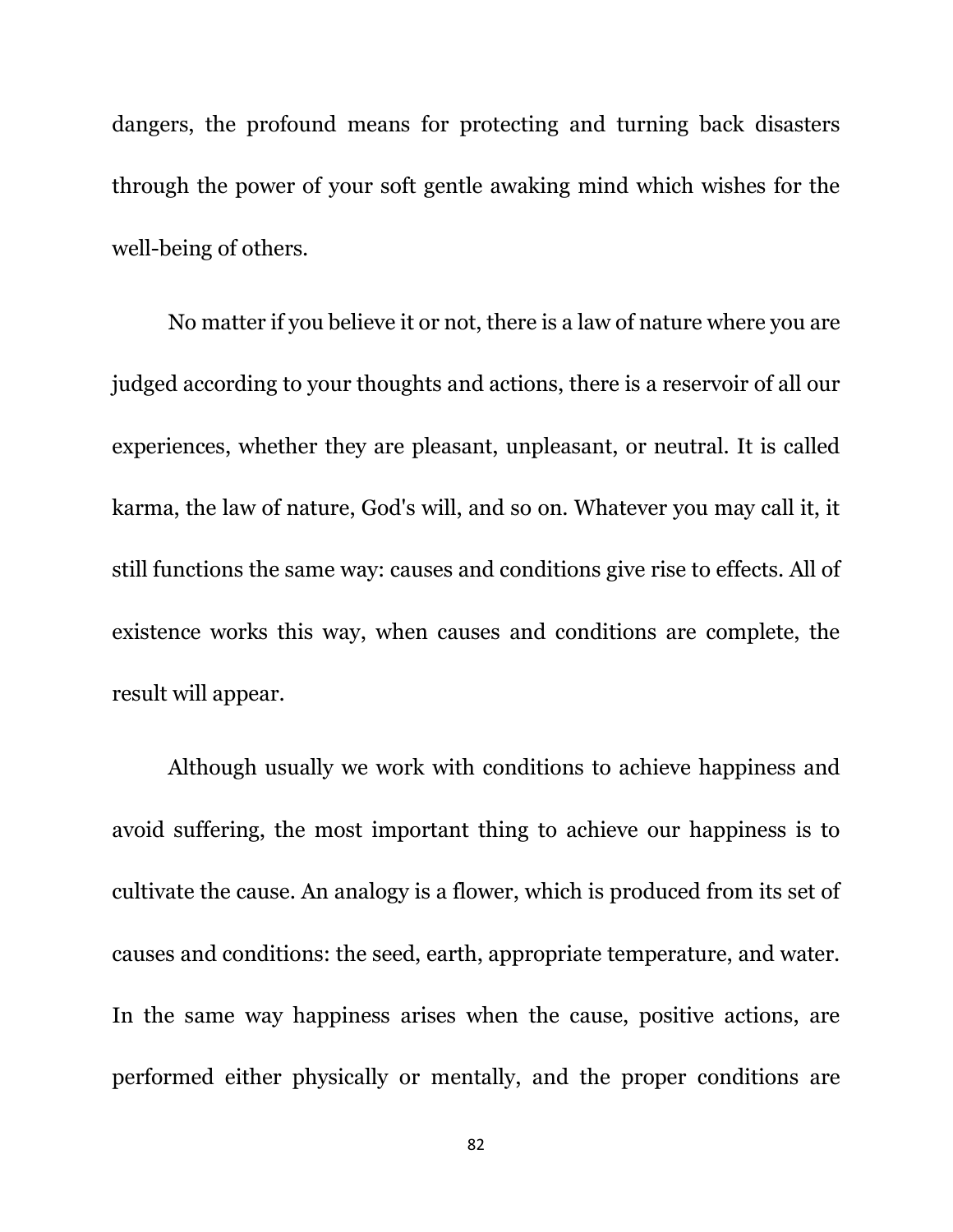present. All great wise beings have found that the compassion is the most profound cause of happiness and at the same time purifies the causes of obstacles and suffering. If two persons are in same dangerous situation and one is a very egoistic, selfish person who has taken all kinds of protections and the other is one who has a great compassion, but doesn't posses any other protection, I would say the one has compassion will pass through the danger.

In the Buddhist scriptures it says that practicing loving kindness and compassion is the supreme protection. Once Prince Mahadatta went out with his friends and saw the suffering of the beggars and herders. When he returned home, he said to his father, I saw that people are suffering from poverty and acting unvirtuously, which will cause them even more suffering in the future. May I practice generosity from your great store of treasure?

Because his son was so dear to him, his father could not refuse. After Prince Mahadatta gave away most of the kingdom's treasure, he thought that it was not right for him to completely deplete his father's store of treasure.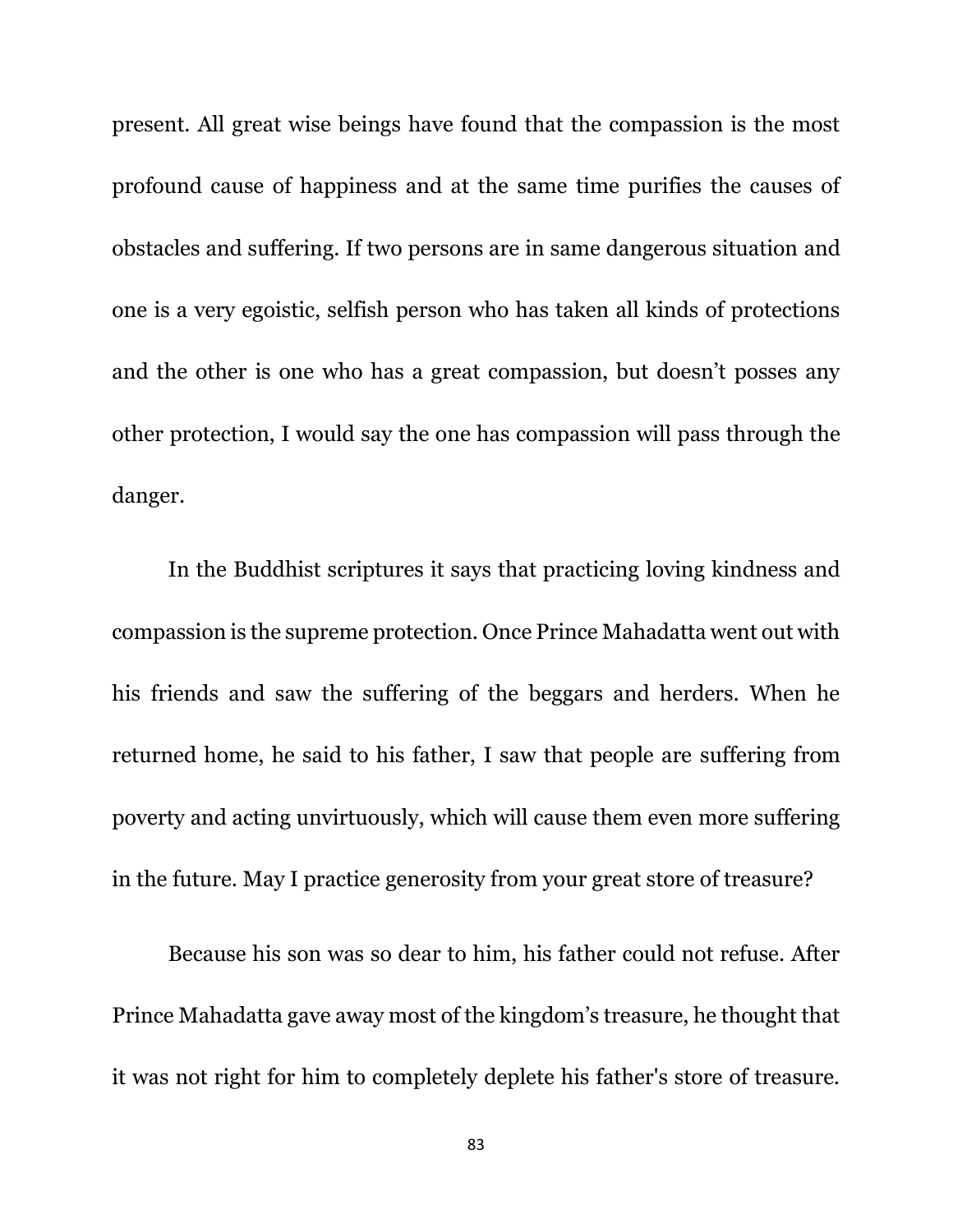He decided to make an effort to collect wealth to fulfill the wishes of the poor people and thought that sailing across the sea and bringing back the wish fulfilling jewel was the most effective way to accumulate enough wealth to give to all the poor people. He sailed across the sea and endured all of its hardships. Eventually he reached the abandoned building where the wish fulfilling jewel was found, but the jewel was surrounded by poisonous snakes. He thought that this must indicate it was once the property of a great being. Mahadatta thought that these poisonous snakes had been born this way from the karma of hatred and jealousy in previous lifetimes. With that thought, he cultivated great compassion for them, sat down in the posture of equipoise and meditated on loving kindness and compassion with one pointed concentration. As a result, all their harmful thoughts and poison were pacified. Then he walked through the snakes and entered the building. So he got the wish fulfilling jewel and returned to his country and saved all the people suffering from poverty.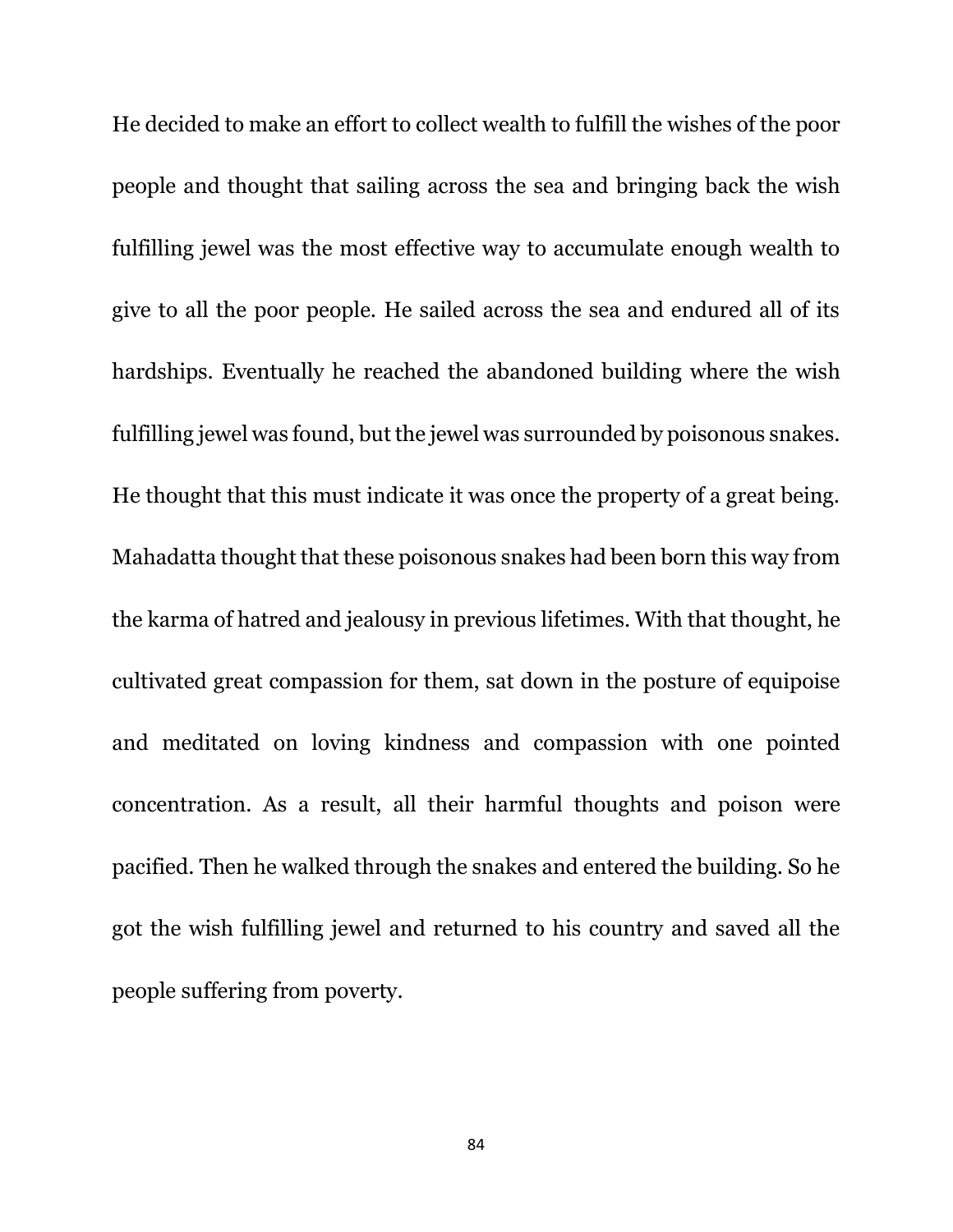The power of practicing compassion can benefit others, as in the story of Prince Mahadatta. Because of his compassion, he established great peace and happiness for all the people in his country. But it also benefits oneself. The Precious Jewel Garland Sutra says one will receive these benefits from the practice of loving kindness:

*One will be loved and protected by gods and humans. One will achieve mental peace and deep happiness. One will not be harmed by poison or weapons. One will achieve his wishes without effort. And one will be born in the pleasant world.*

Even one who is not liberated from samsara will obtain these qualities of loving kindness.

Love and compassion are natural, gentle, and peaceful, but also very powerful. Feeling compassion for even a moment can clear up the darkness of thousands of negative emotions and will lead you to a state of lasting peace and comfort, as in this story: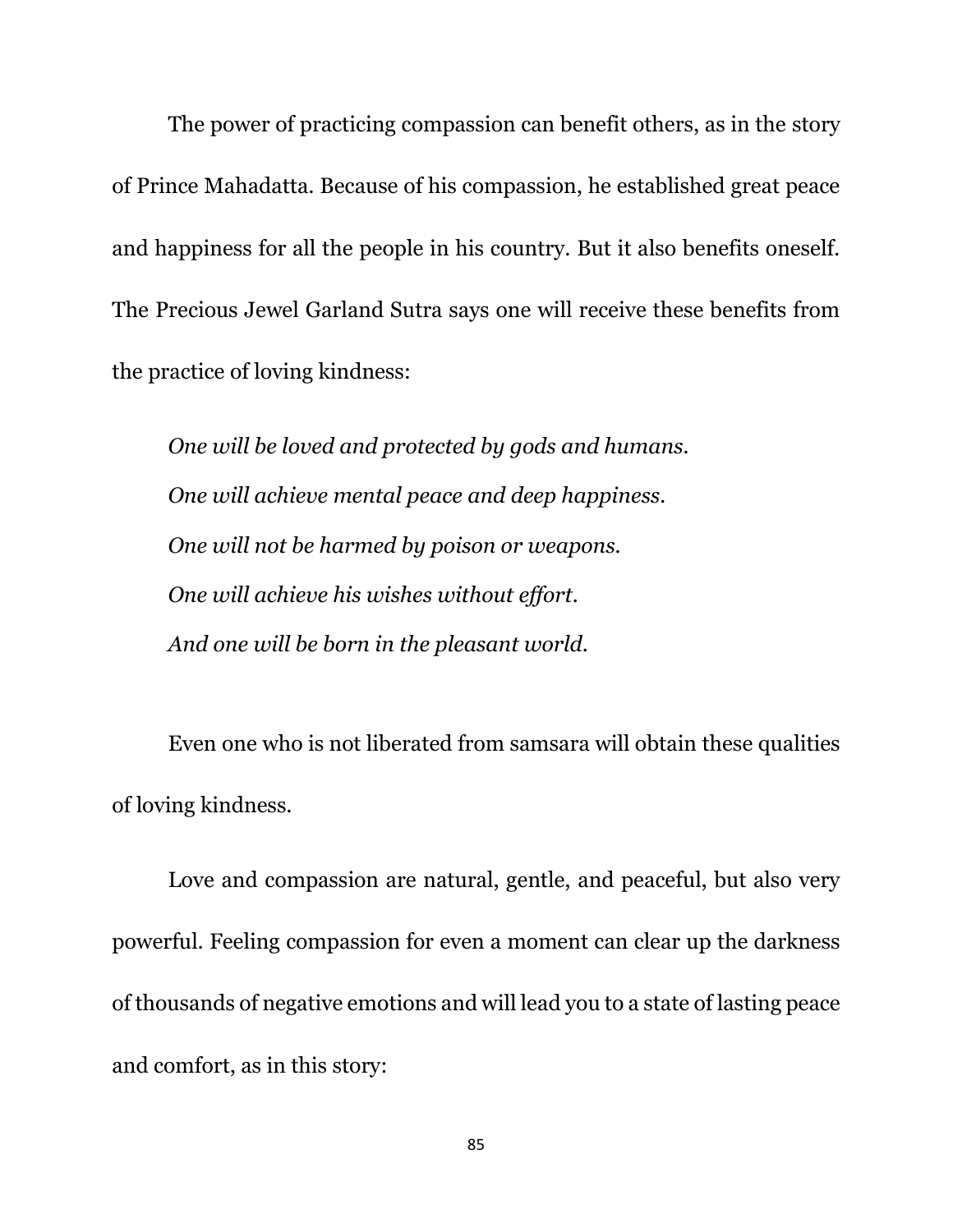In a previous life the Buddha was the son of a widowed mother. His father had been a merchant sailor and had been lost at sea. Because the mother feared her son would also be lost, she concealed his occupation from him and told him he was firewood collector instead. So each day he would collect the wood, sell it, and give the two small coins to his mother. One day the other firewood collectors told him, this is not your caste, you should not be doing this work. So the son asked his mother what his occupation really was, and she told him that he was a porter. So he hired himself out as a porter and each day gave the five small coins he earned as wages to his mother. Then the other porters shunned him, saying this is not your caste. So the son went back to his mother and asked what his occupation really was. His mother told him the truth: that he was the son of a sea merchant, but that she had lied to keep from losing him as well. The son signed up on a ship bound for the Jewel Islands, thinking he would become a rich merchant. He told his mother that he was leaving to make his fortune, and she fell to the ground and grabbed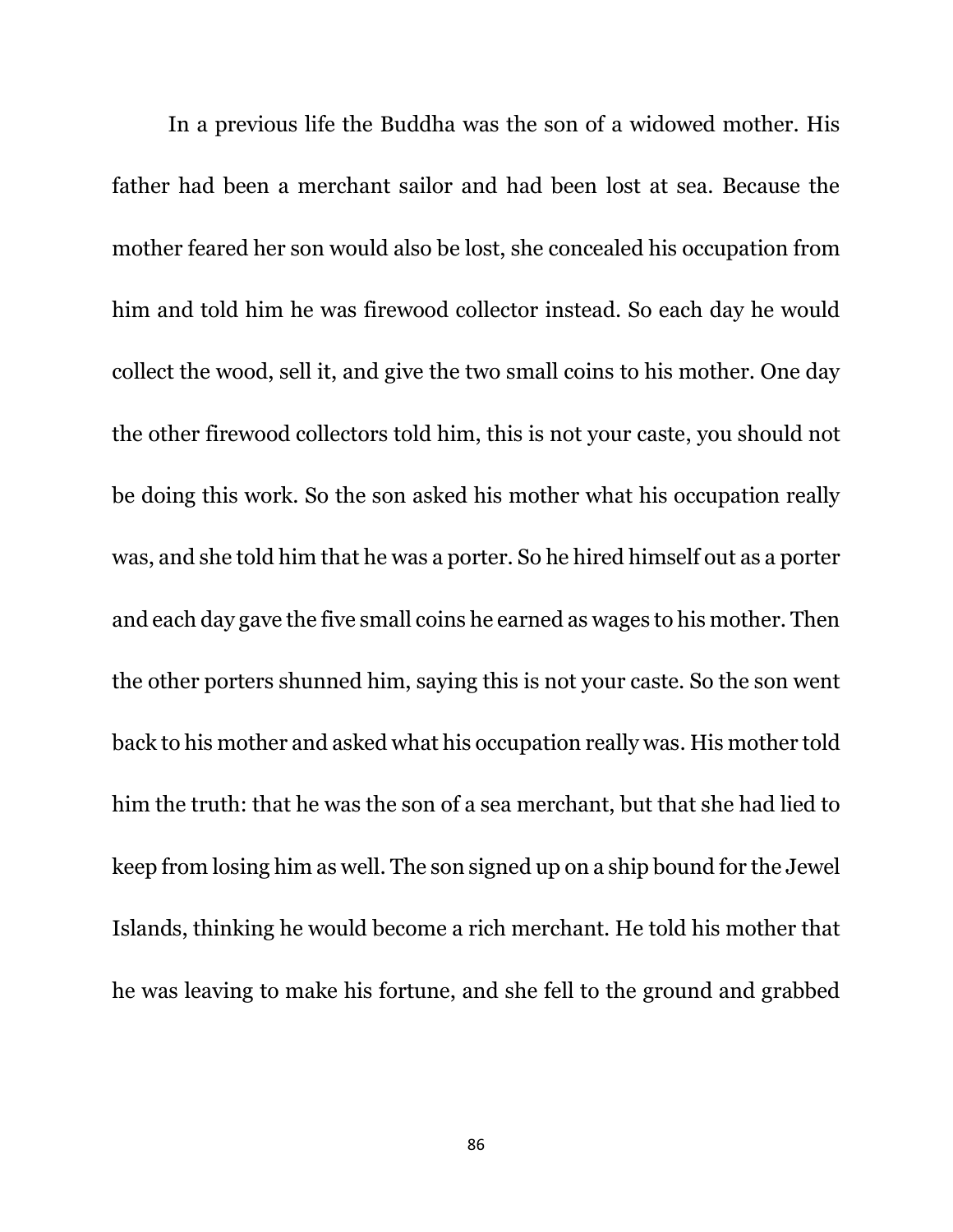hold of his legs, begging him not to go. He kicked her in the head to get her to let go, and left for the ship, which sailed that day.

During the voyage a huge storm came up and the ship capsized. He grabbed hold of a barrel and floated to the nearest island. Really, he had drowned, but he imagined that he was still alive. When he arrived on the island, he came to a house with two women. The women took him in and fed him and clothed him, and became his partners as well. After a while he became restless and wanted to see what else was on the island. So he left the two women and traveled on. After some days his provisions had run out. He saw a house with five women, who took him in and fed him, and he became partners with the five of them. But he didn't want to settle down, so he continued his wandering.

One day he came to a black iron fortress with large, fierce guards at the ramparts. He asked to be let in so he could refresh himself and sleep indoors for the night. The guards opened the doors, but when he came in the guards grabbed him and pulled him along to a prison cell. Inside the cell was a man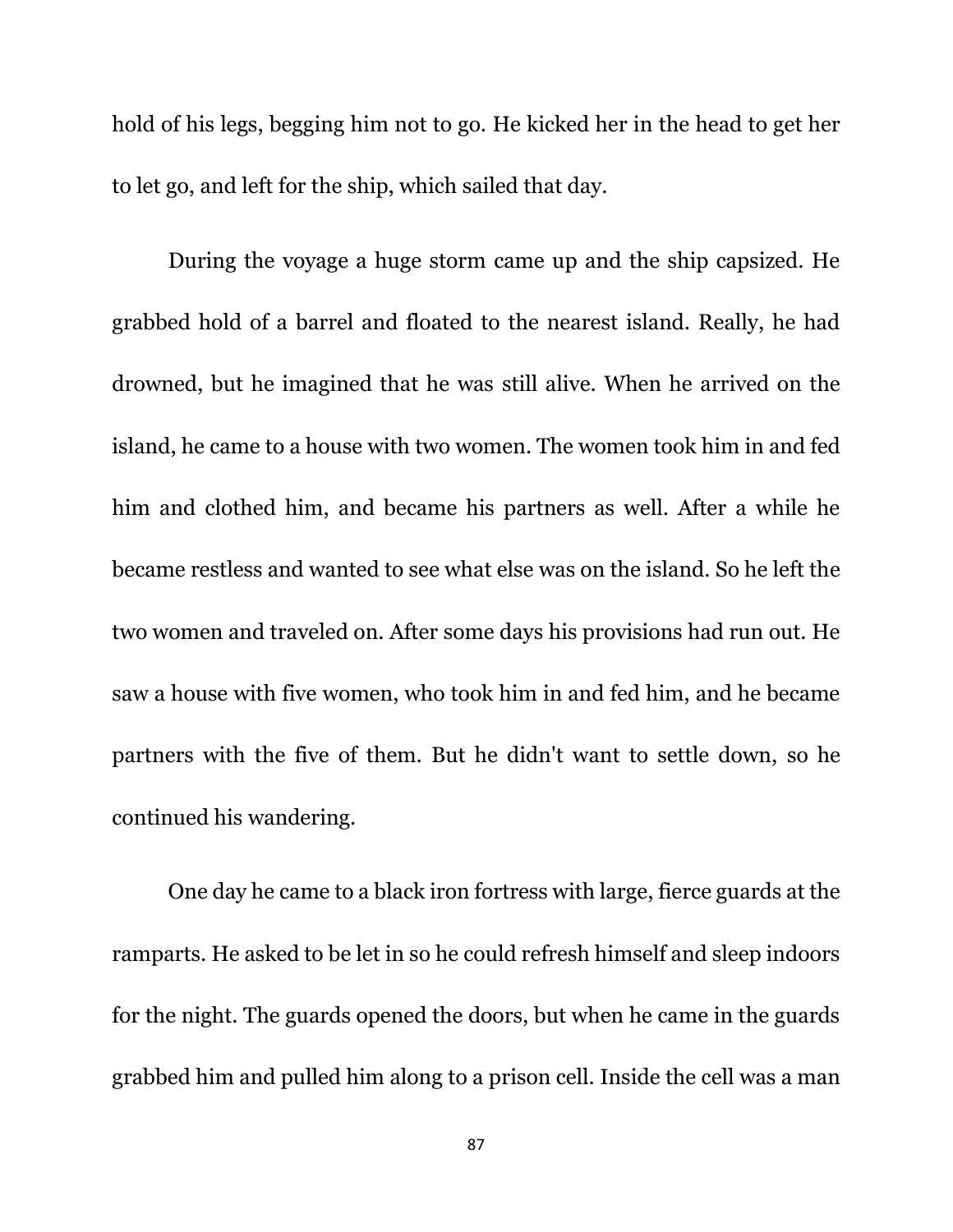with an iron band circling his head so tightly that his brains gushed out. The son asked the man what he was being punished for. The man said that in his previous life he had kicked his mother in the head. A loud voice then said, "Let him who is bound be freed and him who is free be bound." So the guards took the iron band and put it on the son's head. The pain was excruciating. But instead of feeling anger or fear, the son, who was the future Buddha, felt great compassion for everyone who suffered and for everyone whose actions would lead to similar punishments in the future. As a result of this sincere compassion, he died in that realm and was reborn in the realm of the gods.

Compassion is an extremely powerful medicine for eliminating all kinds of mental illness and the negative emotions which cause you problems. H. H. The Dalai Lama says that from the least of the most important event, the affection and respect of others are vital for our happiness. Recently I met a group of scientists in Americawho said that the rate of mental illness in their country was quite high, around twelve percent of the population. It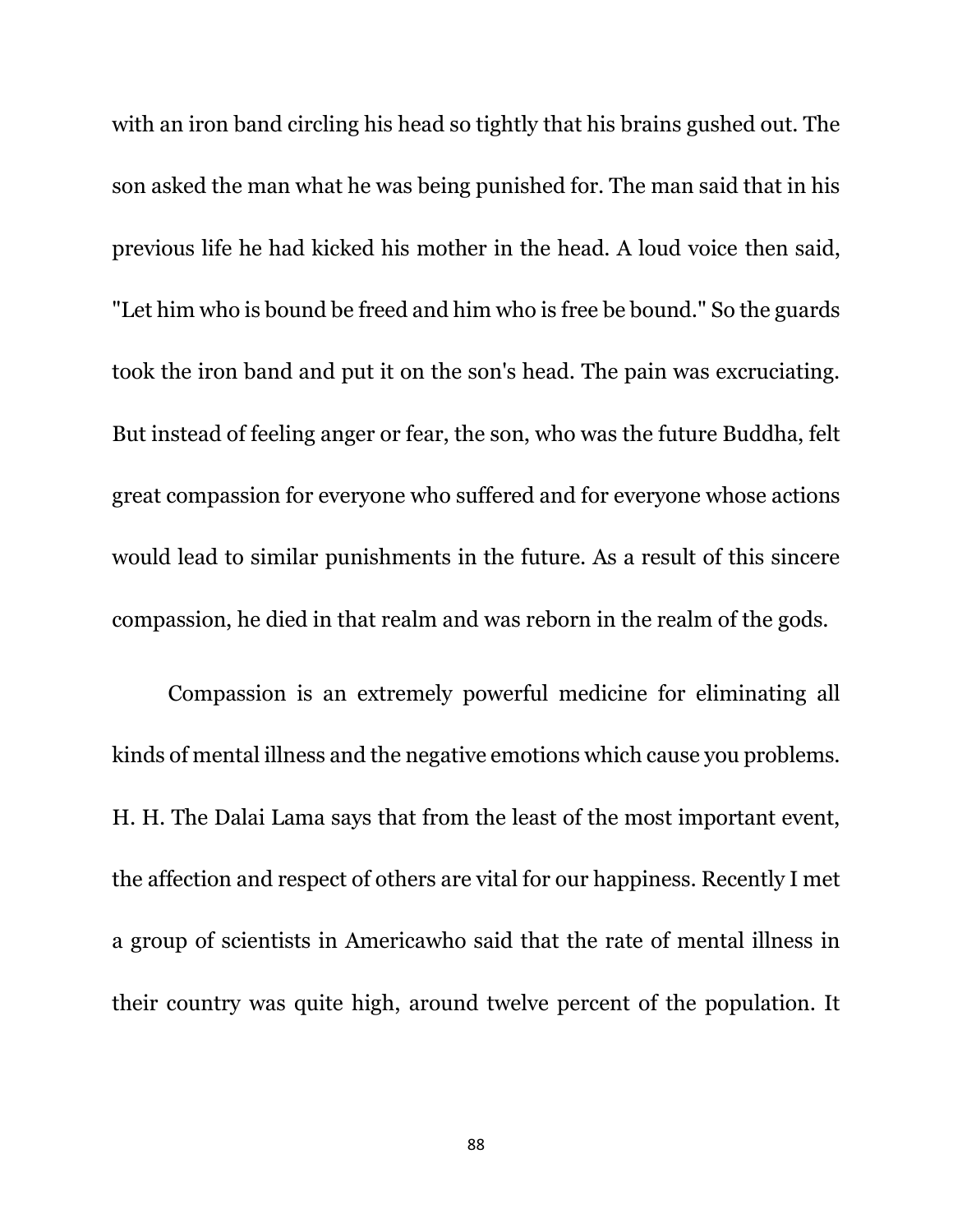became clear during our discussion that the main cause of depression was not a lack of material necessities, but a deprivation of the affection of others.

When we practice love and compassion, we see the world more clearly. It is an authentic vision: we are more aware of things, both far and close, out and in, right and wrong, future and present, and oneself and others.

On the other hand, when we are angry or have other negative emotions, we become nearly blind, our blind spot is very big and we see things from only one side. Two people, one who is angry and the other who is compassionate, will see things totally differently. An angry person has a very closed mind and narrow vision, he or she doesn't see very far, and whatever judgments arise from that anger are assumed to be the right thing to do. He or she will not think about the long term or others. A compassionate person will act the opposite of that, be open minded, and have a clear vision of the reality. So he or she will find the best solution for both oneself and the others. Many wise people have said that even when warriors have great anger, it is easier for their enemies to attack them.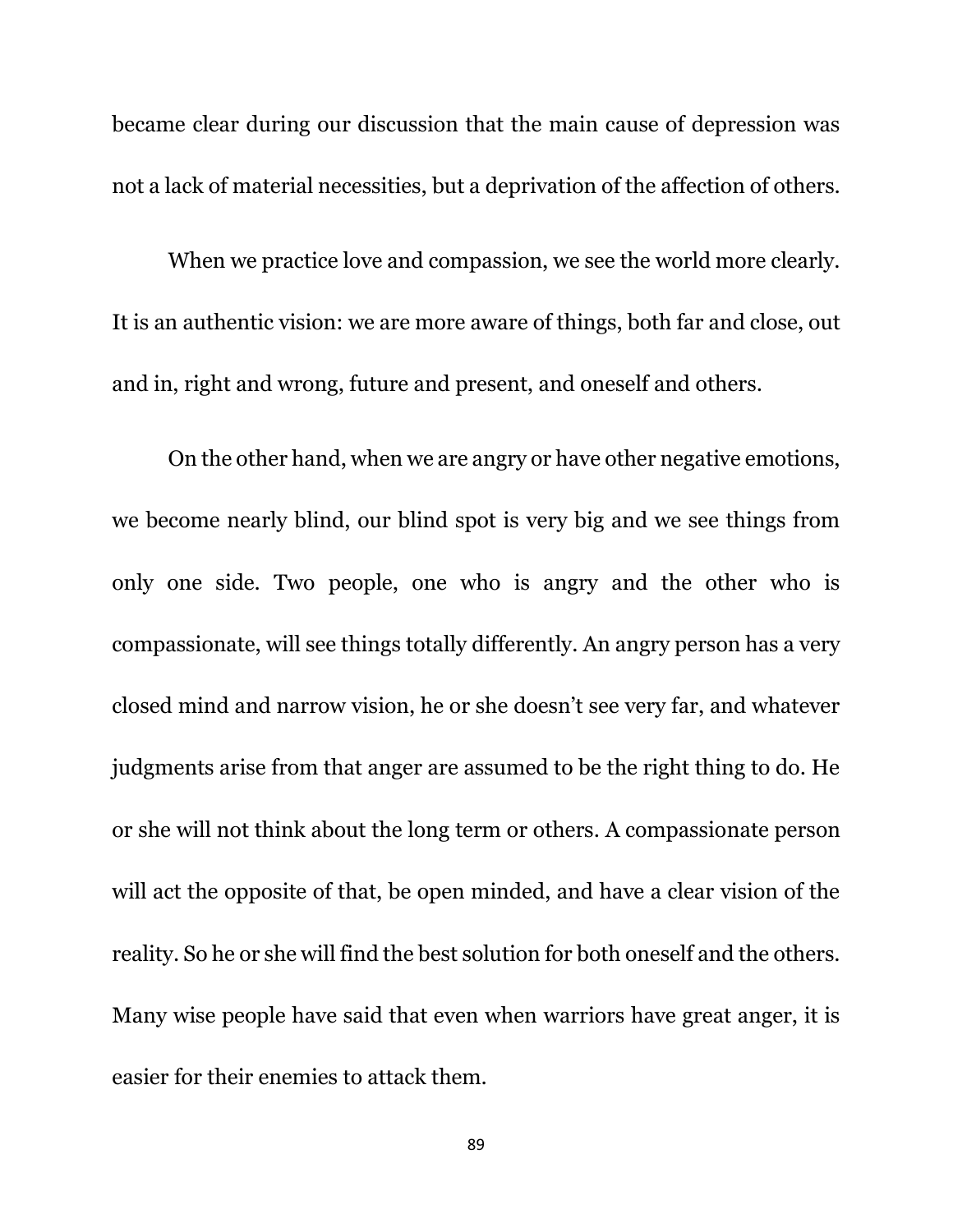There are two possible causes of upheaval or negative conditions, Karma Chagme says that they can be the result of our previous actions, which is your karma, or they can just happen in the course of circumstances, in which case they are the result of temporary conditions. In the case of upheavals that result from temporary conditions alone, many means of protection may be effective. If you are trying to get out of the rain all you have to do is go into a building and that will suffice. It is taught that this will work unless the upheaval is caused by your previous actions, your previous karma.

The ripening of actions is of three types. The first type refers to actions that are so extreme, either extremely virtuous or extremely negative, that the result ripens in the same life. These are actions of manifest or evident ripening, because you can actually see the ripening of the action in the same life. There is no way to stop or to avert them. There are ways to avert the next two types. The second are actions they are strong and intense enough that they will definitely ripen in the next life. The third are actions that will ripen at an uncertain time. Unless they are counteracted they will certainly ripen,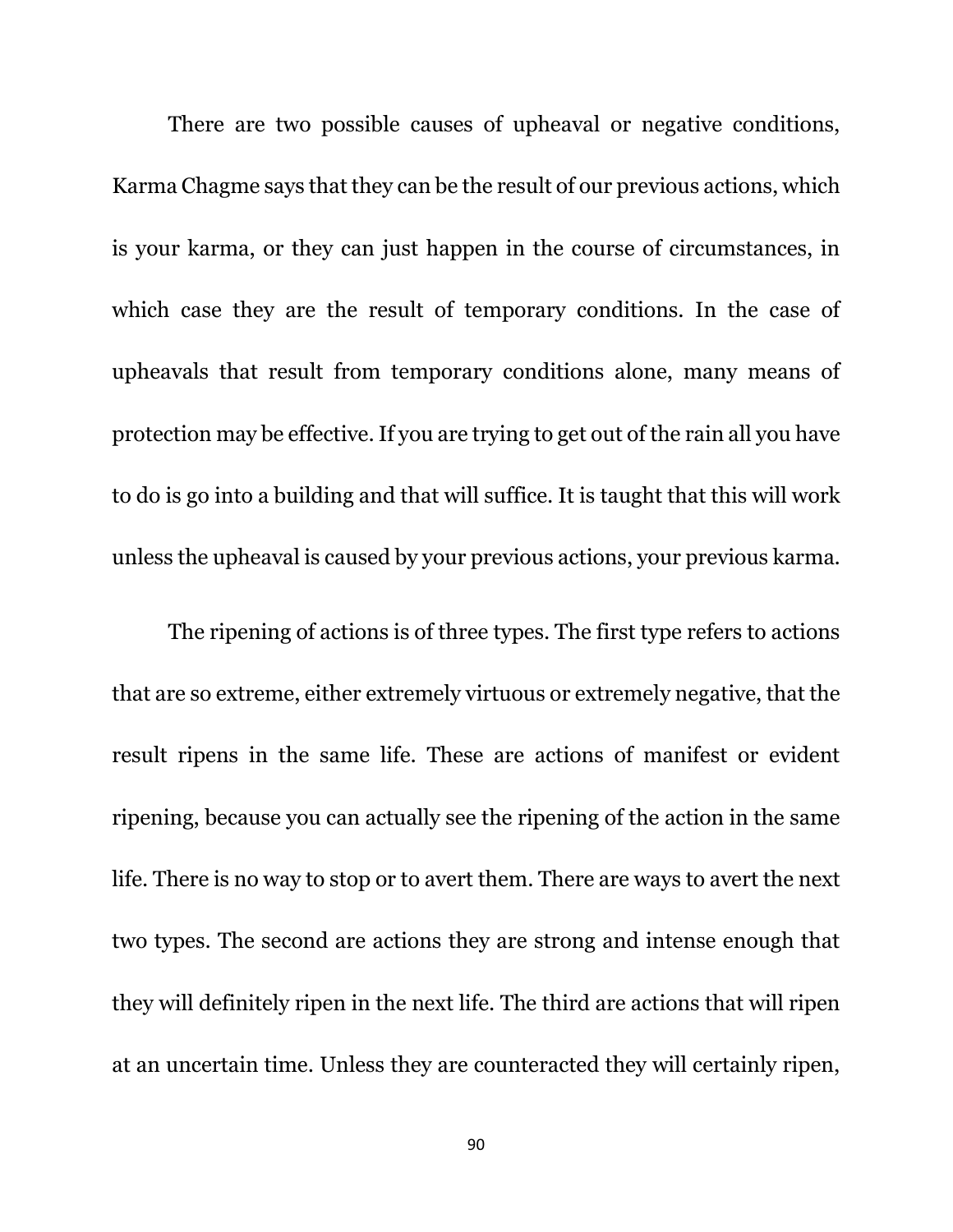but they can ripen after a hundred lives, after a thousand lives, and so on. Those are called results that will be experienced at some future time or after an unspecified number of lifetimes.

When conditions combine to provide an opportunity for karmic traces to ripen, they will ripen. When temporary conditions occur or surround you so that your previous negative karma can ripen, it will tend to do so. You will experience various things throughout this life that are the result of actions in previous lives. When your upheaval is caused by the coming together of the karmic cause and the force of circumstances around you, these things cannot be dispelled or averted by mundane methods.

The most profound method for avert this problem is the armor of love and compassion. In recent years there have been many studies that support the idea that developing compassion and altruism has a positive impact on our physical and emotional health. There are numerous scholars, medical doctors, psychiatrists, and scientists who have discovered the very real and practical value of compassion. Although we may talk about compassion and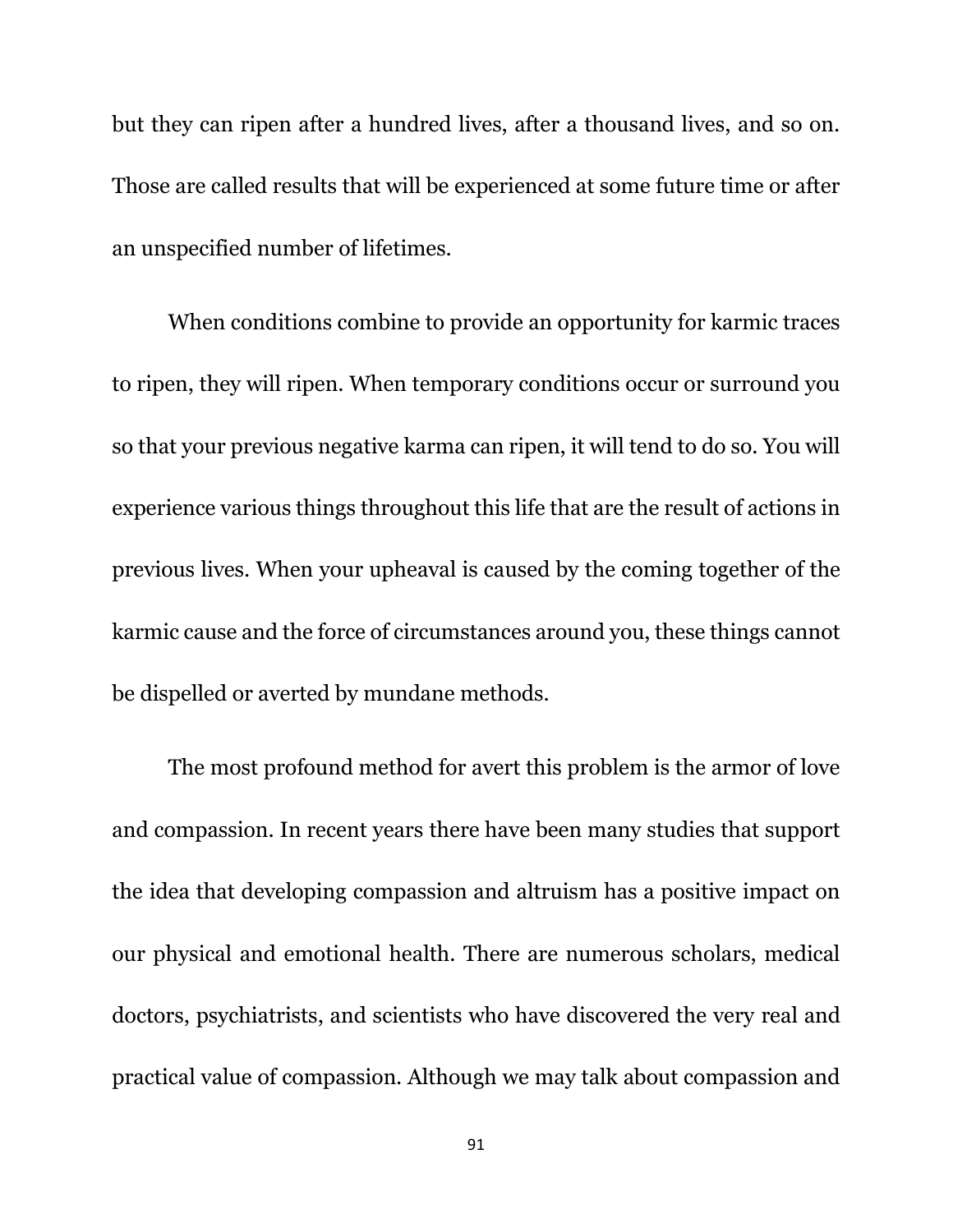know the great benefits of it, unless we are a compassionate person and carry

it out in our daily life, it won't make any difference.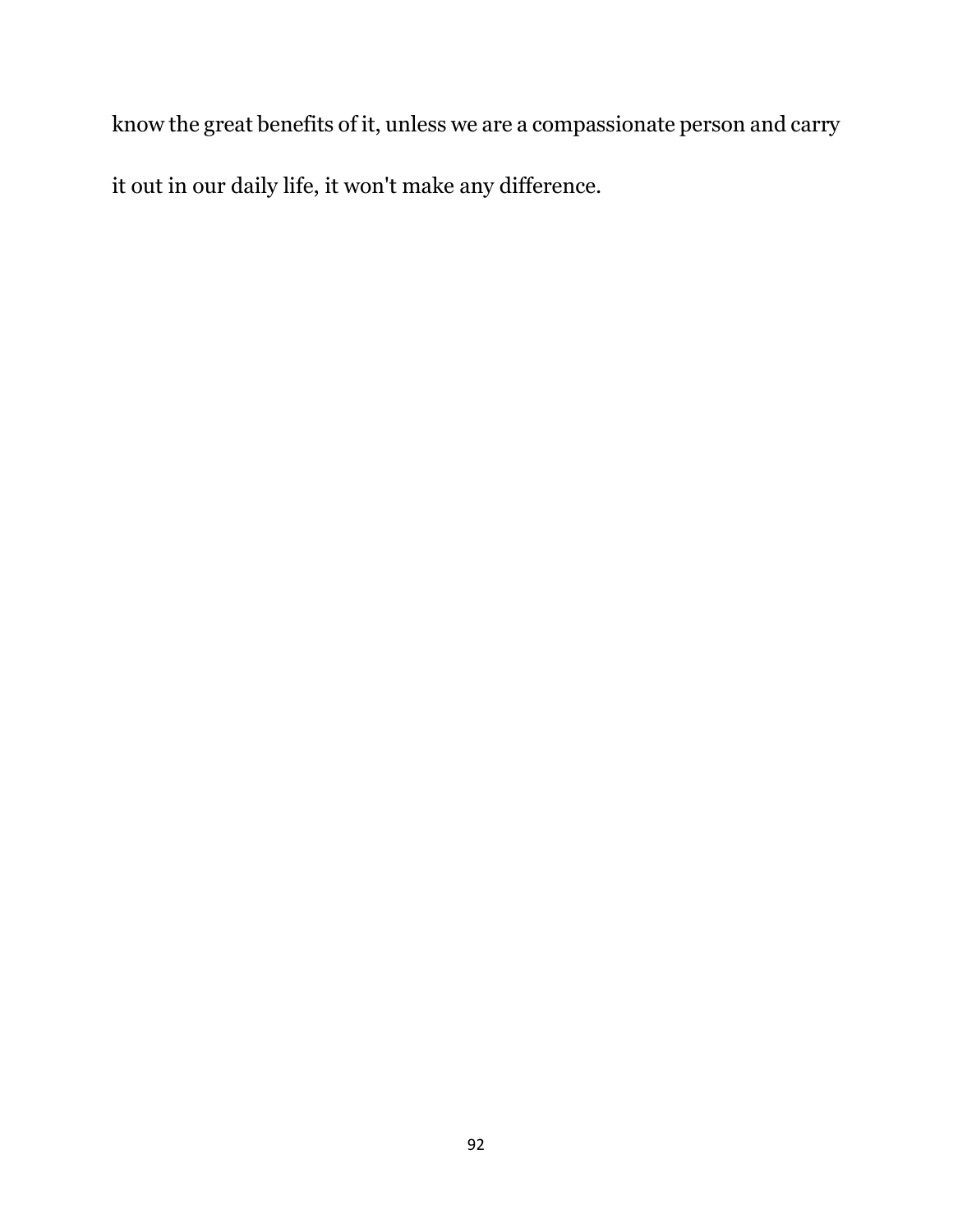#### *Fifteen*

# **How to Practice the Armor of Love and Compassion**

All sentient beings desire to be happy and free from suffering, just like yourself. Every single one of their actions is only for that purpose, to be happy. You start generating compassion by recognizing that you do not want to suffer and have a right to have happiness. This can be verified in your own experience. You then recognize that other people, just like yourself, do not want to suffer and also have a right to happiness. This becomes the basis of your generation of compassion.

I had a discussion with my friends. They were talking about whether a mosquito is a sentient being or not. I said that it is very simple matter. The mosquito is just like yourself. It desires to be happy and that's why it sucks your blood and enjoys it. When you try to kill it, it will fly away and that is a sign of it wanting to be free from suffering. So if you call yourself is a sentient being, then definitely the mosquito is also a sentient being.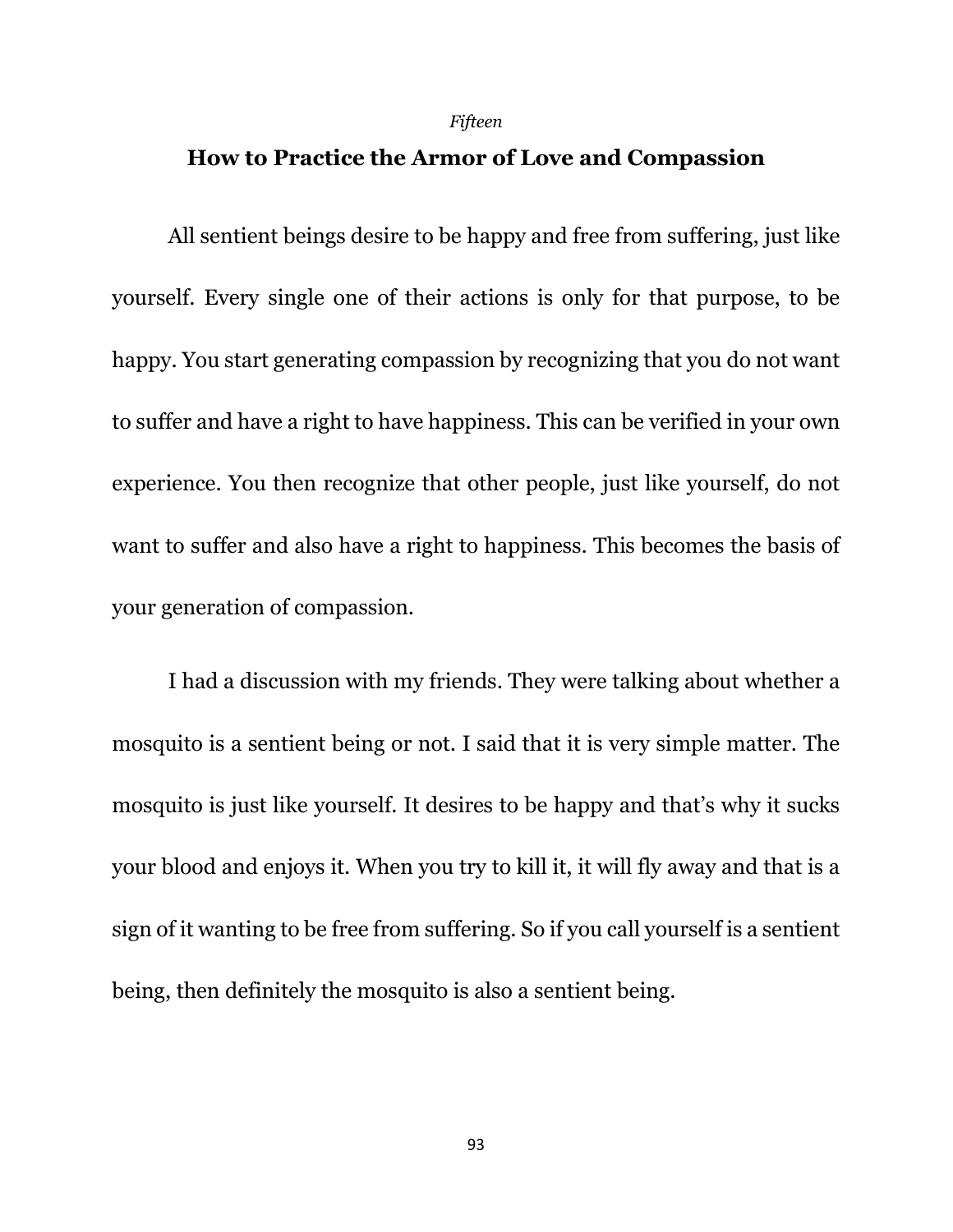Think about others suffering and feel sorry for that and wholeheartedly wish for them to be free from suffering. Think about others happiness and comfort and sincerely rejoice for them and wish for them that their pleasant conditions will last long.

Say these words: "May all beings have happiness, and the causes of happiness. May they be free of suffering and the causes of suffering. May they never be apart from the sacred happiness which is free of suffering. May they dwell in great equanimity, impartial, free of attachment and aversion."

Say this once every morning. Start your day with this constructive altruistic thought. It will make your day easier and protect you. And before go to sleep, end your day with compassion. Especially whenever you feel any kind of fear, put all your energy, attention. and mindfulness into your compassion practice. Carry out this practice in your daily life and you will find every circumstance is a great lesson.

Compassion starts with being grateful to everyone and understanding others suffering. No matter how strong or intelligent we are, without the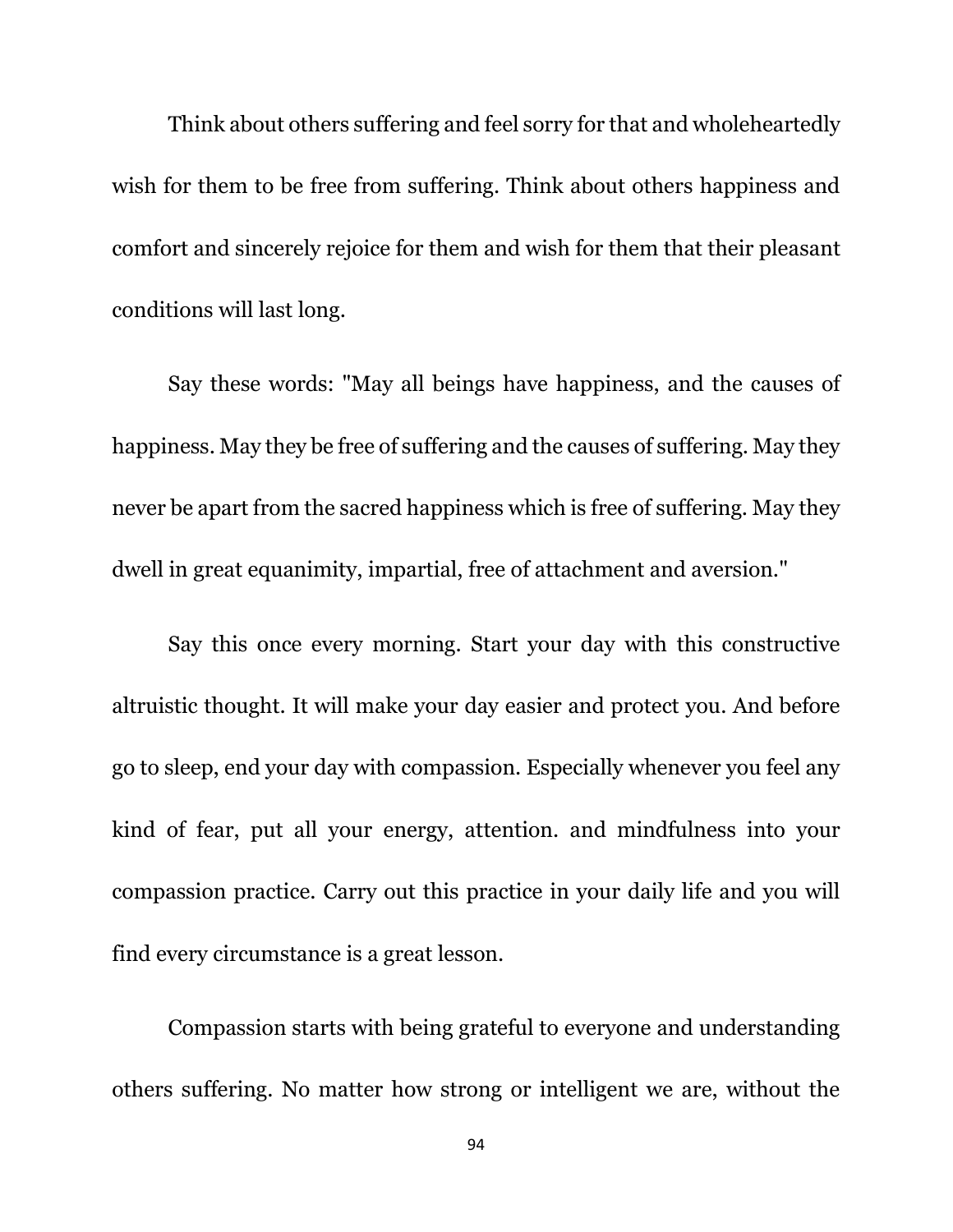support of others we wouldn't be able to survive for a single day. We only survive because other people help to maintain our world and countless animals, insects, and other beings sacrifice their lives for us. For example, the food we eat is available to us because many thousands of people are involved in producing, packaging and distributing it and countless animals and insects gave up their home and life for our food. The same applies to the water we drink, the clothes we buy, the electricity and gas we use, and any number of other things. Our parents and teachers educated us, and doctors help in our health care. We must rely on others if we are to have any quality of life. Therefore, being grateful to everyone is an authentic technique to enhance our compassion. It is not a difficult thing to have compassion when you see someone is suffering who has been so kind to you. Compassion will arise by itself quite naturally. But if the person is someone you don't know or has been not good to you, then you won't have any compassion. The difference is if you have been grateful to the person or not.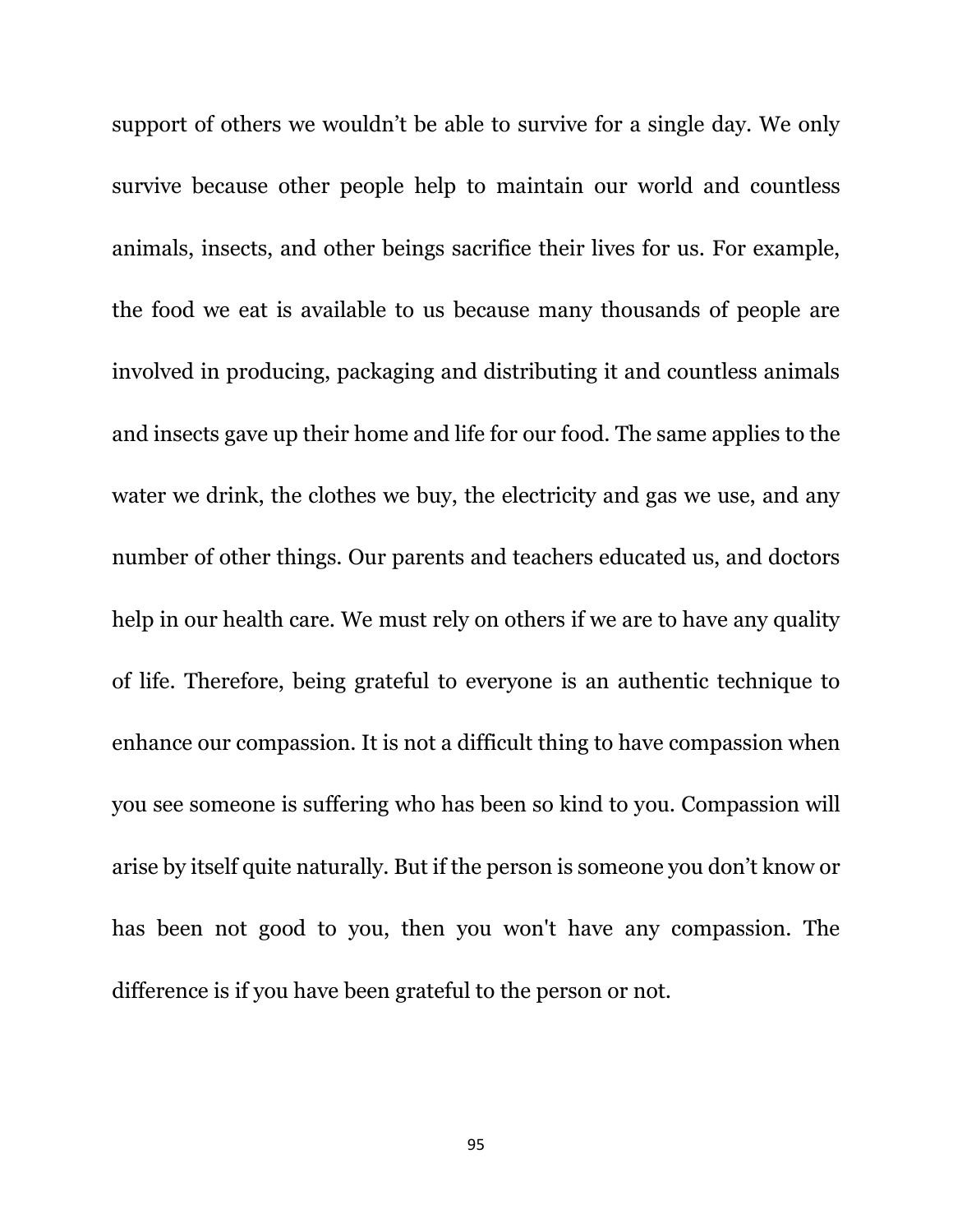We some time understand the word compassion to mean something like suffering with others or something that merely benefits others, but that is not correct understanding. The aim of compassion is for the well being for others, but the immediate benefit is mainly to oneself and only subsequently to others as well. When one desires others to be free from suffering and the cause of suffering, the benefit actually comes to oneself.

H.H. The Dalai Lama said, "From my own limited experience I have found that the greatest degree of inner tranquility comes from the development of love and compassion.""The more we care about the happiness of others, the greater our own sense of well-being becomes. Cultivating a close, warm-hearted feeling for others automatically puts the mind at ease. This helps remove whatever fears or insecurities we may have and gives us the strength to cope with any obstacles we encounter. It is the ultimate source of success in life.

H.H. The Dalai Lama also said, "So far I have been discussing mainly the mental benefits of compassion, but it contributes to good physical health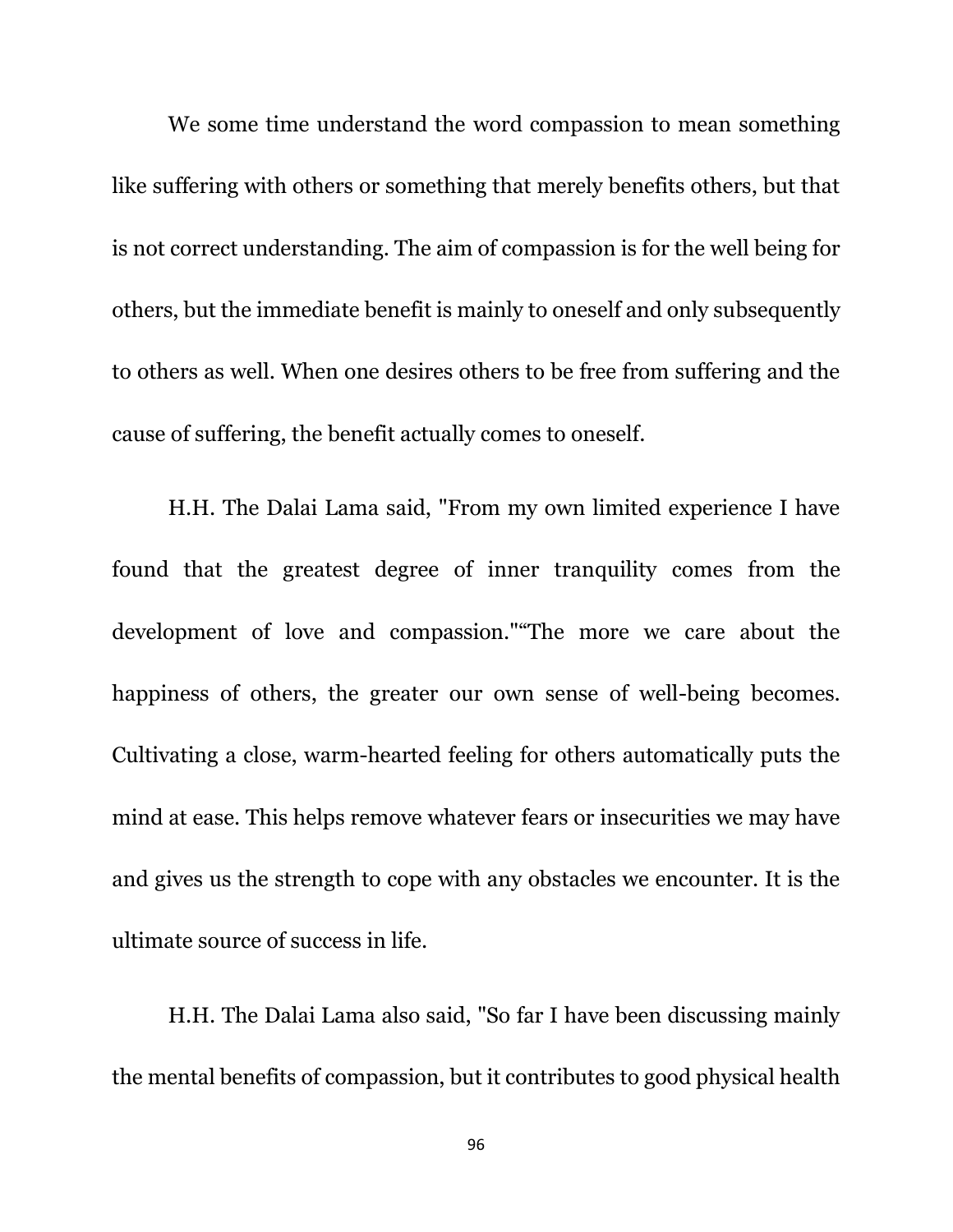as well, According to my personal experience, mental stability and physical well-being are directly related. Without question, anger and agitation make us more susceptible to illness. On the other hand, if the mind is tranquil and occupied with positive thoughts, the body will not easily fall prey to disease."

Compassion is the meeting point of all religions, traditions, and societies. They all agree on the need for it. The best way to communicate with the entire world is compassion. When different religions discuss their belief systems and their profound viewpoints, they are just totally different, there is no way to compromise, but once they start to talk about compassion, everything seems simple and understandable. Everyone feels close and happy about sharing the same goal and purpose and soon they admire each other's religion.

The mind is powerful and all happiness and suffering is the creation of the mind. Especially these days, people's emotions are increasing faster than ever. Many times our problems do not exist as we thought, they are merely our imaginings and assumptions. If you ask yourself, "Who cares about my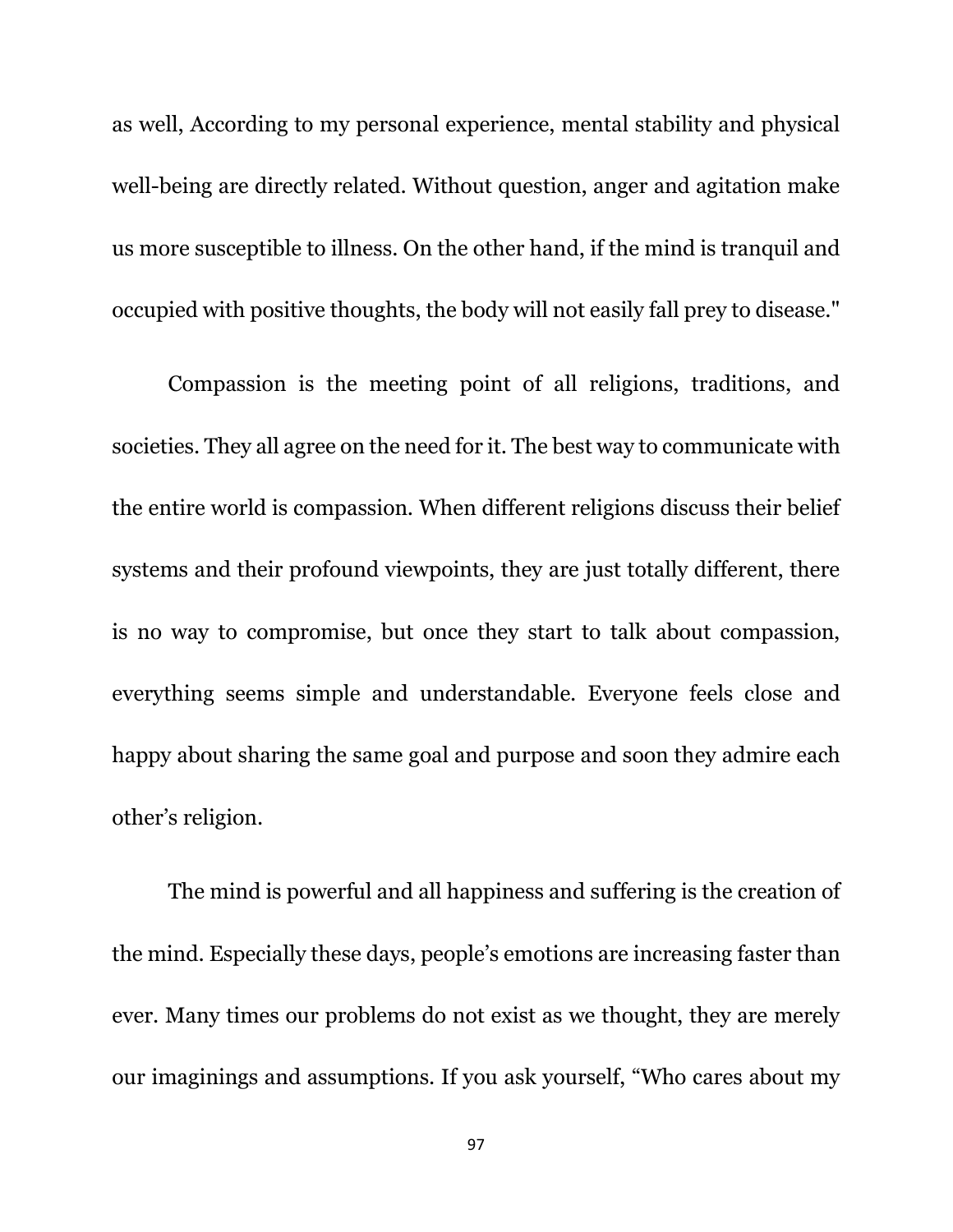suffering and problems? Who created them? Who possesses actual methods for diminish and eradicate them?" The correct answer for all these questions is mind. Therefore, training the mind in the correct way is a tremendously important thing in our lives. In the other words, your mind should be protected by the armor of love and compassion.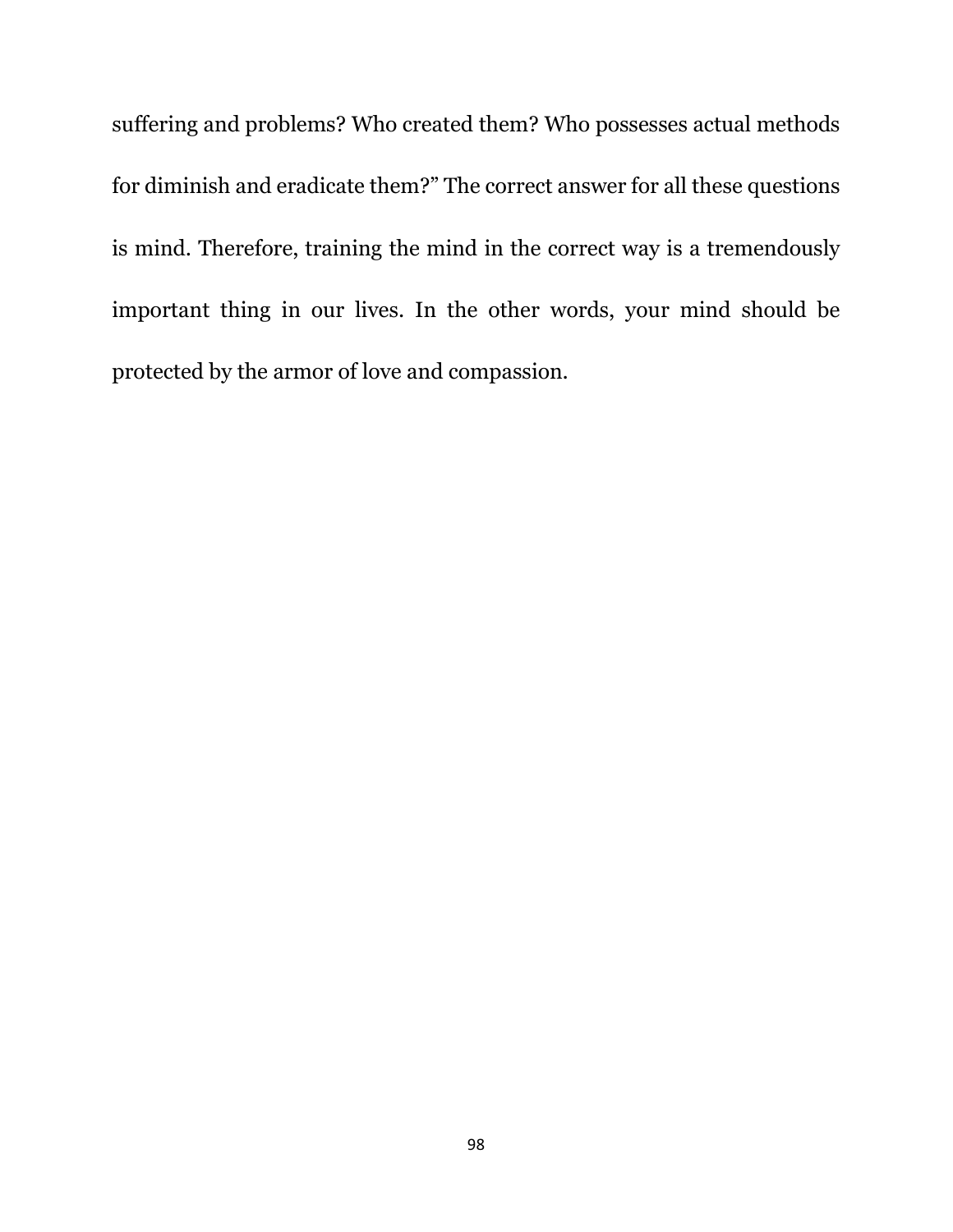*Sixteen*

### **Meditators Are Fearless Warriors**

The two most important things a warrior must do are securing their own protection and train to defeat their enemies. Likewise, a meditator cultivates mindfulness (shamatha) and wisdom awareness (vipasanna) in order to train to pacify afflictions and difficulties. Stabilizing our mindfulness and wisdom awareness and remaining within it whether we are sitting or walking is what we call meditation. By meditating in this way, we come closer and closer to our awakened mind. We become aware of our mind's nature and recognize it. That is really knowing who we are. From then on we will always have a secure place of refuge. Our meditation practice will, over time, give rise to awakened mind, providing us rest and security from mental afflictions. In our daily life experience, from getting up in the morning until going to bed, the time we are with our family, at work, on the streets, or any other occasions are all great opportunities to train our mind to deal with afflictions and difficulties.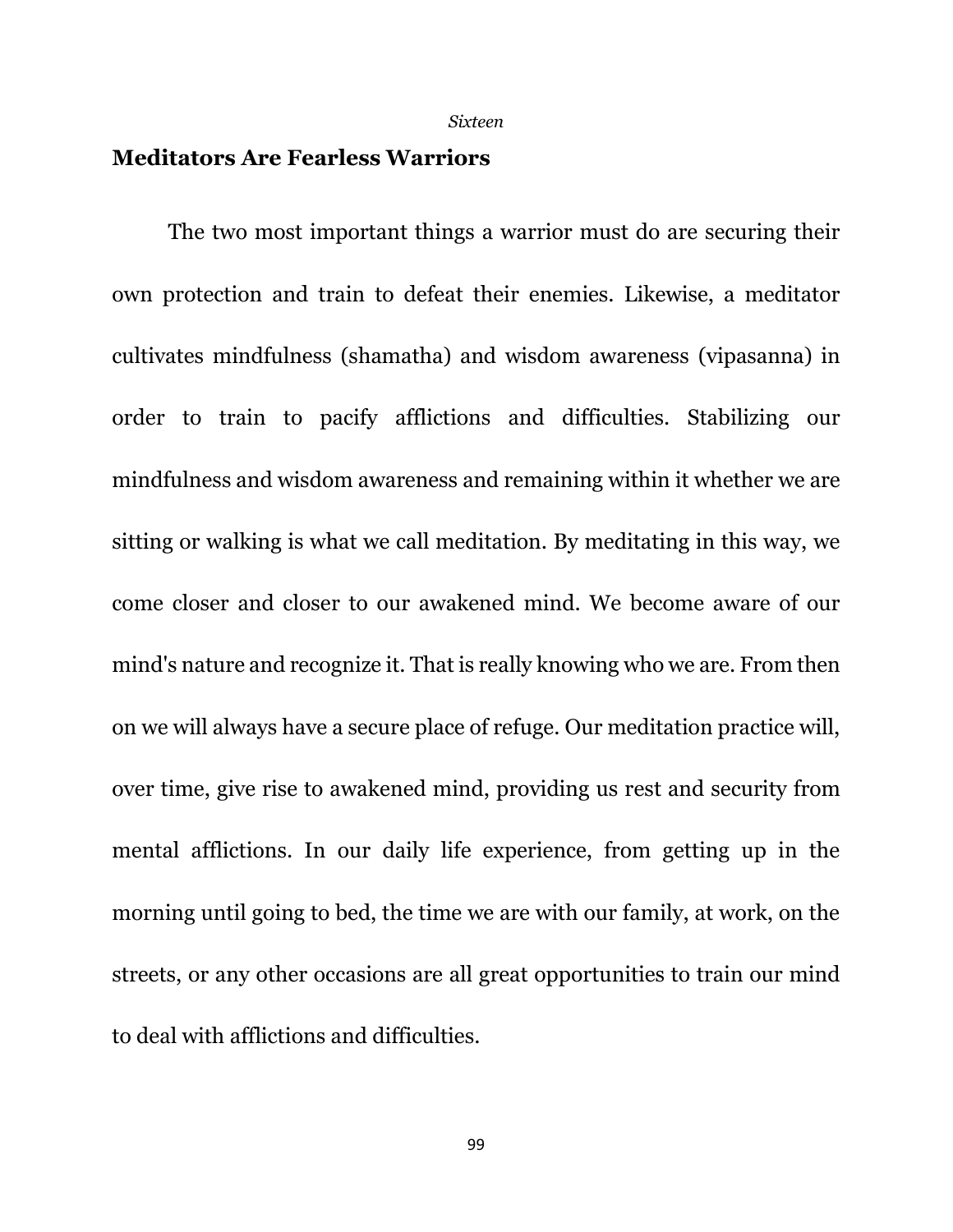If you want to meditate, you should also aspire to be a fearless warrior. However, just imagining the result and maintaining a meditation posture is not sufficient to achieve the desired outcome. You must practice mindfulness and wisdom awareness and take advantage of every opportunity for mind training until you reach a point where no further training is needed. The greatest opportunity to practice occurs when mental afflictions arise within your mind or you are facing difficulties in life.

To become a warrior depends totally on your training. Warriors can fight their enemies only after they are well trained. You cannot become a warrior without developing your physical prowess and practicing weapons skills. To gain proficiency initially, you require a trainer, instruction, and weapons. But even more important is the object to train with. If you practice shooting guns, you practice with a target. If you are learning martial arts you learn and improve your skills with a sparring partner. If you want to be a football player then you must practice against an opposing team. Without a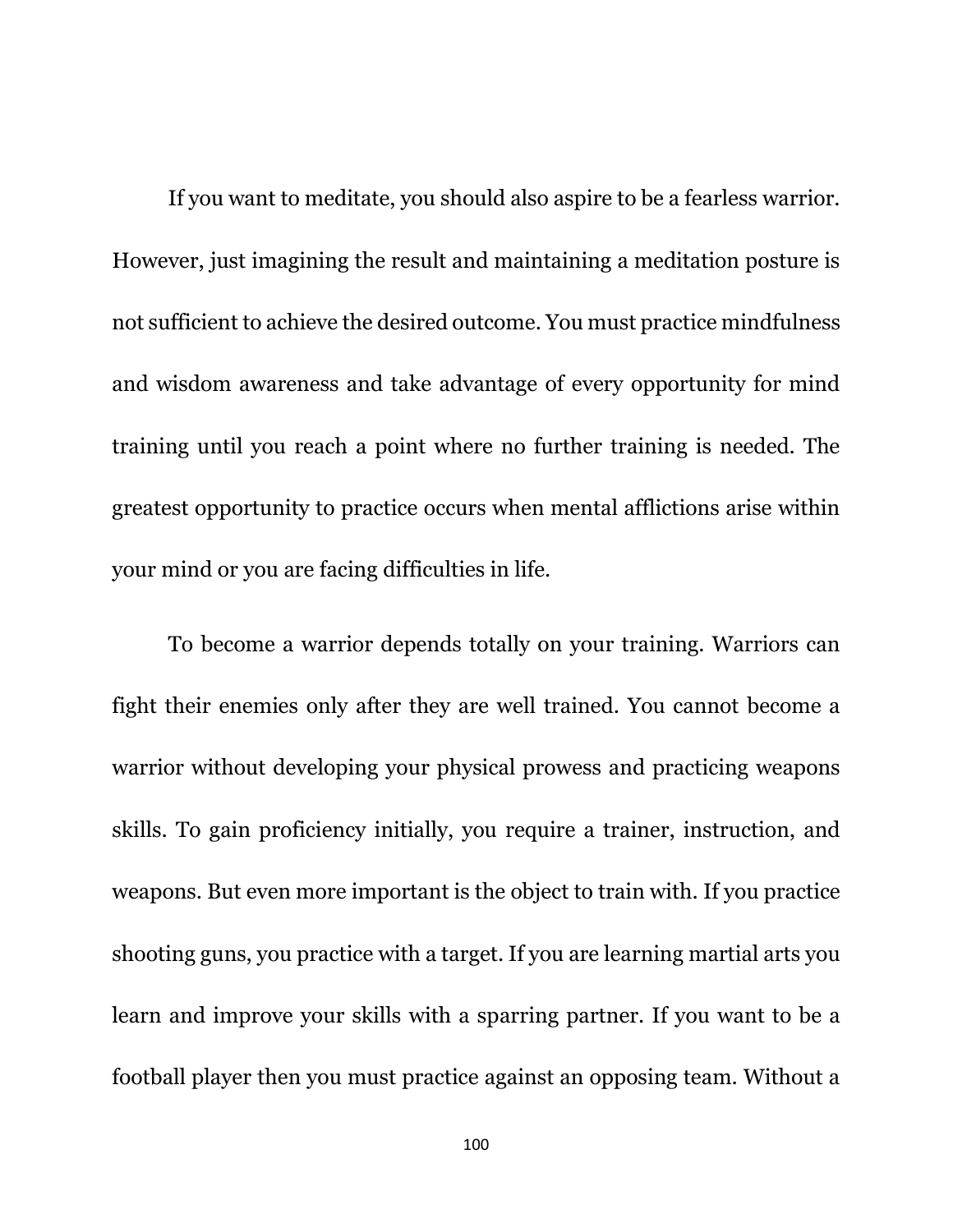target, sparring partner, or opponents you cannot fully achieve the results you seek.

It is same with the meditation and mind training. We must train our mind while our minds are under the influence of mental afflictions and when difficult circumstances are turned against us. That is the best opportunity to train our minds. Start training with the easier ones and gradually train with stronger afflictive emotions.

Think that the affliction arising in your mind is like a target and train your mind to destroy the target. Our own afflictions are the real enemies to fight as they overpower our calmness, happiness, and freedom. Whenever they arise in our mind, we should train our mind to fight and destroy them. For example, when you are angry with another person, first recognize the anger through your mindfulness practice and then fight the anger and destroy it and not the person you are angry with. The person who made you angry gave you a great opportunity to train your mind.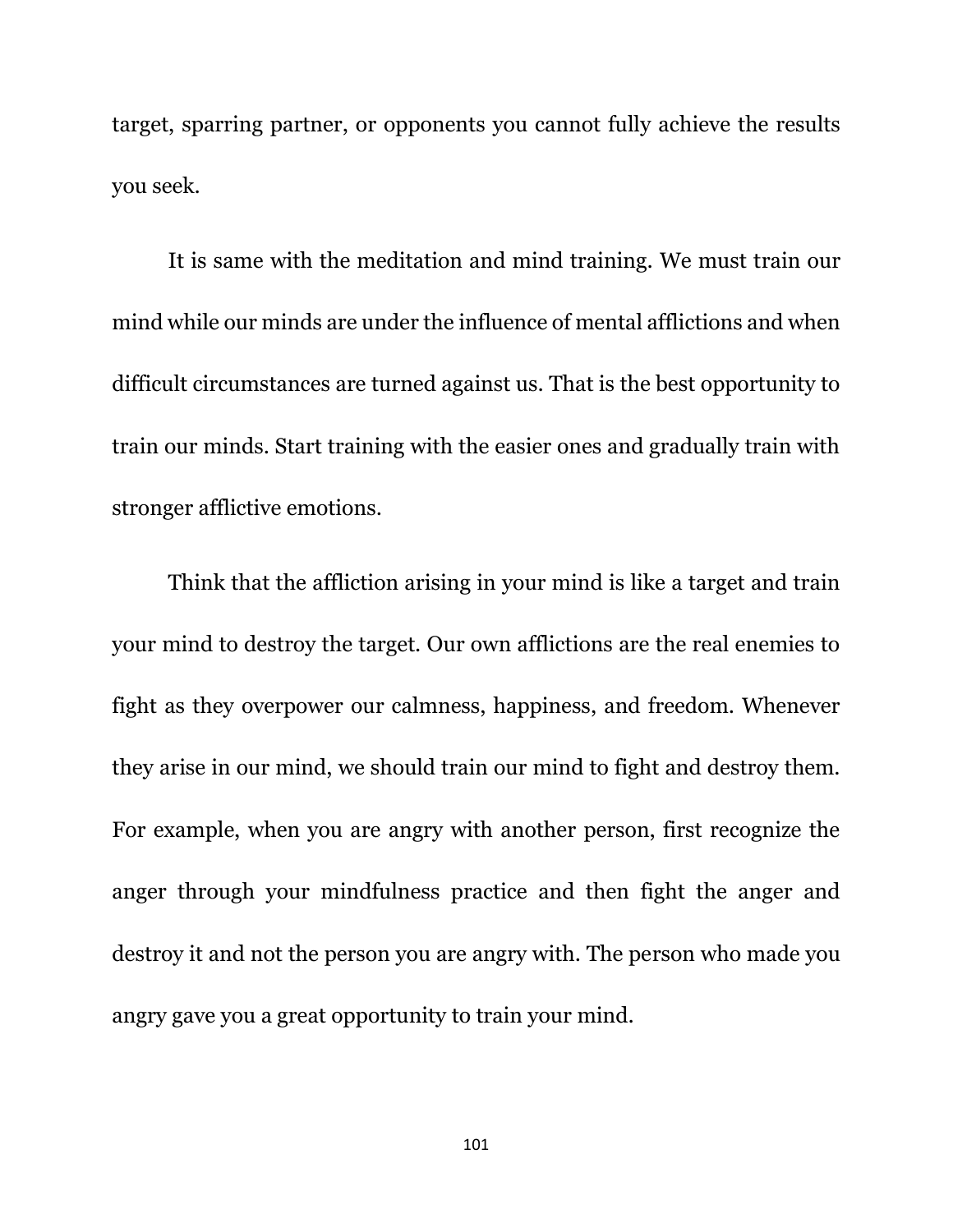Once I had a difficult time on a long distance flight from New York to Singapore. I was almost onboard; just a few steps more and I would be on the plane. I was walking through the boarding tunnel and a couple of police, a man and woman, stopped me and said something about ten thousand dollars not being allowed. I thought oh, that is a disaster if they are asking me to prove that I have more than ten thousand dollars in my pocket. I said "I beg your pardon" and the police said "you are not allowed to carry more than ten thousand dollars. Where do you carry your money?" I showed them my wallet and said, "I don't have even close to that much money." They asked me to lean against the wall, with my hands up and not moving. They checked all over my body. They even pulled up my robe and removed my socks. Eventually a flight attendant came and said, "Are you done? We've been waiting for you." They then let me go.

On the plane I kept thinking how stupid the New York airport police are, how rude and what jerks they are. Why did they only stop me among hundreds of passengers. I couldn't sleep easily; after sleeping I woke up with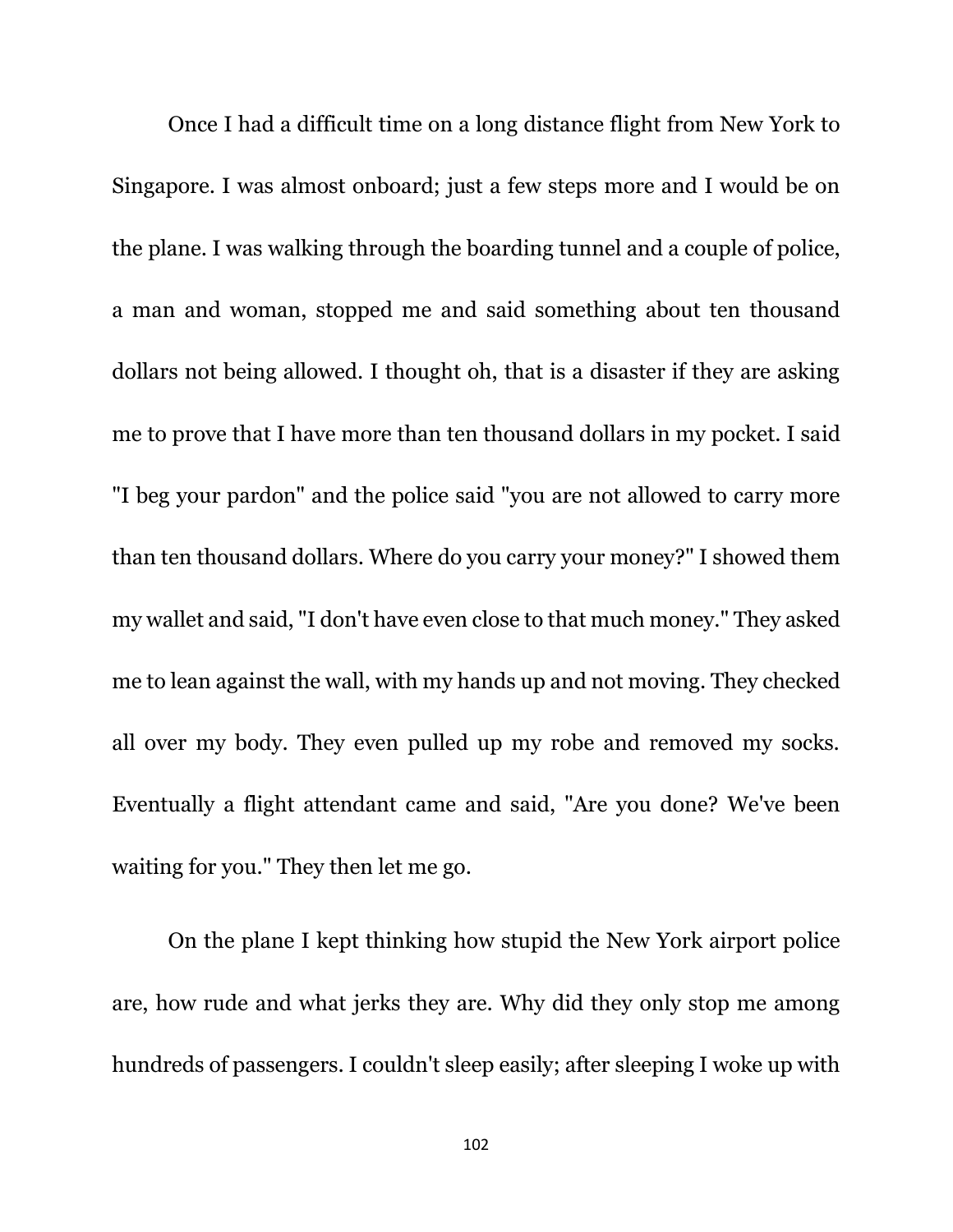the same disturbing emotions. Then I realized this was anger and kept thinking this is really disturbing. I suddenly thought, "I am a Dharma practitioner and I am supposed to train my mind. This is the perfect opportunity to train it." My calmness and freedom returned at that instant.

As a warrior needs weapons and martial skills to defeat their enemies, the meditation practitioner also need weapons and skills to fight and defeat their afflictive emotions. These weapons are our practices of mindfulness, wisdom awareness, and love and compassion. These skills have no limitations. The first very important thing is to recognize afflictions as afflictions, to see them as negative as they actually are. They are afflictions to the mindstream, causing it to be unsettled and uncomfortable. Certain kinds of negative emotions not only cause temporary discomfort but they cause problems for us directly or indirectly for a long time. For example, fear is an uncomfortable feeling but not an affliction or negative emotion. Attachment is not a really uncomfortable feeling much of the time, but it causes problems, so it is an affliction.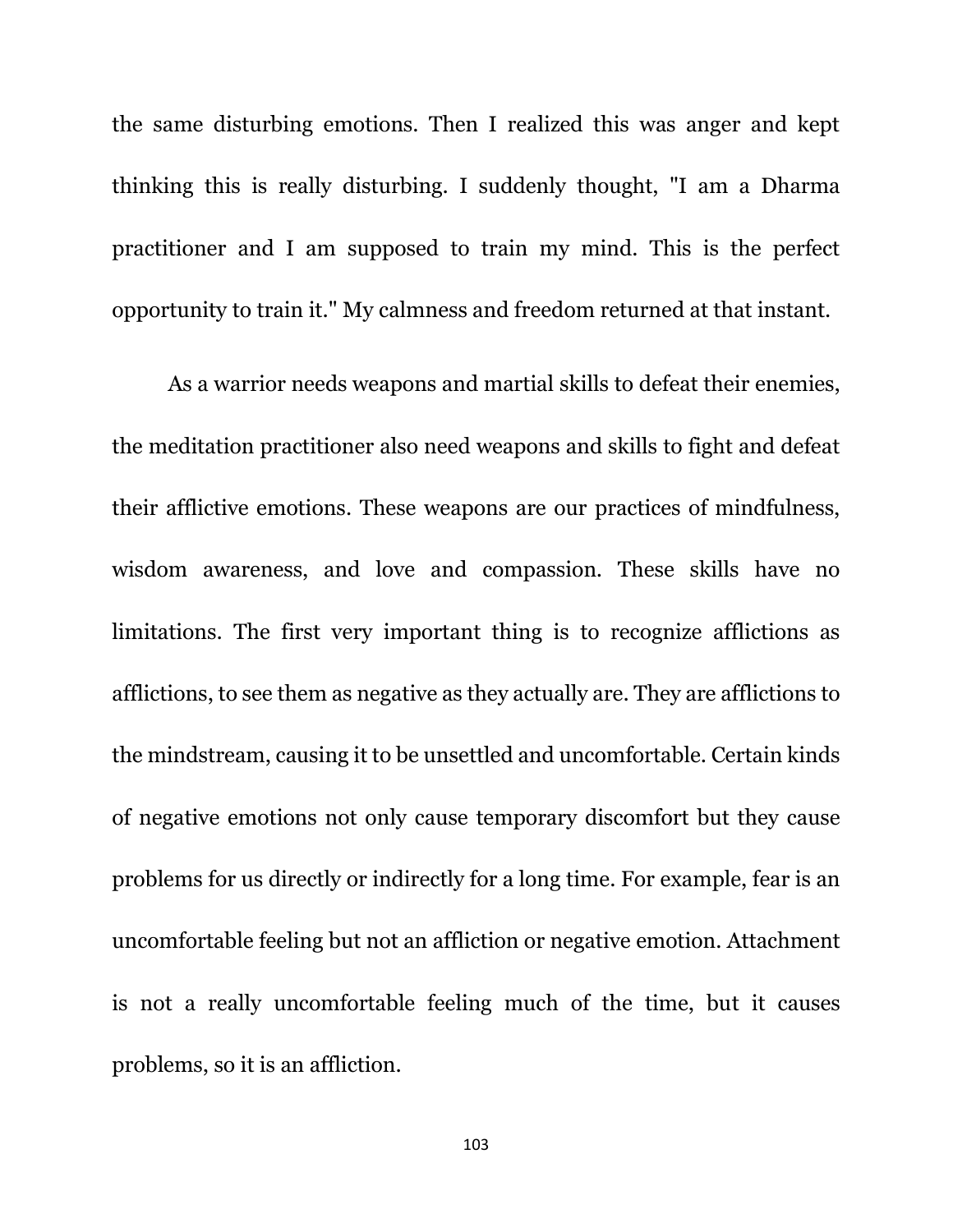If the meditator is a foe destroyer, then who are the enemies? The enemies are the five poisons or kleshas; attachment, anger, ignorance, pride and envy. As the Buddha discovered, they are the causes of our suffering. These are what the afflictions or negative emotions are, according to Buddha's teachings. There is no accurate word in English for klesha in Sanskrit and Nyon mong in Tibetan. It is usually translated as affliction or negative emotions but not all of the five poisons are emotions. Ignorance is one of them but, it is not an emotion. But whether we call them afflictions or negative emotions, it is important for a meditator to be aware of these five poisons.

Attachment is our mind not letting go of thoughts and objects, leading to the experience of dissatisfaction as we grasp onto impermanent things that our minds mistakenly perceive to be permanent. It is easier to understand what attachment is when you practice nonattachment. There are many skills to practice nonattachment but one of the most effective skills is to contemplate the nature of impermanence. It is not enough to just understand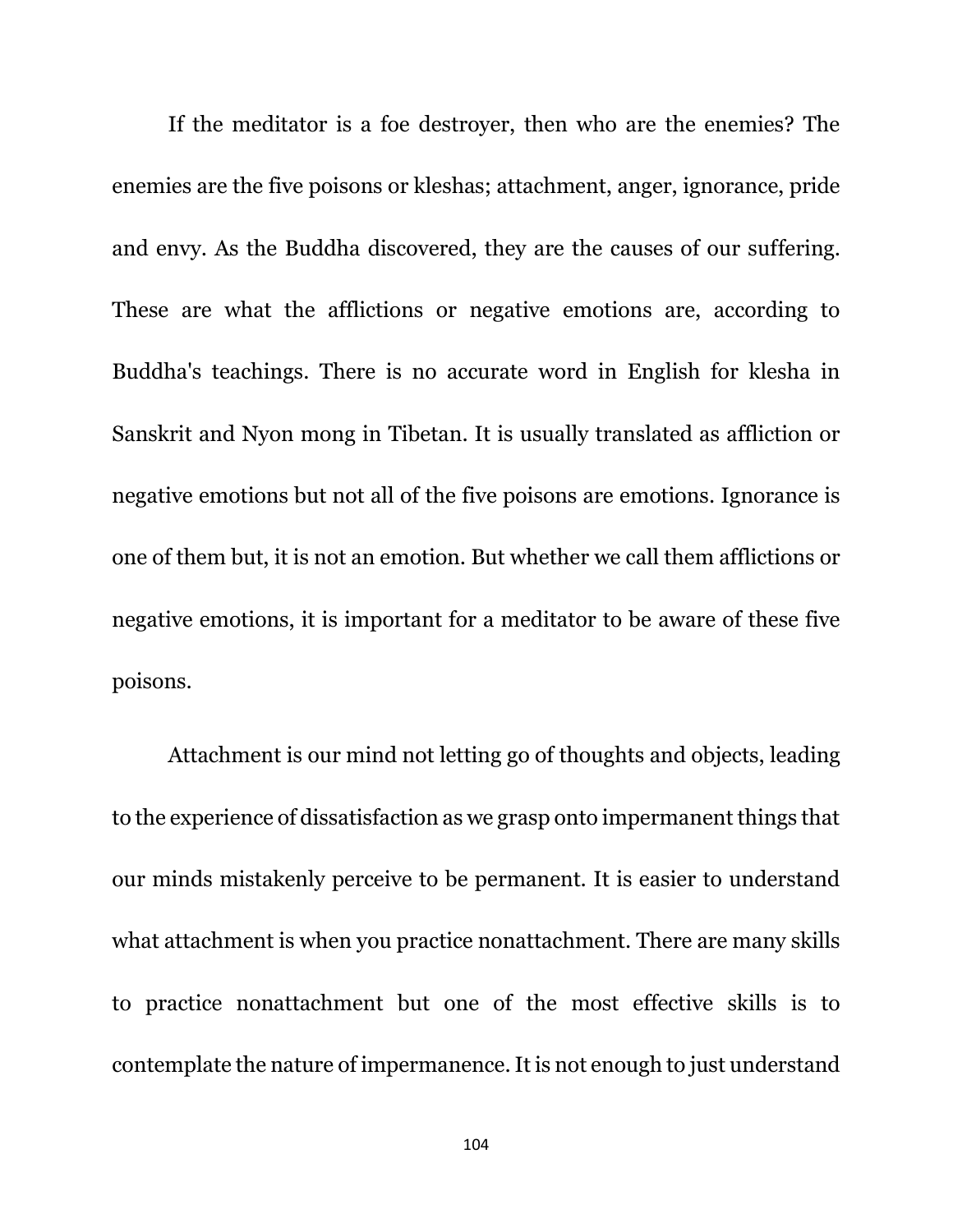the concept of impermanence. We have to meditate on it, so our mind becomes always aware of it.

Anger is a very destructive, uncomfortable emotion. It is easy to understand why it is negative or a cause of suffering. In this case, anger includes resentment and hatred. To get rid of anger or the feeling of being angry, you need to practice love and compassion while you are not angry. It is difficult to feel love and compassion by the time the anger is burning in your mind. The moment when anger arises in your mind is your greatest opportunity to practice patience, forgiveness, and tolerance. You have to remember that this is the only time you can practice them.

Ignorance refers to our mental obscurations. Ignorance in a worldly sense means a lack of education or being close-minded. This definition of ignorance is not how it is defined in the Buddhist teachings. The Buddhist view of ignorance refers to an active quality of not seeing reality. For example, because of our ignorance we don't see that everything that exists arises through interdependent origination. We don't see the essence of our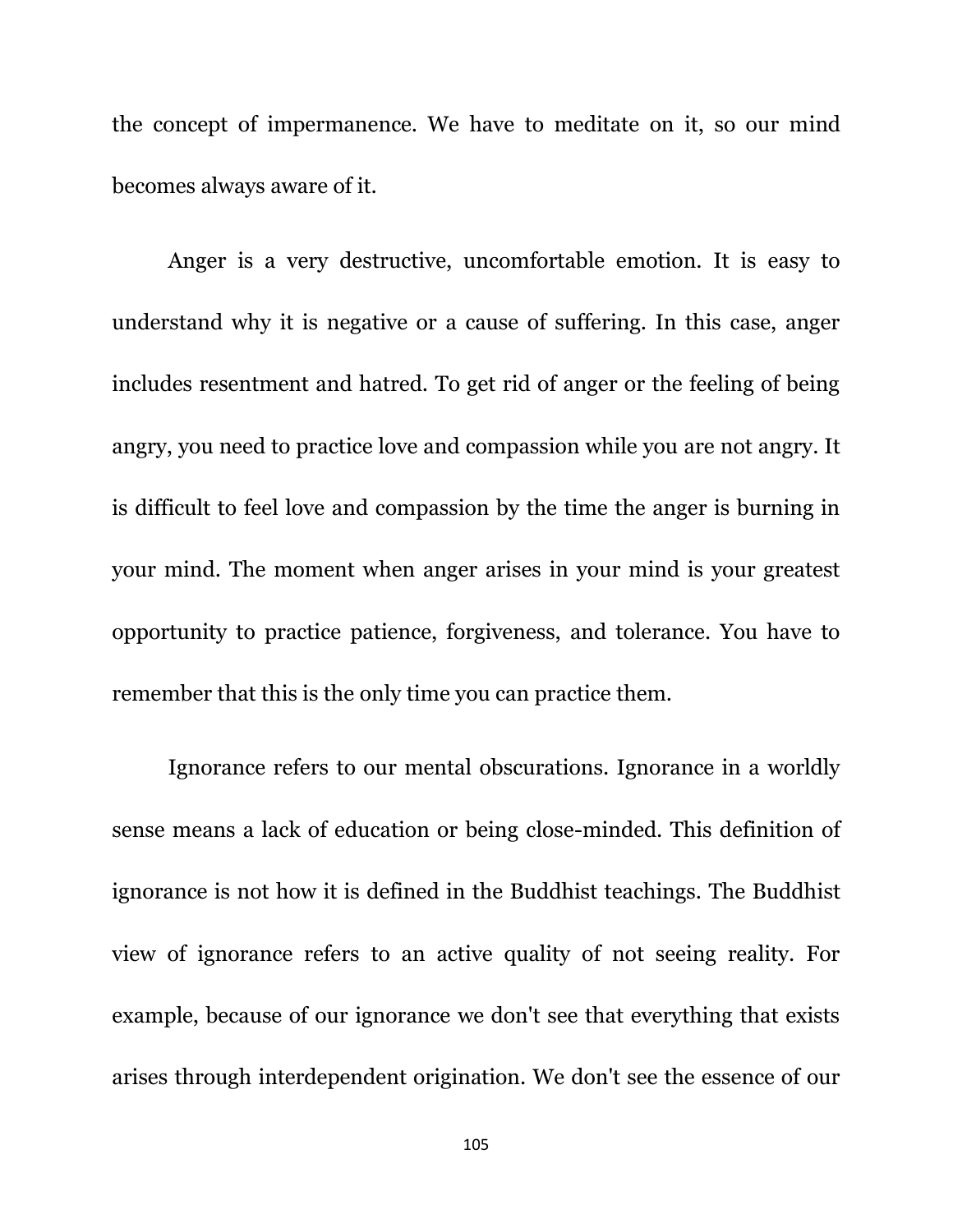own mind as pure awakened enlightened mind as it is. We don't understand the workings of the law of cause and effect, known as karma. We don't see anything correctly as it actually is, not even ourselves. This is what is meant by ignorance. Maybe we can understand some of these things intellectually through science or philosophy, but we do not perceive reality as it really is. It is only an intellectual understanding and not something we see directly.

There are many skills to eliminate our mental obscurations or ignorance. One of the most profound ways is practice mindfulness and wisdom awareness meditation (shamatha and vipasanna). These practices help your mind become freer of mental projections. Each time you practice meditation, you take off layers and layers of your mental obscurations.

Pride is quite straightforward; thinking oneself is superior to the others and treating them as being inferior. Pride is unlike anger and is hard to recognize. Sometimes you don't notice that you have pride but others see it and becomes dislike you. The Buddhist tradition believes and logically proves that all the living beings have Buddha nature; that is all beings have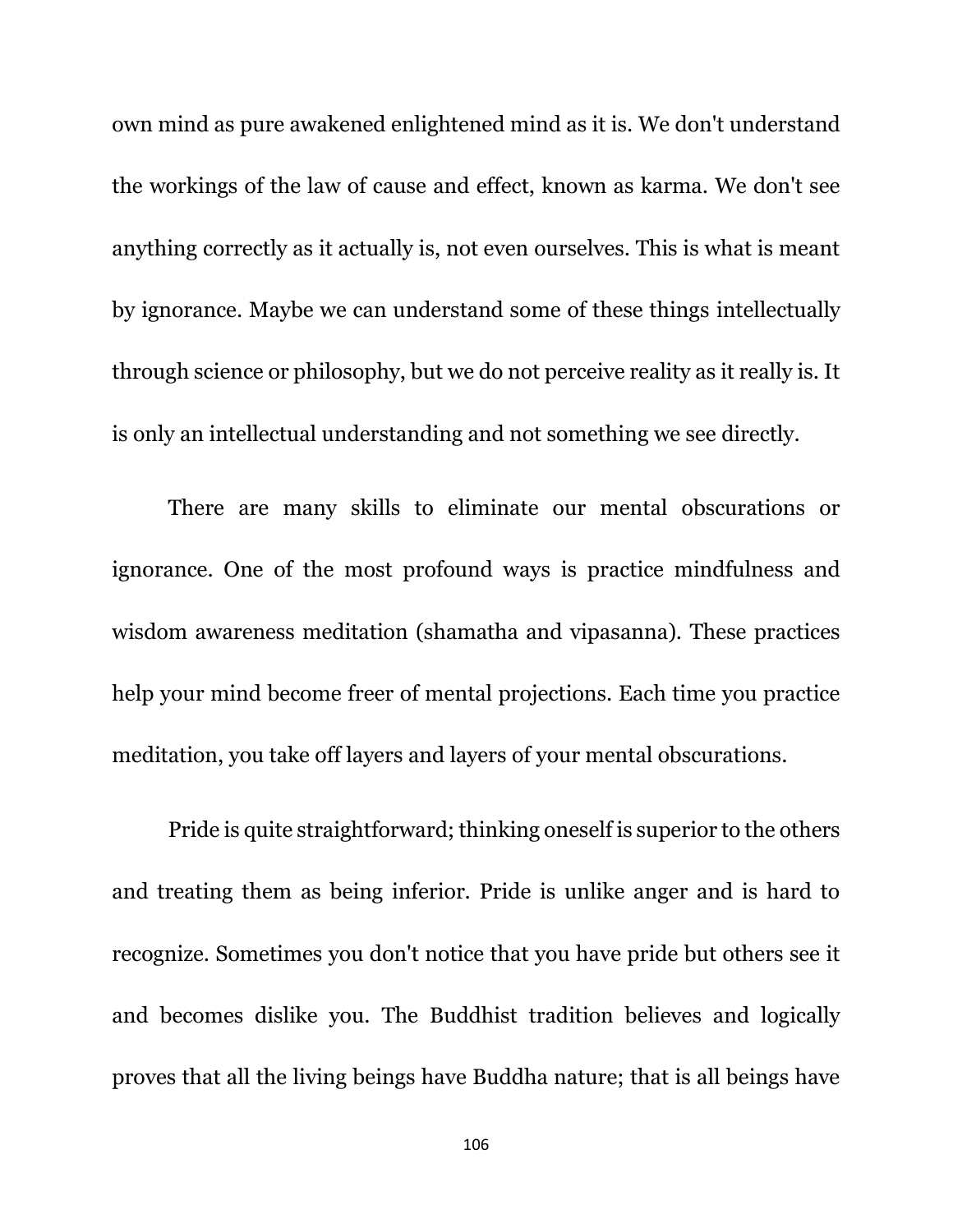the seed of enlightenment. All sentient beings possess this nature which gives them the potential to become Buddhas. This means that while our appearances may be different from one another, but we are all equally valuable. Practicing being a humble person is the entirety of a wise man or woman's life. The practice of exchanging oneself for others is called Tonglen. This sending and taking meditation is generally helpful and is especially good for ridding oneself of envy, jealousy and pride.

Jealousy is clearly a conflicting emotion and there is no way to be happy and peaceful while experiencing it. When you are jealous the happiness of others becomes a punishment to you. You become unhappy at others happiness and that is the ignorance which we mentioned earlier. If you learn to be happy for others happiness, then you are actually getting a portion of their happiness. Some people think jealousy motivates your business and study. That is again what we call ignorance and it is a very wrong approach. Being diligent certainly makes a difference, but not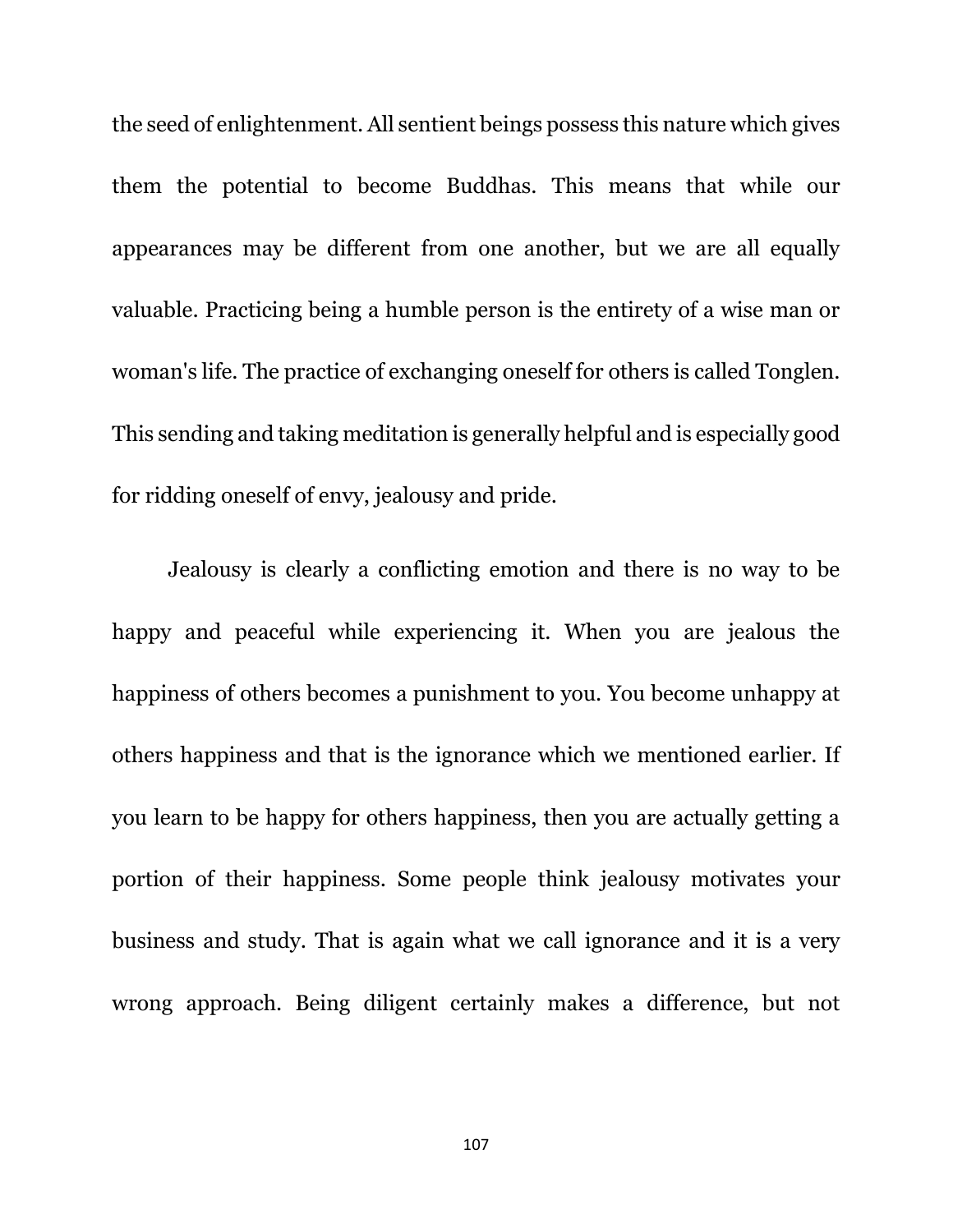jealousy. The practice of equalizing yourself with others is the remedy for jealousy.

These five are what we call afflictions or negative emotions and they cause us problems both directly and indirectly. These are the root causes of all other emotional problems and mental afflictions. We are lucky in these days, there are plenty of people everywhere we go to help us train our mind. This cute little nasty guy is here to help you destroy your anger. That attractive person there is helping you to get rid of attachment and perhaps somebody else is here to help you subdue your pride. In other words, you can use the adversity you encounter in life to further your practice.

Atisha, one of the greatest Kadampa masters, was invited to Tibet at the beginning of the second propagation of Buddhism in the Eleventh Century. A story tells how Atisha brought a very difficult Bengali attendant to be the object of his mind training, because he had heard that the Tibetans were extremely nice people. However, it wasn't long before he sent the attendant home. When asked why, he replied, "I don't need him any more. I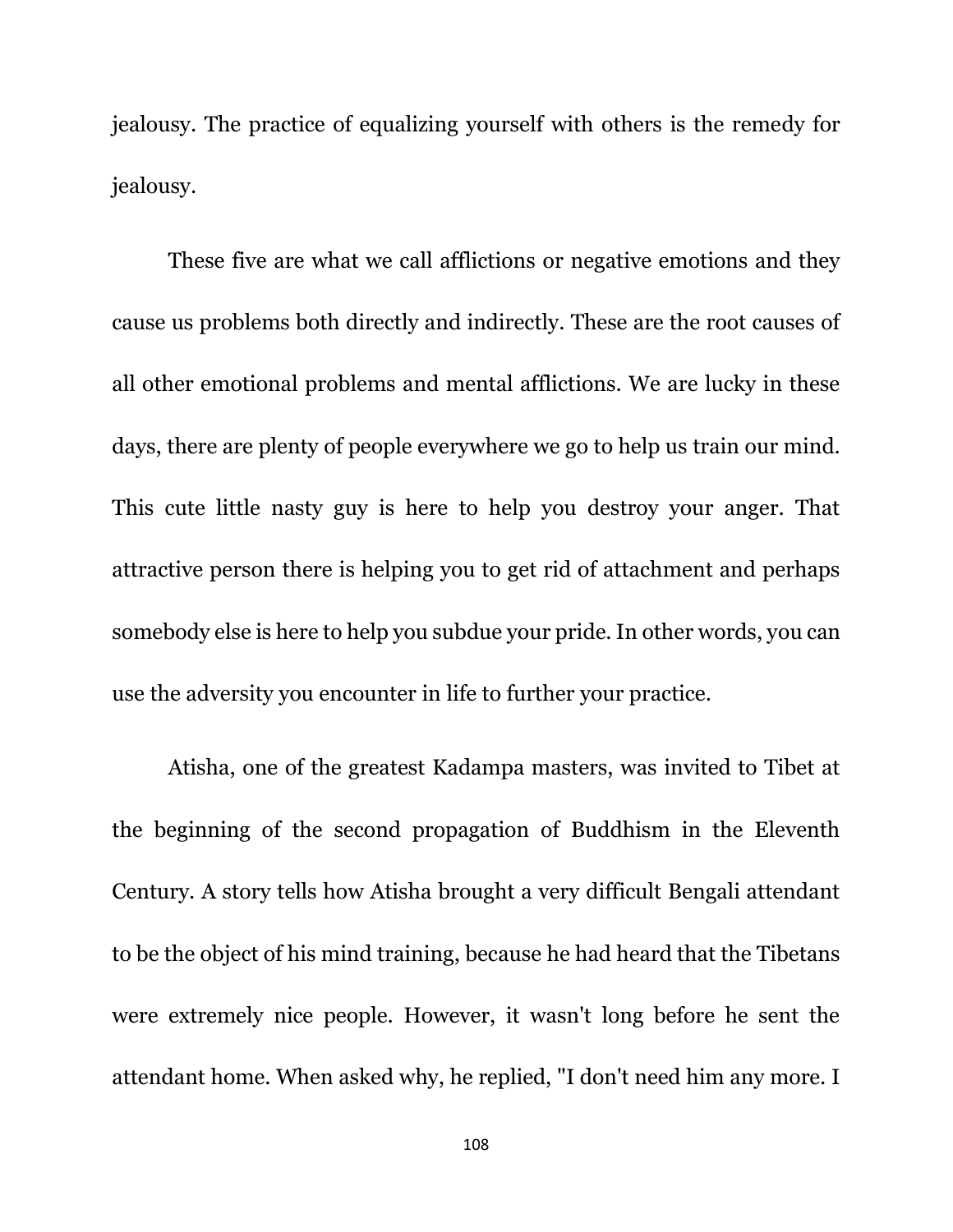have you Tibetans." Such stories are common in the Kadampa tradition because they demonstrate that mind training practice is about strengthening the mind, instead of giving in to despair in the face of adversity.

We grow more quickly if we are open to working with difficulties rather than constantly running away from them. If we could be more serious about our mind training, a mountain of problems would be just a tiny issue that could be resolved instantly. Once, Karen, a student of mine, had a rough day. She had some problems with her property and would have to spend twenty thousand dollars. She told me about her problem and how even though she practiced meditation it didn't help. I suggested her that she should apply mind training practice and that maybe sitting meditation alone would not help unless her sitting meditation was fortified. After she applied the mind training practice I recommended, she said that she could easily let go of her mental turmoil and her peaceful mind returned.

For a dharma practitioner, difficulties and unfavorable circumstances are a great opportunity to train our fragile ego grasping narrow vision mind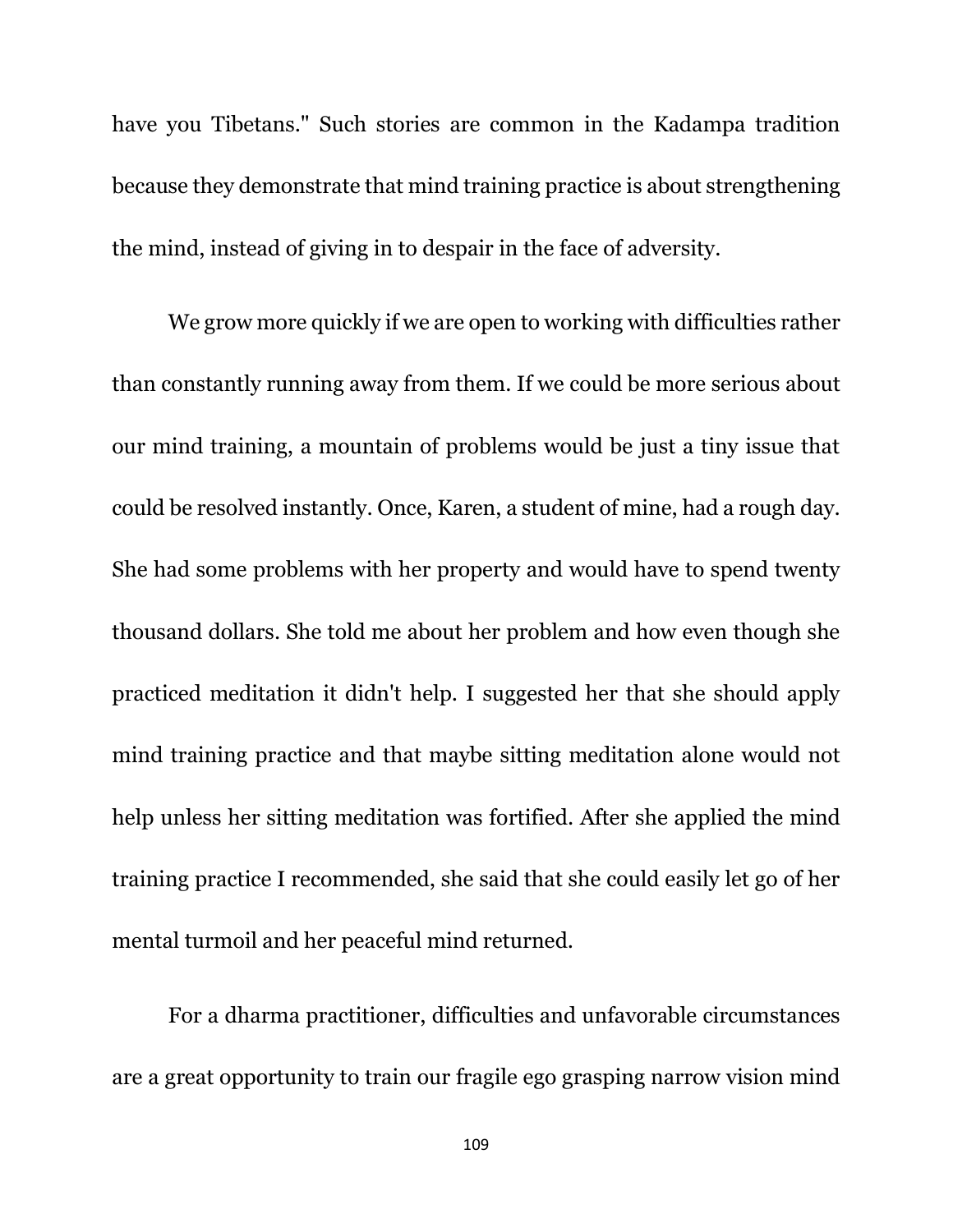to cultivate compassion and wisdom, and respond with fortitude, understanding, and openness to ameliorate the situation rather than constantly focusing on our problems and struggling. Traleg Kyabgon Rinpoche said, "The great strength of the mind training teaching is the idea that we can train our minds to turn these unfavorable circumstances around and make them work to our advantage. The main criterion is that we never give up in the face of adversity, no matter what kind of world we are confronted with at the personal or political level. When we think there is nothing we can do, we realize there is something we can do, and we see that this 'something' is actually quite tremendous."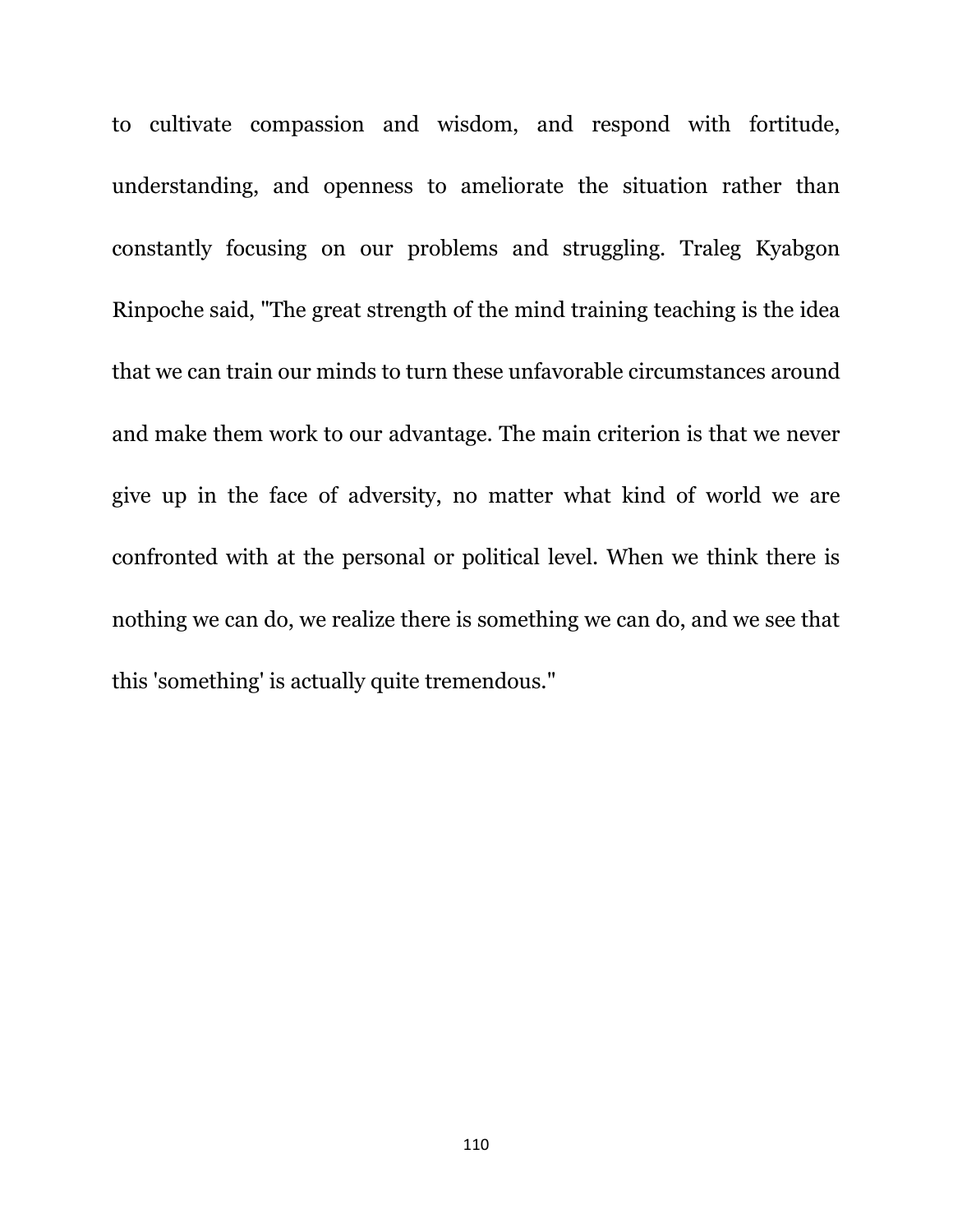## *Seventeen*

## **Mysteries of Tonglen**

Tonglen practice is like a medicine which cures a hundred diseases. This one practice solves a great number of problems in our life if we do it the precise and proper way.

We all know most of our problems arise from our mental afflictions. And the absence of mental afflictions is happiness. Although it is difficult to not have mental afflictions, we don't have the remote controller to control them. But the mental afflictions have the remote controller to control us; afflictions such as resentment, attachment etc.

No one wants to have resentments. Nobody makes a plan or schedules to create resentments, they come effortlessly. They are so powerful they create our endless dissatisfactory unfulfilling conditions. There's one thing that possesses a power strong enough to control them, eliminate them and frighten them. It is Tonglen practice.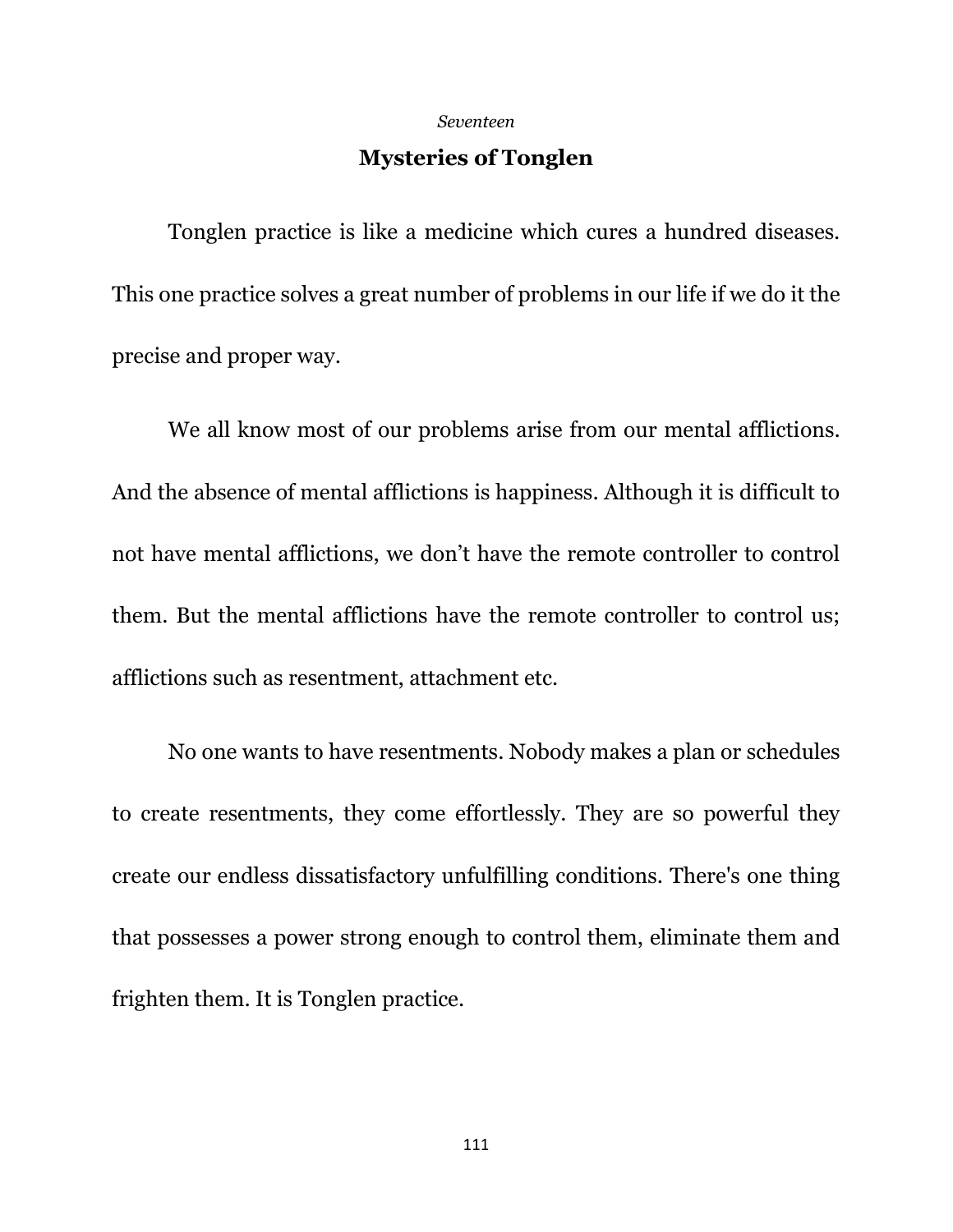We do the actual practice by visualization. We visualize that we are taking all the problems and suffering others have, we bring them on us while we are breathing in and feel happy that they are free of problems and suffering. Then we breathe out and visualize that we are sending out all the goodness and happiness we possess to others providing them happiness and peace.

Sending cuts off dissatisfaction and attachment. Taking cuts off resentment and fear. Sending trains your mind not to hold back, not to grasp on. Taking trains your mind to accept easily and fearlessly. We practice it with the breath while we are sitting on our meditation cushion. That is the training in meditation level and very important.

But even more important is carrying the Tonglen practice into our day to day life. We can call it post meditation level. In post meditation level we don't practice with visualizing and the breath. We practice it with the actual experience. We send whatever we can provide for others comfort and happiness.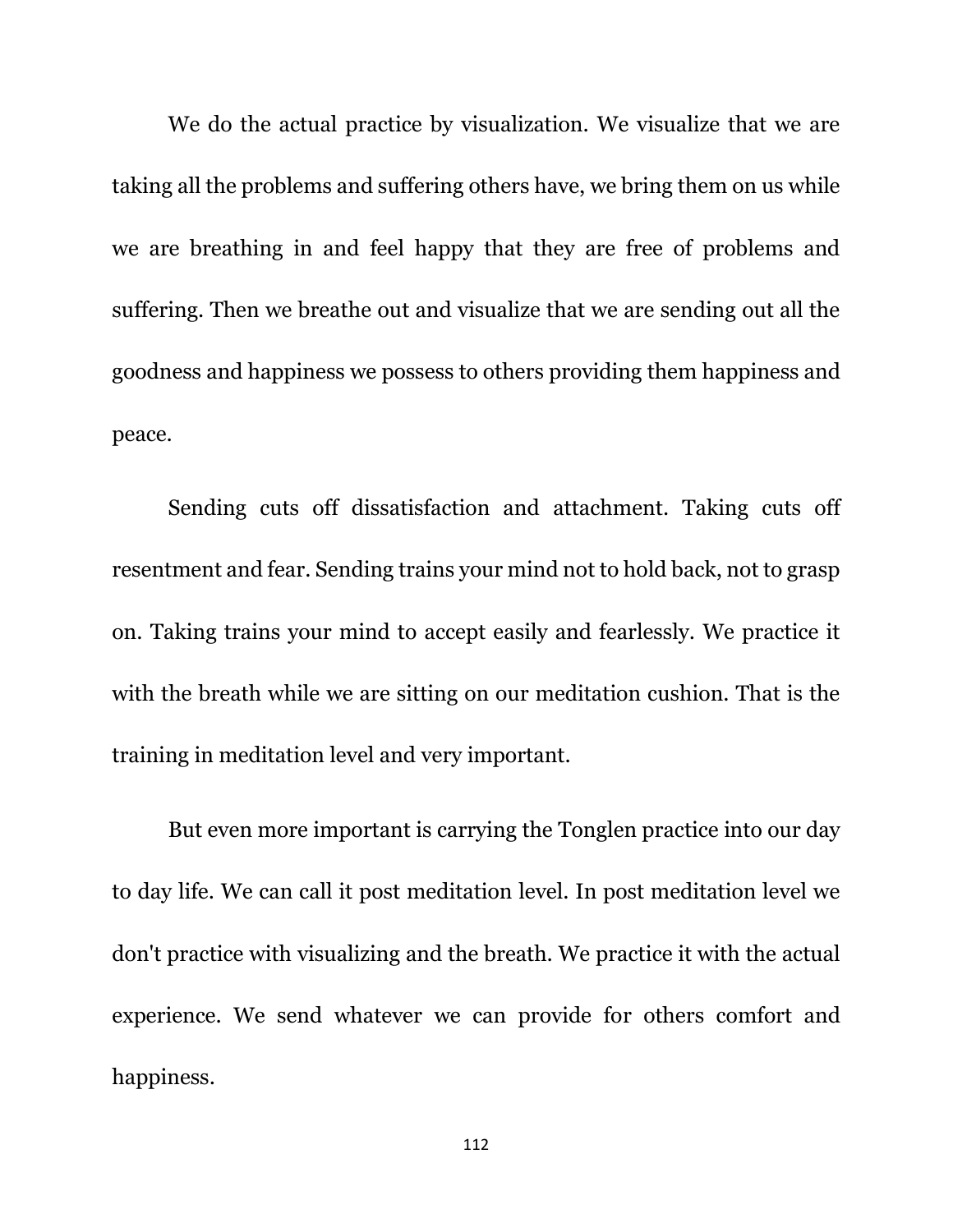It doesn't mean you have to give everything away and remain poor. Of course, being wealthy is a very good thing. If you are wealthy you can give more. But don't wait until you feel wealthy enough to give. If you wait for that, it probably will never happen.

Sending is not only giving material comforts to others. You can give or share your wisdom to comfort others. You can give respect to comfort others. You can even help the old man to cross the street to comfort him. There are countless opportunities to practice sending in post meditation level.

Taking is another way to provide comfort and help others and eliminate the root of mental afflictions which we call ego grasping. There are so many different ways to practice taking in post meditation level. You can take on others bad reputations, criticisms, blame and causes of problems. You can even take the uncomfortable seat on bus.

This sending and taking benefits yourself in many ways, as we mentioned before. It has benefits in the present moment and in the future. And it benefits others because we are practicing to benefit others.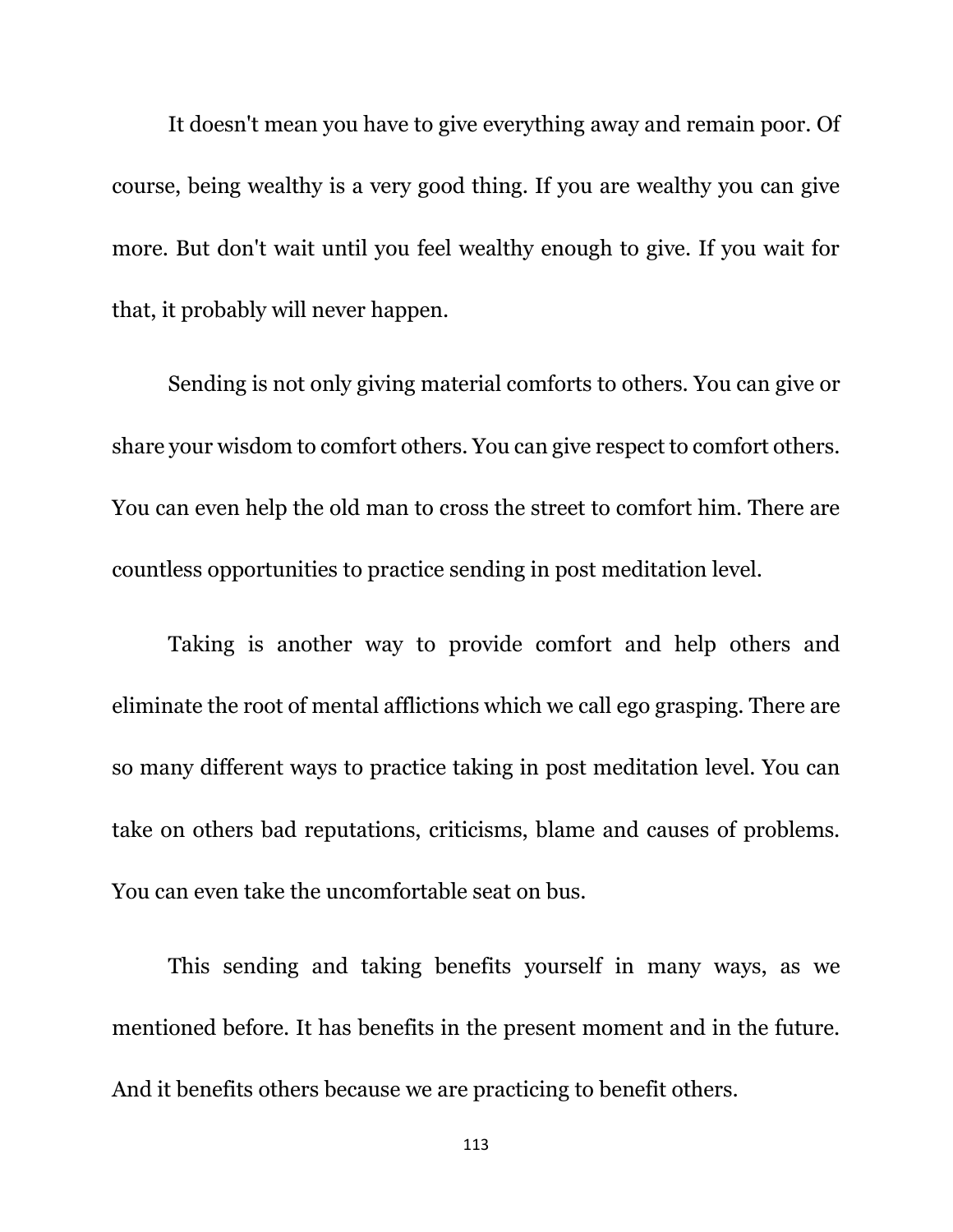The main goal of Tonglen practice is to improve our awakened mind and decrease our ego grasping. Once our improvement of awakened mind is completed and we get free of ego grasping, then we will be in a state where everything is perfect. The nature of that state is unconditional happiness and peace. That is what we call enlightenment.

Awakened mind is the main path to get enlightenment, and Tonglen practice is one of the most profound dynamic techniques to improve our awakened mind. When our egoistic ignorant mind transforms into love, compassion and wisdom, these three fine qualities are the awakened mind.

Wanting others to be happy is love, and wanting others to be free of suffering is compassion. The mind which understands true nature is wisdom. Love, compassion and wisdom are not three separate entities; together they are our awakened mind which is the union form of love, compassion and wisdom. This is what we mean by bodhicitta or awakened mind and it turns all our actions and experiences into virtues and the path to enlightenment.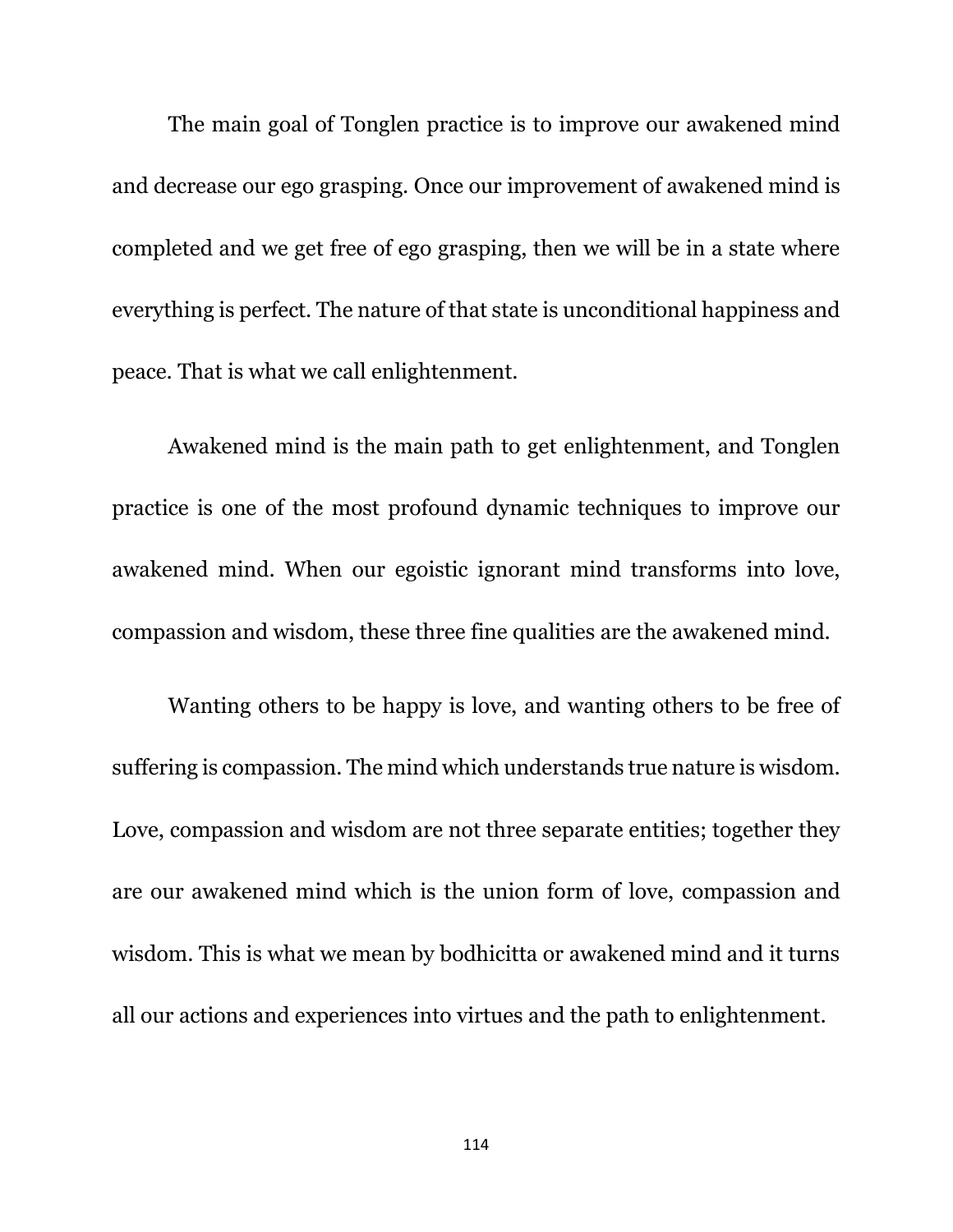One of the most accomplished meditation masters, Bokar Rinpoche, said: "Without bodhicitta, (that is without love and compassion) every other practice, no matter how deep it may appear, is not a path to awakening: neither mental calming nor meditation on deities nor exercise on subtle channels and energies."

"Westerners today have many techniques that allow them to do wonderful things. Humans can fly in space, move under the sea, reproduce and transmit pictures and words, go long distances in a short time, and do more than one could imagine in the past. But no one could have invented and made use of these things if electricity had not been discovered and used. Without electricity every thing would stop; machines would become immobile and useless objects.

"Bodhicitta is the electricity of spiritual practice. If it is cut, nothing works anymore. On the other hand, with bodhicitta, the phases of creation and completion of deities becomes a true path to awakening; meditation on emptiness becomes a path to awakening; and concentration on the subtle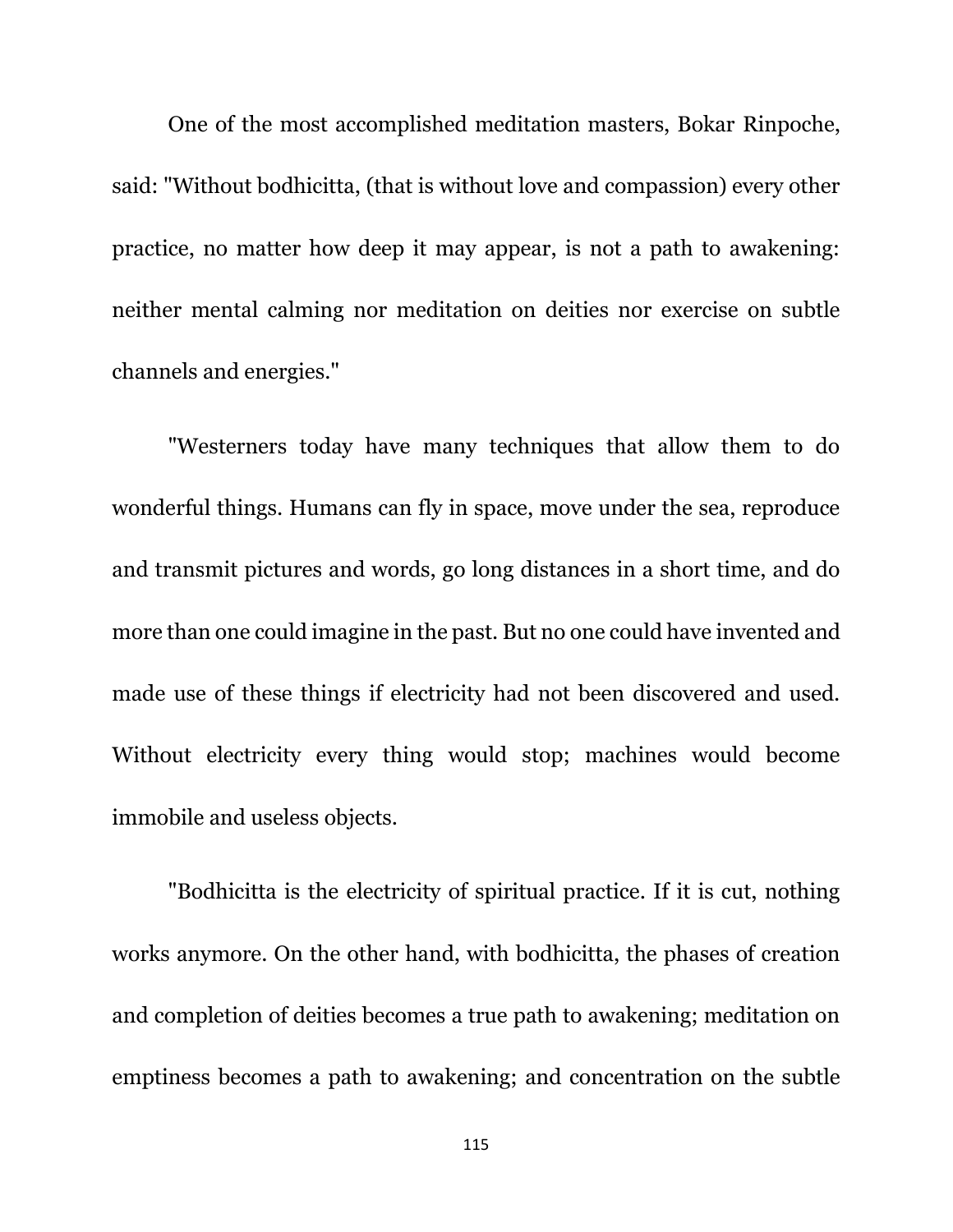winds and channels becomes a path to awakening. Animated with bodhicitta, all ordinary activity, all works in the world become a path to awakening."

"Someone who has all the intelligence and science of the world but lacks of love and compassion can never truly accomplish anything beneficial for others. But one who has love and compassion deeply within himself will accomplish benefit for others in everything he does."

Bokar Rinpoche is my teacher. The first time I saw him in my life was in a tiny bamboo hut where a poor old lady had died. In Tibetan tradition, after a person passes away we do many different Buddhist spiritual ceremonies for the deceased. These ceremonies insure the deceased's peace and provide a good journey for next life. We also invite holy spiritual teachers to transfer the dead person's consciousness to the Pure Land or a good rebirth.

I was a student in Rumtek Monastery College. The monastery sent students whenever people requested ceremony services for their deceased. One day the monastery asked me to go to do the ceremony after a death. I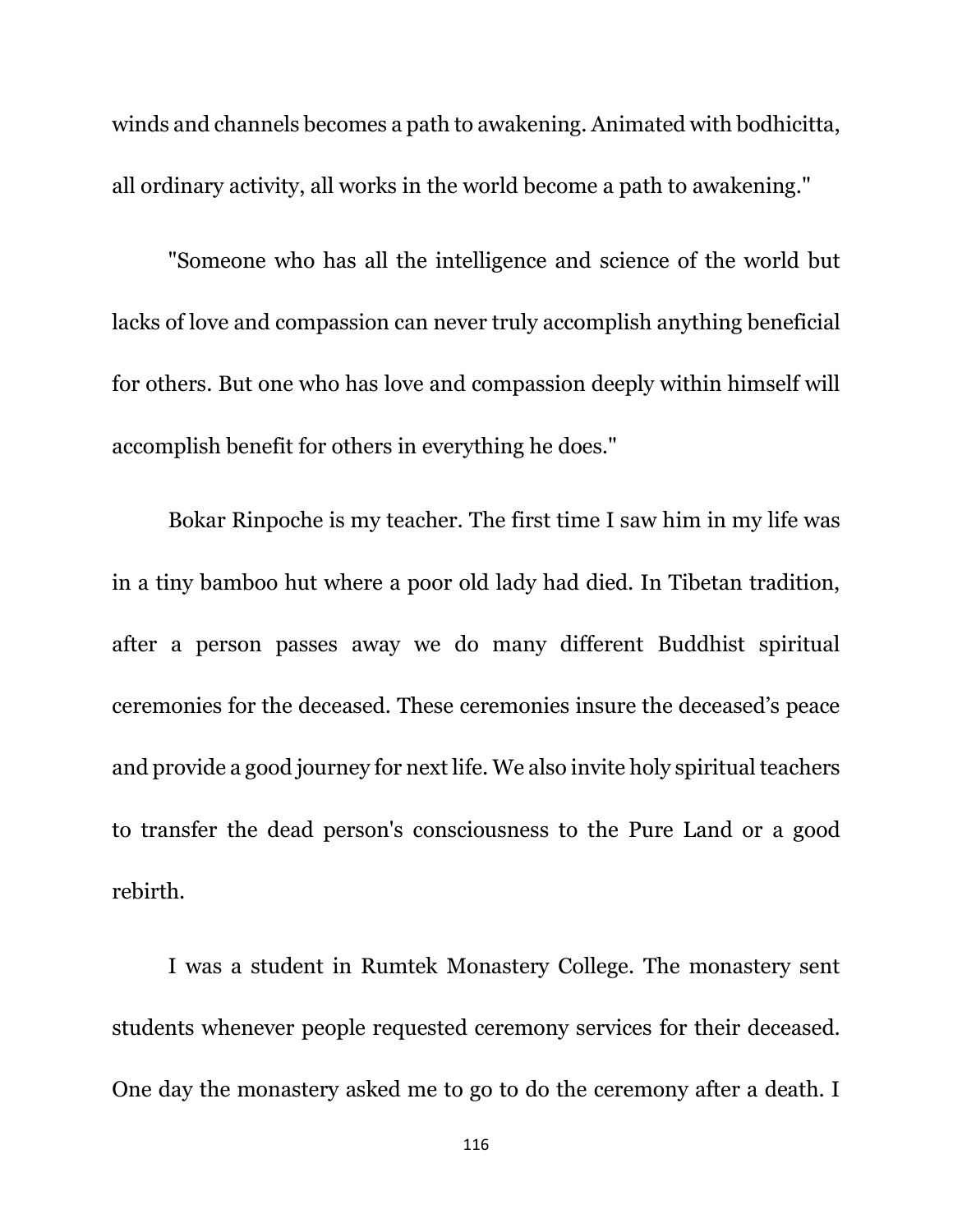went, upon arrival I realized why they sent me instead of somebody else. There is a poor single old lady dead in her stinky tiny hut; nobody else was willing to go.

However I tried my best to be patient and do my prayers next to a stinky corpse in that small room. About midnight, Bokar Rinpoche arrived with a few of his disciples. He did a long period of meditation and performed a transfer of consciousness ceremony. I was really astonished to see a highly respected holy person visit a place nobody else was willing to go. I could see his expression of love and compassion towards the dead old lady. I got tremendous encouragement from his action of compassion.

Since then I see him as an extraordinary human being. A few years later upon finishing my studies at Rumtek I went to practice meditation in Bokar Rinpoche's three year retreat center. After five years with him in my vision that extraordinary human being is transformed into an embodiment of a complete awakened mind. Even the footprints he left on the ground along his walking meditation route expressed his compassion and wisdom. I used to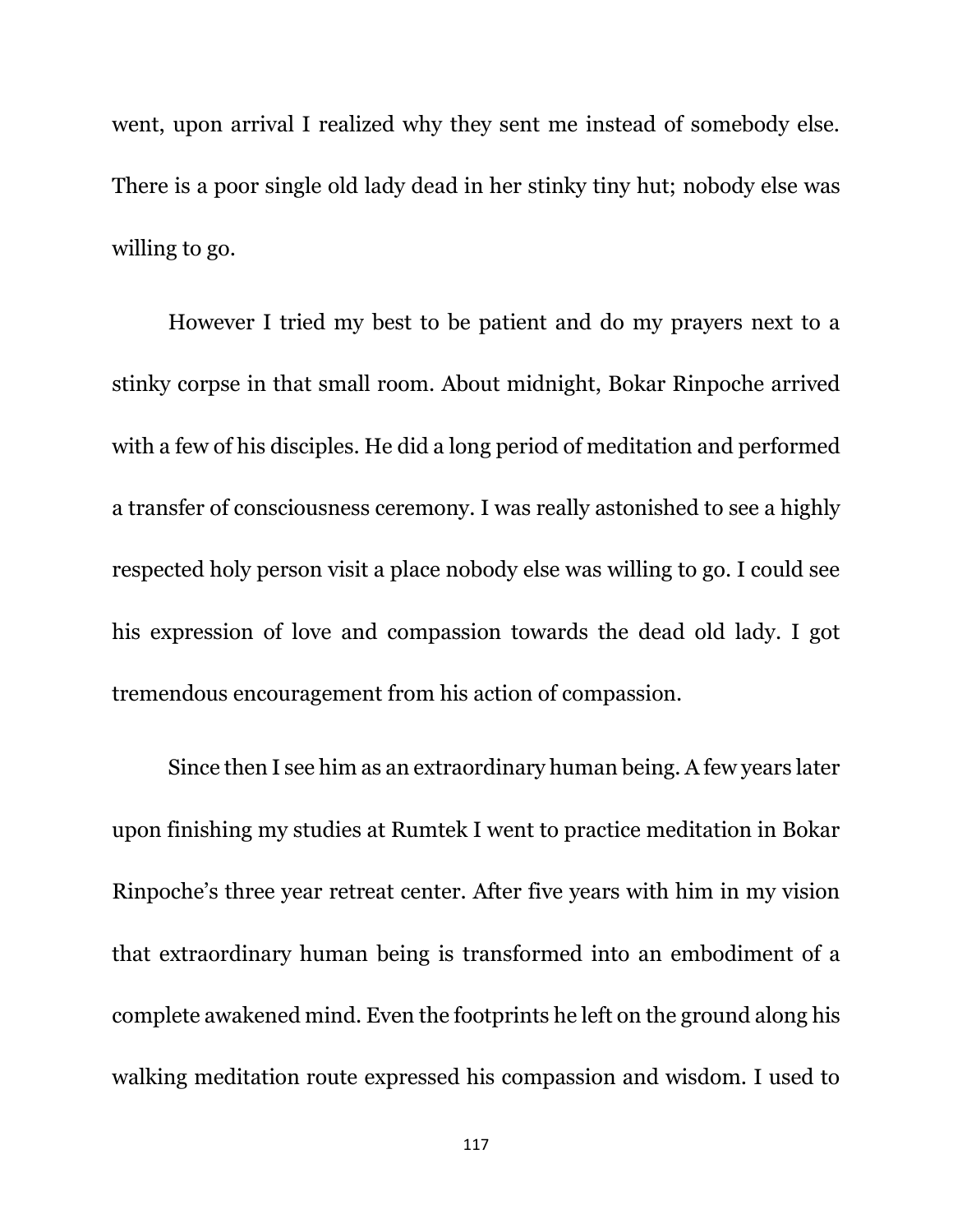touch my forehead on the ground where he walked. I'd get blessed by his awakened mind instantly. My mind would become more natural, clear, peaceful and with fewer negative emotions.

One of my friends asked Bokar Rinpoche, "When we visualize with the breath bringing other's negativities to ourselves, do they really come?" Rinpoche smiled and said, "If you could bring other's negativities on you for real; that means you are highly accomplished. You will get enlightenment in this lifetime, but unfortunately we beginners don't have to worry about that."

In my understanding, Rinpoche is saying that advanced accomplished practitioners have the power to take another's pain and suffering in some cases, but beginners don't have this ability and its needless to worry about it.

Technically according to the law of karma, the person from whom we take negativities may or may not be free of those negativities even after our Tonglen practice. The person has to experience his own individual karma. On the other hand, we may have a special karmic connection to make it happen, or the power of strong altruistic intention may allow it to happen.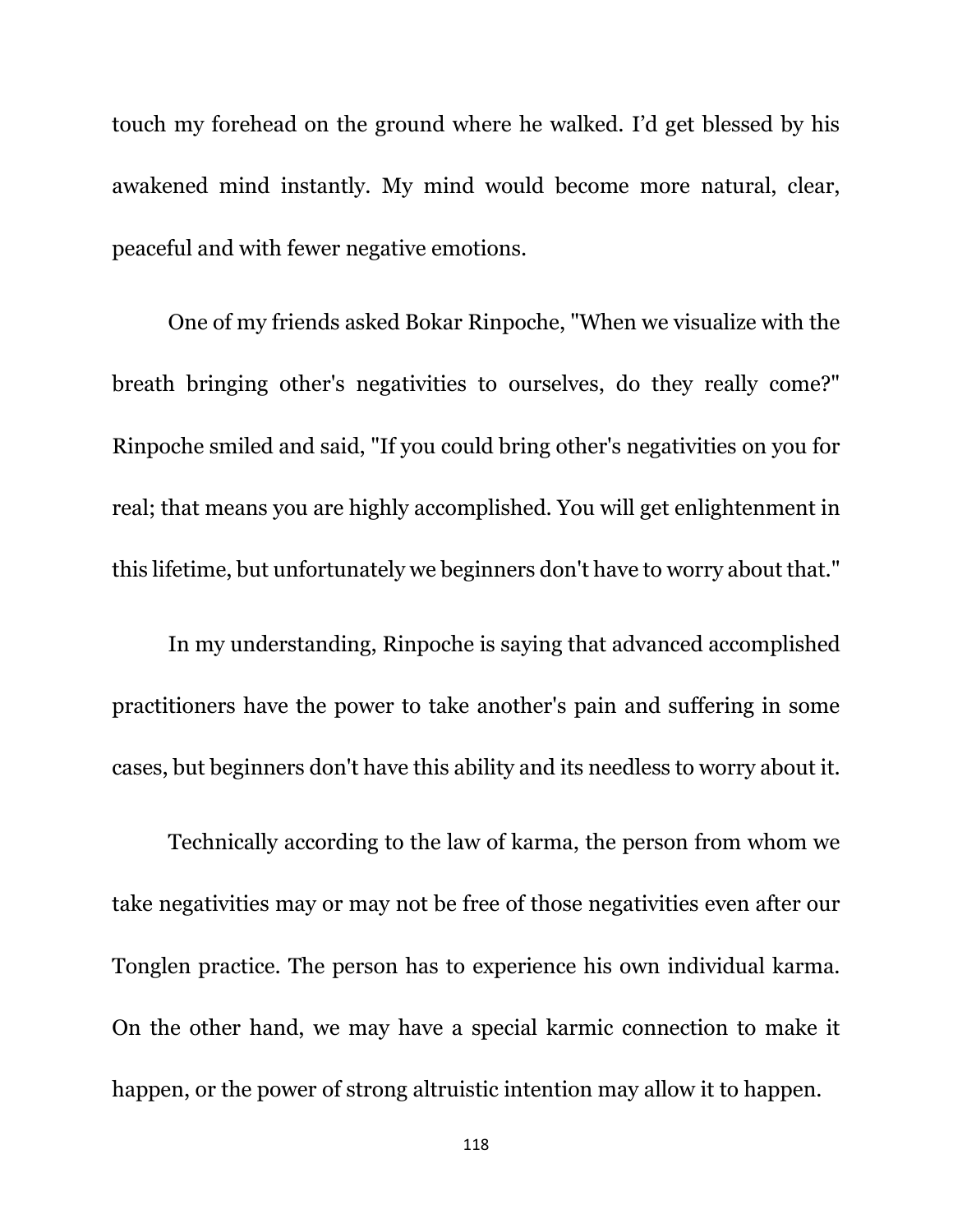But for the person who is practicing Tonglen, taking the negativities certainly gets them. In other words, yes they do really come to us. The amazing thing is the negativities we take from others are not negativities when they reach us. By the power of loving compassion these negativities spontaneously transform into positive beneficial things. For example when we take others negative emotions it lessens our own. We take others bad karma it purifies our bad karma. We take another's disease it weakens or eliminates our own disease. The more we take others bad karma, disease and negative emotions the more we gain good karma, good health and constructive emotions. This is how it works not how we meditate.

We don't meditate visualizing that the bad things don't "really" come or that somehow they "transform into goodness." We simply meditate with the focus on compassion and the focus to take others suffering fearlessly without any hesitation. If we do feel like it comes through us, be happy, what a great accomplishment! It's the same with sending. We may think if we send all our goodness to others then we will be poor and weak, but actually we gain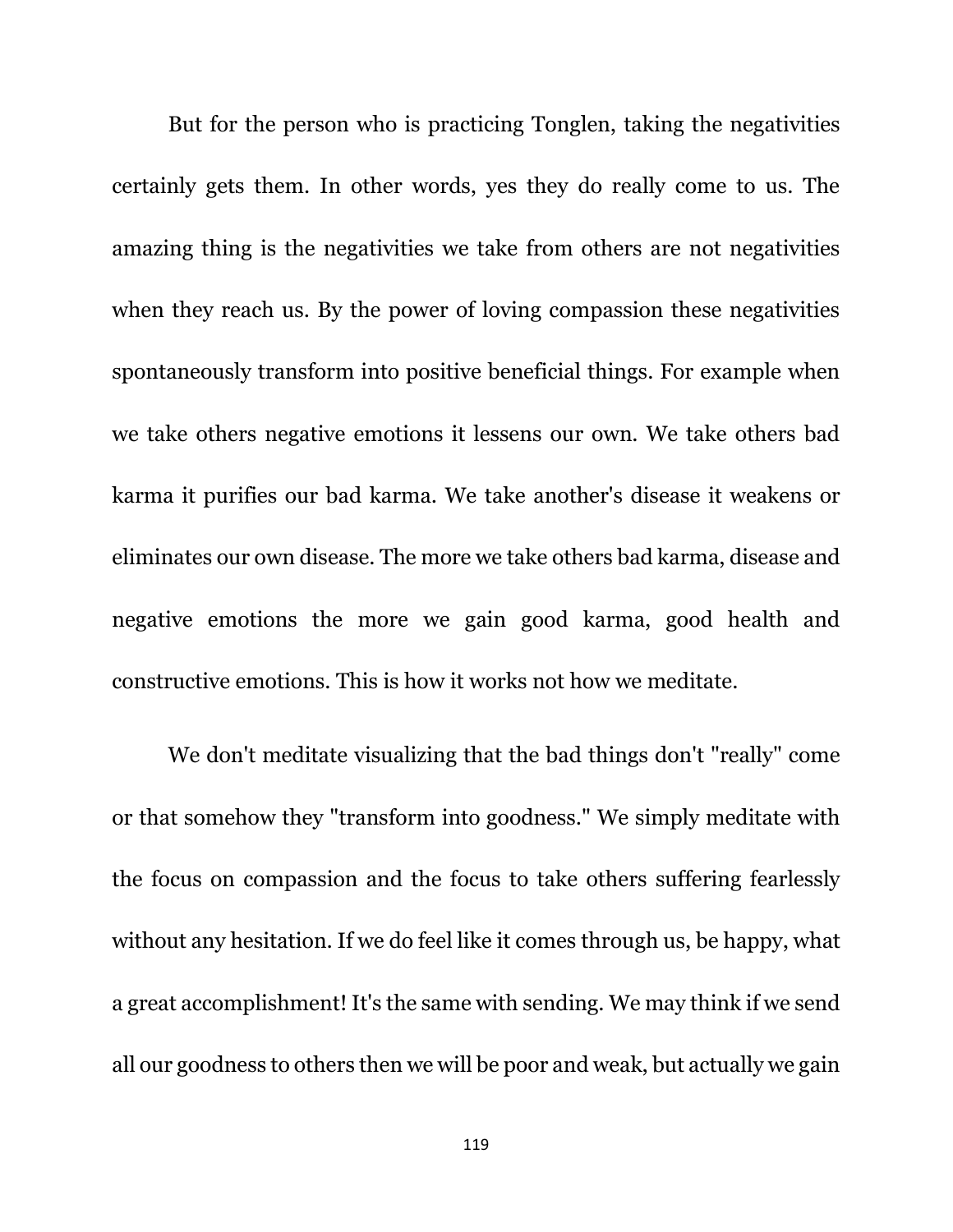riches and strength. The more we send our goodness to others the more goodness we gain. This is how it works, not how we meditate.

We don't meditate visualizing sending our goodness to others to gain more goodness for ourselves. That is a trading business rather than Tonglen practice. We simply meditate with the focus on compassion and send our goodness to others to help them. If we feel they really get our help, we feel happy about that and determine to send even more. This is the answer to the mystery in Tonglen practice when we question, "Do the negativities really come to us?"

A friend said to me, "The way you teach Tonglen is not very comfortable and it scares me. I prefer to do it as my other teacher taught me. He gives an excellent instruction. You visualize others suffering coming towards you, at the same time your suffering is going out towards others. And both meet in space and explode there!" I thought, this is not even close to mind training practice. From this friend I learned the importance of having a teacher who has pure lineage and experience of mind training instructions.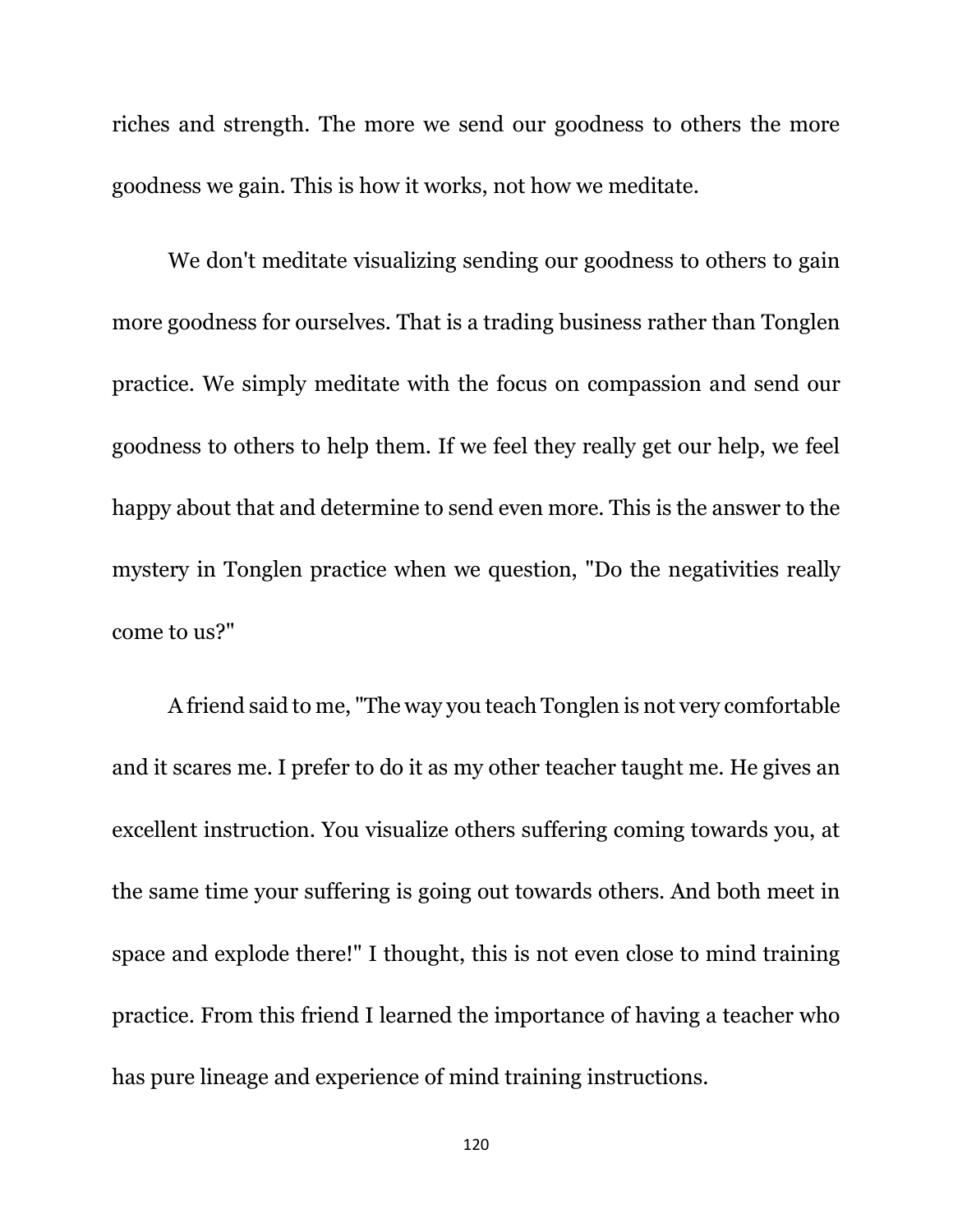To practice in meditation level, we make a meditation posture and then meditate on love and compassion for a while. We start our Tonglen practice with the person closest to us and then extend it to all beings.

Traditional authentic teachings say, "Meditate that all the sufferings and negativities of others come to us and foster a strong feeling of joy at the same time. Without regret, we sent all our virtuous activity and happiness to all sentient beings. Think that each individual receives all this happiness and cultivate a strong feeling of joy in each one's receiving it."

In order to make this imagined exchange clear; as you breathe in, imagine black tar collecting all the suffering, obscurations and evil of all sentient beings enters your own nostrils and is absorbed into your heart. Think that all sentient beings are forever free of misery and evil.

As you breathe out, imagine that all your happiness and virtue pour out in the form of rays of moonlight from your nostrils and are absorbed by every sentient being. With great joy, think that all of them immediately attain Buddhahood.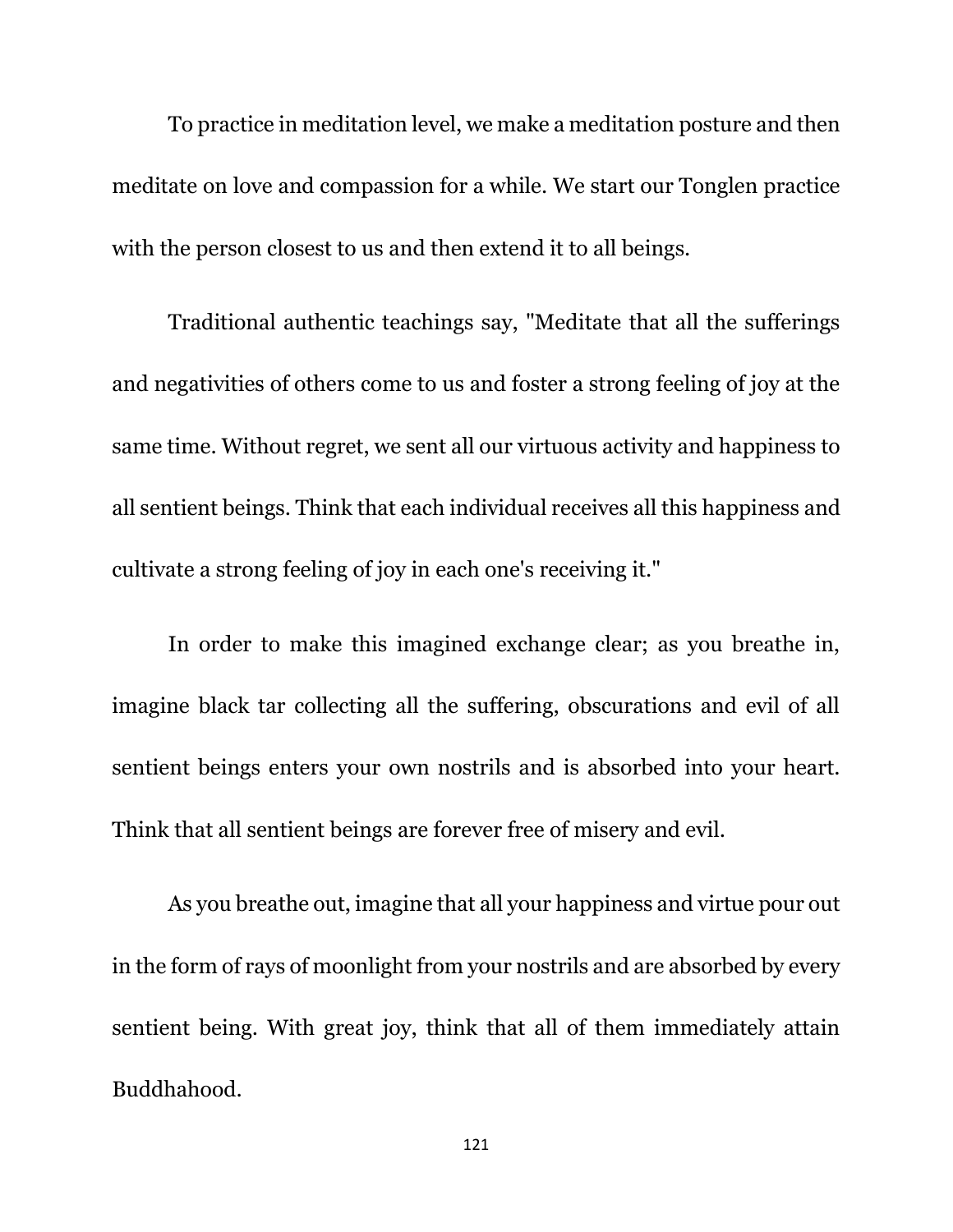To train the mind, use this practice of taking and sending with the breath as the actual practice for the period of meditation. Subsequently, always maintain the practice through mindfulness and continue to work with it.

Another way to do the Tonglen practice according to the authentic traditions is to combine it with Compassion Buddha (Chenrezig) practice. Compassion Buddha is a deity who is an embodiment of all Buddha's compassion and allows us to enhance an infinite compassion towards all beings. We visualize ourselves as Chenrezig; we see ourselves as the body of compassion and wisdom, not as our composite body. Since this wisdom body is not a composite entity, nothing can destroy and harm it. Therefore we can take the negativities of the entire universe without any fear. We can also send out limitless peace and happiness to all sentient beings, because this wisdom body possesses limitless peace and happiness.

At the end of our three year meditation training program, Rinpoche interviewed each of us. He asked me which among the dharma practices we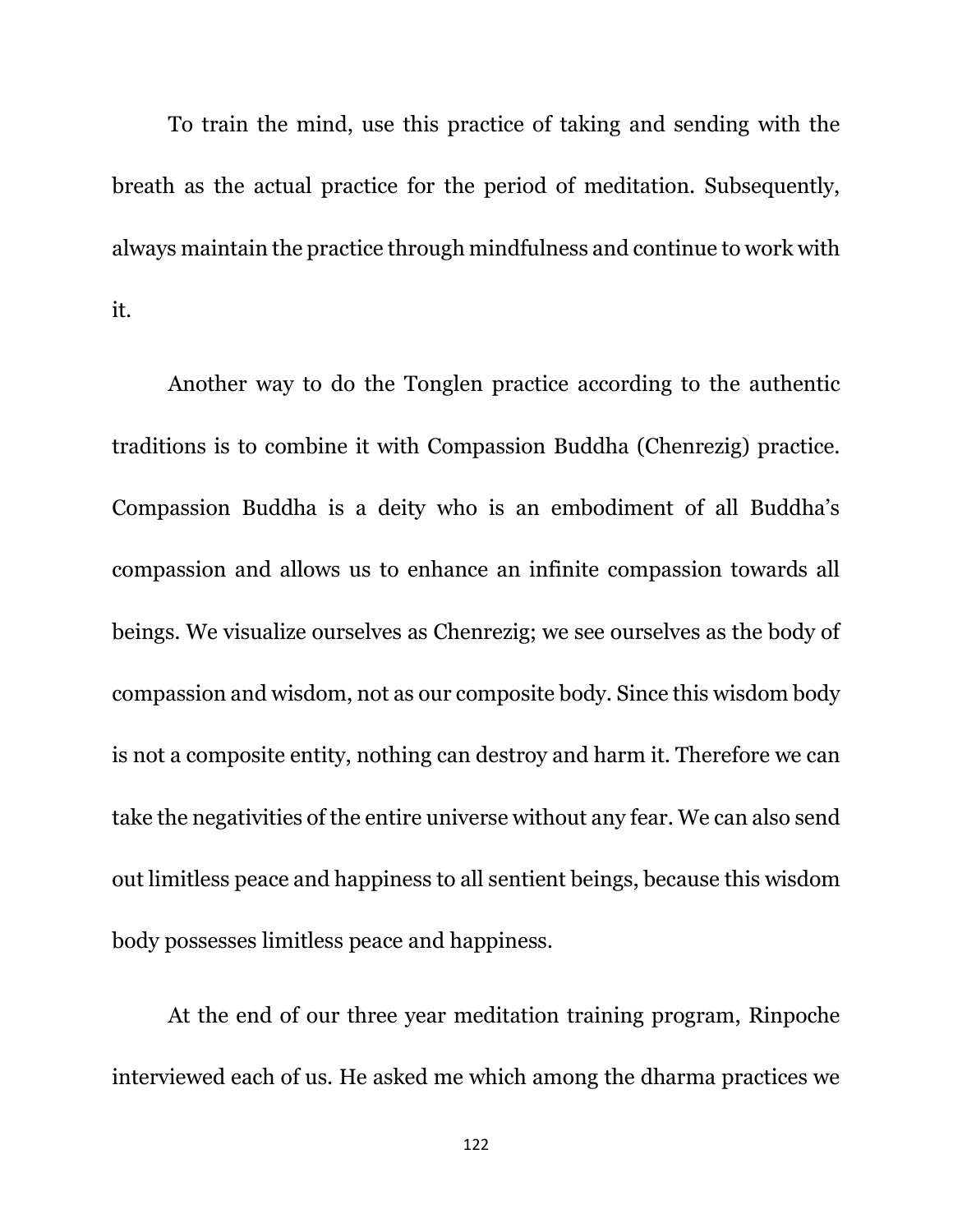had done during the long retreat was my favorite. Suddenly I saw I had two answers, one came from my brain and the other from my heart. My brain said, of course one of the top advanced dharma practices should be my favorite. My heart told me the only practice to strongly affect me was Tonglen practice. Tonglen practice impartially affected my intention, behaviors, habitual tendencies, emotional reactions and powerful ego grasping. I especially liked it when it scared the ego. Ego, the trouble maker, doesn't like Tonglen practice.

I answered, "The Tonglen practice is an immediately effective and profound practice to me, and I do the practice more in post meditation level than the meditation level." This practice also tremendously helps me deal with difficult conditions. It makes everything much easier living in modern society.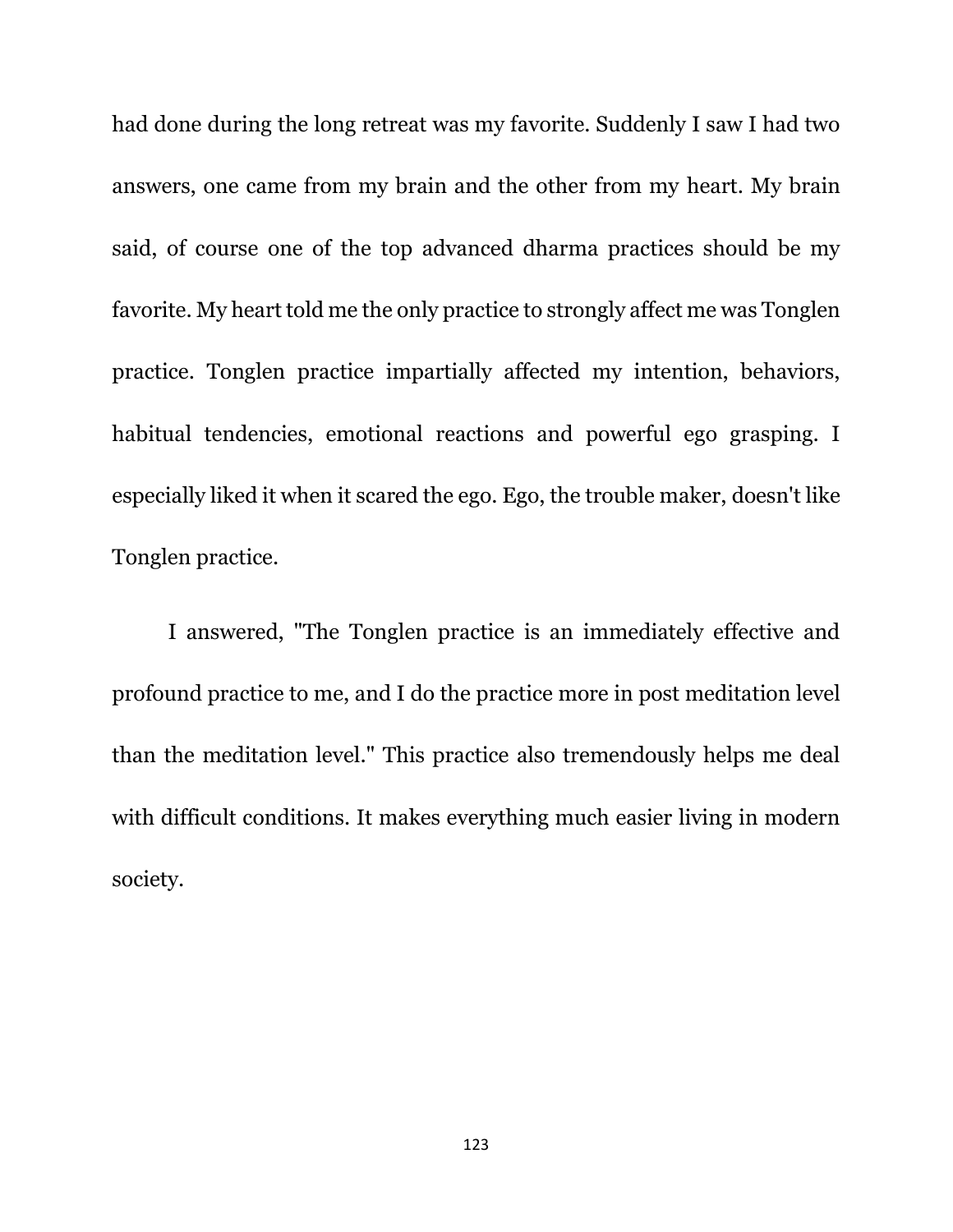## *Eighteen*

## **Freedom of Belief**

*Don't hesitate to believe, If you wish to believe, Don't be fearful of not believing, If not believing is your wish.*

*Regardless of belief or not, What matters is what you do. Abandon harm to others, Keep yourself happy and peaceful.*

*Every one has the same goal, And desires one thing, The purpose of each being's life, Is simply to be happy.*

*Every single movement you take, Is for one purpose only. To comfort yourself, Looking forward to happiness.*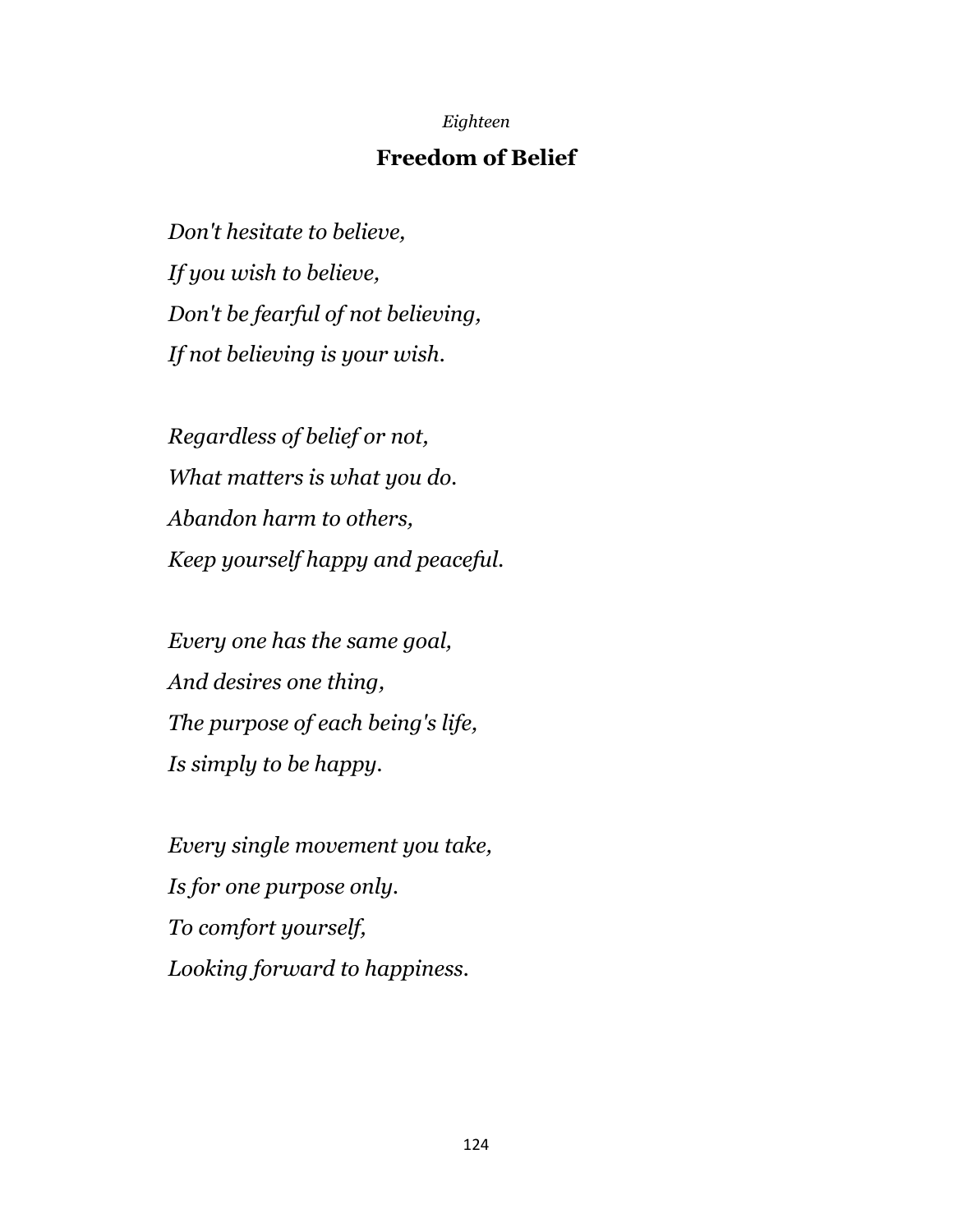I have a friend who goes to the Unitarian church; which historically is based on Christian belief but open to all spiritual believers. She asked me if I believed in God or not. I said, "I've never thought about that." She couldn't imagine how that could be possible. I think many of us have the problem whether to believe or not believe. The problem arises because our experiences, understanding, and inclinations lead us in one direction; tradition and society point us in a different direction.

It is a very difficult decision when we have to choose between two ways when these contradict one another. If we find ourselves in such a situation, we should believe whatever our experiences, life situation, and inclination tell us to believe. The belief system of tradition and society is of secondary consideration. It is important to respect those belief systems but we should not be bound by the ideas of tradition and society. There is nothing more realistic and true than our own experiences, life situation, and inclinations.

We all believe something. It doesn't matter if you are religious or not religious. Belief in something or belief in nothing are both beliefs. However,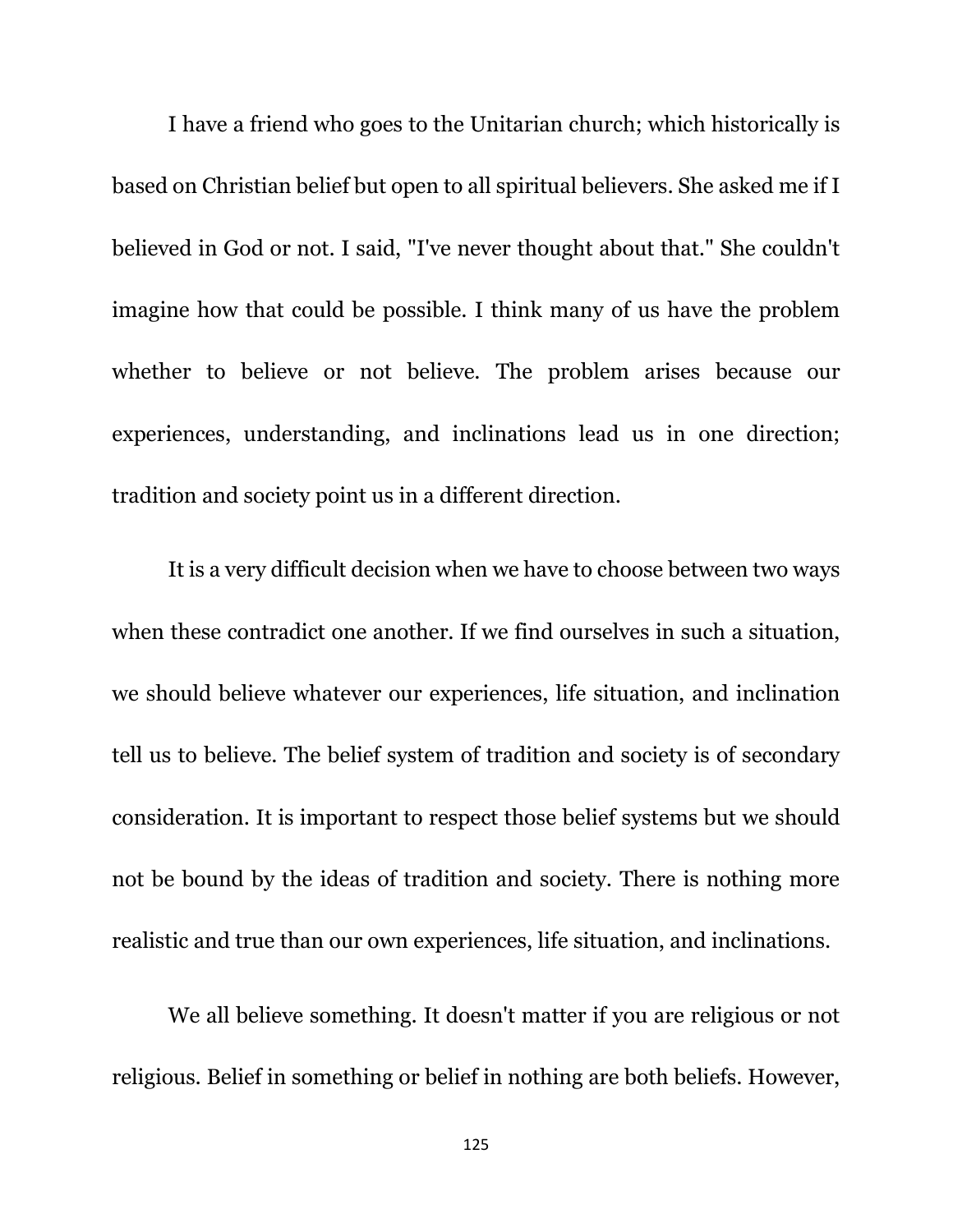we often find ourselves trapped in the conceptual schemes of tradition and society. Traditions were established by our ancestors for various reasons. They are absolutely beautiful heirlooms. We should maintain them for our own benefit and pass them on to the next generation.

Although our personal beliefs are utterly our free choice, we may not feel comfortable with what our tradition tells us to believe. We may hold to our tradition out of a sense of stubbornness even when we are uncomfortable with it. We may maintain that our tradition is the only truth because we belong to it. This behavior could cause us to miss a great opportunity to find genuine wisdom. It might even end up creating tremendous chaos on our planet. For example, some have fought and quarreled to advance our belief system. Others have sacrificed animals to deities they had no proof existed, and so forth. History books are full of stories of people using force to make others believe what they did, thus turning their belief system into a river of blood. Tradition is important and we must respect it, but our personal beliefs should not be solely based on custom and tradition.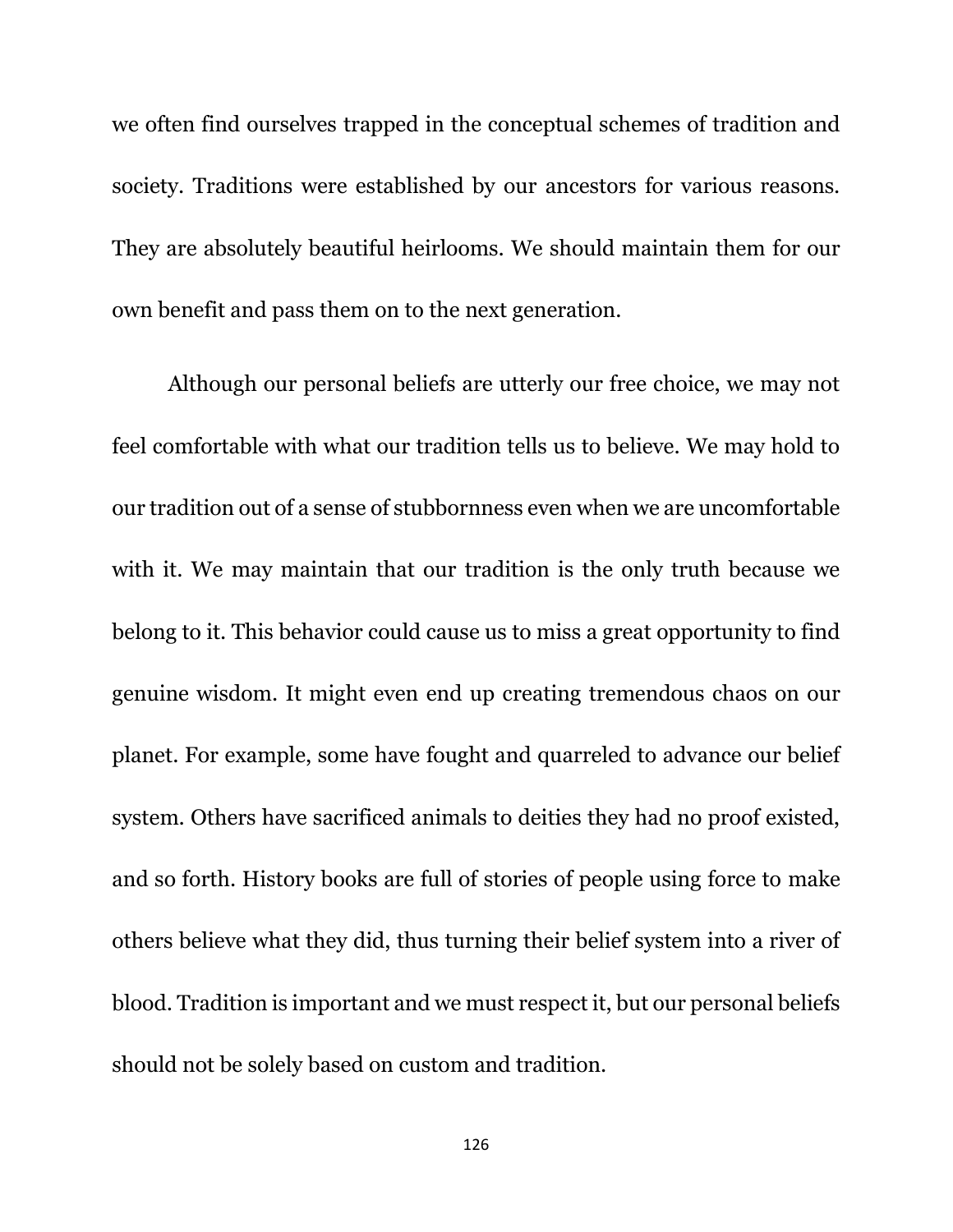The society into which we are born is not a reliable basis for choosing a belief system. What society views as true depends on consensus. If we are leaders in society, it pays attention to what we think, but if we are not, society disregards us and our beliefs.

Society's view of truth fundamentally arises from power, politics and self-interest. Since what we choose to believe is something extremely significant and precious, we should make it our own choice. Every one of us has a different experience and life situation. Our life style is unlike another's. We each have different problems, fears, hopes, interests and inclinations. Therefore, one belief system is not sufficient for everyone. That is the reason why there are so many different belief systems.

Even if we are not interested or do not understand what others believe, we don't have to contradict and criticize their beliefs. We don't have to judge whether they are right or wrong. We can always leave it as an unanswered question.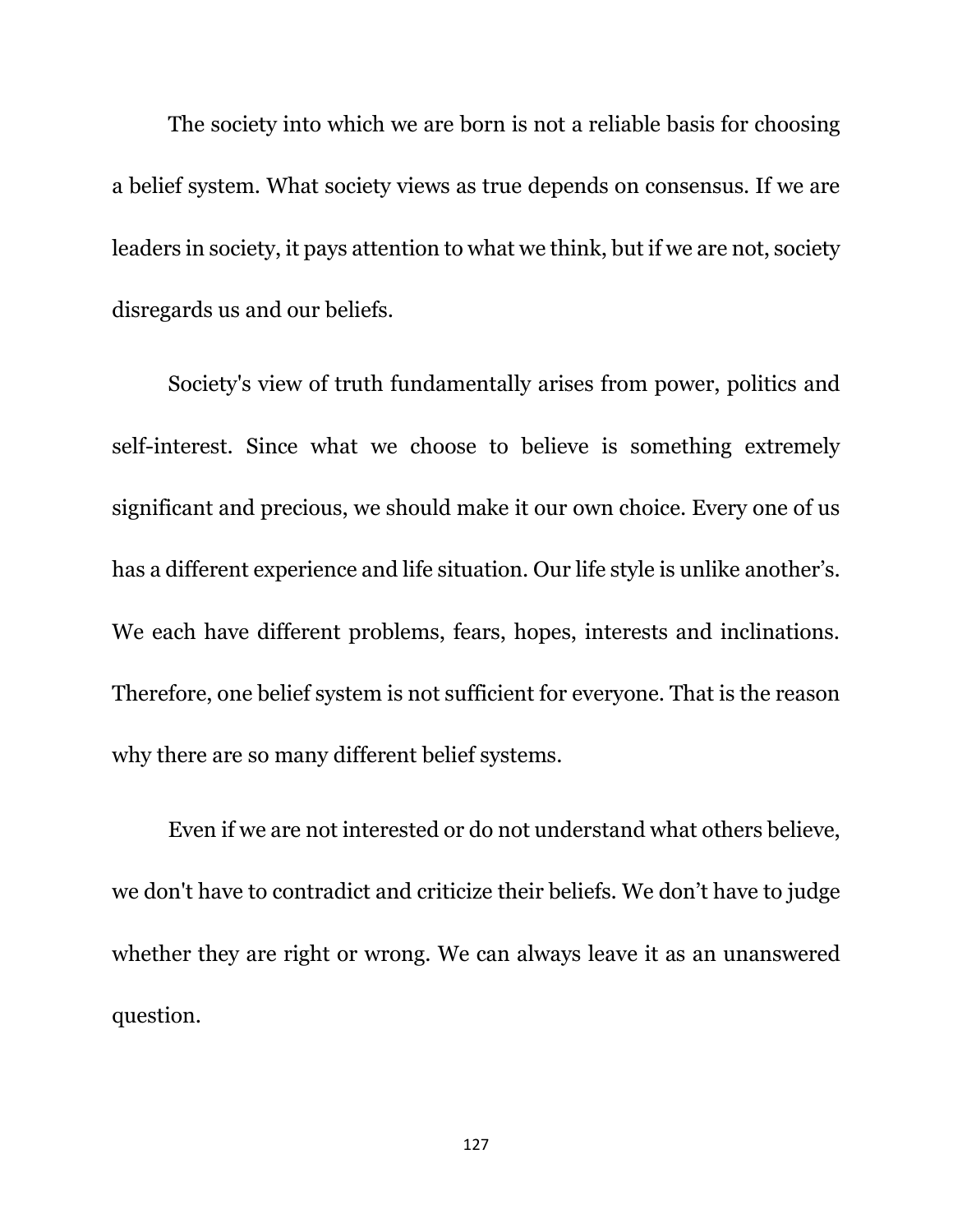Recently I had a lunch with my friends, yoga teacher Sharon, Father Joe, and Sister Patty. Obviously we all had different philosophical views and practices. I was amazed how each of us was able to express our different ways of belief, and at the same time appreciate the basic human values of loving kindness and compassion. We showed mutual respect to each other. I felt like we were on different boats crossing the same river. Each of us will reach the same happy and peaceful land.

Father Joe and Sister Patty were interested to know what Buddhists think about God. I told them Buddhist doesn't say there is a Creator God other than the law of cause and effect, our own karma, which is called by different names: karma, God's will, the law of nature, and so on. However loving kindness, compassion and being a good person are equally important.

This seemed a good opportunity to learn something more about God from a theologian and priest. I asked to Father Joe, "What do you think about God?" "I believe God is real", he said. Sharon wondered what "real" meant. I interrupted her question to Father and said, "Probably we shouldn't ask